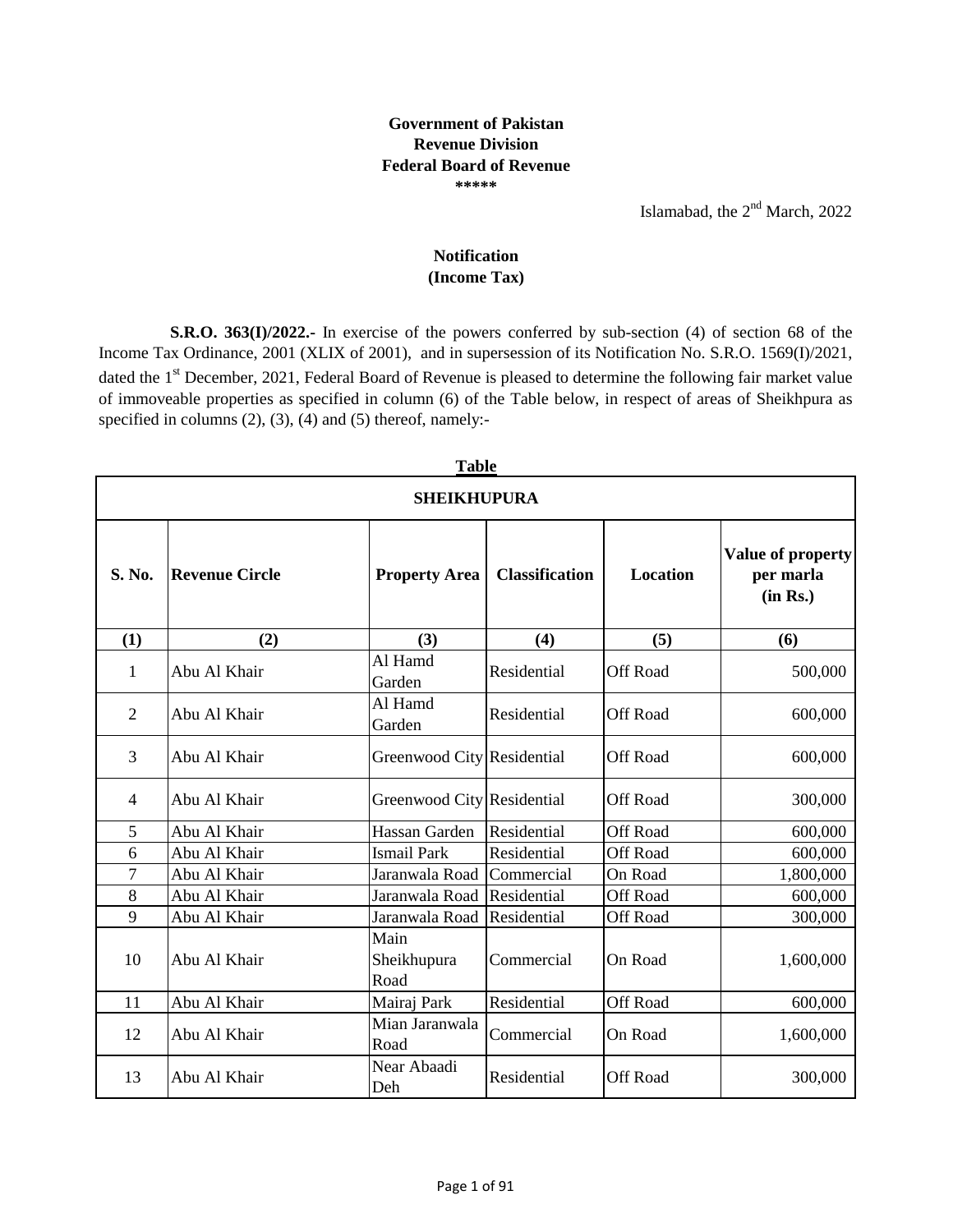| 14 | Abu Al Khair | Near Darbar<br>Zikri Shah           | Residential | Off Road        | 500,000   |
|----|--------------|-------------------------------------|-------------|-----------------|-----------|
| 15 | Abu Al Khair | Near Deera Din<br>Dar               | Residential | Off Road        | 300,000   |
| 16 | Abu Al Khair | Near Girls High<br>School           | Residential | Off Road        | 600,000   |
| 17 | Abu Al Khair | Near Jamal<br><b>Town Road</b>      | Commercial  | On Road         | 1,600,000 |
| 18 | Abu Al Khair | Near Jamal<br>Town Road             | Residential | <b>Off Road</b> | 600,000   |
| 19 | Abu Al Khair | Near Sufi Sope                      | Residential | <b>Off Road</b> | 600,000   |
| 20 | Abu Al Khair | Scheme No. 1                        | Residential | Off Road        | 600,000   |
| 21 | Abu Al Khair | Scheme No. 1                        | Residential | <b>Off Road</b> | 300,000   |
| 22 | Abu Al Khair | Scheme No. 2                        | Residential | <b>Off Road</b> | 600,000   |
| 23 | Abu Al Khair | Scheme No. 3                        | Residential | <b>Off Road</b> | 600,000   |
| 24 | Abu Al Khair | <b>SKP</b> Road                     | Residential | <b>Off Road</b> | 300,000   |
| 25 | Abu Al Khair | <b>SKP</b> Road                     | Residential | <b>Off Road</b> | 600,000   |
| 26 | Abu Al Khair | <b>Waseem Town</b>                  | Residential | <b>Off Road</b> | 600,000   |
| 27 | Abu Al Khair | <b>Waseem Town</b>                  | Residential | Off Road        | 300,000   |
| 28 | Badoo        | Abaadi Nain<br>Sukh                 | Residential | Off Road        | 500,000   |
| 29 | Badoo        | Abaadi Sardar<br>Pura               | Residential | Off Road        | 500,000   |
| 30 | Badoo        | <b>Alhamd Garden</b>                | Residential | <b>Off Road</b> | 1,500,000 |
| 31 | Badoo        | Chattha Colony                      | Commercial  | On Road         | 1,500,000 |
| 32 | Badoo        | Chattha Colony                      | Residential | Off Road        | 500,000   |
| 33 | Badoo        | Chattha Colony<br>No. 2             | Residential | Off Road        | 500,000   |
| 34 | Badoo        | Fazal Haq<br>Garden                 | Residential | Off Road        | 500,000   |
| 35 | Badoo        | Jaranwala Road                      | Commercial  | On Road         | 1,500,000 |
| 36 | Badoo        | Lahore<br>Sheikhupura               | Commercial  | On Road         | 1,500,000 |
| 37 | Badoo        | Lahore<br>Sheikhupura<br>Road       | Commercial  | On Road         | 1,500,000 |
| 38 | Badoo        | Lahore<br>Sheikhupura<br>Sagya Road | Commercial  | On Road         | 1,500,000 |
| 39 | Badoo        | Mohalla Sardar<br>Pura              | Residential | Off Road        | 500,000   |
| 40 | Badoo        | Mustafabad                          | Residential | <b>Off Road</b> | 500,000   |
| 41 | Badoo        | National Town                       | Residential | Off Road        | 500,000   |
| 42 | Badoo        | Near Abaadi<br>Bado                 | Residential | <b>Off Road</b> | 500,000   |
| 43 | Badoo        | Near Alhamd<br>Garden               | Residential | Off Road        | 500,000   |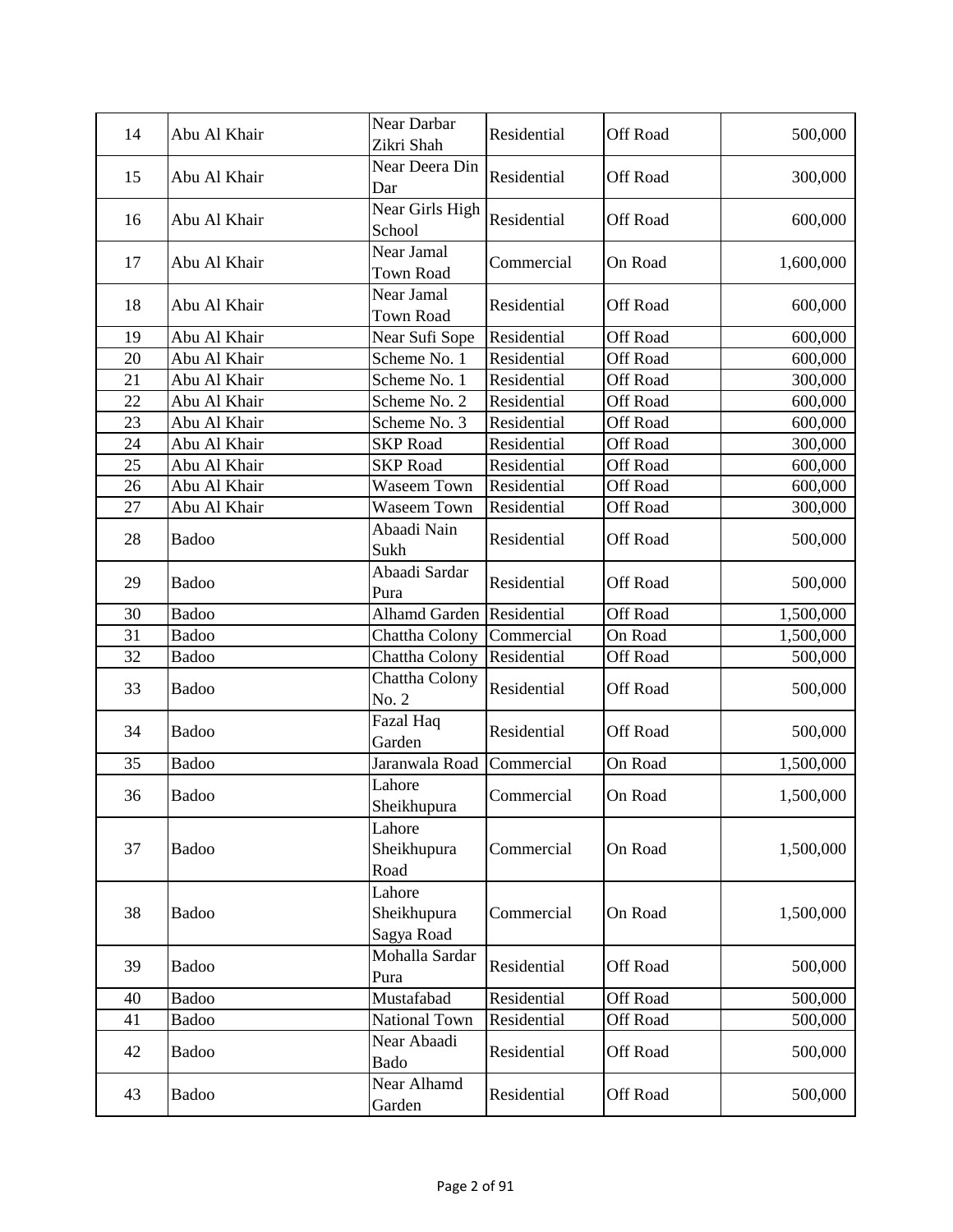| 44 | Badoo                   | Near Chattah<br>Colony No. 2        | Residential | <b>Off Road</b> | 500,000   |
|----|-------------------------|-------------------------------------|-------------|-----------------|-----------|
| 45 | Badoo                   | Near Chattha<br>Colony No. 2        | Residential | <b>Off Road</b> | 500,000   |
| 46 | Badoo                   | Near Dusako<br>Chowk                | Residential | <b>Off Road</b> | 500,000   |
| 47 | Badoo                   | Near Jaranwala<br>Road              | Industrial  | Off Road        | 5,000,000 |
| 48 | Badoo                   | Near Jaranwala<br>Road              | Residential | Off Road        | 500,000   |
| 49 | Badoo                   | Near Nain Sukh<br><b>Bazar</b>      | Residential | Off Road        | 500,000   |
| 50 | Badoo                   | Near Nain Sukh<br>Chowk             | Residential | Off Road        | 500,000   |
| 51 | Badoo                   | Near Purani<br>Abaadi Nain<br>Sukh  | Residential | Off Road        | 500,000   |
| 52 | Badoo                   | Near Sagya<br>Road                  | Commercial  | On Road         | 1,500,000 |
| 53 | Badoo                   | Near Sagya<br>Road                  | Residential | Off Road        | 500,000   |
| 54 | Badoo                   | Near<br>Sheikhupura<br>Road         | Industrial  | Off Road        | 5,000,000 |
| 55 | Badoo                   | Purani Abaadi<br>Bado               | Residential | Off Road        | 500,000   |
| 56 | Badoo                   | Sagya Lahore<br>Sheikhupura<br>Road | Commercial  | On Road         | 1,500,000 |
| 57 | Badoo                   | Sagya Road                          | Commercial  | On Road         | 1,500,000 |
| 58 | <b>Bhullay Baniwall</b> | Abadi Deh                           | Residential | <b>Off Road</b> | 300,000   |
| 59 | <b>Bhullay Baniwall</b> | <b>Gulzar Town</b>                  | Residential | <b>Off Road</b> | 300,000   |
| 60 | <b>Bhullay Baniwall</b> | Near Govt<br><b>Primary School</b>  | Residential | Off Road        | 300,000   |
| 61 | <b>Bhullay Baniwall</b> | Near Gulzar<br>Town                 | Residential | Off Road        | 300,000   |
| 62 | <b>Bhullay Baniwall</b> | Pathan Colony                       | Residential | Off Road        | 300,000   |
| 63 | <b>Bhullay Baniwall</b> | Pathan Colony                       | Residential | <b>Off Road</b> | 290,000   |
| 64 | <b>Bhullay Baniwall</b> | Pathan Colony                       | Residential | <b>Off Road</b> | 740,000   |
| 65 | <b>Bhullay Baniwall</b> | Pathan Colony                       | Residential | Off Road        | 390,000   |
| 66 | <b>Bhullay Baniwall</b> | <b>Royal City</b>                   | Residential | <b>Off Road</b> | 300,000   |
| 67 | <b>Bhullay Dasanwal</b> | Ali Block                           | Residential | <b>Off Road</b> | 500,000   |
| 68 | <b>Bhullay Dasanwal</b> | <b>Asif Park</b>                    | Residential | Off Road        | 400,000   |
| 69 | <b>Bhullay Dasanwal</b> | Azeem Garden                        | Residential | <b>Off Road</b> | 400,000   |
| 70 | <b>Bhullay Dasanwal</b> | Khan Town                           | Residential | <b>Off Road</b> | 600,000   |
| 71 | <b>Bhullay Dasanwal</b> | Kiran Park                          | Residential | Off Road        | 400,000   |
| 72 | <b>Bhullay Dasanwal</b> | Main Gt Road                        | Commercial  | Off Road        | 1,000,000 |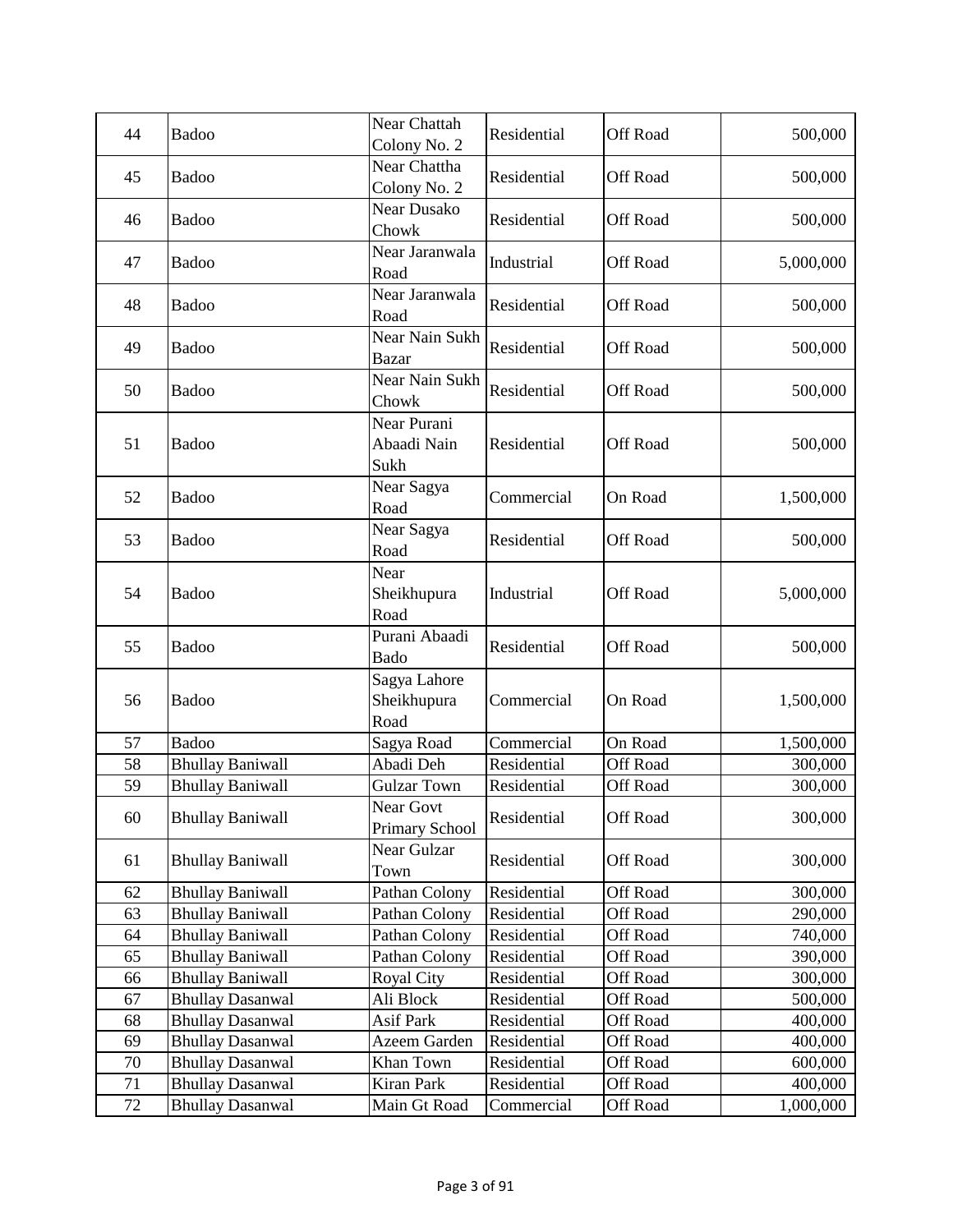| 73  | <b>Bhullay Dasanwal</b> | Main Gt Road                    | Commercial  | On Road         | 1,000,000 |
|-----|-------------------------|---------------------------------|-------------|-----------------|-----------|
| 74  | <b>Bhullay Dasanwal</b> | Main Gt Road                    | Industrial  | On Road         | 1,200,000 |
| 75  | <b>Bhullay Dasanwal</b> | Main Gt Road                    | Industrial  | On Road         | 1,000,000 |
| 76  | <b>Bhullay Dasanwal</b> | <b>Mughal Park</b>              | Residential | Off Road        | 600,000   |
| 77  | <b>Bhullay Dasanwal</b> | Near Gulshan<br>Marriage Hall   | Residential | Off Road        | 600,000   |
| 78  | <b>Bhullay Dasanwal</b> | Near Hamza<br><b>Floor Mill</b> | Residential | Off Road        | 510,000   |
| 79  | <b>Bhullay Dasanwal</b> | Near Hamza<br>Floor Mill        | Residential | Off Road        | 1,000,000 |
| 80  | <b>Bhullay Dasanwal</b> | Near Hamza<br><b>Floor Mill</b> | Residential | Off Road        | 500,000   |
| 81  | <b>Bhullay Dasanwal</b> | Near Kiran Park Residential     |             | Off Road        | 600,000   |
| 82  | <b>Bhullay Dasanwal</b> | Near Kiran Park Residential     |             | Off Road        | 400,000   |
| 83  | <b>Bhullay Dasanwal</b> | Near Rehman<br>City             | Residential | Off Road        | 400,000   |
| 84  | <b>Bhullay Dasanwal</b> | Near Rehman<br>City             | Residential | <b>Off Road</b> | 1,000,000 |
| 85  | <b>Bhullay Dasanwal</b> | Near Sikandar<br>Abad           | Residential | Off Road        | 600,000   |
| 86  | <b>Bhullay Dasanwal</b> | Rehman City                     | Residential | <b>Off Road</b> | 400,000   |
| 87  | <b>Bhullay Dasanwal</b> | Rehman City                     | Residential | <b>Off Road</b> | 600,000   |
| 88  | <b>Bhullay Dasanwal</b> | Rehman Garden Residential       |             | Off Road        | 600,000   |
| 89  | <b>Bhullay Dasanwal</b> | Rehmat Garden                   | Residential | <b>Off Road</b> | 400,000   |
| 90  | <b>Bhullay Dasanwal</b> | <b>Royal City</b>               | Residential | <b>Off Road</b> | 400,000   |
| 91  | <b>Bhullay Dasanwal</b> | Sikandar Abad                   | Residential | Off Road        | 400,000   |
| 92  | <b>Bhullay Dasanwal</b> | Tayaba Town                     | Residential | Off Road        | 500,000   |
| 93  | <b>Bhullay Dasanwal</b> | Tayaba Town                     | Residential | <b>Off Road</b> | 400,000   |
| 94  | Chak No. 39             | Abadi<br>Ranatown               | Residential | Off Road        | 250,000   |
| 95  | Chak No. 39             | Abadi<br>Ranatown               | Residential | Off Road        | 300,000   |
| 96  | Chak No. 39             | Ahmad Garden                    | Residential | Off Road        | 300,000   |
| 97  | Chak No. 39             | Al Haq Garden                   | Residential | <b>Off Road</b> | 300,000   |
| 98  | Chak No. 39             | Al Haq Garden                   | Residential | <b>Off Road</b> | 250,000   |
| 99  | Chak No. 39             | Arshad Town                     | Residential | Off Road        | 200,000   |
| 100 | Chak No. 39             | Ayadian Road                    | Commercial  | On Road         | 300,000   |
| 101 | Chak No. 39             | Azam Garden                     | Commercial  | On Road         | 300,000   |
| 102 | Chak No. 39             | <b>Glaxy Block</b>              | Residential | <b>Off Road</b> | 250,000   |
| 103 | Chak No. 39             | Gulshan Punjab                  | Residential | Off Road        | 200,000   |
| 104 | Chak No. 39             | Jibbi Park                      | Residential | Off Road        | 350,000   |
| 105 | Chak No. 39             | Kazam Town                      | Residential | <b>Off Road</b> | 200,000   |
| 106 | Chak No. 39             | Khurrum Town                    | Residential | Off Road        | 100,000   |
| 107 | Chak No. 39             | Khurrum Town                    | Residential | Off Road        | 150,000   |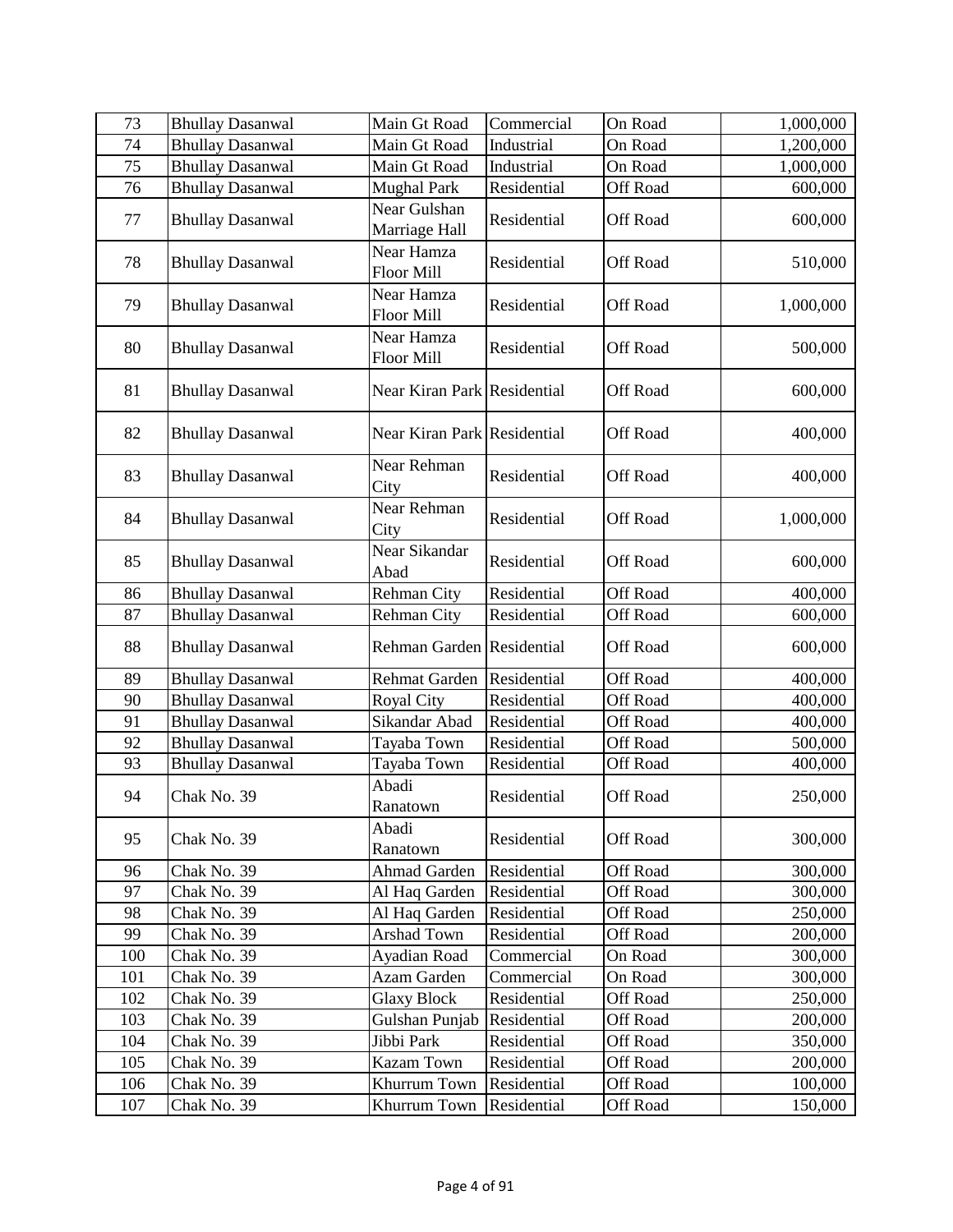| 108 | Chak No. 39 | Khurrum Town<br>Ayadian Road            | Commercial  | On Road         | 300,000   |
|-----|-------------|-----------------------------------------|-------------|-----------------|-----------|
| 109 | Chak No. 39 | Labor Colony                            | Commercial  | On Road         | 800,000   |
| 110 | Chak No. 39 | Labor Colony                            | Residential | <b>Off Road</b> | 350,000   |
|     |             | Link Road                               |             |                 |           |
| 111 | Chak No. 39 | Rangiyan                                | Commercial  | On Road         | 350,000   |
|     |             | Jhangiyan                               |             |                 |           |
| 112 | Chak No. 39 | Main Gt Road                            | Commercial  | On Road         | 1,500,000 |
| 113 | Chak No. 39 | Main Gt Road                            | Commercial  | On Road         | 800,000   |
| 114 | Chak No. 39 | Main Gt Road                            | Commercial  | On Road         | 300,000   |
| 115 | Chak No. 39 | Main Gt Road                            | Commercial  | On Road         | 350,000   |
| 116 | Chak No. 39 | Mauzam Town                             | Residential | Off Road        | 150,000   |
| 117 | Chak No. 39 | Mehran Town,<br>Rehman City<br>Phase 5  | Residential | Off Road        | 250,000   |
| 118 | Chak No. 39 | Near Abadi Deh Residential              |             | Off Road        | 200,000   |
| 119 | Chak No. 39 | Near Abadi Deh Residential              |             | Off Road        | 100,000   |
| 120 | Chak No. 39 | Punjab Garden                           | Residential | Off Road        | 200,000   |
| 121 | Chak No. 39 | Rana Khalid<br>Town                     | Residential | Off Road        | 200,000   |
| 122 | Chak No. 39 | Sanum Garden                            | Residential | Off Road        | 100,000   |
| 123 | Chak No. 39 | Sanum Town                              | Residential | Off Road        | 300,000   |
| 124 | Chak No. 39 | Sanum Town                              | Residential | <b>Off Road</b> | 200,000   |
| 125 | Chak No. 39 | Scheme 2                                | Residential | Off Road        | 200,000   |
| 126 | Chak No. 39 | Scheme 3                                | Residential | Off Road        | 150,000   |
| 127 | Chak No. 39 | Scheme I                                | Residential | Off Road        | 250,000   |
| 128 | Chak No. 39 | Scheme I                                | Residential | Off Road        | 200,000   |
| 129 | Chak No. 39 | Shahdman                                | Residential | Off Road        | 300,000   |
| 130 | Chak No. 39 | Tayaba Town                             | Residential | Off Road        | 250,000   |
| 131 | Chak No. 39 | Tayaba Town                             | Residential | <b>Off Road</b> | 350,000   |
| 132 | Chak No. 39 | <b>Usman Park</b>                       | Residential | Off Road        | 150,000   |
| 133 | Chak No. 39 | Waris Block                             | Residential | Off Road        | 300,000   |
| 134 | Chak No. 39 | Waris Block                             | Residential | Off Road        | 200,000   |
| 135 | Chak No. 39 | Waris Block                             | Residential | <b>Off Road</b> | 250,000   |
| 136 | Chak No. 39 | Worker Welfare<br>School                | Residential | Off Road        | 350,000   |
| 137 | Chak No. 40 | Abid Town                               | Residential | Off Road        | 300,000   |
| 138 | Chak No. 40 | Abid Town                               | Residential | On Road         | 300,000   |
| 139 | Chak No. 40 | Abid Town                               | Residential | On Road         | 250,000   |
| 140 | Chak No. 40 | Ayadian Road                            | Residential | On Road         | 200,000   |
| 141 | Chak No. 40 | <b>Bashir Town</b><br><b>Qamar Town</b> | Residential | Off Road        | 300,000   |
| 142 | Chak No. 40 | Bashir Town\<br><b>Qamar Town</b>       | Residential | Off Road        | 250,000   |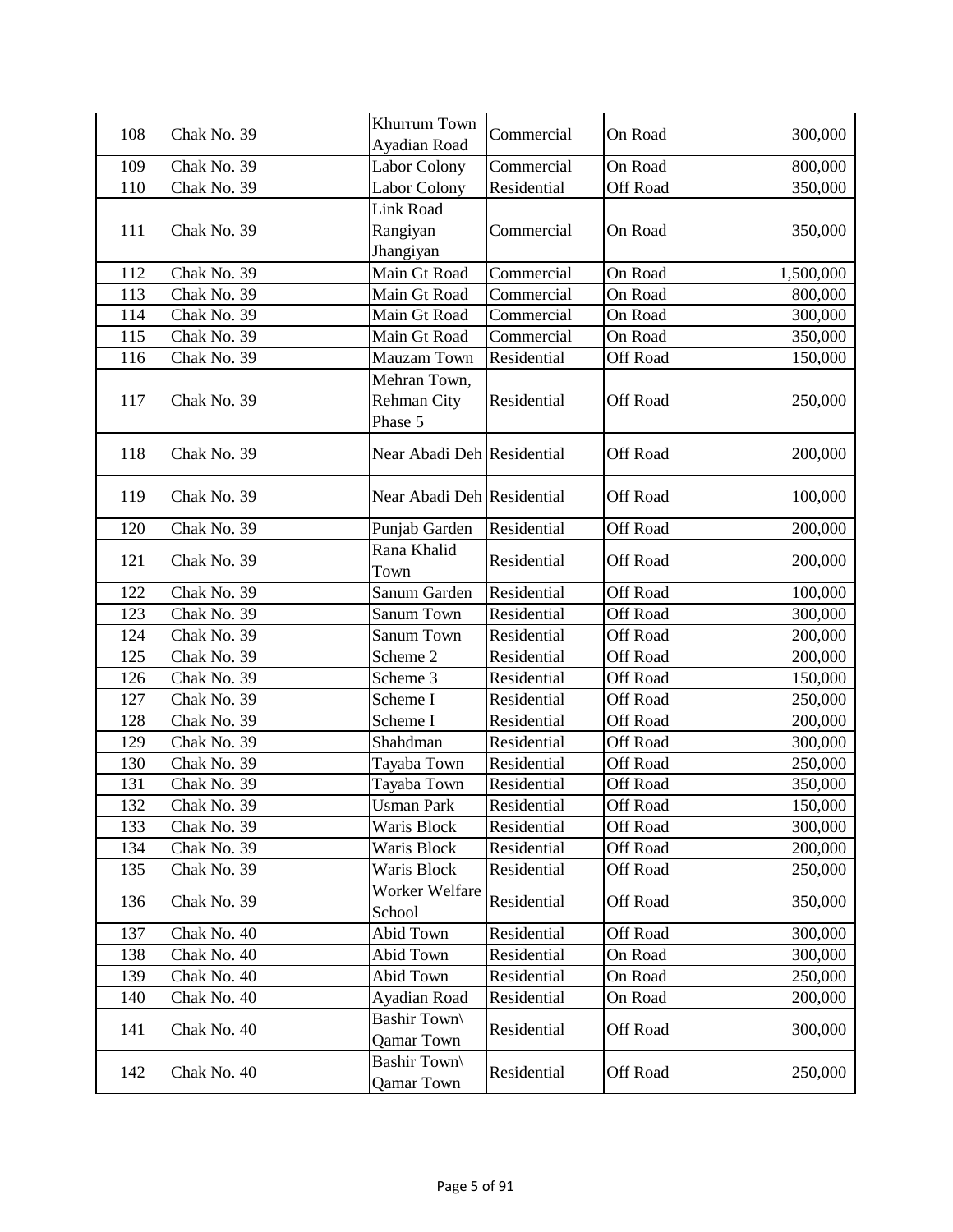| 143 | Chak No. 40       | Bashir Town\<br>Qamar Town                      | Residential | Off Road        | 200,000 |
|-----|-------------------|-------------------------------------------------|-------------|-----------------|---------|
| 144 | Chak No. 40       | <b>Bashir Town\</b><br>Qamar Town               | Residential | On Road         | 250,000 |
| 145 | Chak No. 40       | Gulshan Babar                                   | Residential | Off Road        | 300,000 |
| 146 | Chak No. 40       | Gulshan Babar                                   | Residential | On Road         | 250,000 |
| 147 | Chak No. 40       | Gulshan<br>Mehmood\Hasa Residential<br>n Yousaf |             | <b>Off Road</b> | 250,000 |
| 148 | Chak No. 40       | Gulshan<br>Mehmood\Hasa Residential<br>n Yousaf |             | Off Road        | 300,000 |
| 149 | Chak No. 40       | Gulshan<br>Mehmood\Hasa Residential<br>n Yousaf |             | On Road         | 300,000 |
| 150 | Chak No. 40       | Gulshan Sadaat                                  | Commercial  | On Road         | 250,000 |
| 151 | Chak No. 40       | Gulshan Sadaat                                  | Residential | <b>Off Road</b> | 300,000 |
| 152 | Chak No. 40       | Gulshan Sadaat                                  | Residential | Off Road        | 250,000 |
| 153 | Chak No. 40       | Gulshan Sadaat                                  | Residential | On Road         | 250,000 |
| 154 | Chak No. 40       | Khurram Town<br>Phase 1 To 4                    | Residential | Off Road        | 300,000 |
| 155 | Chak No. 40       | Mumtaz Park                                     | Residential | <b>Off Road</b> | 300,000 |
| 156 | Chak No. 40       | Mustafa Garden Residential                      |             | Off Road        | 200,000 |
| 157 | Chak No. 40       | Near Ayadian<br>Road                            | Residential | Off Road        | 200,000 |
| 158 | Chak No. 40       | <b>Sadaf Town</b>                               | Residential | On Road         | 300,000 |
| 159 | Chak No. 40       | Sultan Garden                                   | Residential | Off Road        | 200,000 |
| 160 | Chak No. 40       | <b>Umer Garden</b>                              | Residential | Off Road        | 300,000 |
| 161 | Dargai Gil Jadeed | G.C. Garden<br>Housing<br>Scheme                | Residential | Off Road        | 250,000 |
| 162 | Dargai Gil Jadeed | G.C. Garden<br><b>Housing Seche</b>             | Residential | Off Road        | 250,000 |
| 163 | Dargai Gil Jadeed | Near Gc Garden Residential                      |             | Off Road        | 200,000 |
| 164 | Dargai Gil Jadeed | Near Gc Garden Residential                      |             | Off Road        | 250,000 |
| 165 | Dargi Gill Qadeem | G.C. Garden<br>Housing<br>Scheme                | Residential | <b>Off Road</b> | 300,000 |
| 166 | Dargi Gill Qadeem | Housing<br>Scheme Basit<br>Town                 | Residential | off Road        | 250,000 |
| 167 | Dargi Gill Qadeem | Housing<br>Scheme Basit<br>Town                 | Residential | off Road        | 300,000 |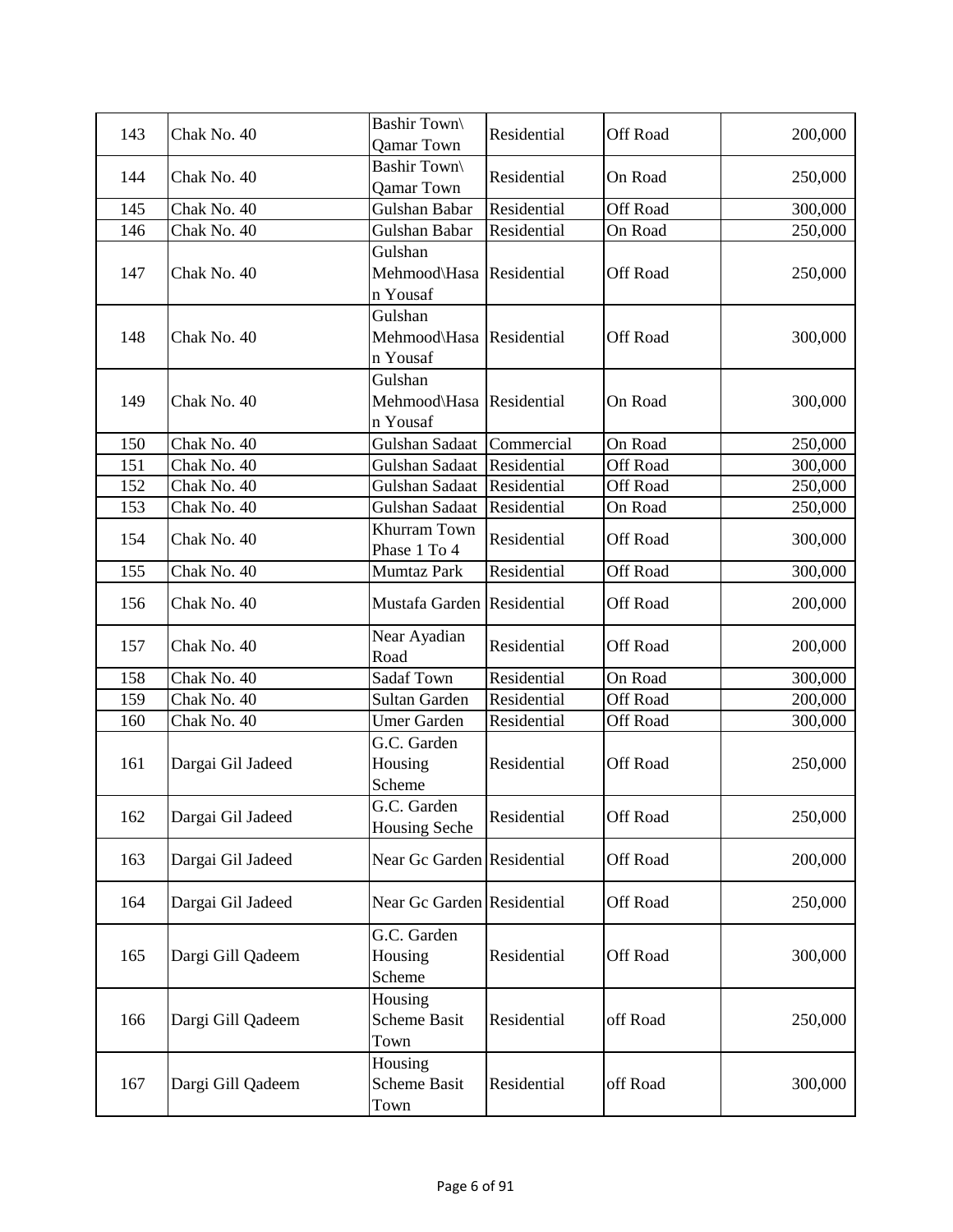| 168 | Dargi Gill Qadeem | Housing<br>Scheme G.C<br>Garden                 | Residential | Off Road | 300,000   |
|-----|-------------------|-------------------------------------------------|-------------|----------|-----------|
| 169 | Dargi Gill Qadeem | Near Abadi Deh Residential                      |             | Off Road | 150,000   |
| 170 | Dargi Gill Qadeem | Near Basit<br>Housing<br>Scheme                 | Residential | Off Road | 150,000   |
| 171 | Dargi Gill Qadeem | Service Road<br>Link Motorway<br>Road           | Residential | Off Road | 250,000   |
| 172 | Dhaka             | Abaadi Nizam<br>Pura                            | Residential | off Road | 400,000   |
| 173 | Dhaka             | Abaadi Nizam<br>Pura                            | Residential | off Road | 500,000   |
| 174 | Dhaka             | Deera<br>Kashmiriya                             | Residential | off Road | 500,000   |
| 175 | Dhaka             | Deera<br>Kashmiriya                             | Residential | off Road | 400,000   |
| 176 | Dhaka             | <b>Gt Road Lahore</b><br>Sheikhupura            | Commercial  | on Road  | 1,500,000 |
| 177 | Dhaka             | <b>Gt Road</b><br>Sheikhupura                   | Commercial  | on Road  | 1,500,000 |
| 178 | Dhaka             | Madina Colony                                   | Residential | off Road | 400,000   |
| 179 | Dhaka             | Mian Colony                                     | Residential | off Road | 400,000   |
| 180 | Dhaka             | Near Deera<br>Kashmiriya<br>Fazal Haq<br>Garden | Residential | off Road | 500,000   |
| 181 | Dhaka             | Near Lahore<br>Sheikhupura<br>Road              | Commercial  | on Road  | 1,500,000 |
| 182 | Dhaka             | Near Lahore<br>Sheikhupura<br>Road              | Industrial  | off Road | 3,500,000 |
| 183 | Dhaka             | Near Nikaso<br>Road                             | Residential | off Road | 400,000   |
| 184 | Dhaka             | Near Qaristan<br>Rehman City                    | Residential | on Road  | 400,000   |
| 185 | Dhaka             | Near Rehman<br>City                             | Residential | on Road  | 400,000   |
| 186 | Dhaka             | Noshahiyabad                                    | Residential | on Road  | 400,000   |
| 187 | Dhaka             | Rehman City                                     | Residential | on Road  | 400,000   |
| 188 | Dhaka             | Rehman View                                     | Residential | off Road | 400,000   |
| 189 | Dhaka             | <b>Rehmat Colony</b>                            | Residential | off Road | 400,000   |
| 190 | Dheer             | Gulberg Town                                    | Residential | Off Road | 300,000   |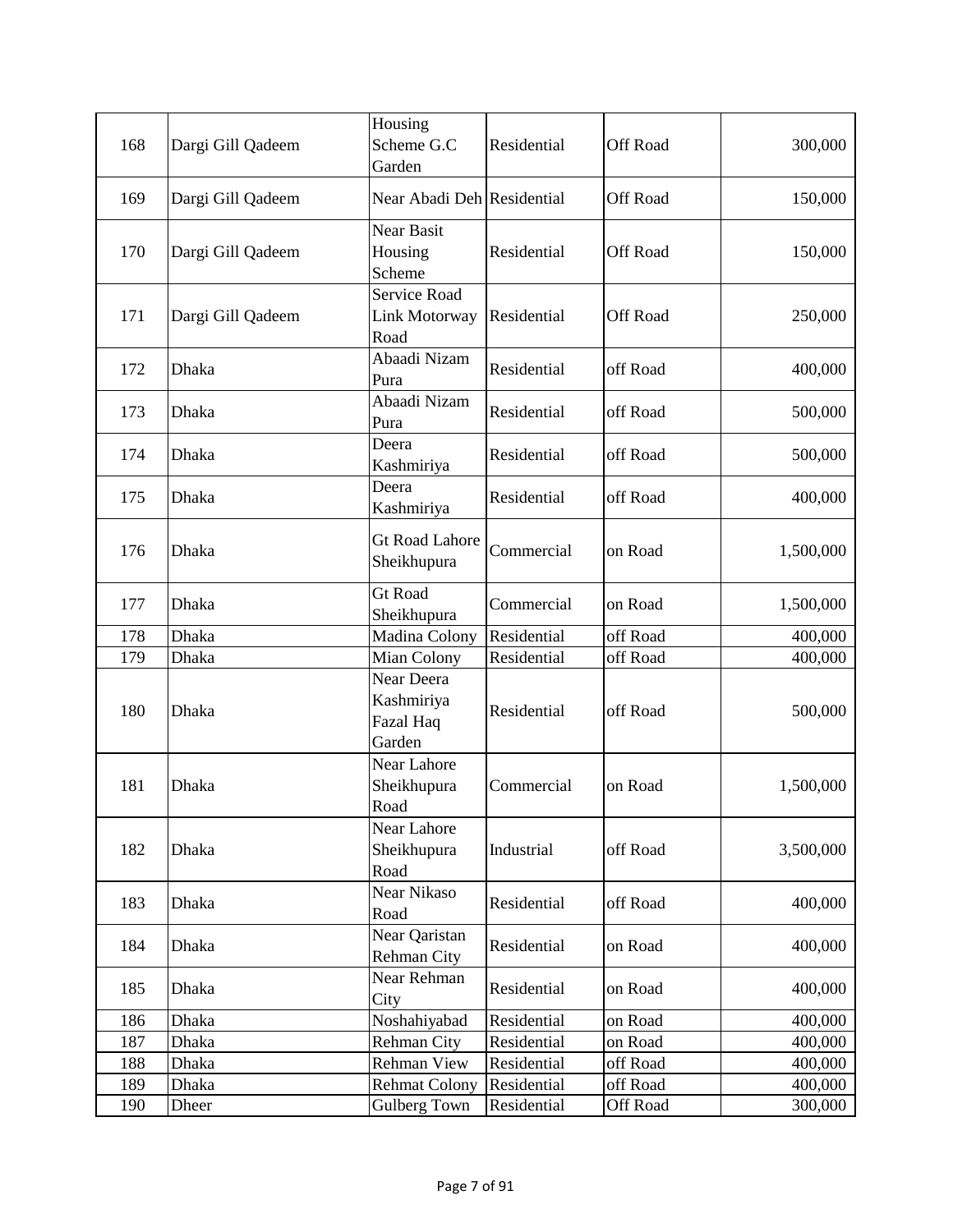| 191 | <b>Dheer</b>   | Omega<br>Resdencia                | Residential | Off Road        | 500,000   |
|-----|----------------|-----------------------------------|-------------|-----------------|-----------|
| 192 | Dheer          | Omega<br>Residencia               | Residential | <b>Off Road</b> | 450,000   |
| 193 | <b>Dheer</b>   | Rehman City                       | Residential | Off Road        | 300,000   |
| 194 | Faiz Pur Khurd | Al Rehman<br>Garden               | Commercial  | <b>Off Road</b> | 1,200,000 |
| 195 | Faiz Pur Khurd | Al Rehman<br>Garden               | Commercial  | On Road         | 1,200,000 |
| 196 | Faiz Pur Khurd | Al Rehman<br>Garden               | Residential | <b>Off Road</b> | 700,000   |
| 197 | Faiz Pur Khurd | <b>Housing Jinnah</b><br>Garden   | Residential | Off Road        | 500,000   |
| 198 | Faiz Pur Khurd | Housing<br>Scehme Pak<br>Vally    | Residential | <b>Off Road</b> | 550,000   |
| 199 | Faiz Pur Khurd | Lahore To<br>Jarawala Road        | Commercial  | On Road         | 2,000,000 |
| 200 | Faiz Pur Khurd | Near Abadi Faiz<br>Pur Khurd      | Residential | Off Road        | 200,000   |
| 201 | Faiz Pur Khurd | Near Abadi Faiz<br>Pur Khurd      | Residential | Off Road        | 250,000   |
| 202 | Faiz Pur Khurd | Near Abadi Faiz<br>Pur Khurd      | Residential | Off Road        | 300,000   |
| 203 | Faiz Pur Khurd | Near Ahmed<br><b>Shaheed Road</b> | Industrial  | Off Road        | 2,500,000 |
| 204 | Faiz Pur Khurd | Near Ahmed<br><b>Shaheed Road</b> | Residential | Off Road        | 200,000   |
| 205 | Faiz Pur Khurd | Near Bhully<br>Androon Road       | Industrial  | Off Road        | 2,500,000 |
| 206 | Faiz Pur Khurd | Near Bypass<br>Sagya Road         | Residential | Off Road        | 200,000   |
| 207 | Faiz Pur Khurd | Near Dheer<br>Road                | Industrial  | Off Road        | 2,500,000 |
| 208 | Faiz Pur Khurd | Near Faiz Pur<br>Abadi            | Residential | Off Road        | 300,000   |
| 209 | Faiz Pur Khurd | Near Faiz Pur<br>Abadi            | Residential | Off Road        | 350,000   |
| 210 | Faiz Pur Khurd | Near Motorway                     | Industrial  | Off Road        | 2,500,000 |
| 211 | Faiz Pur Khurd | Near Rajba<br>Shahdra             | Industrial  | Off Road        | 2,500,000 |
| 212 | Faiz Pur Khurd | Near Rajba<br>Shahdra             | Residential | Off Road        | 300,000   |
| 213 | Faiz Pur Khurd | Near Sagya<br>Ahmed Wali          | Industrial  | Off Road        | 2,500,000 |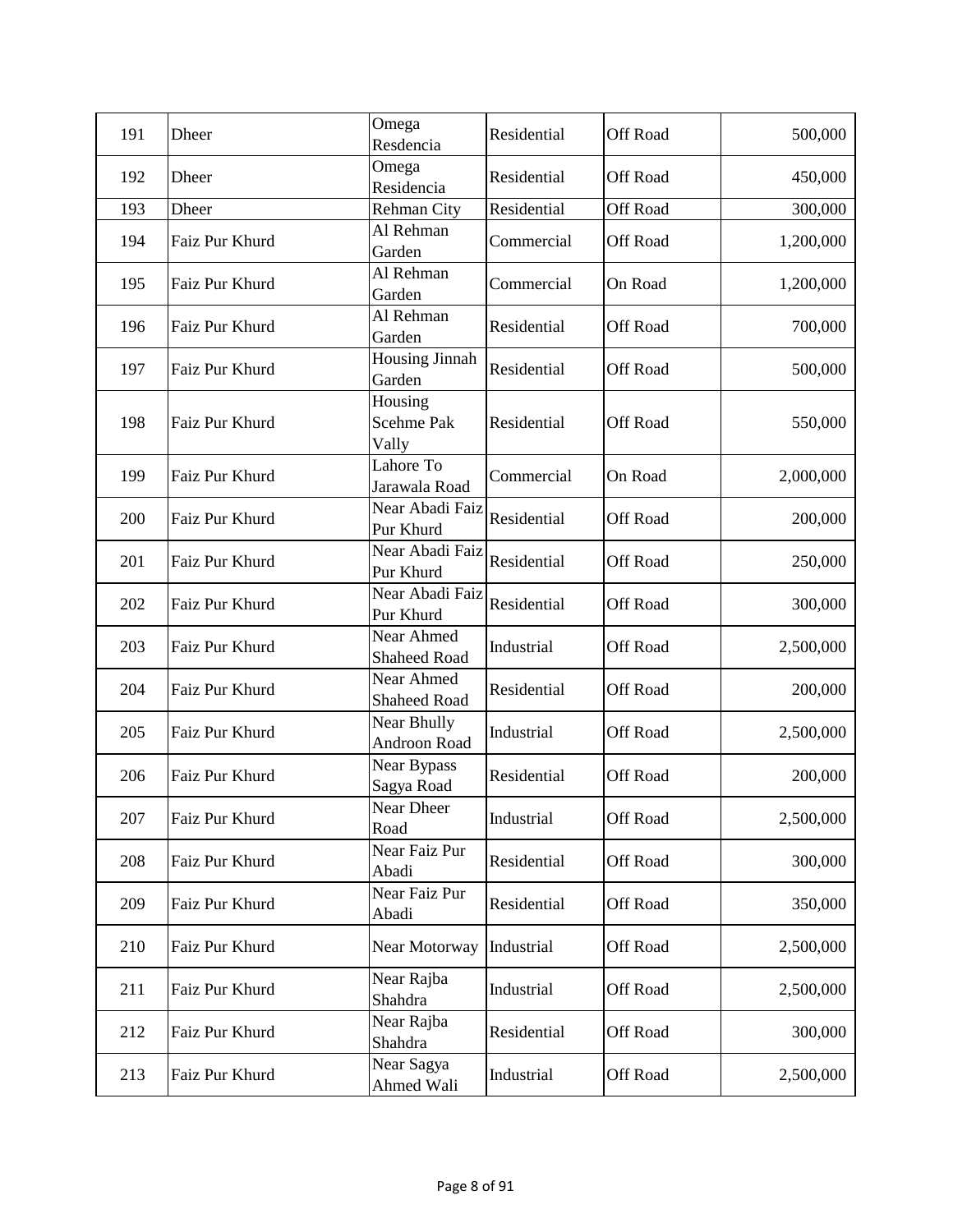| 214 | Faiz Pur Khurd | Near Sagya<br><b>Bypass</b>                | Industrial  | Off Road        | 2,500,000 |
|-----|----------------|--------------------------------------------|-------------|-----------------|-----------|
| 215 | Faiz Pur Khurd | Near Sagya<br><b>Bypass</b>                | Residential | Off Road        | 200,000   |
| 216 | Faiz Pur Khurd | Near Sagya<br><b>Bypass Road</b>           | Industrial  | Off Road        | 2,500,000 |
| 217 | Faiz Pur Khurd | Near Sagya<br><b>Bypass Road</b>           | Residential | Off Road        | 200,000   |
| 218 | Faiz Pur Khurd | Near Sagya<br>Moti Foji Wali               | Residential | Off Road        | 200,000   |
| 219 | Faiz Pur Khurd | Near Sagya<br>Road                         | Industrial  | Off Road        | 2,500,000 |
| 220 | Faiz Pur Khurd | Near Sagya<br>Road                         | Residential | Off Road        | 300,000   |
| 221 | Faiz Pur Khurd | Near Sagya<br>Road                         | Residential | Off Road        | 200,000   |
| 222 | Faiz Pur Khurd | Near Thatta<br>Langya Wala                 | Residential | <b>Off Road</b> | 150,000   |
| 223 | Faiz Pur Khurd | Near Thatta<br>Langya Wala                 | Residential | Off Road        | 500,000   |
| 224 | Faiz Pur Khurd | Near Thatta<br>Langya Wala                 | Residential | Off Road        | 200,000   |
| 225 | Faiz Pur Khurd | Near Thatta<br>Shakeky                     | Residential | <b>Off Road</b> | 350,000   |
| 226 | Faiz Pur Khurd | Sagya Ahmed<br>Wali                        | Residential | Off Road        | 200,000   |
| 227 | Faiz Pur Khurd | Sagya Bypass<br>Road                       | Residential | Off Road        | 200,000   |
| 228 | Faiz Pur Khurd | Sagya Water<br>Land                        | Residential | <b>Off Road</b> | 200,000   |
| 229 | Ferozwala      | Ajmal Town                                 | Residential | <b>Off Road</b> | 250,000   |
| 230 | Ferozwala      | Ajmal Town                                 | Residential | Off Road        | 300,000   |
| 231 | Ferozwala      | <b>Alaziz Town</b>                         | Commercial  | Off Road        | 450,000   |
| 232 | Ferozwala      | Albadar Town                               | Residential | Off Road        | 300,000   |
| 233 | Ferozwala      | Ali Nagar/<br><b>Ahmad Nagar</b>           | Residential | Off Road        | 250,000   |
| 234 | Ferozwala      | <b>Alkhair City</b>                        | Residential | Off Road        | 370,000   |
| 235 | Ferozwala      | Anaxay<br>Imamiya Colony                   | Commercial  | On Road         | 2,000,000 |
| 236 | Ferozwala      | Anaxay<br>Imamiya Colony                   | Residential | Off Road        | 550,000   |
| 237 | Ferozwala      | Azeem Garden                               | Residential | Off Road        | 300,000   |
| 238 | Ferozwala      | <b>College Road</b><br>Shah Khalid<br>Town | Commercial  | Off Road        | 800,000   |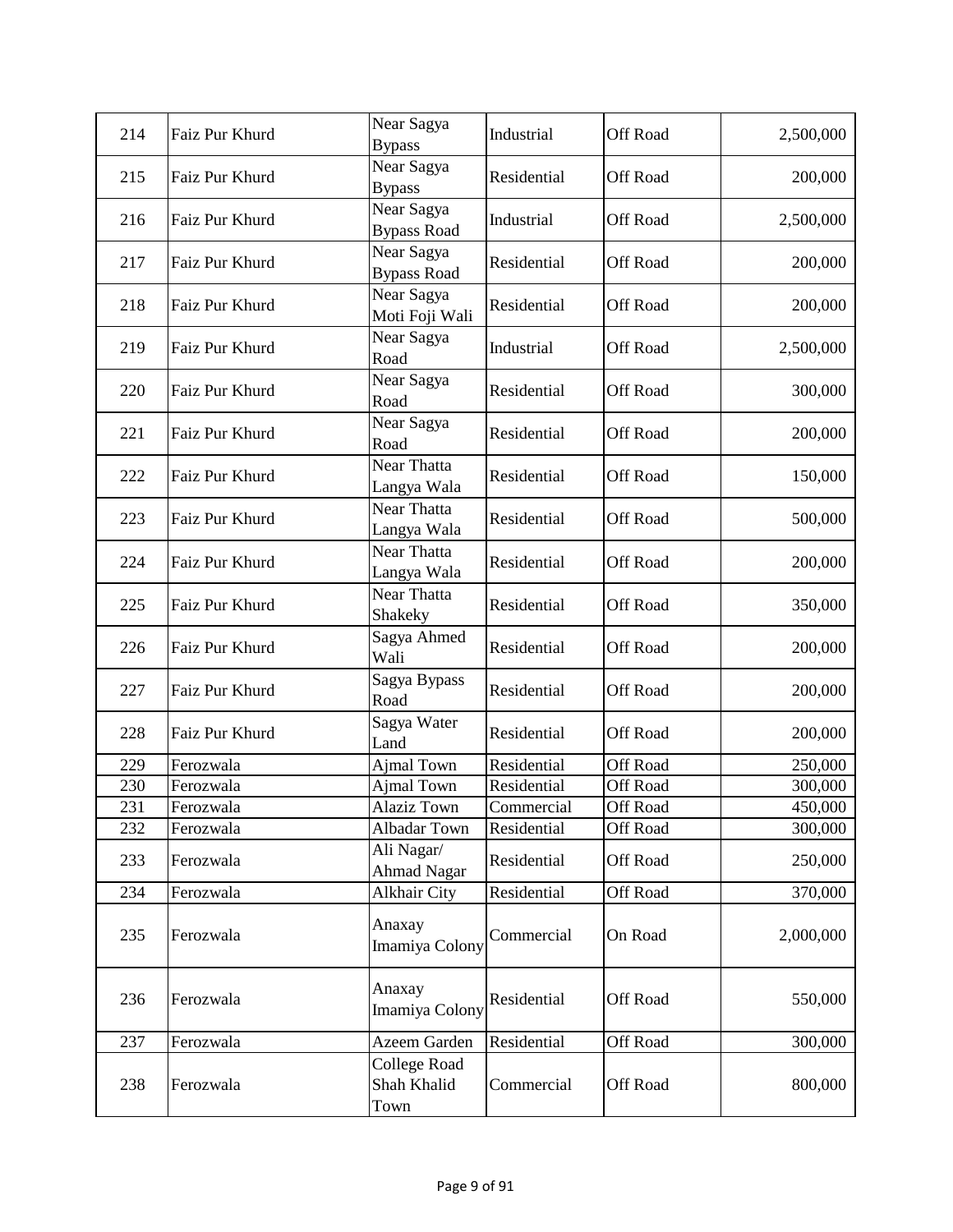| 239        | Ferozwala              | Data Nagar                       | Residential                | Off Road                           | 300,000   |
|------------|------------------------|----------------------------------|----------------------------|------------------------------------|-----------|
| 240        | Ferozwala              | Deera Dolat                      | Residential                | Off Road                           | 250,000   |
| 241        | Ferozwala              | Deera Dolat                      | Residential                | <b>Off Road</b>                    | 300,000   |
| 242        | Ferozwala              | Deera Kot<br>Muhammad<br>Hussain | Residential                | Off Road                           | 300,000   |
| 243        | Ferozwala              | Ferozawala<br>Pind               | Commercial                 | Off Road                           | 450,000   |
| 244        | Ferozwala              | Ferozawala<br>Pind               | Commercial                 | Off Road                           | 400,000   |
| 245        | Ferozwala              | Ferozawala<br>Pind               | Commercial                 | Off Road                           | 1,375,000 |
| 246        | Ferozwala              | Ferozawala<br>Pind               | Commercial                 | Off Road                           | 4,000,000 |
| 247        | Ferozwala              | Ferozawala<br>Pind               | Residential                | Off Road                           | 250,000   |
| 248        | Ferozwala              | Ferozawala<br>Pind               | Residential                | Off Road                           | 300,000   |
| 249        | Ferozwala              | Ferozawala<br>Pind               | Residential                | Off Road                           | 605,000   |
| 250        | Ferozwala              | Ferozawala<br>Pind               | Residential                | Off Road                           | 4,000,000 |
| 251        | Ferozwala              | Gulshan - E-<br>Sardar           | Residential                | Off Road                           | 370,000   |
| 252        | Ferozwala              | Gulshan - E-<br>Sardar           | Residential                | Off Road                           | 250,000   |
| 253        | Ferozwala              | Gulshan - E-<br>Mehrab           | Residential                | Off Road                           | 450,000   |
| 254        | Ferozwala              | Gushan-E-<br>Sardar              | Residential                | Off Road                           | 410,000   |
| 255        | Ferozwala              | Gushan-E-<br>Sardar              | Residential                | <b>Off Road</b>                    | 370,000   |
| 256        | Ferozwala              | Hadir Town                       | Residential                | Off Road                           | 250,000   |
| 257        | Ferozwala              | Hadir Town                       | Residential                | Off Road                           | 400,000   |
| 258        | Ferozwala              | Hamza Park                       | Commercial                 | Off Road                           | 800,000   |
| 259        | Ferozwala              | Hamza Park                       | Residential                | Off Road                           | 250,000   |
| 260        | Ferozwala              | Hamza Park                       | Residential                | <b>Off Road</b>                    | 450,000   |
| 261<br>262 | Ferozwala<br>Ferozwala | <b>Hanif Park</b><br>Hanif Park  | Residential<br>Residential | <b>Off Road</b><br><b>Off Road</b> | 450,000   |
|            |                        | Hayaban-E-                       |                            |                                    | 300,000   |
| 263        | Ferozwala              | Qaid                             | Residential                | <b>Off Road</b>                    | 300,000   |
| 264        | Ferozwala              | Imamiya Colony Residential       |                            | Off Road                           | 550,000   |
| 265        | Ferozwala              | Imamiya Colony<br><b>Bazar</b>   | Commercial                 | <b>Off Road</b>                    | 2,000,000 |
| 266        | Ferozwala              | <b>Jalal Town</b>                | Residential                | <b>Off Road</b>                    | 300,000   |
| 267        | Ferozwala              | Kashmir Town                     | Residential                | Off Road                           | 300,000   |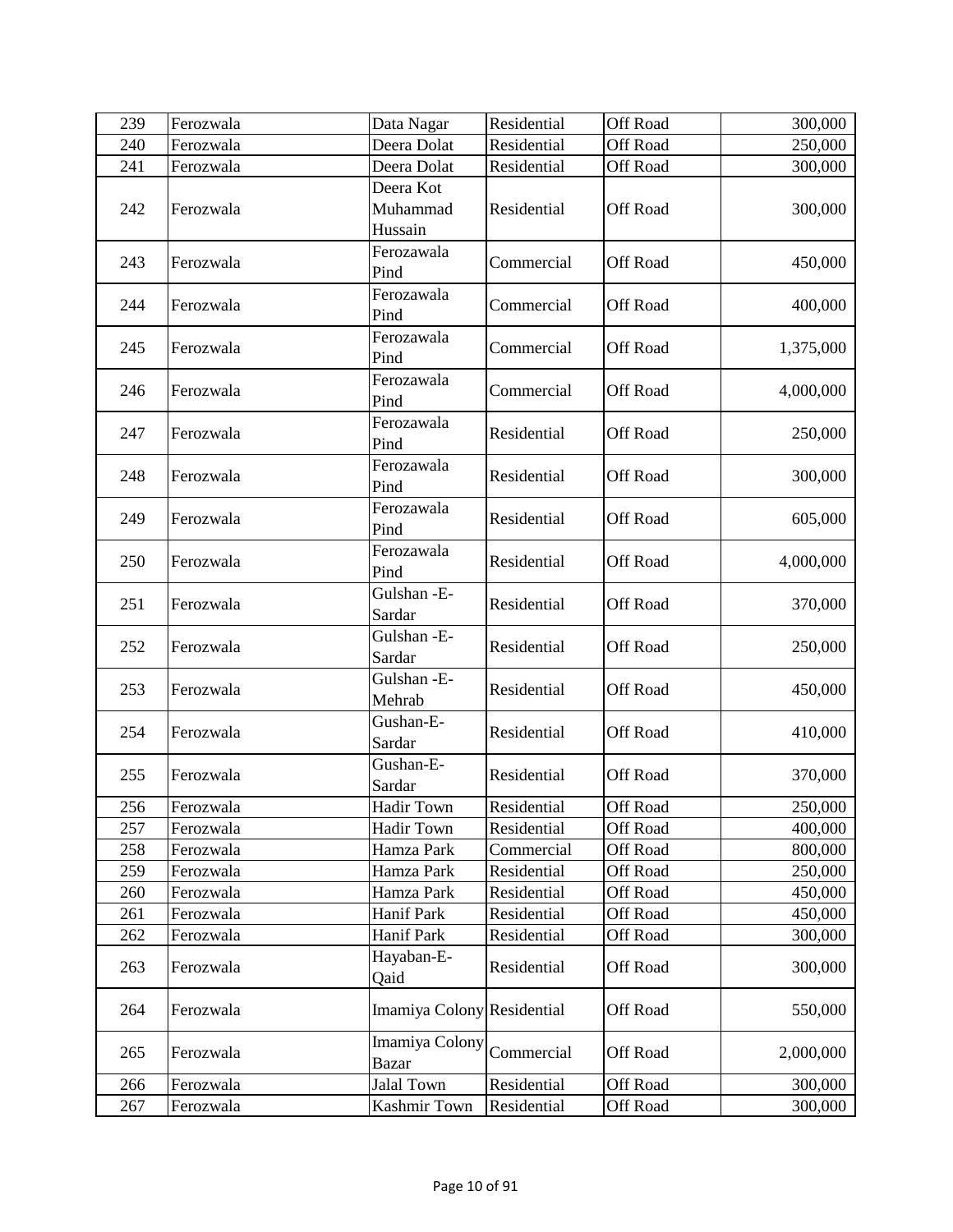| 268 | Ferozwala | <b>Kps Road</b>                   | Commercial  | On Road         | 800,000   |
|-----|-----------|-----------------------------------|-------------|-----------------|-----------|
| 269 | Ferozwala | Lahore<br>Gujaranwala<br>Road     | Commercial  | On Road         | 2,500,000 |
| 270 | Ferozwala | Lahore<br>Gujaranwala<br>Road     | Commercial  | On Road         | 1,850,000 |
| 271 | Ferozwala | Lahore<br>Gujaranwala<br>Road     | Industrial  | On Road         | 2,000,000 |
| 272 | Ferozwala | Lahore<br>Gujaranwala<br>Road     | Industrial  | On Road         | 5,000,000 |
| 273 | Ferozwala | Madina City                       | Residential | <b>Off Road</b> | 300,000   |
| 274 | Ferozwala | Main Bazar<br>Pipal Colony        | Commercial  | Off Road        | 1,400,000 |
| 275 | Ferozwala | Main Bazar<br>Pipal Colony        | Commercial  | Off Road        | 1,500,000 |
| 276 | Ferozwala | <b>Mehar Shareef</b><br>Park      | Residential | Off Road        | 250,000   |
| 277 | Ferozwala | <b>Mehar Shareef</b><br>Park      | Residential | <b>Off Road</b> | 550,000   |
| 278 | Ferozwala | <b>Mubarak Town</b>               | Residential | Off Road        | 250,000   |
| 279 | Ferozwala | Muhammad<br>Nagar Mubarak<br>Town | Residential | <b>Off Road</b> | 250,000   |
| 280 | Ferozwala | Nazir Town                        | Residential | Off Road        | 300,000   |
| 281 | Ferozwala | Nazir Town                        | Residential | Off Road        | 350,000   |
| 282 | Ferozwala | Nazir Town                        | Residential | Off Road        | 450,000   |
| 283 | Ferozwala | Near Deera Tali<br>Wala           | Residential | Off Road        | 370,000   |
| 284 | Ferozwala | Near Hadir<br>Road                | Industrial  | Off Road        | 5,000,000 |
| 285 | Ferozwala | Near Hadir<br>Road                | Residential | Off Road        | 250,000   |
| 286 | Ferozwala | Near Hadir<br>Road                | Residential | <b>Off Road</b> | 400,000   |
| 287 | Ferozwala | Near KPS Road                     | Commercial  | Off Road        | 800,000   |
| 288 | Ferozwala | Near KPS Road Residential         |             | Off Road        | 450,000   |
| 289 | Ferozwala | Near KPS Sui<br><b>Gas Road</b>   | Commercial  | Off Road        | 800,000   |
| 290 | Ferozwala | Near Umer<br>Town                 | Residential | Off Road        | 250,000   |
| 291 | Ferozwala | Pipal Colony                      | Commercial  | <b>Off Road</b> | 1,375,000 |
| 292 | Ferozwala | Pipal Colony                      | Commercial  | Off Road        | 1,400,000 |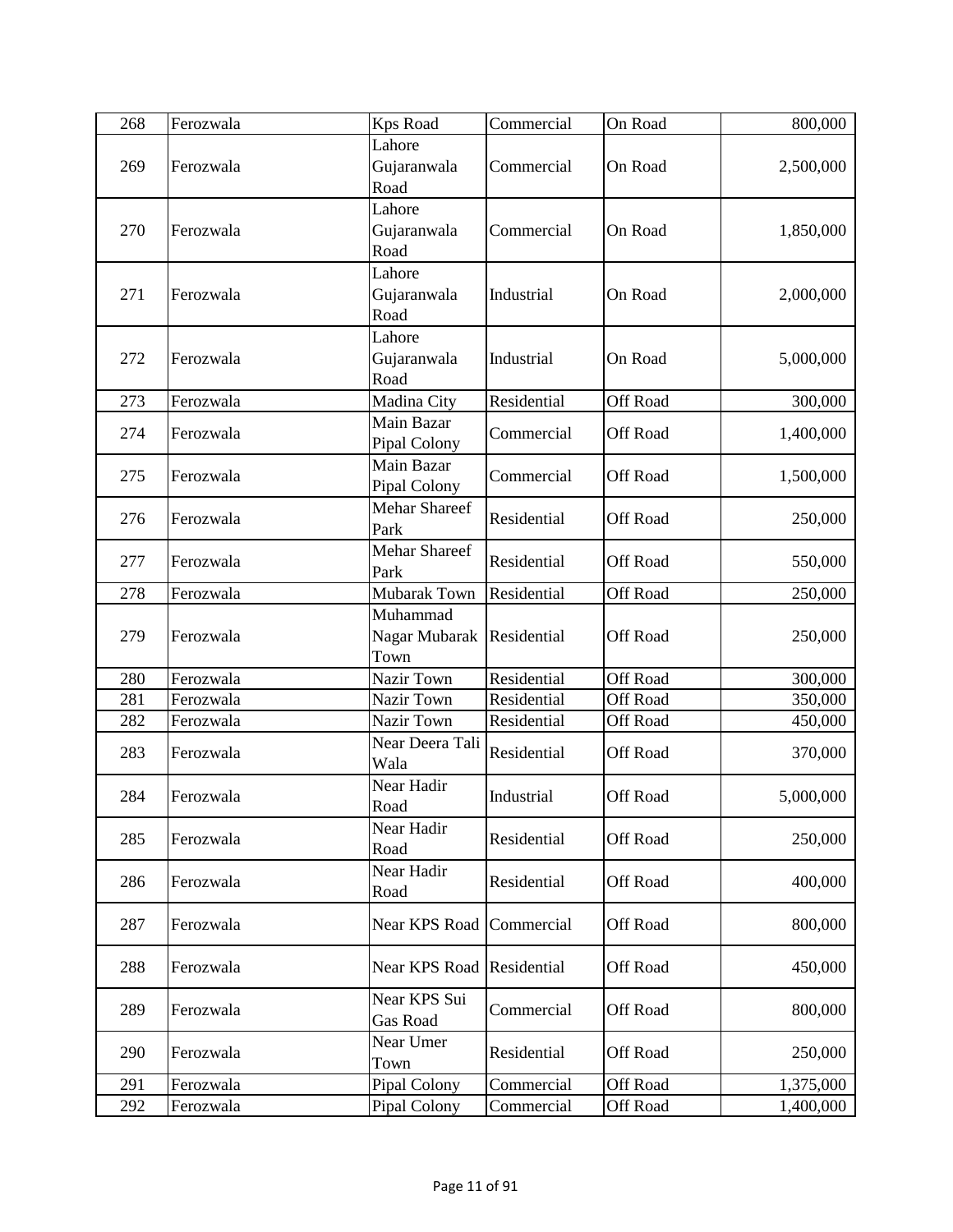| 293 | Ferozwala       | Pipal Colony                      | Commercial  | Off Road        | 650,000   |
|-----|-----------------|-----------------------------------|-------------|-----------------|-----------|
| 294 | Ferozwala       | Pipal Colony                      | Commercial  | On Road         | 2,000,000 |
| 295 | Ferozwala       | Pipal Colony                      | Residential | Off Road        | 650,000   |
| 296 | Ferozwala       | Pipal Colony                      | Residential | <b>Off Road</b> | 300,000   |
| 297 | Ferozwala       | Rachna Park                       | Residential | Off Road        | 650,000   |
| 298 | Ferozwala       | Rachna Town                       | Commercial  | <b>Off Road</b> | 2,300,000 |
| 299 | Ferozwala       | Rachna Town                       | Commercial  | <b>Off Road</b> | 1,375,000 |
| 300 | Ferozwala       | Rachna Town                       | Commercial  | On Road         | 2,600,000 |
| 301 | Ferozwala       | Rachna Town                       | Residential | Off Road        | 700,000   |
| 302 | Ferozwala       | Shaeen Velly                      | Residential | Off Road        | 450,000   |
| 303 | Ferozwala       | Shah Khalid<br>Town               | Commercial  | <b>Off Road</b> | 800,000   |
| 304 | Ferozwala       | Shah Khalid<br>Town               | Commercial  | Off Road        | 730,000   |
| 305 | Ferozwala       | Shah Khalid<br>Town               | Residential | Off Road        | 450,000   |
| 306 | Ferozwala       | <b>Umer Park</b>                  | Residential | <b>Off Road</b> | 550,000   |
| 307 | Ferozwala       | <b>Umer Town</b>                  | Residential | Off Road        | 250,000   |
| 308 | Khaki           | Canal Road                        | Commercial  | Off Road        | 1,000,000 |
| 309 | Khaki           | Near Abaadi<br>Deh                | Residential | off Road        | 450,000   |
| 310 | Khaki           | Near Jahanzaib<br>Shadi Hall      | Residential | off Road        | 450,000   |
| 311 | Khaki           | Near Purani<br>Abaadi             | Residential | <b>Off Road</b> | 450,000   |
| 312 | Khaki           | Near Sardar<br>Town               | Residential | off Road        | 300,000   |
| 313 | Khaki           | New Khaki                         | Residential | off Road        | 300,000   |
| 314 | Khaki           | New Khaki                         | Residential | off Road        | 450,000   |
| 315 | Khaki           | Purani Abaadi                     | Residential | off Road        | 450,000   |
| 316 | Khaki           | Sardar Town                       | Residential | off Road        | 300,000   |
| 317 | Khaki           | <b>Shareef Park</b>               | Residential | off Road        | 400,000   |
| 318 | Khaki           | <b>Shareef Park</b>               | Residential | off Road        | 300,000   |
| 319 | Khaki           | <b>Shareef Park</b>               | Residential | off Road        | 450,000   |
| 320 | Khaki           | Sui Gas Road                      | Commercial  | off Road        | 500,000   |
| 321 | Sharq Pur Khurd | Akram Block                       | Residential | Off Road        | 500,000   |
| 322 | Sharq Pur Khurd | Akram Block                       | Residential | <b>Off Road</b> | 680,000   |
| 323 | Sharq Pur Khurd | <b>Akram Block</b>                | Residential | <b>Off Road</b> | 660,000   |
| 324 | Sharq Pur Khurd | Asad Town                         | Residential | Off Road        | 300,000   |
| 325 | Sharq Pur Khurd | <b>Asfabad Colony Residential</b> |             | Off Road        | 500,000   |
| 326 | Sharq Pur Khurd | Charg Town                        | Residential | <b>Off Road</b> | 300,000   |
| 327 | Sharq Pur Khurd | <b>Charg Town</b>                 | Residential | Off Road        | 330,000   |
| 328 | Sharq Pur Khurd | Gujjar Pura                       | Residential | <b>Off Road</b> | 300,000   |
| 329 | Sharq Pur Khurd | Husnain City                      | Residential | Off Road        | 200,000   |
| 330 | Sharq Pur Khurd | Jamal Town                        | Residential | Off Road        | 300,000   |
| 331 | Sharq Pur Khurd | Javaid Town                       | Residential | Off Road        | 300,000   |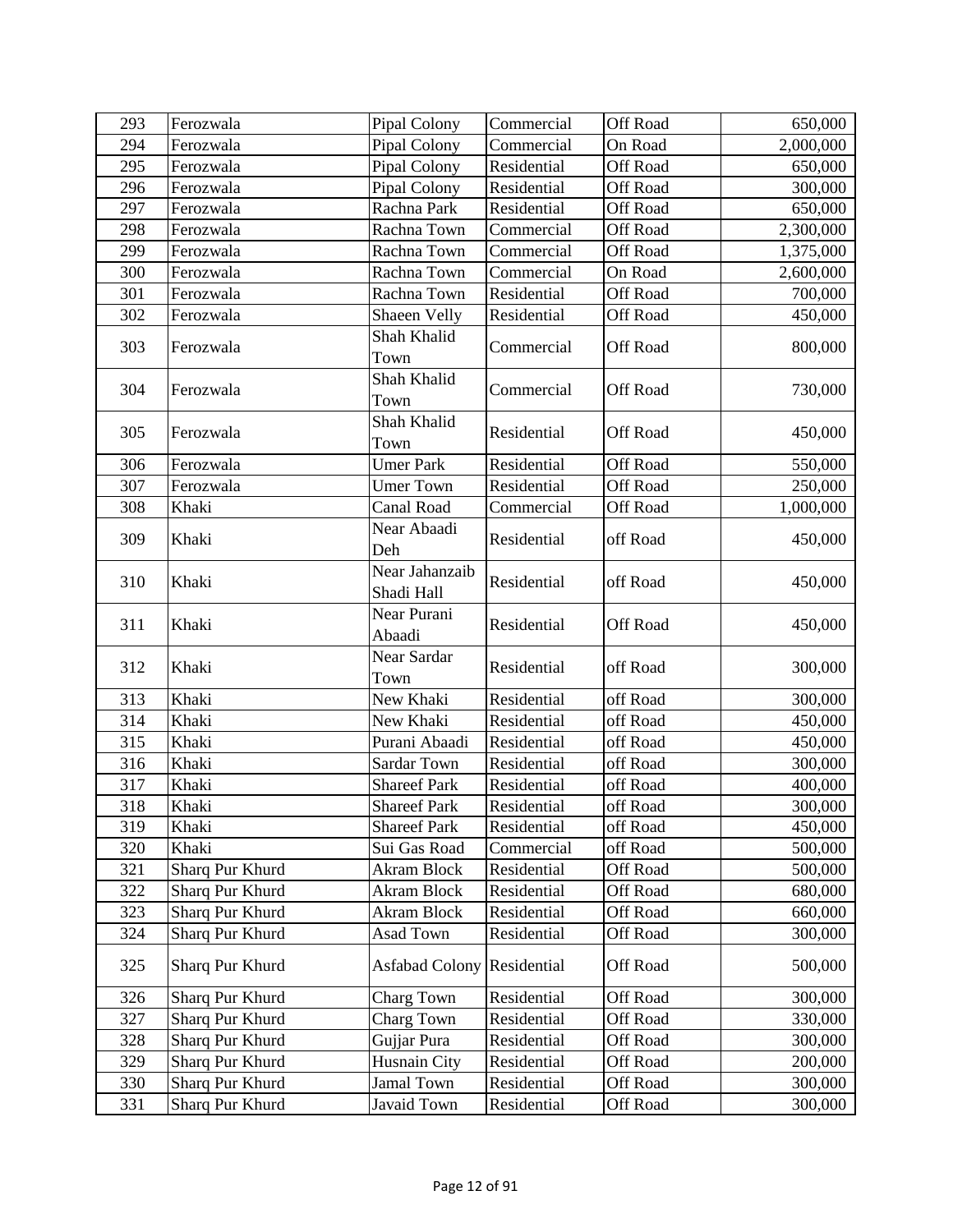| 332 | Sharq Pur Khurd | Javaid Town                    | Residential | <b>Off Road</b> | 200,000   |
|-----|-----------------|--------------------------------|-------------|-----------------|-----------|
| 333 | Sharq Pur Khurd | Khatija Town                   | Residential | <b>Off Road</b> | 300,000   |
| 334 | Sharq Pur Khurd | Main<br>Sheikhupura<br>Road    | Commercial  | On Road         | 2,300,000 |
| 335 | Sharq Pur Khurd | Main Sui Gas<br>Road           | Commercial  | On Road         | 2,350,000 |
| 336 | Sharq Pur Khurd | Near 82 Foot<br>Road           | Residential | Off Road        | 200,000   |
| 337 | Sharq Pur Khurd | Near 82 Foot<br>Road           | Residential | Off Road        | 300,000   |
| 338 | Sharq Pur Khurd | Near Asfabad<br>Colony         | Residential | Off Road        | 500,000   |
| 339 | Sharq Pur Khurd | <b>Near Hussian</b><br>City    | Residential | Off Road        | 200,000   |
| 340 | Sharq Pur Khurd | Near Jamal<br>Town             | Residential | Off Road        | 300,000   |
| 341 | Sharq Pur Khurd | Near Jamal<br><b>Town Road</b> | Residential | Off Road        | 200,000   |
| 342 | Sharq Pur Khurd | Near Javaid<br>Town            | Residential | Off Road        | 300,000   |
| 343 | Sharq Pur Khurd | Near Shair Shah<br>Zone        | Residential | Off Road        | 300,000   |
| 344 | Sharq Pur Khurd | Near Shair Shah<br>Zone        | Residential | Off Road        | 250,000   |
| 345 | Sharq Pur Khurd | Near Shareef<br>Park           | Residential | Off Road        | 500,000   |
| 346 | Sharq Pur Khurd | Shair Shah<br>Zone             | Residential | Off Road        | 200,000   |
| 347 | Sharq Pur Khurd | Shair Shah<br>Zone             | Residential | <b>Off Road</b> | 250,000   |
| 348 | Sharq Pur Khurd | Sharakpur<br><b>Bazar</b>      | Commercial  | Off Road        | 700,000   |
| 349 | Sharq Pur Khurd | Sharakpur<br><b>Bazar</b>      | Commercial  | Off Road        | 800,000   |
| 350 | Sharq Pur Khurd | Sui Gas Road                   | Commercial  | Off Road        | 660,000   |
| 351 | Thathakhudayar  | Begum Da<br>Tibba              | Residential | Off Road        | 250,000   |
| 352 | Thathakhudayar  | Dera Chaddrah                  | Residential | Off Road        | 250,000   |
| 353 | Thathakhudayar  | Gulfishan Town                 | Commercial  | On Road         | 1,800,000 |
| 354 | Thathakhudayar  | Gulfishan Town Industrial      |             | Off Road        | 5,000,000 |
| 355 | Thathakhudayar  | Gulfishan Town                 | Residential | Off Road        | 400,000   |
| 356 | Thathakhudayar  | Gulfishan Town                 | Residential | Off Road        | 300,000   |
| 357 | Thathakhudayar  | Jhugiyan Sialan                | Industrial  | Off Road        | 4,000,000 |
| 358 | Thathakhudayar  | Jhugiyan Sialan                | Industrial  | Off Road        | 5,000,000 |
| 359 | Thathakhudayar  | Jhugiyan Sialan                | Residential | Off Road        | 300,000   |
| 360 | Thathakhudayar  | Jhugiyan Sialian Residential   |             | Off Road        | 300,000   |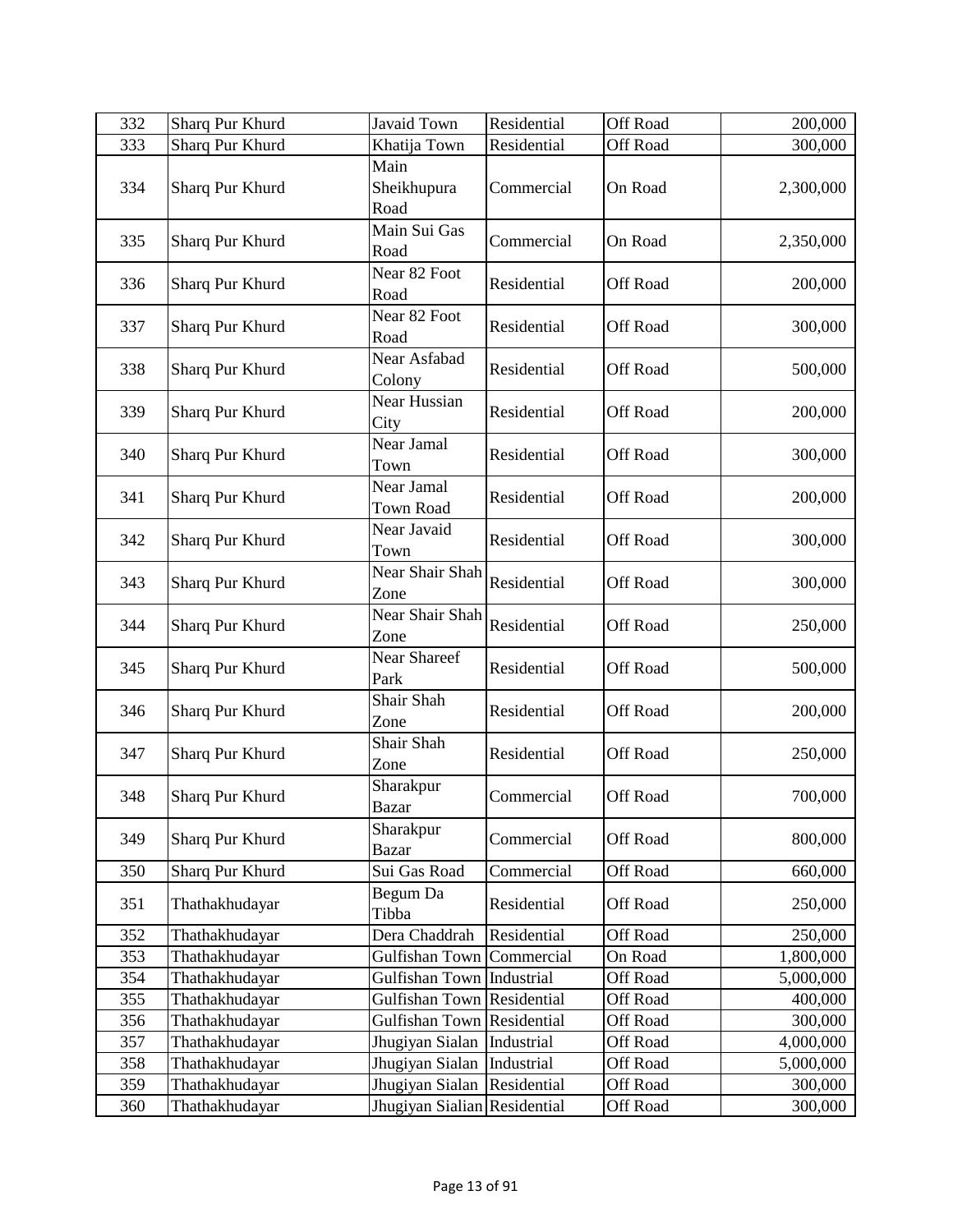| 361        | Thathakhudayar                      | Kahkashan<br>Town               | Residential                | <b>Off Road</b>                    | 300,000            |
|------------|-------------------------------------|---------------------------------|----------------------------|------------------------------------|--------------------|
| 362        | Thathakhudayar                      | Lahore<br>Sheikhupura<br>Road   | Industrial                 | On Road                            | 8,000,000          |
| 363        | Thathakhudayar                      | Lahore To Skp<br>Road           | Commercial                 | On Road                            | 1,800,000          |
| 364        | Thathakhudayar                      | Lahore To Skp<br>Road           | Industrial                 | Off Road                           | 5,000,000          |
| 365        | Thathakhudayar                      | Lahore To Skp<br>Road           | Industrial                 | On Road                            | 8,000,000          |
| 366        | Thathakhudayar                      | Lahore To Skp<br>Road           | Industrial                 | On Road                            | 5,000,000          |
| 367        | Thathakhudayar                      | <b>Liberty Road</b>             | Residential                | <b>Off Road</b>                    | 300,000            |
| 368        | Thathakhudayar                      | Near Begum Da<br>Tibba          | Industrial                 | Off Road                           | 5,000,000          |
| 369        | Thathakhudayar                      | Near Gulfishan<br>Town Skp Road | Commercial                 | On Road                            | 1,800,000          |
| 370        | Thathakhudayar                      | Near Skp Road                   | Industrial                 | Off Road                           | 5,000,000          |
| 371        | Thathakhudayar                      | Nearrehman<br>Town              | Industrial                 | Off Road                           | 5,000,000          |
| 372        | Thathakhudayar                      | Noori Boori<br>Darbar Rd        | Industrial                 | Off Road                           | 5,000,000          |
| 373        | Thathakhudayar                      | Noori Boori<br>Darbar Rd        | Residential                | <b>Off Road</b>                    | 400,000            |
| 374        | Thathakhudayar                      | Rafique Colony                  | Residential                | <b>Off Road</b>                    | 350,000            |
| 375        | Thathakhudayar                      | <b>Rahat Town</b>               | Residential                | <b>Off Road</b>                    | 400,000            |
| 376        | Thathakhudayar                      | Rahat Town                      | Residential                | Off Road                           | 300,000            |
| 377        | Thathakhudayar                      | Rehman Town                     | Residential                | Off Road                           | 400,000            |
| 378        | Thathakhudayar                      | Rehman Town                     | Residential                | <b>Off Road</b>                    | 300,000            |
| 379        | Thathakhudayar                      | Rehman Town                     | Residential                | Off Road                           | 350,000            |
| 380        | Thathakhudayar                      | Rehman Town                     | Residential                | Off Road                           | 250,000            |
| 381        | Thathakhudayar                      | Wahab Garden                    | Residential                | Off Road                           | 500,000            |
| 382<br>383 | Thathakhudayar                      | Zahid Town<br>Zahid Town        | Residential<br>Residential | <b>Off Road</b><br><b>Off Road</b> | 400,000            |
| 384        | Thathakhudayar<br>Wandla Diyal Shah | Abadi Wandla<br>Diyal Shah      | Residential                | <b>Off Road</b>                    | 450,000<br>500,000 |
| 385        | Wandla Diyal Shah                   | Al Badar Town                   | Residential                | <b>Off Road</b>                    | 300,000            |
| 386        | Wandla Diyal Shah                   | Al Janat Park                   | Residential                | Off Road                           | 200,000            |
| 387        | Wandla Diyal Shah                   | Al Kabir Town                   | Residential                | Off Road                           | 150,000            |
| 388        | Wandla Diyal Shah                   | Al Khair Town                   | Residential                | <b>Off Road</b>                    | 300,000            |
| 389        | Wandla Diyal Shah                   | Ayyaz Park                      | Residential                | <b>Off Road</b>                    | 450,000            |
| 390        | Wandla Diyal Shah                   | Bangla Taj<br>Colony            | Residential                | Off Road                           | 500,000            |
| 391        | Wandla Diyal Shah                   | Basti Imran<br>Park             | Residential                | Off Road                           | 300,000            |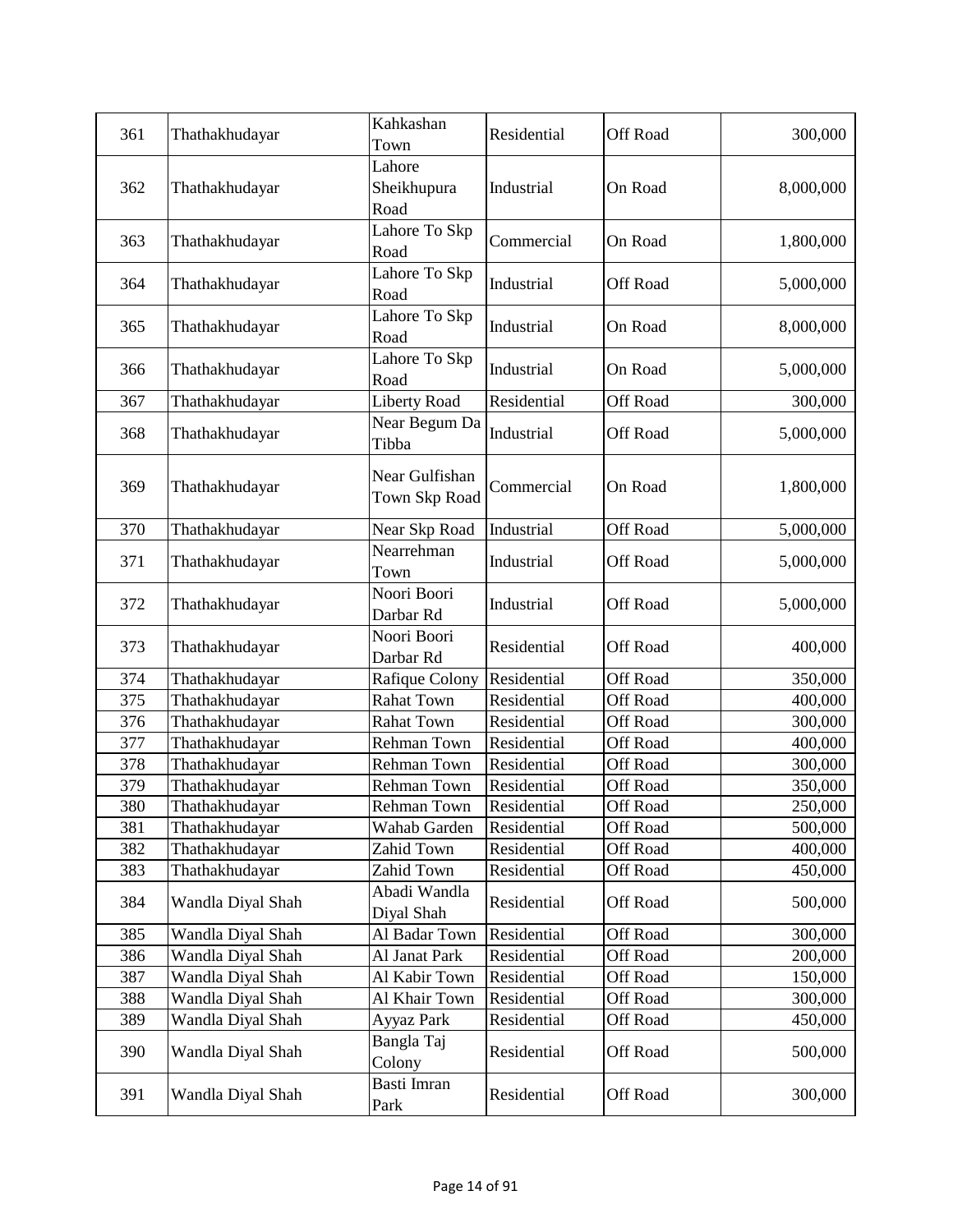| 392 | Wandla Diyal Shah | <b>Calvary Park</b>                   | Residential | Off Road        | 300,000 |
|-----|-------------------|---------------------------------------|-------------|-----------------|---------|
| 393 | Wandla Diyal Shah | Gujjar Colony                         | Residential | Off Road        | 300,000 |
| 394 | Wandla Diyal Shah | Gulshan Anwar<br>Ul Haq               | Residential | Off Road        | 200,000 |
| 395 | Wandla Diyal Shah | Gulshan Anwar<br>Ul Haq               | Residential | Off Road        | 600,000 |
| 396 | Wandla Diyal Shah | Loka Park                             | Residential | Off Road        | 300,000 |
| 397 | Wandla Diyal Shah | Majeed Park                           | Residential | Off Road        | 500,000 |
| 398 | Wandla Diyal Shah | Mateen Garden                         | Residential | Off Road        | 500,000 |
| 399 | Wandla Diyal Shah | Mehmood<br>Colony                     | Residential | Off Road        | 500,000 |
| 400 | Wandla Diyal Shah | <b>Milat Park</b>                     | Residential | Off Road        | 500,000 |
| 401 | Wandla Diyal Shah | Munir Town                            | Residential | <b>Off Road</b> | 300,000 |
| 402 | Wandla Diyal Shah | Mustafa Abad                          | Residential | Off Road        | 500,000 |
| 403 | Wandla Diyal Shah | Mustafa Abad                          | Residential | on road         | 500,000 |
| 404 | Wandla Diyal Shah | Mustafa Abad<br>Near Gulshan<br>Anwar | Residential | on road         | 500,000 |
| 405 | Wandla Diyal Shah | Nasrat Colony                         | Residential | Off Road        | 300,000 |
| 406 | Wandla Diyal Shah | Near Ayaz Park                        | Commercial  | Main Bado Pulle | 800,000 |
| 407 | Wandla Diyal Shah | Near Bangla<br><b>Rest House</b>      | Commercial  | Main Bado Pulle | 800,000 |
| 408 | Wandla Diyal Shah | Near Bangla Taj<br>Colony             | Commercial  | Main Bado Pulle | 800,000 |
| 409 | Wandla Diyal Shah | Near Gujjar<br>Colony                 | Commercial  | Main Bado Pulle | 800,000 |
| 410 | Wandla Diyal Shah | Near Gulshan<br>Anwar Ul Haq          | Commercial  | Main Bado Pulle | 800,000 |
| 411 | Wandla Diyal Shah | Near Mustafa<br>Abad                  | Commercial  | Main Bado Pulle | 800,000 |
| 412 | Wandla Diyal Shah | Near Sabir<br>Town                    | Commercial  | Main Bado Pulle | 800,000 |
| 413 | Wandla Diyal Shah | Near Wandala<br>Village               | Commercial  | Main Bado Pulle | 800,000 |
| 414 | Wandla Diyal Shah | Rajput Town                           | Residential | Off Road        | 400,000 |
| 415 | Wandla Diyal Shah | Rati Pari                             | Residential | <b>Off Road</b> | 250,000 |
| 416 | Wandla Diyal Shah | <b>Rehmat Colony</b>                  | Residential | <b>Off Road</b> | 600,000 |
| 417 | Wandla Diyal Shah | Sabir Town                            | Residential | Off Road        | 500,000 |
| 418 | Wandla Diyal Shah | Saleemabad                            | Residential | Off Road        | 500,000 |
| 419 | Wandla Diyal Shah | Samanzar<br>Colony                    | Residential | Off Road        | 400,000 |
| 420 | Wandla Diyal Shah | Tiba Rehmat<br>Pura                   | Residential | Off Road        | 300,000 |
| 421 | Wandla Diyal Shah | Waris Town                            | Residential | Off Road        | 500,000 |
| 422 | Wandla Diyal Shah | Zaheer Town                           | Residential | Off Road        | 300,000 |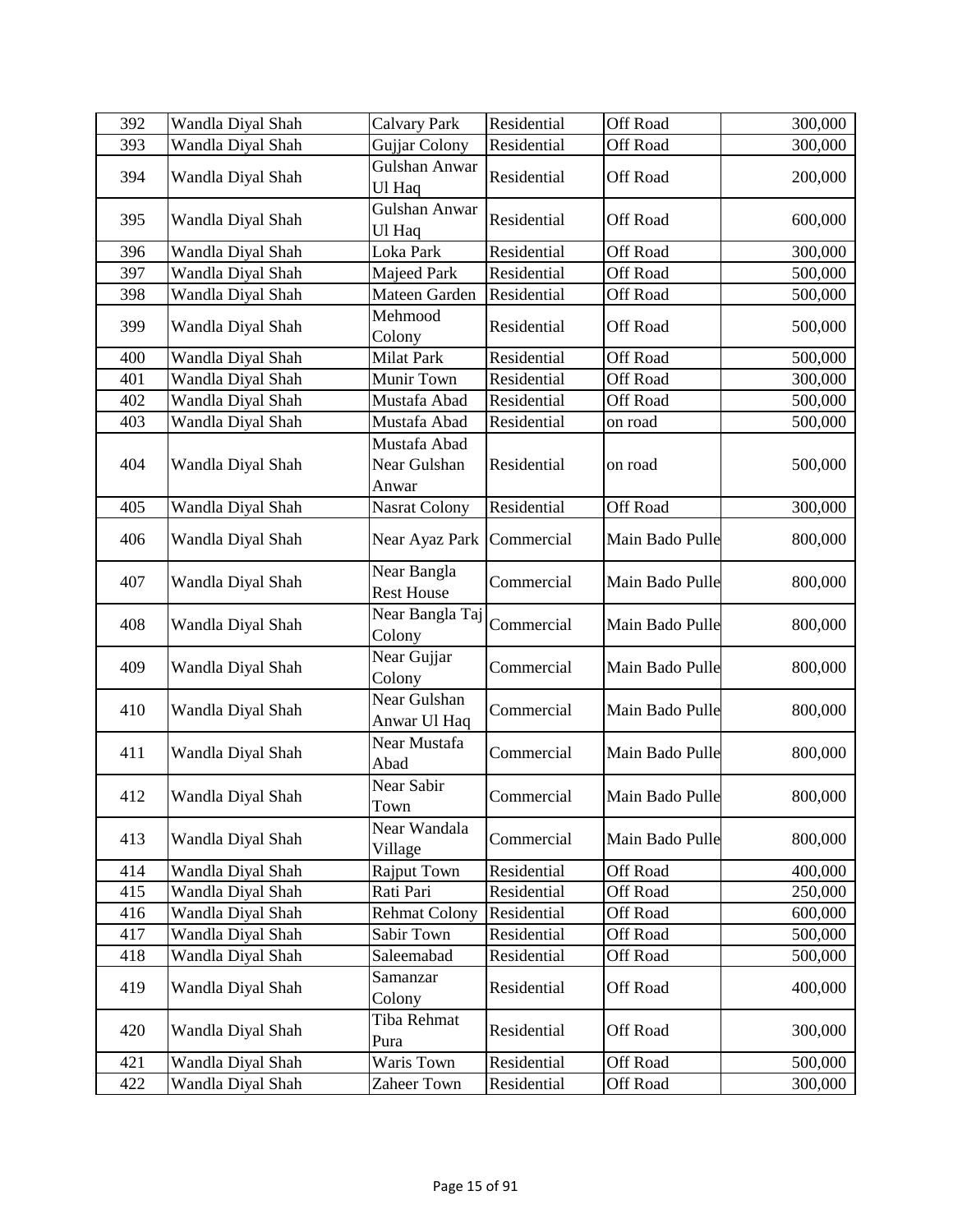| 423 | Wandla Diyal Shah | Zamindar<br>Colony          | Residential | Off Road        | 400,000   |
|-----|-------------------|-----------------------------|-------------|-----------------|-----------|
| 424 | Wandla Diyal Shah | Zimmidar<br>Colony          | Commercial  | Main Bado Pulle | 800,000   |
| 425 | Wandla Diyal Shah | Zubaida Park                | Residential | Off Road        | 400,000   |
| 426 | <b>Budhenke</b>   | Baqi Salam Deh Industrial   |             | <b>Off Road</b> | 2,500,000 |
| 427 | <b>Budhenke</b>   | Baqi Salam Deh Industrial   |             | Off Road        | 1,800,000 |
| 428 | <b>Budhenke</b>   | Baqi Salam Deh Industrial   |             | On Road         | 5,000,000 |
| 429 | <b>Budhenke</b>   | Baqi Salam Deh Residential  |             | Off Road        | 100,000   |
| 430 | <b>Budhenke</b>   | Baqi Salam Deh Residential  |             | <b>Off Road</b> | 600,000   |
| 431 | <b>Budhenke</b>   | Baqi Salam Deh Residential  |             | Off Road        | 70,000    |
| 432 | Daoke Urban       | <b>Gt Road</b>              | Commercial  | On Road         | 3,000,000 |
| 433 | Daoke Urban       | <b>Gt Road</b>              | Industrial  | <b>Off Road</b> | 4,000,000 |
| 434 | Daoke Urban       | <b>Hameed Park</b>          | Residential | Off Road        | 300,000   |
| 435 | Daoke Urban       | Main Bazar<br>Daoke         | Commercial  | On Road         | 1,550,000 |
| 436 | Daoke Urban       | Moazzam<br>Colony           | Residential | <b>Off Road</b> | 350,000   |
| 437 | Daoke Urban       | Nayab Colony                | Residential | Off Road        | 250,000   |
| 438 | Daoke Urban       | Rehman Park<br>Daoke        | Residential | Off Road        | 400,000   |
| 439 | Daoke Urban       | Rehman Park<br>Daoke        | Residential | <b>Off Road</b> | 1,550,000 |
| 440 | Daoke Urban       | Rehman Pura                 | Residential | Off Road        | 415,000   |
| 441 | Daoke Urban       | Shafi Park                  | Residential | Off Road        | 415,000   |
| 442 | Daoke Urban       | Shah<br>Muhammad<br>Park    | Residential | Off Road        | 400,000   |
| 443 | Daoke Urban       | <b>Sultan Park</b><br>Daoke | Residential | Off Road        | 350,000   |
| 444 | Daoke Zari        | Baqi Salam Deh Residential  |             | Off Road        | 125,000   |
| 445 | Daoke Zari        | Baqi Salam Deh Residential  |             | <b>Off Road</b> | 135,000   |
| 446 | Daoke Zari        | Baqi Salam Deh Residential  |             | Off Road        | 65,000    |
| 447 | Daoke Zari        | Baqi Salam Deh Residential  |             | Off Road        | 260,000   |
| 448 | Daoke Zari        | Baqi Salam Deh Residential  |             | <b>Off Road</b> | 150,000   |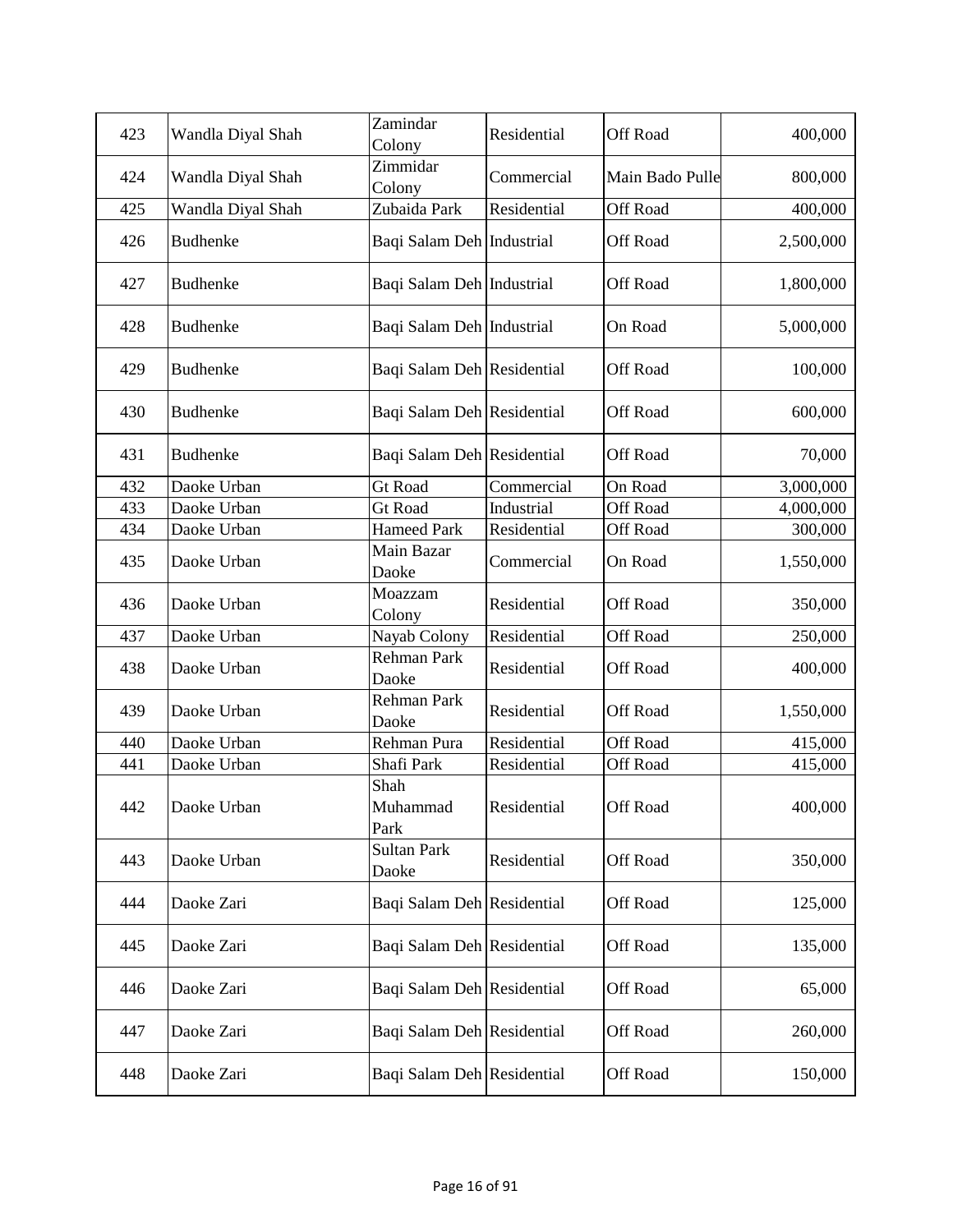| 449 | Daoke Zari   | Baqi Salam Deh Residential |             | On Road         | 200,000   |
|-----|--------------|----------------------------|-------------|-----------------|-----------|
| 450 | Daoke Zari   | Garden City                | Residential | Off Road        | 135,000   |
| 451 | Daoke Zari   | Garden City                | Residential | Off Road        | 125,000   |
| 452 | Daoke Zari   | Garden City                | Residential | <b>Off Road</b> | 75,000    |
| 453 | Daoke Zari   | Garden City                | Residential | Off Road        | 150,000   |
| 454 | Daoke Zari   | Garden City                | Residential | Off Road        | 80,000    |
| 455 | Daoke Zari   | Garden City                | Residential | Off Road        | 350,000   |
| 456 | Daoke Zari   | Garden City                | Residential | Off Road        | 400,000   |
| 457 | Daoke Zari   | <b>Gt Road</b>             | Commercial  | <b>Off Road</b> | 800,000   |
| 458 | Daoke Zari   | <b>Gt Road</b>             | Commercial  | On Road         | 800,000   |
| 459 | Daoke Zari   | <b>Gt Road</b>             | Commercial  | On Road         | 1,350,000 |
| 460 | Daoke Zari   | <b>Gt Road</b>             | Commercial  | On Road         | 1,000,000 |
| 461 | Daoke Zari   | <b>Gt Road</b>             | Industrial  | <b>Off Road</b> | 2,500,000 |
| 462 | Daoke Zari   | G-T Road                   | Commercial  | On Road         | 1,300,000 |
| 463 | Daoke Zari   | <b>Link Road</b><br>Rajba  | Residential | <b>Off Road</b> | 150,000   |
| 464 | Daoke Zari   | Link Road<br>Rajba         | Residential | Off Road        | 350,000   |
| 465 | Daoke Zari   | <b>Model City</b>          | Residential | <b>Off Road</b> | 550,000   |
| 466 | Daoke Zari   | Model City                 | Residential | <b>Off Road</b> | 150,000   |
| 467 | Daoke Zari   | Model City                 | Residential | <b>Off Road</b> | 125,000   |
| 468 | Daoke Zari   | Model City                 | Residential | Off Road        | 135,000   |
| 469 | Daoke Zari   | Model City<br>Phase-2      | Residential | Off Road        | 125,000   |
| 470 | Daoke Zari   | Mubarkabad                 | Commercial  | On Road         | 400,000   |
| 471 | Daoke Zari   | Mubarkabad                 | Residential | Off Road        | 150,000   |
| 472 | Daoke Zari   | Mubarkabad                 | Residential | <b>Off Road</b> | 200,000   |
| 473 | Daoke Zari   | Mubarkabad                 | Residential | <b>Off Road</b> | 350,000   |
| 474 | Daoke Zari   | Narowal Road               | Commercial  | On Road         | 600,000   |
| 475 | Daoke Zari   | Purana Daoke               | Residential | Off Road        | 110,000   |
| 476 | Daoke Zari   | Salim Deh                  | Commercial  | On Road         | 1,500,000 |
| 477 | Daoke Zari   | Salim Deh                  | Residential | Off Road        | 200,000   |
| 478 | Daoke Zari   | Salim Deh                  | Residential | Off Road        | 5,000,000 |
| 479 | Daoke Zari   | Salim Deh                  | Residential | Off Road        | 110,000   |
| 480 | Daoke Zari   | Salim Deh                  | Residential | Off Road        | 255,000   |
| 481 | Daoke Zari   | <b>Sattelite Town</b>      | Residential | Off Road        | 100,000   |
| 482 | Daoke Zari   | Shaikhupura<br>Road        | Commercial  | On Road         | 800,000   |
| 483 | Muridke Zari | Abadi Deh                  | Residential | Off Road        | 200,000   |
| 484 | Muridke Zari | Abadi Hayat<br>Town        | Residential | Off Road        | 100,000   |
| 485 | Muridke Zari | Abadi Near<br>Graveyard    | Residential | Off Road        | 242,000   |
| 486 | Muridke Zari | <b>Ahmed Garden</b>        | Residential | Off Road        | 380,000   |
| 487 | Muridke Zari | <b>Ahmed Garden</b>        | Residential | Off Road        | 220,000   |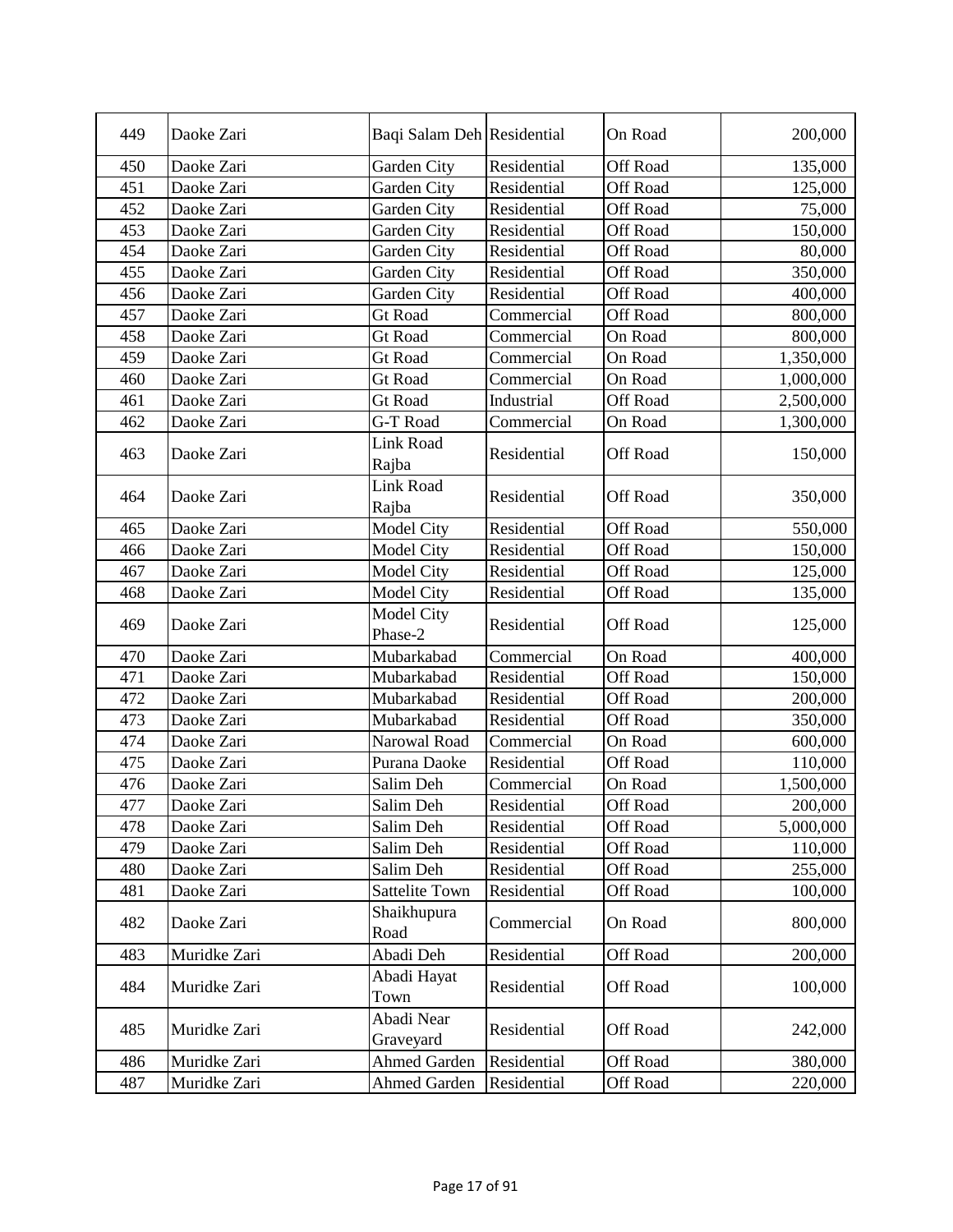| 488 | Muridke Zari | Androon Hadod<br>Committee | Industrial  | <b>Off Road</b> | 38,000,000 |
|-----|--------------|----------------------------|-------------|-----------------|------------|
| 489 | Muridke Zari | <b>Batala Market</b>       | Commercial  | On Road         | 800,000    |
| 490 | Muridke Zari | <b>Batala Market</b>       | Residential | <b>Off Road</b> | 350,000    |
| 491 | Muridke Zari | <b>Bismillah</b><br>Colony | Residential | Off Road        | 210,000    |
| 492 | Muridke Zari | Gillan Wala                | Residential | <b>Off Road</b> | 100,000    |
| 493 | Muridke Zari | Hassan Park                | Residential | <b>Off Road</b> | 1,500,000  |
| 494 | Muridke Zari | <b>Imperial City</b>       | Residential | On Road         | 500,000    |
| 495 | Muridke Zari | <b>Imperial City</b>       | Residential | Off Road        | 250,000    |
| 496 | Muridke Zari | Iqbal Town                 | Residential | <b>Off Road</b> | 210,000    |
| 497 | Muridke Zari | <b>Ithaad Colony</b>       | Residential | <b>Off Road</b> | 210,000    |
| 498 | Muridke Zari | Mannu Abad<br>Dhakam Pura  | Residential | Off Road        | 380,000    |
| 499 | Muridke Zari | Mureedkay<br>Town          | Residential | Off Road        | 242,000    |
| 500 | Muridke Zari | Near Abadi                 | Residential | Off Road        | 170,000    |
| 501 | Muridke Zari | Near Chungi                | Residential | Off Road        | 130,000    |
| 502 | Muridke Zari | New Ithaad<br>Colony       | Residential | Off Road        | 210,000    |
| 503 | Muridke Zari | <b>New Salamat</b><br>Pura | Residential | Off Road        | 100,000    |
| 504 | Muridke Zari | Pak Town                   | Residential | Off Road        | 80,000     |
| 505 | Muridke Zari | Purani Chungi              | Residential | Off Road        | 160,000    |
| 506 | Muridke Zari | Raheem Bush<br>Colony      | Residential | Off Road        | 220,000    |
| 507 | Muridke Zari | Salim Deh                  | Residential | <b>Off Road</b> | 100,000    |
| 508 | Muridke Zari | Salim Deh                  | Residential | <b>Off Road</b> | 150,000    |
| 509 | Muridke Zari | Salim Deh                  | Residential | <b>Off Road</b> | 80,000     |
| 510 | Muridke Zari | Sardar Colony              | Residential | <b>Off Road</b> | 100,000    |
| 511 | Noon Urban   | Abdi Nala<br>Dheak         | Residential | Off Road        | 100,000    |
| 512 | Noon Urban   | Abdi Noori<br>Chok         | Residential | Off Road        | 200,000    |
| 513 | Noon Urban   | Abdi Ravi<br>Rayan         | Residential | Off Road        | 300,000    |
| 514 | Noon Urban   | Bismillah<br>Market        | Commercial  | On Road         | 1,200,000  |
| 515 | Noon Urban   | Chak No. 34<br>Road        | Residential | On Road         | 250,000    |
| 516 | Noon Urban   | Dhakam Pura                | Residential | Off Road        | 200,000    |
| 517 | Noon Urban   | <b>Factory Area</b>        | Commercial  | Off Road        | 1,000,000  |
| 518 | Noon Urban   | <b>Gt Road</b>             | Residential | On Road         | 400,000    |
| 519 | Noon Urban   | G-T Road<br>Hussain Town   | Commercial  | On Road         | 700,000    |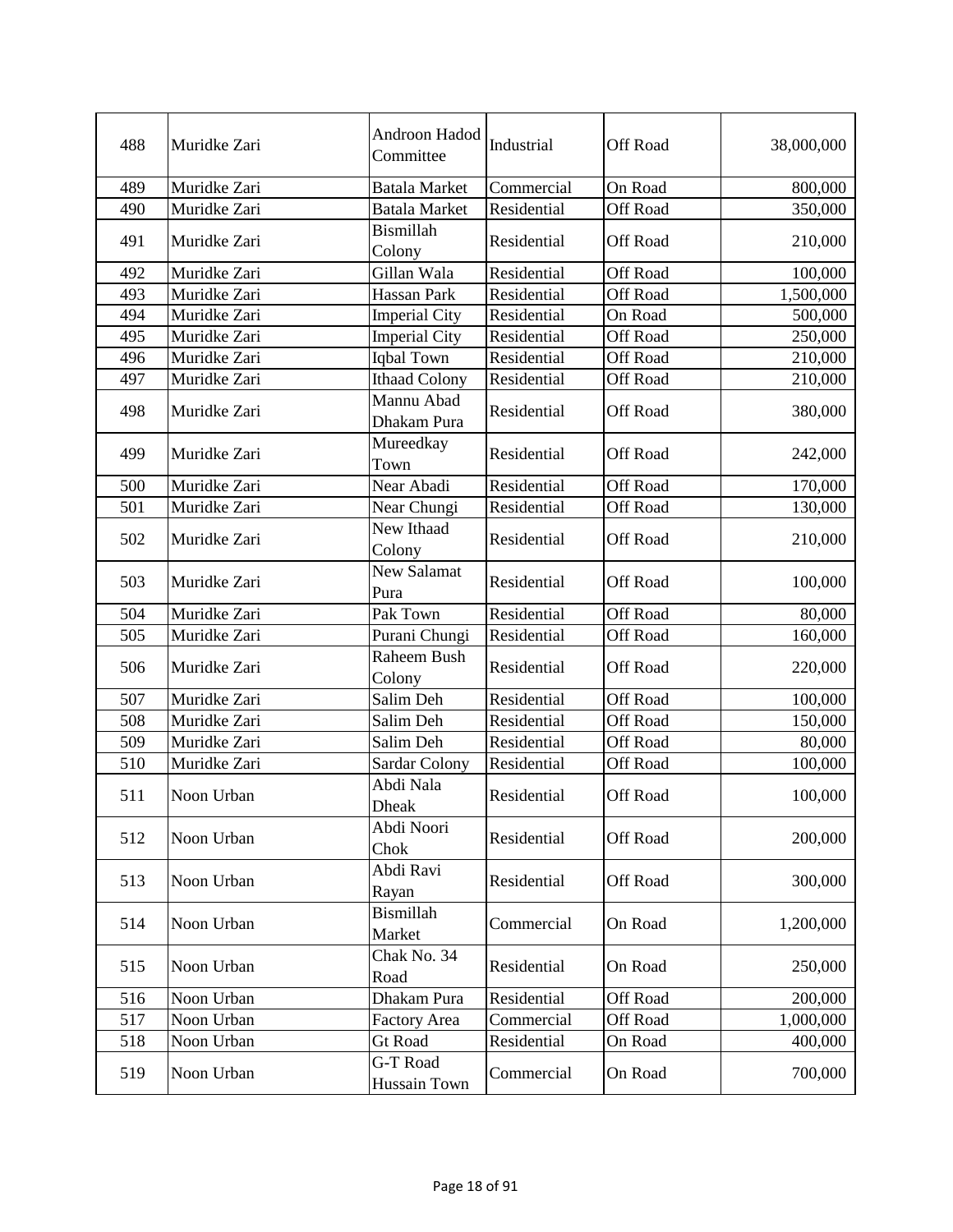| 520 | Noon Urban        | G-T Road Ravi<br>Rayan                    | Commercial  | On Road         | 700,000   |
|-----|-------------------|-------------------------------------------|-------------|-----------------|-----------|
| 521 | Noon Urban        | Hussain Town                              | Residential | <b>Off Road</b> | 200,000   |
| 522 | Noon Urban        | Hussain Town<br>Aqab                      | Residential | Off Road        | 200,000   |
| 523 | Noon Urban        | <b>Hussain Town</b><br>Astana Allah<br>Ho | Residential | On Road         | 200,000   |
| 524 | Noon Urban        | Hussain Town<br>Ravi Rayan                | Residential | <b>Off Road</b> | 300,000   |
| 525 | Noon Urban        | <b>Hussain Town</b><br>Road               | Commercial  | On Road         | 600,000   |
| 526 | Noon Urban        | <b>Hussain Town</b><br>Road               | Residential | On Road         | 300,000   |
| 527 | Noon Urban        | Labour Colony<br>Ravi Rayan               | Residential | Off Road        | 200,000   |
| 528 | Noon Urban        | Labour Colony<br>Ravi Rayon               | Residential | Off Road        | 200,000   |
| 529 | Noon Urban        | Majeed Town                               | Residential | Off Road        | 200,000   |
| 530 | Noon Urban        | Majeed Town                               | Residential | Off Road        | 550,000   |
| 531 | Noon Urban        | Mano Abad                                 | Residential | <b>Off Road</b> | 150,000   |
| 532 | Noon Urban        | Meezan Kanda                              | Residential | <b>Off Road</b> | 300,000   |
| 533 | Noon Urban        | Meraj Town                                | Residential | Off Road        | 150,000   |
| 534 | Noon Urban        | Nayi Abadi<br>Nazarabad                   | Residential | Off Road        | 100,000   |
| 535 | Noon Urban        | Nazar Abad                                | Residential | Off Road        | 150,000   |
| 536 | Noon Urban        | Printer College                           | Commercial  | On Road         | 700,000   |
| 537 | Noon Urban        | Ravi Rayan<br>Abadi                       | Residential | Off Road        | 600,000   |
| 538 | Noon Urban        | <b>Sharif Pura</b>                        | Residential | Off Road        | 125,000   |
| 539 | Qila Maseeta Zari | Abadi Abbas<br>Nagar                      | Residential | Off Road        | 300,000   |
| 540 | Qila Maseeta Zari | Abadi Abbas<br>Nagar                      | Residential | Off Road        | 400,000   |
| 541 | Qila Maseeta Zari | Abadi Abbas<br>Nagar                      | Residential | Off Road        | 200,000   |
| 542 | Qila Maseeta Zari | Abadi Abbas<br>Nagar                      | Residential | <b>Off Road</b> | 150,000   |
| 543 | Qila Maseeta Zari | Afzal Kot                                 | Residential | Off Road        | 400,000   |
| 544 | Qila Maseeta Zari | Ali Park                                  | Residential | Off Road        | 150,000   |
| 545 | Qila Maseeta Zari | Ali Park                                  | Residential | Off Road        | 400,000   |
| 546 | Qila Maseeta Zari | <b>Basra Colony</b>                       | Residential | <b>Off Road</b> | 200,000   |
| 547 | Qila Maseeta Zari | Fakhre Ghafoor<br>Market                  | Commercial  | Off Road        | 1,500,000 |
| 548 | Qila Maseeta Zari | Fakhre Ghafoor<br>Market                  | Commercial  | On Road         | 2,000,000 |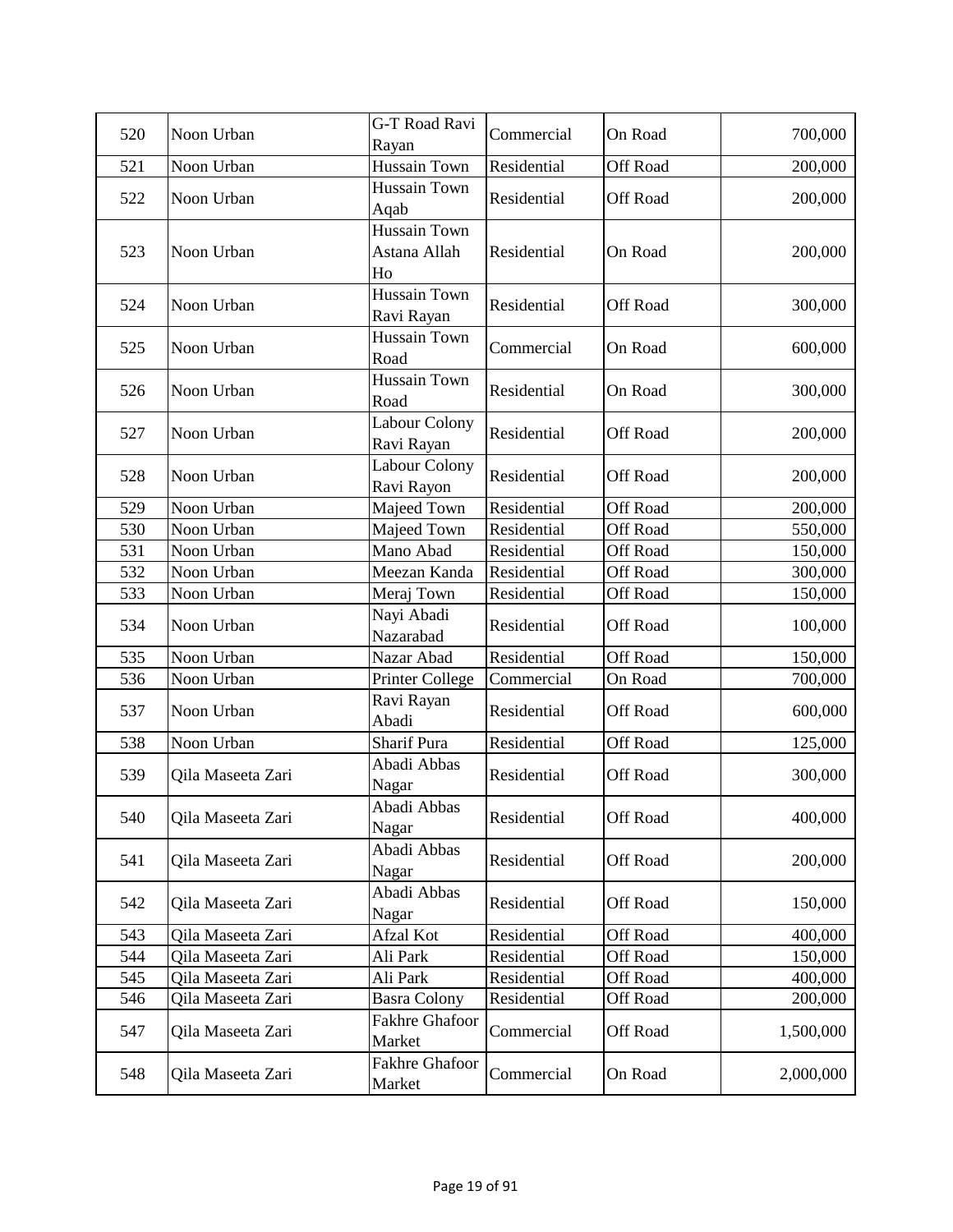| 549 | Qila Maseeta Zari   | Gulshan Zafar<br>Colony                     | Residential | Off Road        | 350,000   |
|-----|---------------------|---------------------------------------------|-------------|-----------------|-----------|
| 550 | Qila Maseeta Zari   | Gulstan E<br>Anwar                          | Residential | Off Road        | 450,000   |
| 551 | Qila Maseeta Zari   | Hassan Park                                 | Residential | Off Road        | 200,000   |
| 552 | Qila Maseeta Zari   | Hassan Park                                 | Residential | <b>Off Road</b> | 400,000   |
| 553 | Qila Maseeta Zari   | <b>Housing Colony</b>                       | Residential | <b>Off Road</b> | 350,000   |
| 554 | Qila Maseeta Zari   | Laxurion<br>Garden                          | Residential | <b>Off Road</b> | 250,000   |
| 555 | Qila Maseeta Zari   | Mubarak Abad                                | Commercial  | On Road         | 500,000   |
| 556 | Qila Maseeta Zari   | Mubarak Abad                                | Residential | Off Road        | 200,000   |
| 557 | Qila Maseeta Zari   | Mubarak Abad                                | Residential | On Road         | 500,000   |
| 558 | Qila Maseeta Zari   | Peer Colony                                 | Commercial  | <b>Off Road</b> | 1,450,000 |
| 559 | Qila Maseeta Zari   | Peer Colony                                 | Commercial  | Off Road        | 400,000   |
| 560 | Qila Maseeta Zari   | Peer Colony                                 | Residential | Off Road        | 200,000   |
| 561 | Qila Maseeta Zari   | Peer Colony                                 | Residential | Off Road        | 400,000   |
| 562 | Qila Maseeta Zari   | Peer Colony                                 | Residential | Off Road        | 250,000   |
| 563 | Qila Maseeta Zari   | Qila Masita<br>Hadoke                       | Residential | Off Road        | 250,000   |
| 564 | Qila Maseeta Zari   | Qila Masita<br>Hadoke                       | Residential | Off Road        | 400,000   |
| 565 | Qila Maseeta Zari   | Rafique Abad                                | Residential | Off Road        | 400,000   |
| 566 | Qila Maseeta Zari   | Rafique Abad                                | Residential | <b>Off Road</b> | 200,000   |
| 567 | Qila Maseeta Zari   | Sufyan Park                                 | Residential | Off Road        | 200,000   |
| 568 | Qilla Maseeta Urban | <b>Bangla Road</b><br>Front                 | Residential | off road        | 250,000   |
| 569 | Qilla Maseeta Urban | <b>Bilal Park</b>                           | Residential | off road        | 375,000   |
| 570 | Qilla Maseeta Urban | <b>Canal Park</b><br>Commercial             | Commercial  | off road        | 1,300,000 |
| 571 | Qilla Maseeta Urban | Canal Park<br>Sakni                         | Residential | off road        | 750,000   |
| 572 | Qilla Maseeta Urban | Malkanwala<br><b>Bazar</b><br>Commercial    | Commercial  | off road        | 2,200,000 |
| 573 | Qilla Maseeta Urban | Malkanwala<br>Bazar Sakni                   | Residential | off road        | 1,100,000 |
| 574 | Qilla Maseeta Urban | Peeran Mandi<br>Front Gt Road<br>Commercial | Commercial  | On Road         | 8,050,000 |
| 575 | Qilla Maseeta Urban | Peeran Mandi<br>Qila Masita<br>Commercial   | Commercial  | off road        | 1,450,000 |
| 576 | Qilla Maseeta Urban | Peeran Mandi<br>Qila Masita<br>Sakni        | Residential | off road        | 750,000   |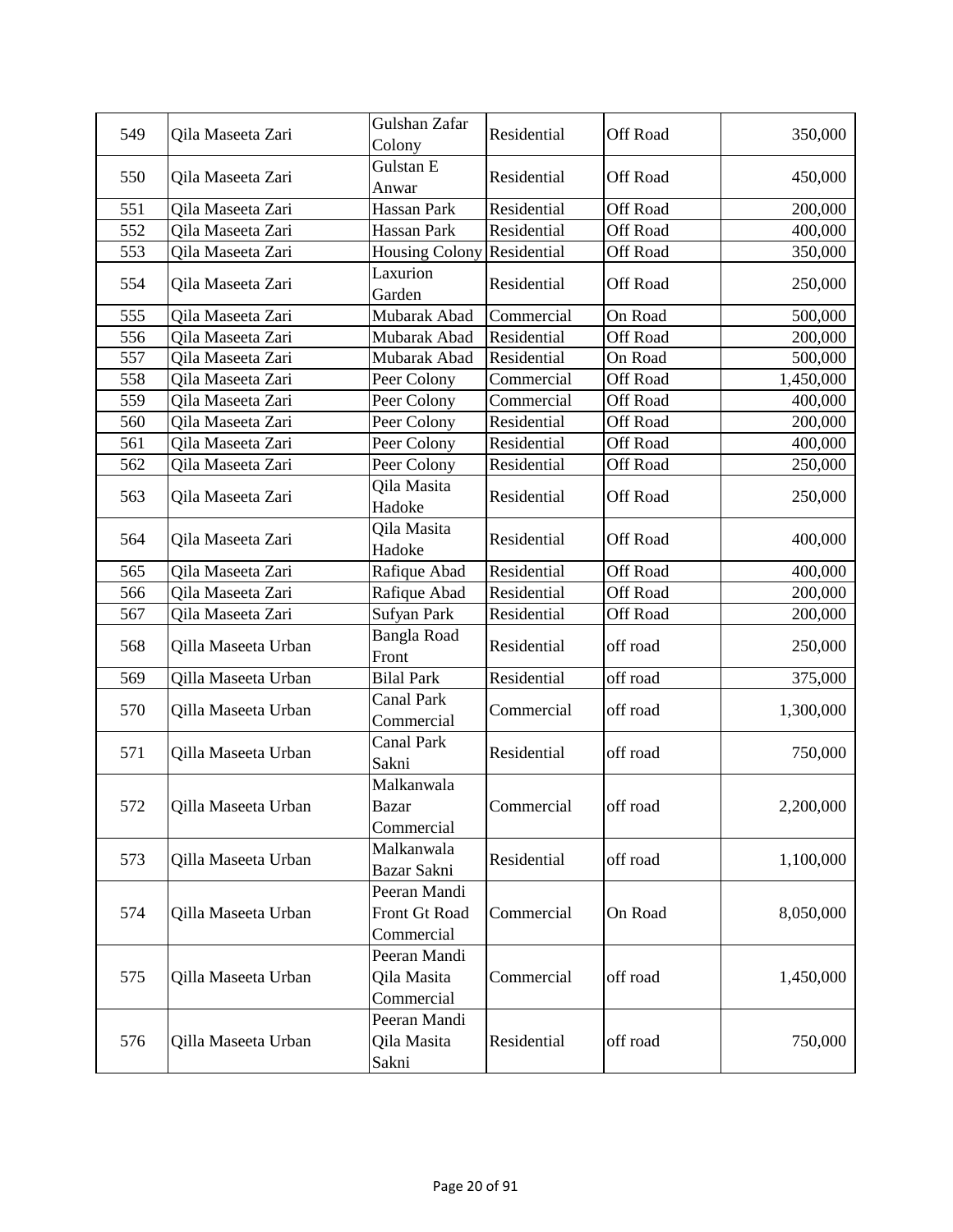| 577 | Qilla Maseeta Urban  | Qadri Bazar Gt<br>Road<br>Commercial                  | Commercial  | off road        | 3,600,000 |
|-----|----------------------|-------------------------------------------------------|-------------|-----------------|-----------|
| 578 | Qilla Maseeta Urban  | Qazzafi Bazar<br>Commercial                           | Commercial  | off road        | 800,000   |
| 579 | Qilla Maseeta Urban  | Qazzafi Bazar<br>Sakni                                | Residential | off road        | 650,000   |
| 580 | Qilla Maseeta Urban  | Qazzafi Park<br>Aqab Kothi Pir<br>Bahaudddin<br>Sakni | Residential | off road        | 650,000   |
| 581 | Qilla Maseeta Urban  | Qazzafi Park<br>Aqab Thana<br>Sadar Muredkay<br>Sakni | Residential | off road        | 500,000   |
| 582 | Qilla Maseeta Urban  | Service Bazar                                         | Commercial  | off road        | 1,500,000 |
| 583 | Qilla Maseeta Urban  | Service Bazar                                         | Residential | off road        | 700,000   |
| 584 | Qilla Maseeta Urban  | Service Bazar<br>Front Gt Road                        | Commercial  | On Road         | 8,050,000 |
| 585 | Qilla Maseeta Urban  | Zafar Arcade<br><b>Bazar</b>                          | Commercial  | off road        | 6,500,000 |
| 586 | Qilla Maseeta Urban  | Zafar Shadi Hal<br>Market                             | Commercial  | off road        | 950,000   |
| 587 | Qilla Maseeta Urban  | Zafran Park                                           | Residential | off road        | 350,000   |
| 588 | Rakh Bolie Jama Darh | Abadi Labor<br>Colony                                 | Industrial  | On Road/Link    | 1,500,000 |
| 589 | Rakh Bolie Jama Darh | Abadi Labor<br>Colony                                 | Residential | Off Road        | 200,000   |
| 590 | Rakh Bolie Jama Darh | Abadi Labor<br>Colony                                 | Residential | Off Road        | 100,000   |
| 591 | Rakh Bolie Jama Darh | Abadi Labor<br>Colony                                 | Residential | Off Road        | 5,000,000 |
| 592 | Rakh Bolie Jama Darh | Abadi Labor<br>Colony                                 | Residential | On Road         | 125,000   |
| 593 | Rakh Bolie Jama Darh | Abadi Labor<br>Colony                                 | Residential | On Road         | 100,000   |
| 594 | Rakh Bolie Jama Darh | Abadi Salamat<br>Pura                                 | Residential | <b>Off Road</b> | 80,000    |
| 595 | Rakh Bolie Jama Darh | Abadi Salamat<br>Pura                                 | Residential | <b>Off Road</b> | 75,000    |
| 596 | Rakh Bolie Jama Darh | Abadi Salamat<br>Pura                                 | Residential | Off Road        | 110,000   |
| 597 | Rakh Bolie Jama Darh | Abadi Salamat<br>Pura                                 | Residential | On Road         | 135,000   |
| 598 | Rakh Bolie Jama Darh | Abadi Salamat<br>Pura                                 | Residential | On Road         | 100,000   |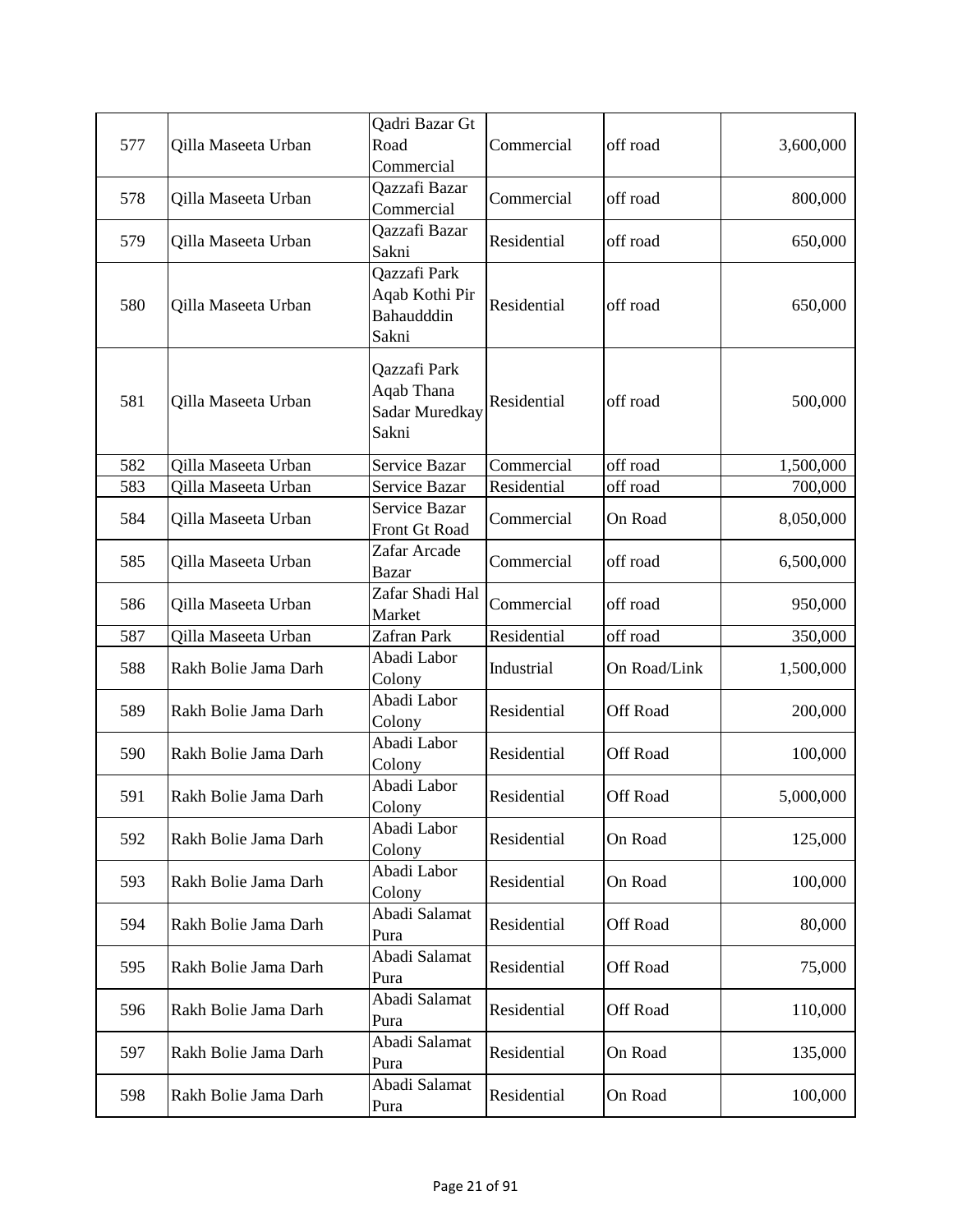| 599 | Rakh Bolie Jama Darh | Abadi Salamat<br>Pura                             | Residential | On Road         | 120,000   |
|-----|----------------------|---------------------------------------------------|-------------|-----------------|-----------|
| 600 | Rakh Bolie Jama Darh | Al Haq Town                                       | Residential | On Road/Link    | 80,000    |
| 601 | Rakh Bolie Jama Darh | Baqi Salam Deh Residential                        |             | Off Road        | 80,000    |
| 602 | Rakh Bolie Jama Darh | Fazal Pura                                        | Commercial  | On Road/Link    | 150,000   |
| 603 | Rakh Bolie Jama Darh | Fazal Pura                                        | Commercial  | On Road/Link    | 250,000   |
| 604 | Rakh Bolie Jama Darh | Fazal Pura                                        | Commercial  | On Road/Link    | 200,000   |
| 605 | Rakh Bolie Jama Darh | Fazal Pura                                        | Residential | <b>Off Road</b> | 100,000   |
| 606 | Rakh Bolie Jama Darh | Fazal Pura                                        | Residential | <b>Off Road</b> | 200,000   |
| 607 | Rakh Bolie Jama Darh | Fazal Pura                                        | Residential | <b>Off Road</b> | 120,000   |
| 608 | Rakh Bolie Jama Darh | <b>Fazal Pura</b>                                 | Residential | On Road/Link    | 120,000   |
| 609 | Rakh Bolie Jama Darh | Fazal Pura                                        | Residential | On Road/Link    | 150,000   |
| 610 | Rakh Bolie Jama Darh | Fazal Pura                                        | Residential | On Road/Link    | 110,000   |
| 611 | Rakh Bolie Jama Darh | <b>Fazal Pura</b>                                 | Residential | On Road/Link    | 130,000   |
| 612 | Rakh Bolie Jama Darh | Nazar Railway<br>Line                             | Industrial  | On Road         | 6,000,000 |
| 613 | Rakh Bolie Jama Darh | Nazd Abadi<br>Fazal Pura                          | Residential | Off Road        | 80,000    |
| 614 | Rakh Bolie Jama Darh | Nazd Abadi<br>Fazal Pura                          | Residential | On Road/Link    | 80,000    |
| 615 | <b>Budhenke</b>      | Baqi Salam Deh Commercial                         |             | On Road         | 600,000   |
| 616 | <b>Budhenke</b>      | Baqi Salam Deh Industrial                         |             | Off Road        | 4,000,000 |
| 617 | <b>Budhenke</b>      | Baqi Salam Deh Industrial                         |             | Off Road        | 1,200,000 |
| 618 | <b>Budhenke</b>      | Baqi Salam Deh Industrial                         |             | Off Road        | 4,500,000 |
| 619 | <b>Budhenke</b>      | Baqi Salam Deh Industrial                         |             | On Road         | 3,000,000 |
| 620 | <b>Budhenke</b>      | Baqi Salam Deh Industrial                         |             | On Road         | 4,000,000 |
| 621 | <b>Budhenke</b>      | Baqi Salam Deh Residential                        |             | Off Road        | 300,000   |
| 622 | <b>Budhenke</b>      | Baqi Salam Deh Residential                        |             | Off Road        | 50,000    |
| 623 | Kot Yaqoob           | Kot Yaqoob<br>(Abadi Shahzad Residential<br>Town) |             | Off Road        | 327,000   |
| 624 | Kot Yaqoob           | Kot Yaqoob<br>(Abadi Zafar<br>Park)               | Residential | Off Road        | 220,000   |
| 625 | Kot Yaqoob           | Kot Yaqoob<br>(Abadi Zafar<br>Park)               | Residential | On Road         | 250,000   |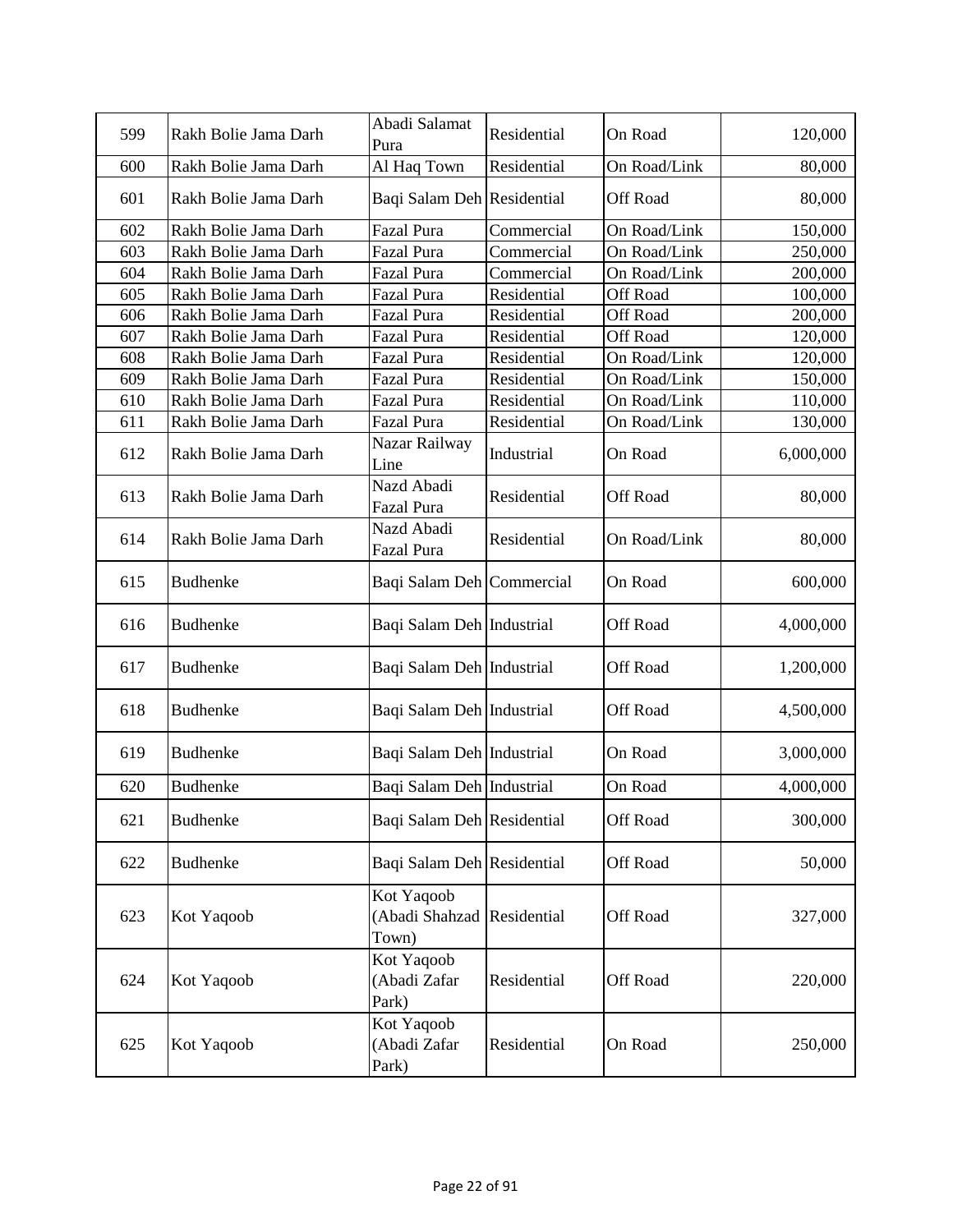| 626 | Kot Yaqoob | Kot Yaqoob<br>(Baqi Salam<br>Deh) | Commercial              | Off Road | 80,000    |
|-----|------------|-----------------------------------|-------------------------|----------|-----------|
| 627 | Kot Yaqoob | Kot Yaqoob<br>(Baqi Salam<br>Deh) | Commercial              | Off Road | 415,000   |
| 628 | Kot Yaqoob | Kot Yaqoob<br>(Baqi Salam<br>Deh) | Commercial              | On Road  | 80,000    |
| 629 | Kot Yaqoob | Kot Yaqoob<br>(Baqi Salam<br>Deh) | Commercial              | On Road  | 125,000   |
| 630 | Kot Yaqoob | Kot Yaqoob<br>(Baqi Salam<br>Deh) | Commercial              | On Road  | 90,000    |
| 631 | Kot Yaqoob | Kot Yaqoob<br>(Baqi Salam<br>Deh) | Commercial              | On Road  | 100,000   |
| 632 | Kot Yaqoob | Kot Yaqoob<br>(Baqi Salam<br>Deh) | Commercial              | On Road  | 310,000   |
| 633 | Kot Yaqoob | Kot Yaqoob<br>(Baqi Salam<br>Deh) | Housing Scheme Off Road |          | 90,000    |
| 634 | Kot Yaqoob | Kot Yaqoob<br>(Baqi Salam<br>Deh) | Housing Scheme Off Road |          | 200,000   |
| 635 | Kot Yaqoob | Kot Yaqoob<br>(Baqi Salam<br>Deh) | Housing Scheme Off Road |          | 120,000   |
| 636 | Kot Yaqoob | Kot Yaqoob<br>(Baqi Salam<br>Deh) | Housing Scheme Off Road |          | 145,000   |
| 637 | Kot Yaqoob | Kot Yaqoob<br>(Baqi Salam<br>Deh) | Housing Scheme On Road  |          | 250,000   |
| 638 | Kot Yaqoob | Kot Yaqoob<br>(Baqi Salam<br>Deh) | Housing Scheme On Road  |          | 120,000   |
| 639 | Kot Yaqoob | Kot Yaqoob<br>(Baqi Salam<br>Deh) | Industrial              | Off Road | 1,200,000 |
| 640 | Kot Yaqoob | Kot Yaqoob<br>(Baqi Salam<br>Deh) | Industrial              | Off Road | 1,700,000 |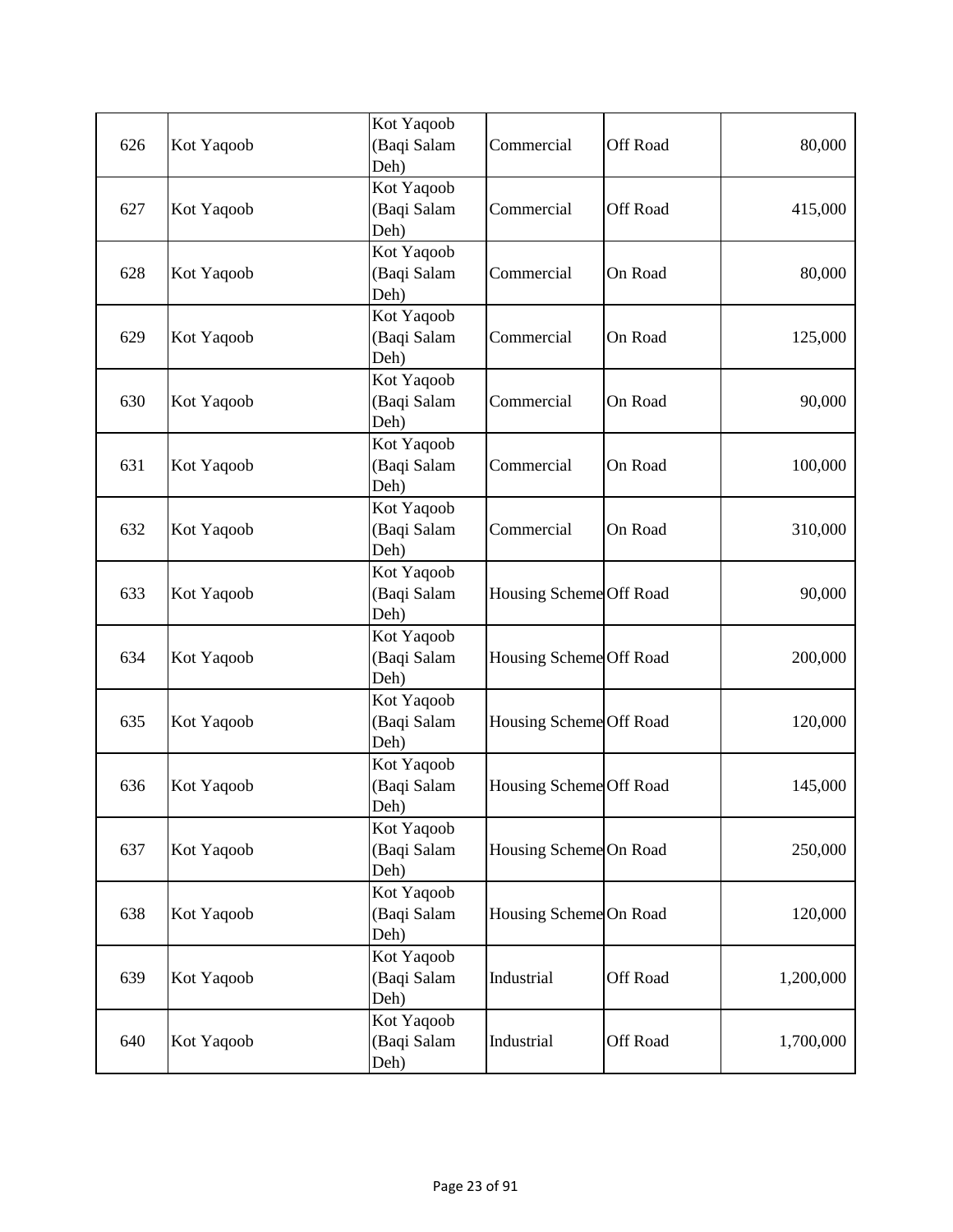| 641 | Kot Yaqoob | Kot Yaqoob<br>(Baqi Salam<br>Deh) | Industrial  | <b>Off Road</b> | 1,800,000 |
|-----|------------|-----------------------------------|-------------|-----------------|-----------|
| 642 | Kot Yaqoob | Kot Yaqoob<br>(Baqi Salam<br>Deh) | Industrial  | On Road         | 1,200,000 |
| 643 | Kot Yaqoob | Kot Yaqoob<br>(Baqi Salam<br>Deh) | Industrial  | On Road         | 1,700,000 |
| 644 | Kot Yaqoob | Kot Yaqoob<br>(Baqi Salam<br>Deh) | Residential | <b>Off Road</b> | 90,000    |
| 645 | Kot Yaqoob | Kot Yaqoob<br>(Baqi Salam<br>Deh) | Residential | Off Road        | 70,000    |
| 646 | Kot Yaqoob | Kot Yaqoob<br>(Baqi Salam<br>Deh) | Residential | Off Road        | 120,000   |
| 647 | Kot Yaqoob | Kot Yaqoob<br>(Baqi Salam<br>Deh) | Residential | Off Road        | 327,000   |
| 648 | Kot Yaqoob | Kot Yaqoob<br>(Baqi Salam<br>Deh) | Residential | <b>Off Road</b> | 200,000   |
| 649 | Kot Yaqoob | Kot Yaqoob<br>(Baqi Salam<br>Deh) | Residential | <b>Off Road</b> | 99,000    |
| 650 | Kot Yaqoob | Kot Yaqoob<br>(Baqi Salam<br>Deh) | Residential | Off Road        | 220,000   |
| 651 | Kot Yaqoob | Kot Yaqoob<br>(Baqi Salam<br>Deh) | Residential | Off Road        | 170,000   |
| 652 | Kot Yaqoob | Kot Yaqoob<br>(Baqi Salam<br>Deh) | Residential | Off Road        | 150,000   |
| 653 | Kot Yaqoob | Kot Yaqoob<br>(Baqi Salam<br>Deh) | Residential | On Road         | 90,000    |
| 654 | Kot Yaqoob | Kot Yaqoob<br>(Baqi Salam<br>Deh) | Residential | On Road         | 110,000   |
| 655 | Kot Yaqoob | Kot Yaqoob<br>(Baqi Salam<br>Deh) | Residential | On Road         | 65,000    |
| 656 | Kot Yaqoob | Kot Yaqoob<br>(Bagi Salam         | Residential | On Road         | 120,000   |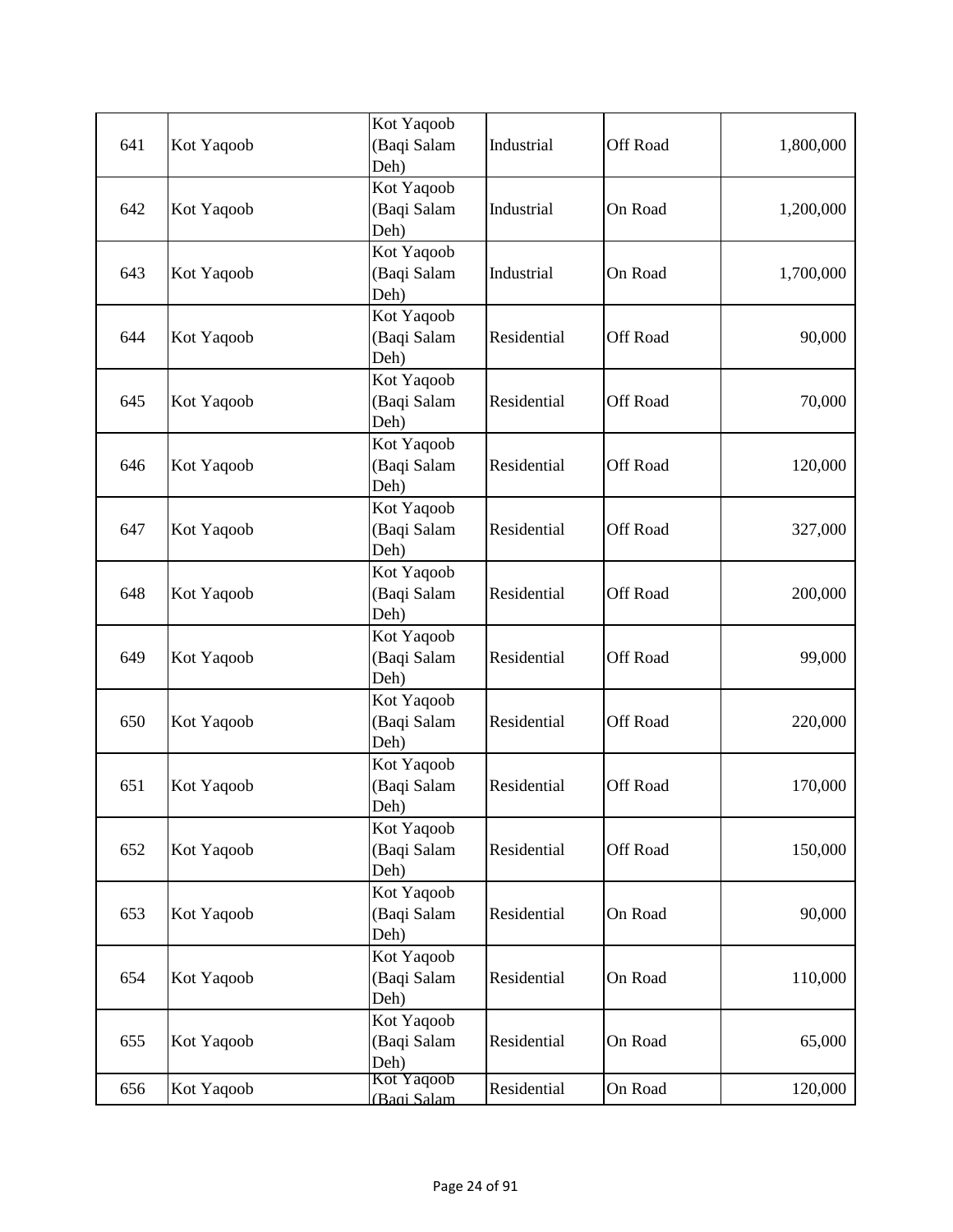| 657 | Kot Yaqoob | Kot Yaqoob<br>(Baqi Salam<br>Deh)                    | Residential       | On Road  | 327,000   |
|-----|------------|------------------------------------------------------|-------------------|----------|-----------|
| 658 | Kot Yaqoob | Kot Yaqoob<br>(Baqi Salam<br>Deh)                    | Residential       | On Road  | 99,000    |
| 659 | Kot Yaqoob | Kot Yaqoob<br>(Baqi Salam<br>Deh)                    | Residential       | On Road  | 180,000   |
| 660 | Kot Yaqoob | Kot Yaqoob<br>(Baqi Salam<br>Deh)                    | <b>State Land</b> | Off Road | 6,800,000 |
| 661 | Kot Yaqoob | Kot Yaqoob<br>(Madina<br>Colony)                     | Residential       | Off Road | 90,000    |
| 662 | Kot Yaqoob | Kot Yaqoob<br>(Narowal Road<br>Front On The<br>Road) | Commercial        | On Road  | 415,000   |
| 663 | Kot Yaqoob | Kot Yaqoob<br>(Narowal Road<br>Front On The<br>Road) | Commercial        | On Road  | 350,000   |
| 664 | Kot Yaqoob | Kot Yaqoob<br>(Narowal Road<br>Front On The<br>Road) | Residential       | On Road  | 327,000   |
| 665 | Kot Yaqoob | Kot Yaqoob<br>(New Ghala<br>Mandi)                   | Commercial        | Off Road | 415,000   |
| 666 | Kot Yaqoob | Kot Yaqoob<br>(Punjab Ghala<br>Mandi)                | Commercial        | Off Road | 417,000   |
| 667 | Kot Yaqoob | Kot Yaqoob<br>(Purana Narang<br>Road)                | Residential       | Off Road | 99,000    |
| 668 | Kot Yaqoob | Kot Yaqoob<br>(Purana Narang<br>Road)                | Residential       | On Road  | 120,000   |
| 669 | Kot Yaqoob | Kot Yaqoob<br>(Purana Narang<br>Road)                | Residential       | On Road  | 180,000   |
| 670 | Kot Yaqoob | Kot Yaqoob<br>(Purana Narang<br>Road)                | Residential       | On Road  | 250,000   |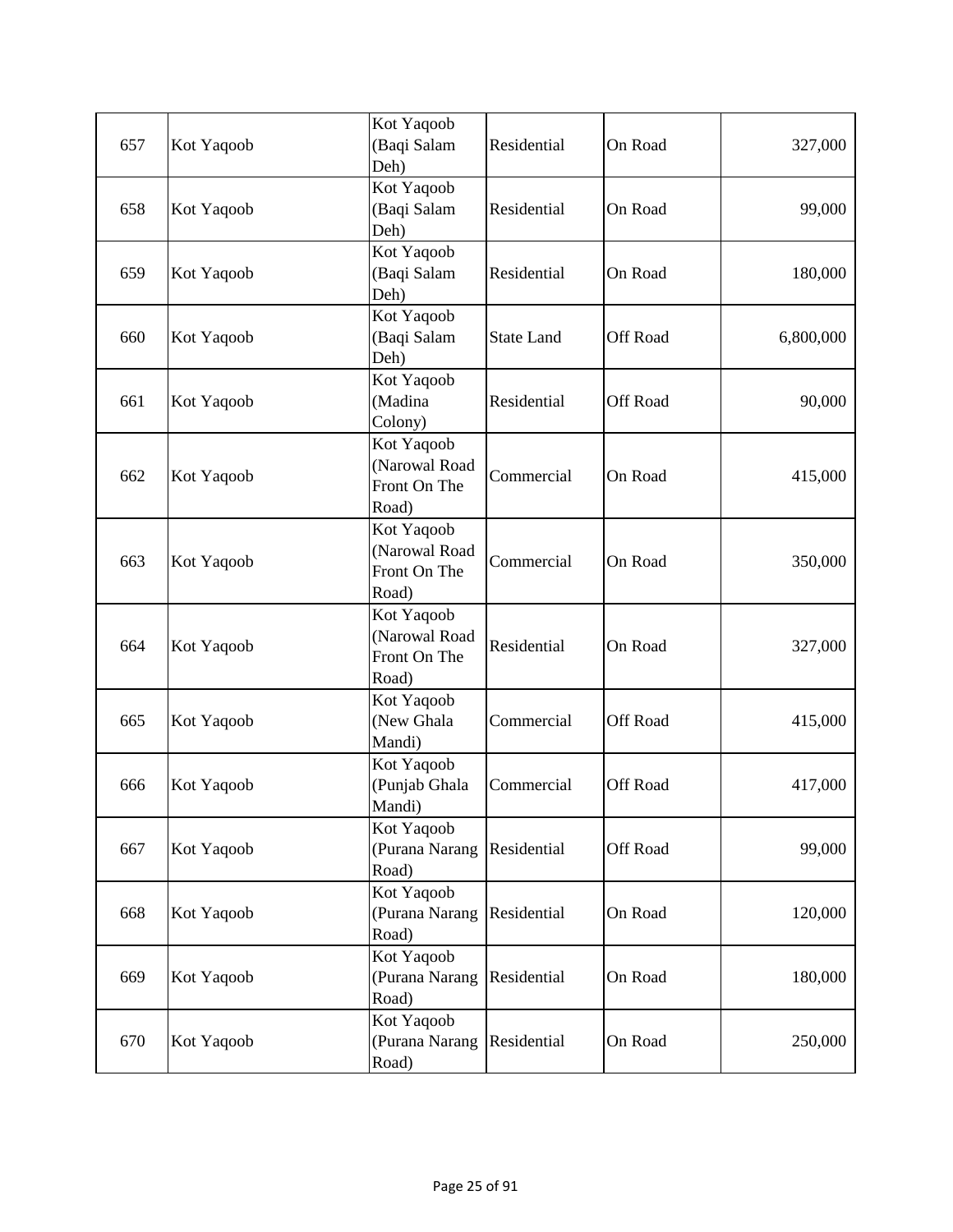| 671 | Kot Yaqoob     | Kot Yaqoob<br>(Tibey Wale<br>Abadi)                   | Residential | On Road  | 110,000   |
|-----|----------------|-------------------------------------------------------|-------------|----------|-----------|
| 672 | Muridkey Urban | Ahmed Garden                                          | Residential | off Road | 310,000   |
| 673 | Muridkey Urban | <b>Ahmed Pura</b>                                     | Commercial  | Off Road | 1,430,000 |
| 674 | Muridkey Urban | <b>Ahmed Pura</b>                                     | Residential | Off Road | 425,000   |
| 675 | Muridkey Urban | Androon Hadod<br>Committee                            | Industrial  | on Road  | 4,500,000 |
| 676 | Muridkey Urban | Androon Hadod<br>Committee                            | Residential | On Road  | 350,000   |
| 677 | Muridkey Urban | <b>Bazar Haider</b><br>Hospital                       | Commercial  | Off Road | 6,000,000 |
| 678 | Muridkey Urban | <b>Bazar Haider</b><br>Hospital                       | Residential | off Road | 1,140,000 |
| 679 | Muridkey Urban | <b>Bazar Masjid</b><br>Mahajreen                      | Commercial  | off Road | 4,500,000 |
| 680 | Muridkey Urban | <b>Bazar Masjid</b><br>Mahajreen                      | Residential | off Road | 1,800,000 |
| 681 | Muridkey Urban | <b>Behind The Rail</b><br><b>Bazar</b>                | Commercial  | On Road  | 7,500,000 |
| 682 | Muridkey Urban | <b>Behind The Rail</b><br><b>Bazar</b>                | Residential | off Road | 1,625,000 |
| 683 | Muridkey Urban | <b>Bilal Park</b>                                     | Commercial  | On Road  | 2,000,000 |
| 684 | Muridkey Urban | <b>Bilal Park</b>                                     | Residential | off Road | 500,000   |
| 685 | Muridkey Urban | <b>Canal Park</b><br>Muridke                          | Commercial  | On Road  | 4,475,000 |
| 686 | Muridkey Urban | <b>Canal Park</b><br>Muridke                          | Residential | On Road  | 990,000   |
| 687 | Muridkey Urban | Committee<br>Bazar Mohalla<br>Ahmed Pura              | Commercial  | off Road | 1,800,000 |
| 688 | Muridkey Urban | Committee<br>Bazar Mohalla<br><b>Ahmed Pura</b>       | Residential | off Road | 825,000   |
| 689 | Muridkey Urban | <b>Faisal Colony</b>                                  | Commercial  | off Road | 750,000   |
| 690 | Muridkey Urban | <b>Faisal Colony</b>                                  | Residential | off Road | 340,000   |
| 691 | Muridkey Urban | Front Gt Road<br>Narowal Chowk<br>To Mujahid<br>Hotel | Commercial  | On Road  | 5,325,000 |
| 692 | Muridkey Urban | Front Gt Road<br>Narowal Chowk<br>To Mujahid<br>Hotel | Residential | Off Road | 2,025,000 |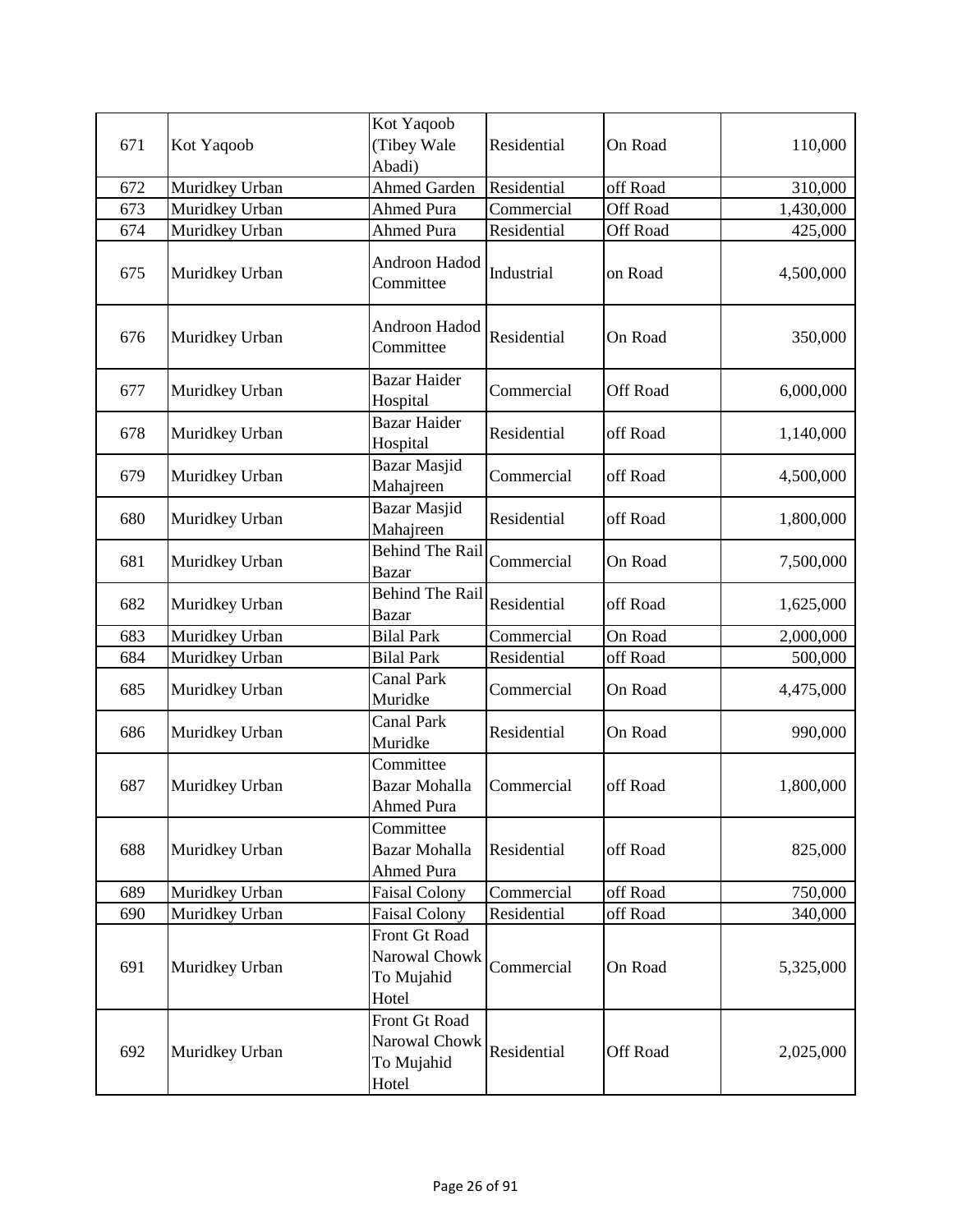| 693 | Muridkey Urban | Front<br>Sheikhupura<br>Road                      | Commercial  | On Road         | 3,600,000 |
|-----|----------------|---------------------------------------------------|-------------|-----------------|-----------|
| 694 | Muridkey Urban | Front<br>Sheikhupura<br>Road                      | Residential | <b>Off Road</b> | 1,100,000 |
| 695 | Muridkey Urban | Gaadi Mohalla                                     | Commercial  | off Road        | 1,950,000 |
| 696 | Muridkey Urban | Gaadi Mohalla                                     | Residential | off Road        | 660,000   |
| 697 | Muridkey Urban | Ghala Mandi                                       | Commercial  | off Road        | 6,220,000 |
| 698 | Muridkey Urban | Ghala Mandi                                       | Residential | off Road        | 1,650,000 |
| 699 | Muridkey Urban | Gt Road Bangla<br>Puli To Mughal<br>Colony        | Commercial  | On Road         | 4,500,000 |
| 700 | Muridkey Urban | <b>Gt Road Bangla</b><br>Puli To Mughal<br>Colony | Residential | Off Road        | 950,000   |
| 701 | Muridkey Urban | <b>Gt Road</b><br>Mujahid Hotel<br>To Bangla Puli | Commercial  | On Road         | 7,260,000 |
| 702 | Muridkey Urban | <b>Gt Road</b><br>Mujahid Hotel<br>To Bangla Puli | Residential | On Road         | 1,625,000 |
| 703 | Muridkey Urban | Gulshan Iqbal<br>Colony                           | Commercial  | On Road         | 1,450,000 |
| 704 | Muridkey Urban | Gulshan Iqbal<br>Colony                           | Residential | off Road        | 350,000   |
| 705 | Muridkey Urban | Gulshan<br>Tahir/Muhamm<br>ad Pura                | Commercial  | On Road         | 910,000   |
| 706 | Muridkey Urban | Gulshan<br>Tahir/Muhamm<br>ad Pura                | Residential | off Road        | 300,000   |
| 707 | Muridkey Urban | Hospital Colony Commercial                        |             | On Road         | 1,450,000 |
| 708 | Muridkey Urban | Hospital Colony Residential                       |             | off Road        | 350,000   |
| 709 | Muridkey Urban | <b>Iqbal Park</b>                                 | Commercial  | On Road         | 500,000   |
| 710 | Muridkey Urban | Iqbal Park                                        | Residential | off Road        | 210,000   |
| 711 | Muridkey Urban | Jinnah Park                                       | Commercial  | On Road         | 2,440,000 |
| 712 | Muridkey Urban | Jinnah Park                                       | Residential | off Road        | 650,000   |
| 713 | Muridkey Urban | Karkhana Bazar                                    | Commercial  | off Road        | 2,700,000 |
| 714 | Muridkey Urban | Karkhana Bazar Residential                        |             | off Road        | 910,000   |
| 715 | Muridkey Urban | Kashmiri<br>Market                                | Commercial  | off Road        | 2,700,000 |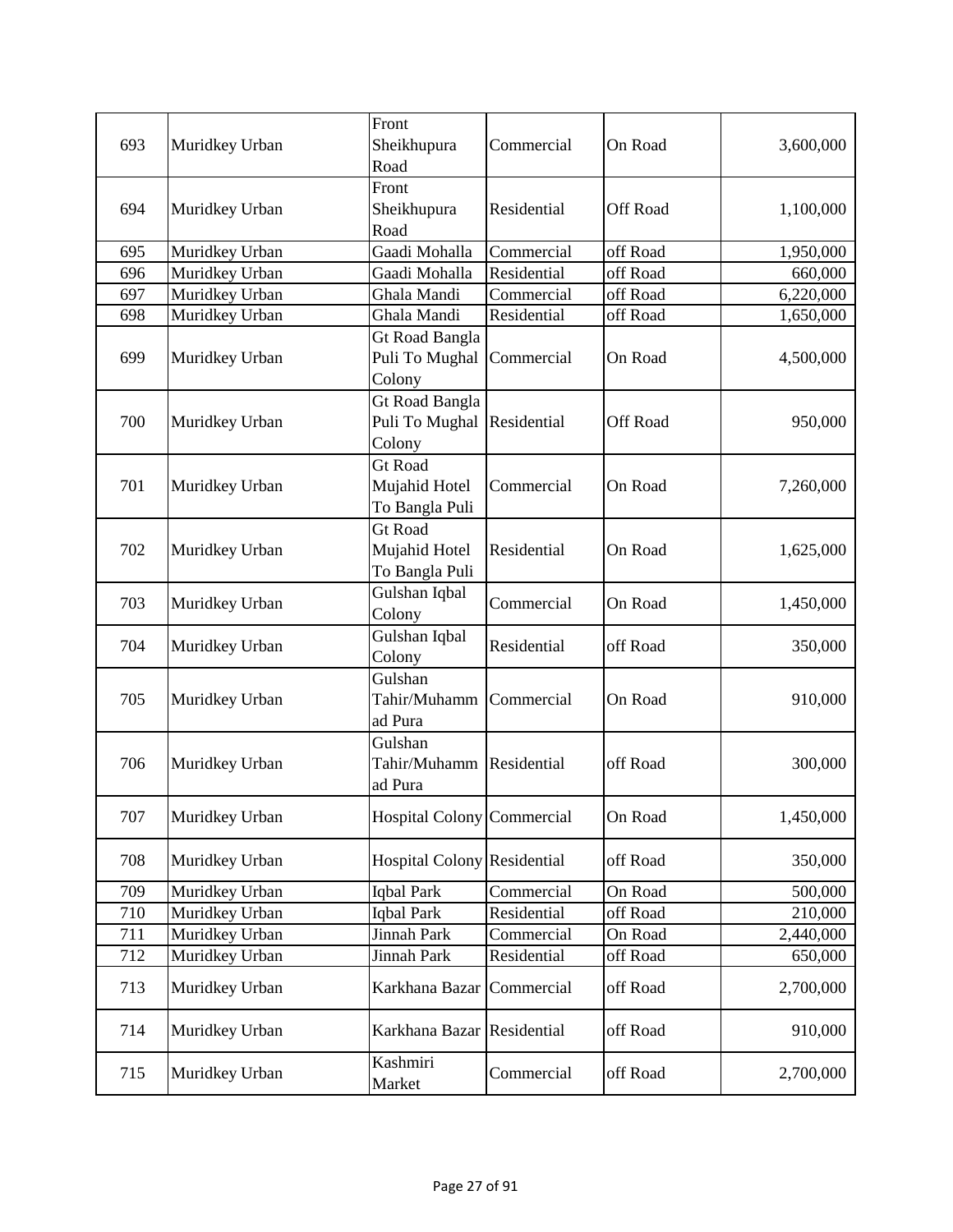| 716 | Muridkey Urban | Kashmiri<br>Market                                                     | Residential | off Road | 1,260,000  |
|-----|----------------|------------------------------------------------------------------------|-------------|----------|------------|
| 717 | Muridkey Urban | Khooni Ahata                                                           | Commercial  | off Road | 2,700,000  |
| 718 | Muridkey Urban | Khooni Ahata                                                           | Residential | off Road | 1,260,000  |
| 719 | Muridkey Urban | <b>Lateef Park</b>                                                     | Commercial  | On Road  | 600,000    |
| 720 | Muridkey Urban | <b>Lateef Park</b>                                                     | Residential | off Road | 250,000    |
| 721 | Muridkey Urban | Madina Market                                                          | Commercial  | off Road | 10,500,000 |
| 722 | Muridkey Urban | Madina Market                                                          | Residential | off Road | 5,325,000  |
| 723 | Muridkey Urban | Main Bazar<br>Hakeeman<br>Wala, Jind<br>Chowk To Srafa<br><b>Bazar</b> | Commercial  | off Road | 5,325,000  |
| 724 | Muridkey Urban | Main Bazar<br>Hakeeman<br>Wala, Jind<br>Chowk To Srafa<br><b>Bazar</b> | Residential | off Road | 1,950,000  |
| 725 | Muridkey Urban | Mannan Park                                                            | Commercial  | On Road  | 225,000    |
| 726 | Muridkey Urban | Mannan Park                                                            | Residential | Off Road | 225,000    |
| 727 | Muridkey Urban | Mohala<br>Sheikhan                                                     | Commercial  | On Road  | 1,900,000  |
| 728 | Muridkey Urban | Mohala<br>Sheikhan                                                     | Residential | off Road | 590,000    |
| 729 | Muridkey Urban | <b>Mughal Colony</b>                                                   | Commercial  | On Road  | 1,800,000  |
| 730 | Muridkey Urban | <b>Mughal Colony</b>                                                   | Residential | off Road | 600,000    |
| 731 | Muridkey Urban | Mureedkay<br>Town                                                      | Commercial  | On Road  | 475,000    |
| 732 | Muridkey Urban | Mureedkay<br>Town                                                      | Residential | off Road | 250,000    |
| 733 | Muridkey Urban | Mushtaq Park                                                           | Commercial  | On Road  | 250,000    |
| 734 | Muridkey Urban | Mushtaq Park                                                           | Residential | off Road | 120,000    |
| 735 | Muridkey Urban | Muslim Gunj                                                            | Commercial  | On Road  | 3,250,000  |
| 736 | Muridkey Urban | Muslim Gunj                                                            | Residential | off Road | 1,300,000  |
| 737 | Muridkey Urban | Nazam Park                                                             | Commercial  | On Road  | 650,000    |
| 738 | Muridkey Urban | Nazam Park                                                             | Residential | off Road | 300,000    |
| 739 | Muridkey Urban | Near Chahal<br>Stadium                                                 | Commercial  | On Road  | 1,800,000  |
| 740 | Muridkey Urban | Near Chahal<br>Stadium                                                 | Residential | off Road | 910,000    |
| 741 | Muridkey Urban | Near Chatha<br>Hospital                                                | Commercial  | On Road  | 2,200,000  |
| 742 | Muridkey Urban | Near Chatha<br>Hospital                                                | Residential | off Road | 910,000    |
| 743 | Muridkey Urban | New Salamat<br>Pura                                                    | Commercial  | On Road  | 300,000    |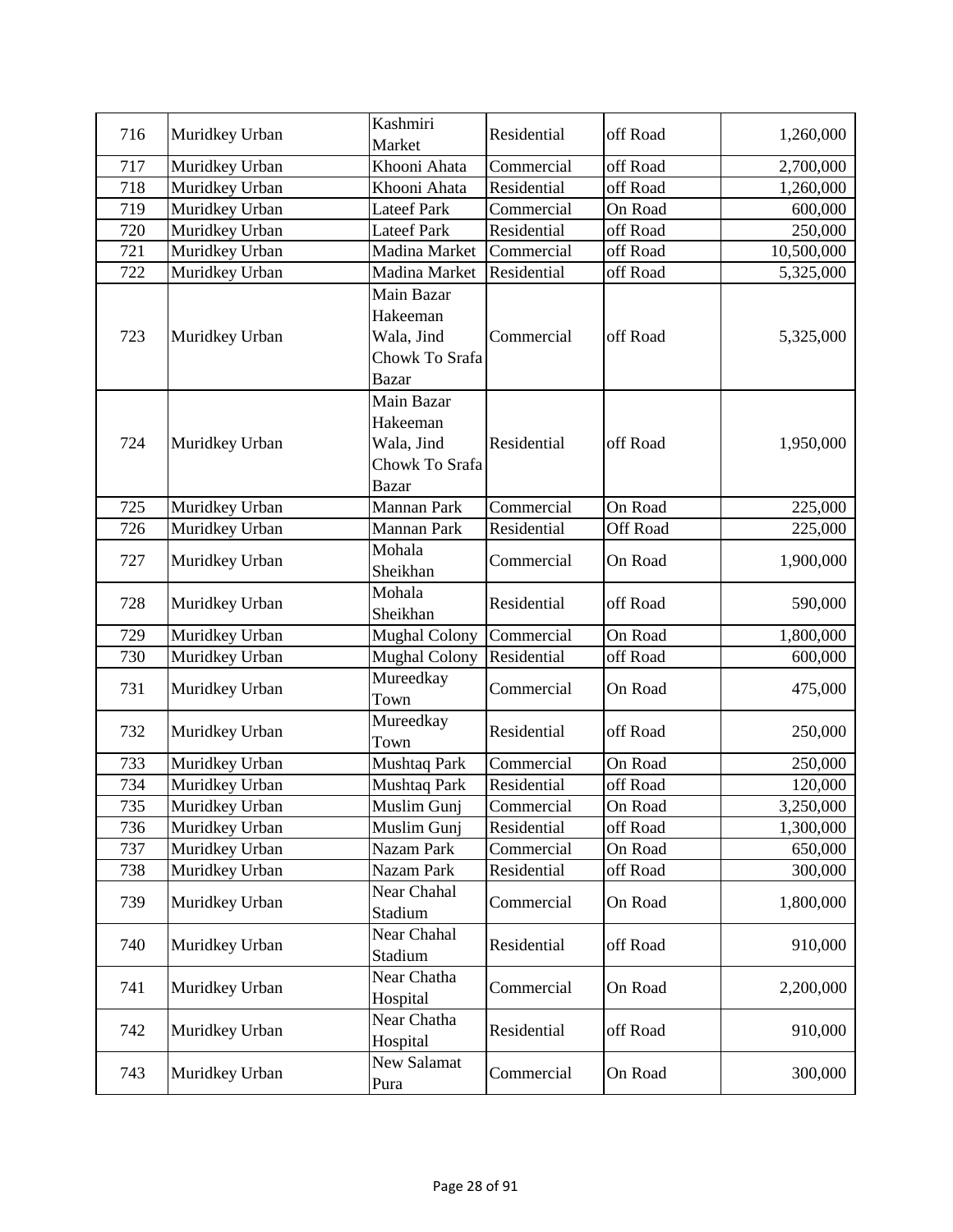| 744 | Muridkey Urban | New Salamat<br>Pura   | Residential | off Road | 160,000   |
|-----|----------------|-----------------------|-------------|----------|-----------|
| 745 | Muridkey Urban | <b>Noor Park</b>      | Commercial  | On Road  | 1,600,000 |
| 746 | Muridkey Urban | Noor Park             | Residential | off Road | 910,000   |
|     |                | <b>Officer Colony</b> |             |          |           |
| 747 | Muridkey Urban | Near Cricket          | Commercial  | On Road  | 400,000   |
|     |                | Stadium               |             |          |           |
|     |                | <b>Officer Colony</b> |             |          |           |
| 748 | Muridkey Urban | Near Cricket          | Residential | off Road | 140,000   |
|     |                | Stadium               |             |          |           |
|     |                | Old Narang            |             |          |           |
|     |                | Road Gt Road          |             |          |           |
| 749 | Muridkey Urban | To Railway            | Commercial  | On Road  | 2,500,000 |
|     |                | Line                  |             |          |           |
|     |                | Old Narang            |             |          |           |
|     |                | Road Gt Road          |             |          |           |
| 750 | Muridkey Urban | To Railway            | Residential | On Road  | 1,100,000 |
|     |                | Line                  |             |          |           |
|     |                | Old Narang            |             |          |           |
| 751 | Muridkey Urban | Road Railway          | Commercial  | On Road  | 950,000   |
|     |                | Line To Chungi        |             |          |           |
|     |                | Old Narang            |             |          |           |
| 752 | Muridkey Urban | Road Railway          | Residential | on Road  | 500,000   |
|     |                | Line To Chungi        |             |          |           |
| 753 | Muridkey Urban | Pak Town              | Commercial  | On Road  | 300,000   |
| 754 | Muridkey Urban | Pak Town              | Residential | off Road | 110,000   |
| 755 | Muridkey Urban | <b>Phatak Colony</b>  | Commercial  | On Road  | 650,000   |
| 756 | Muridkey Urban | Phatak Colony         | Residential | off Road | 300,000   |
| 757 | Muridkey Urban | Qazafi Park           | Commercial  | On Road  | 1,800,000 |
| 758 | Muridkey Urban | Qazafi Park           | Residential | off Road | 800,000   |
|     |                | Rail Bazar            |             |          |           |
| 759 | Muridkey Urban | Chandni Chowk         | Commercial  | On Road  | 4,850,000 |
|     |                | To Railway            |             |          |           |
|     |                | Line                  |             |          |           |
|     |                | Rail Bazar            |             |          |           |
| 760 |                | Chandni Chowk         | Residential | off Road | 1,650,000 |
|     | Muridkey Urban | To Railway            |             |          |           |
|     |                | Line                  |             |          |           |
|     |                | Rail Bazar, Gt        |             |          |           |
| 761 | Muridkey Urban | Road To Jin           | Commercial  | On Road  | 8,870,000 |
|     |                | Chowk                 |             |          |           |
|     |                | Rail Bazar, Gt        |             |          |           |
| 762 | Muridkey Urban | Road To Jin           | Residential | off Road | 1,800,000 |
|     |                | Chowk                 |             |          |           |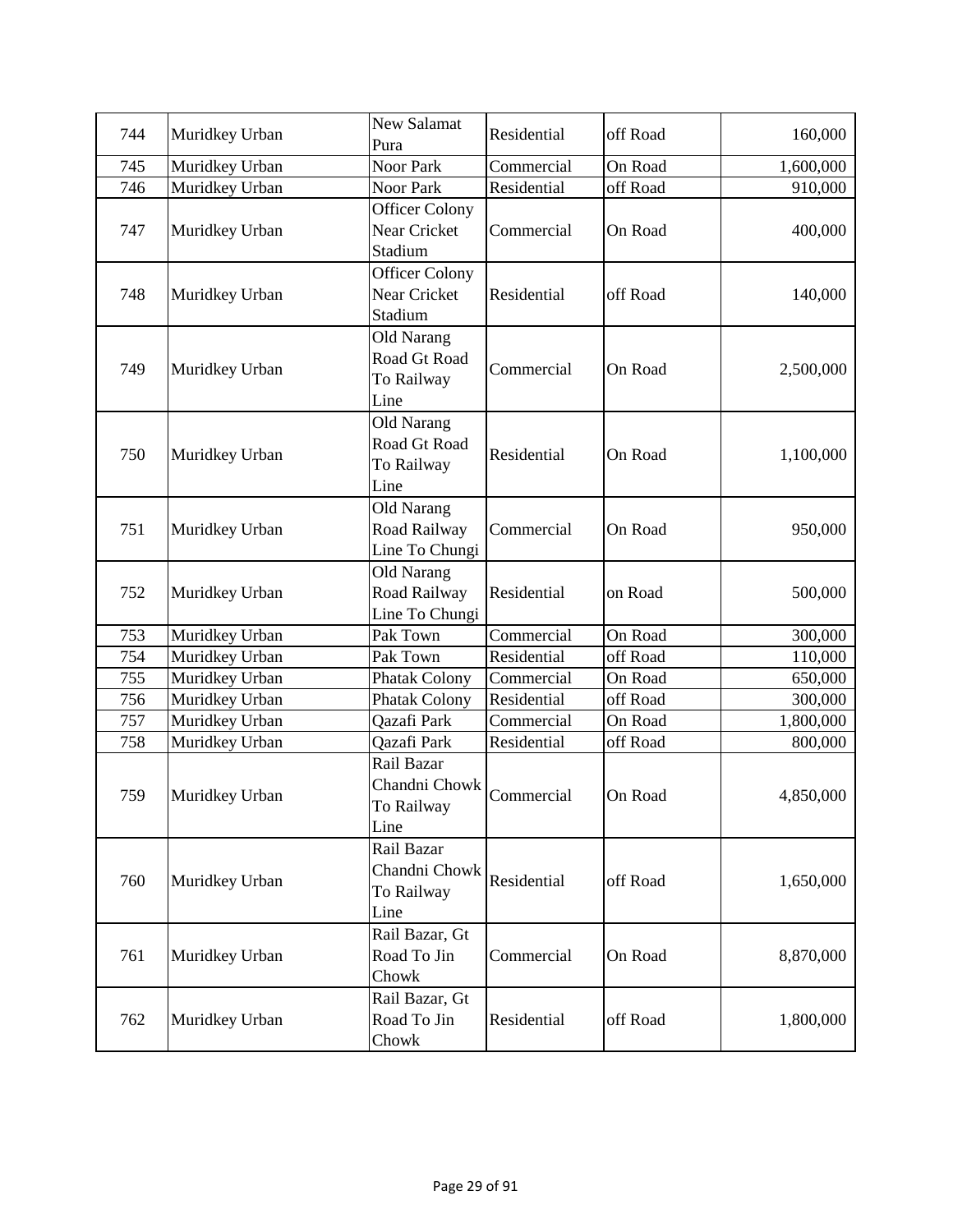| 763 | Muridkey Urban    | Rail Bazar, Jind<br>Chowk To<br>Chandni Chowk       | Commercial               | On Road         | 8,060,000 |
|-----|-------------------|-----------------------------------------------------|--------------------------|-----------------|-----------|
| 764 | Muridkey Urban    | Rail Bazar, Jind<br>Chowk To<br>Chandni Chowk       | Residential              | off Road        | 1,800,000 |
| 765 | Muridkey Urban    | Sarafa Bazar                                        | Commercial               | off Road        | 8,870,000 |
| 766 | Muridkey Urban    | Sarafa Bazar                                        | Residential              | off Road        | 2,100,000 |
| 767 | Muridkey Urban    | Sardar Town                                         | Commercial               | off Road        | 300,000   |
| 768 | Muridkey Urban    | <b>Sardar Town</b>                                  | Residential              | off Road        | 145,000   |
| 769 | Muridkey Urban    | Shadab Colony                                       | Commercial               | off Road        | 910,000   |
| 770 | Muridkey Urban    | Shadab Colony                                       | Residential              | off Road        | 380,000   |
| 771 | Muridkey Urban    | <b>Sultan Park</b>                                  | Commercial               | <b>Off Road</b> | 475,000   |
| 772 | Muridkey Urban    | Sultan Park                                         | Residential              | <b>Off Road</b> | 250,000   |
| 773 | Muridkey Urban    | <b>Timber Market</b>                                | Commercial               | On Road         | 1,900,000 |
| 774 | Muridkey Urban    | <b>Timber Market</b>                                | Residential              | <b>Off Road</b> | 600,000   |
| 775 | Muridkey Urban    | <b>Tota Market</b>                                  | Commercial               | off Road        | 7,110,000 |
| 776 | Muridkey Urban    | <b>Tota Market</b>                                  | Residential              | off Road        | 1,800,000 |
| 777 | <b>Boray Othe</b> | abadi deh                                           | Residential              | <b>Off Road</b> | 60,500    |
| 778 | <b>Boray Othe</b> | Baqi Salam Deh Residential                          |                          | Off Road        | 66,000    |
| 779 | Jeto Gala         | Baqi Salam Deh Commercial                           |                          | On Road         | 500,000   |
| 780 | Jeto Gala         | Baqi Salam Deh Residential                          |                          | Off Road        | 200,000   |
| 781 | Jeto Gala         | Baqi Salam Deh Residential                          |                          | On Road         | 250,000   |
| 782 | Jeto Gala         | Baqi Salam Deh Residential                          |                          | On Road         | 100,000   |
| 783 | Manawala Urban    | Abadi Deh                                           | Residential              | On Road         | 240,000   |
| 784 | Manawala Urban    | <b>Gol Chowk To</b><br>Narang Haideri<br>Chowk Road | Commercial               | On Road         | 750,000   |
| 785 | Manawala Urban    | Narang-Kala<br>Khatai Road                          | Commercial               | On Road         | 550,000   |
| 786 | Narang            | Abadi Deh                                           | Residential              | On Road         | 100,000   |
| 787 | Narang            | Salam Deh                                           | Commercial               | On Road         | 200,000   |
| 788 | Narang            | Salam Deh                                           | Commercial (Fromain Road |                 | 100,000   |
| 789 | Narang            | Salam Deh                                           | Commercial (Fromain Road |                 | 400,000   |
| 790 | Narang            | Salam Deh                                           | Commercial (FrdOn Road   |                 | 100,000   |
| 791 | Narang            | Salam Deh                                           | Residential              | Near Abadi deh  | 100,000   |
| 792 | Narang            | Salam Deh                                           | Residential              | Off Road        | 200,000   |
| 793 | Narang            | Salam Deh                                           | Residential              | On Road         | 200,000   |
| 794 | Narang Urban      | Abadi Deh                                           | Residential              | off road        | 220,000   |
| 795 | Narang Urban      | Abadi Deh                                           | Residential              | off road        | 290,000   |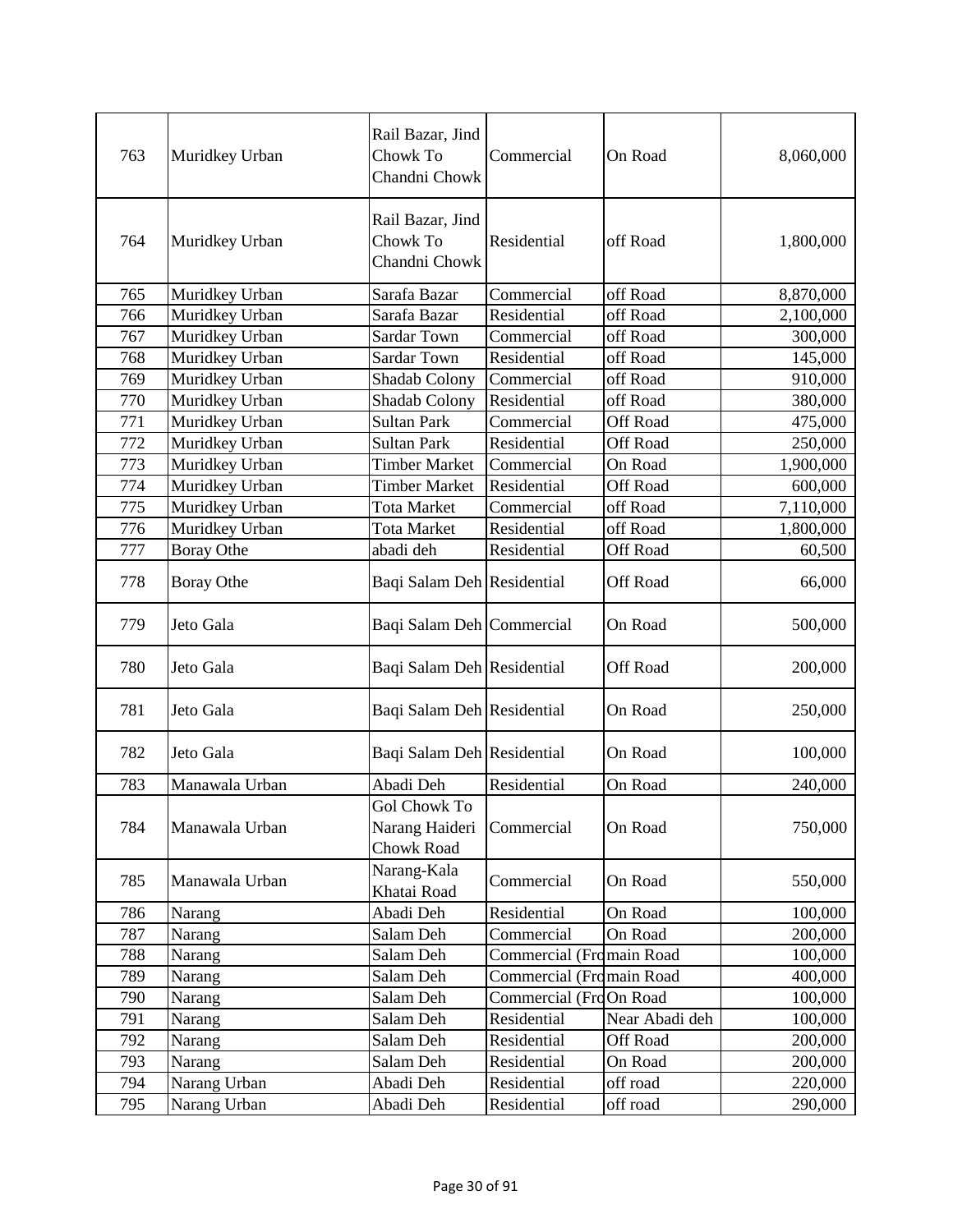| 796 | Narang Urban         | Abadi Deh                                                                                        | Residential | On Road  | 220,000   |
|-----|----------------------|--------------------------------------------------------------------------------------------------|-------------|----------|-----------|
| 797 | Narang Urban         | Jatogala Raod<br>Narang                                                                          | Commercial  | On Road  | 800,000   |
| 798 | Narang Urban         | Main Road                                                                                        | Commercial  | On Road  | 800,000   |
| 799 | Narang Urban         | Main Road                                                                                        | Residential | On Road  | 220,000   |
| 800 | Narang Urban         | Near Abadi Deh Residential                                                                       |             | off road | 220,000   |
| 801 | Narang Urban         | Rail Bazar To<br>Lari Ada                                                                        | Commercial  | On Road  | 400,000   |
| 802 | Narang Urban         | Railway Road                                                                                     | Commercial  | On Road  | 3,300,000 |
| 803 | Narang Urban         | Railway Road<br>Sadar Bazar                                                                      | Commercial  | On Road  | 3,300,000 |
| 804 | Narang Urban         | Railway Road.                                                                                    | Commercial  | On Road  | 3,300,000 |
| 805 | Narang Urban         | Sadar Bazar                                                                                      | Commercial  | On Road  | 3,500,000 |
| 806 | Narang Urban         | Thana Road To<br>Haidri Chowk                                                                    | Commercial  | On Road  | 400,000   |
| 807 | Narang Urban         | Thana Road To<br>Haidri Chowk                                                                    | Commercial  | On Road  | 800,000   |
| 808 | Khanqah Dogran Urban | Cheeney Road /<br>Mohallah<br>Nawab Pura /<br>Mohallah<br>Khajoor Wala /<br>Same Pull<br>(North) | Commercial  | On Road  | 250,000   |
| 809 | Khanqah Dogran Urban | Cheeney Road /<br>Mohallah<br>Nawab Pura /<br>Mohallah<br>Khajoor Wala /<br>Same Pull<br>(North) | Residential | On Road  | 190,000   |
| 810 | Khanqah Dogran Urban | Darbar Haji<br>Dewan (Back<br>Side) Mohallah<br>Imam Bargah<br>Gujranwala<br>Road                | Commercial  | On Road  | 500,000   |
| 811 | Khanqah Dogran Urban | Darbar Haji<br>Dewan (Back<br>Side) Mohallah<br>Imam Bargah<br>Gujranwala<br>Road                | Residential | On Road  | 250,000   |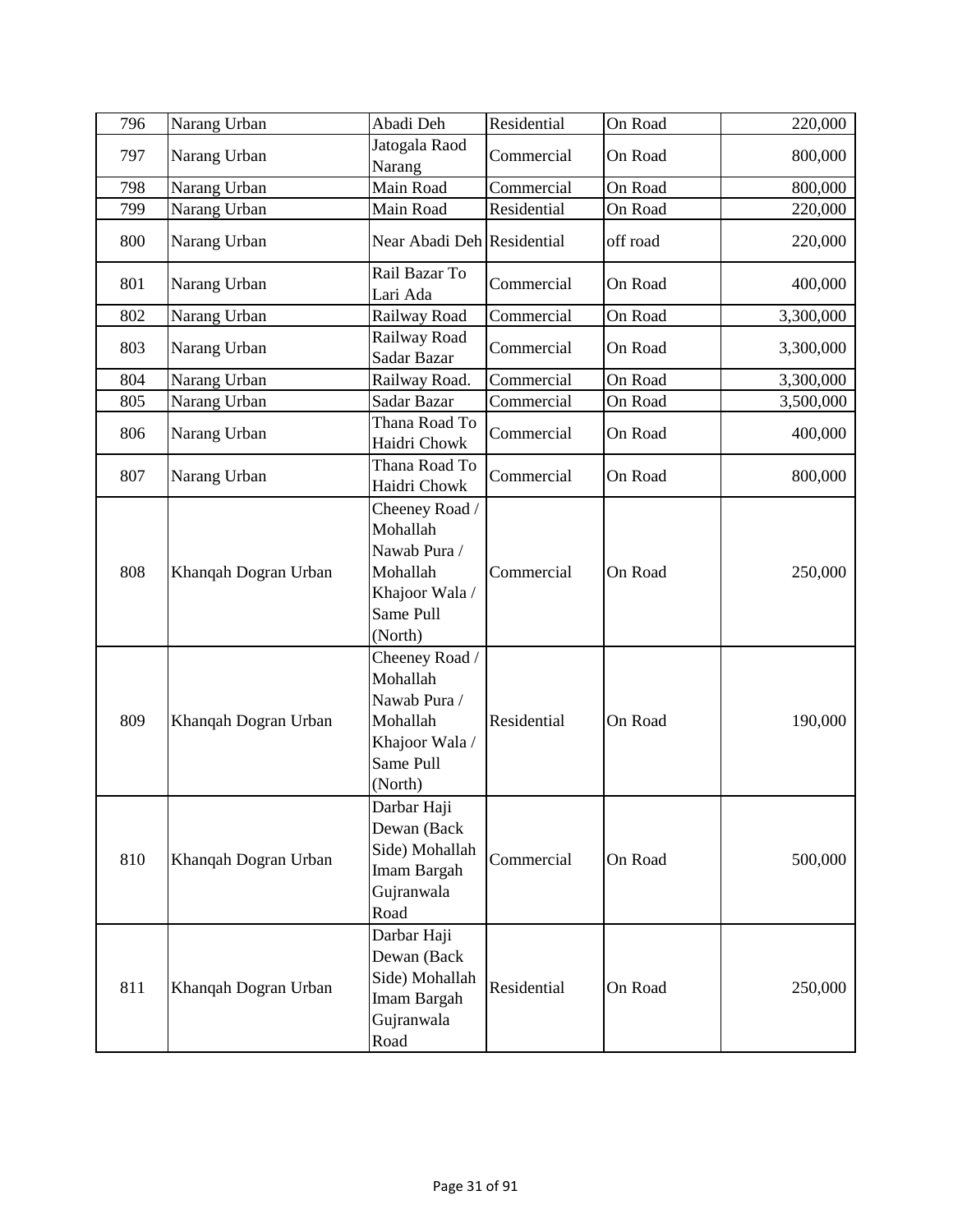| 812 | Khanqah Dogran Urban | Gujranwala<br>Road Lahore<br>Sargodha Road<br>To Saim Bridge                                                               | Commercial  | On Road | 800,000   |
|-----|----------------------|----------------------------------------------------------------------------------------------------------------------------|-------------|---------|-----------|
| 813 | Khanqah Dogran Urban | Gujranwala<br>Road Lahore<br>Sargodha Road<br>To Saim Bridge                                                               | Residential | On Road | 500,000   |
| 814 | Khanqah Dogran Urban | Gujranwala<br>Road Shop<br>Sheikh Bashir<br>To Allah Dittah<br>Joya Halwai<br>(Late) Situated<br>In Lal Lakeer             | Commercial  | On Road | 1,100,000 |
| 815 | Khanqah Dogran Urban | Gujranwala<br>Road Shop<br>Sheikh Bashir<br>To Allah Dittah Residential<br>Joya Halwai<br>(Late) Situated<br>In Lal Lakeer |             | On Road | 500,000   |
| 816 | Khanqah Dogran Urban | Lahore<br>Sargodha Road<br>Same Nallah To<br>Ahmadia<br>Colony<br>Mohallah<br>Rasool Nagar                                 | Commercial  | On Road | 1,700,000 |
| 817 | Khanqah Dogran Urban | Lahore<br>Sargodha Road<br>Same Nallah To<br>Ahmadia<br>Colony<br>Mohallah<br>Rasool Nagar                                 | Residential | On Road | 800,000   |
| 818 | Khanqah Dogran Urban | Marh Baluchan<br>Road /<br>Mohallah Salam<br>Pura                                                                          | Commercial  | On Road | 900,000   |
| 819 | Khanqah Dogran Urban | Marh Baluchan<br>Road /<br>Mohallah Salam<br>Pura                                                                          | Residential | On Road | 500,000   |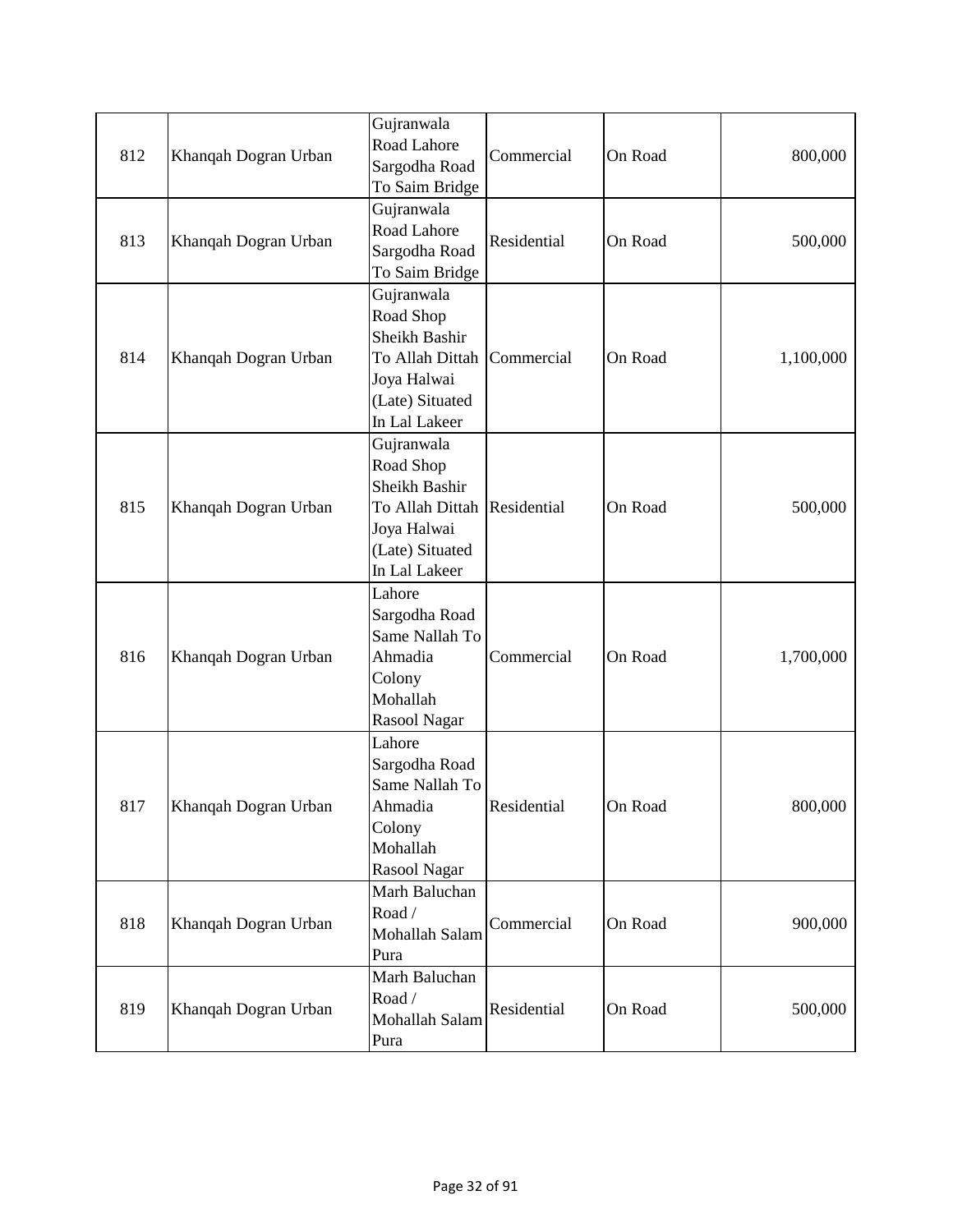| 820 | Khanqah Dogran Urban | Mohalla Old<br>Abadi Mohalla<br>Mustafa Abad,<br>Thatha Asian                    | Commercial  | On Road         | 300,000 |
|-----|----------------------|----------------------------------------------------------------------------------|-------------|-----------------|---------|
| 821 | Khanqah Dogran Urban | Mohalla Old<br>Abadi Mohalla<br>Mustafa Abad,<br>Thatha Asian                    | Residential | On Road         | 500,000 |
| 822 | Khanqah Dogran Urban | Mohallah<br>Muhammad<br>Kabhorwala                                               | Residential | On Road         | 300,000 |
| 823 | Khanqah Dogran Urban | Mohallah<br>Muhammad<br>Pura/Mohallah<br>Salam Pura /<br>Mohallah Sultan<br>Pura | Commercial  | On Road         | 900,000 |
| 824 | Khanqah Dogran Urban | Mohallah<br>Muhammad<br>Pura/Mohallah<br>Salam Pura /<br>Mohallah Sultan<br>Pura | Residential | On Road         | 400,000 |
| 825 | Khanqah Dogran Urban | Safdarabad<br>Road Qasar-E-<br>Seven Shadi<br>Hall                               | Commercial  | On Road         | 900,000 |
| 826 | Khanqah Dogran Urban | Safdarabad<br>Road Qasar-E-<br>Seven Shadi<br>Hall                               | Residential | On Road         | 500,000 |
| 827 | Chak No. 13 RB       | <b>Aqab Butter</b><br>Market                                                     | Residential | Off Road        | 550,000 |
| 828 | Chak No. 13 RB       | Aqab Keera<br>Mandi                                                              | Residential | <b>Off Road</b> | 135,000 |
| 829 | Chak No. 13 RB       | Aqab Muhala<br>Esaiyan                                                           | Residential | <b>Off Road</b> | 110,000 |
| 830 | Chak No. 13 RB       | Aqab Tehsil<br>Office                                                            | Residential | Off Road        | 170,000 |
| 831 | Chak No. 13 RB       | <b>Aqab Tehsil</b><br>Office                                                     | Residential | <b>Off Road</b> | 150,000 |
| 832 | Chak No. 13 RB       | <b>Attached Abadi</b>                                                            | Residential | <b>Off Road</b> | 66,000  |
| 833 | Chak No. 13 RB       | <b>Attached Abadi</b>                                                            | Residential | Off Road        | 80,000  |
| 834 | Chak No. 13 RB       | Attached Abadi                                                                   | Residential | Off Road        | 50,000  |
| 835 | Chak No. 13 RB       | <b>Attached Abadi</b>                                                            | Residential | <b>Off Road</b> | 150,000 |
| 836 | Chak No. 13 RB       | Attached Abadi                                                                   | Residential | <b>Off Road</b> | 300,000 |
| 837 | Chak No. 13 RB       | Attached Abadi                                                                   | Residential | Off Road        | 310,000 |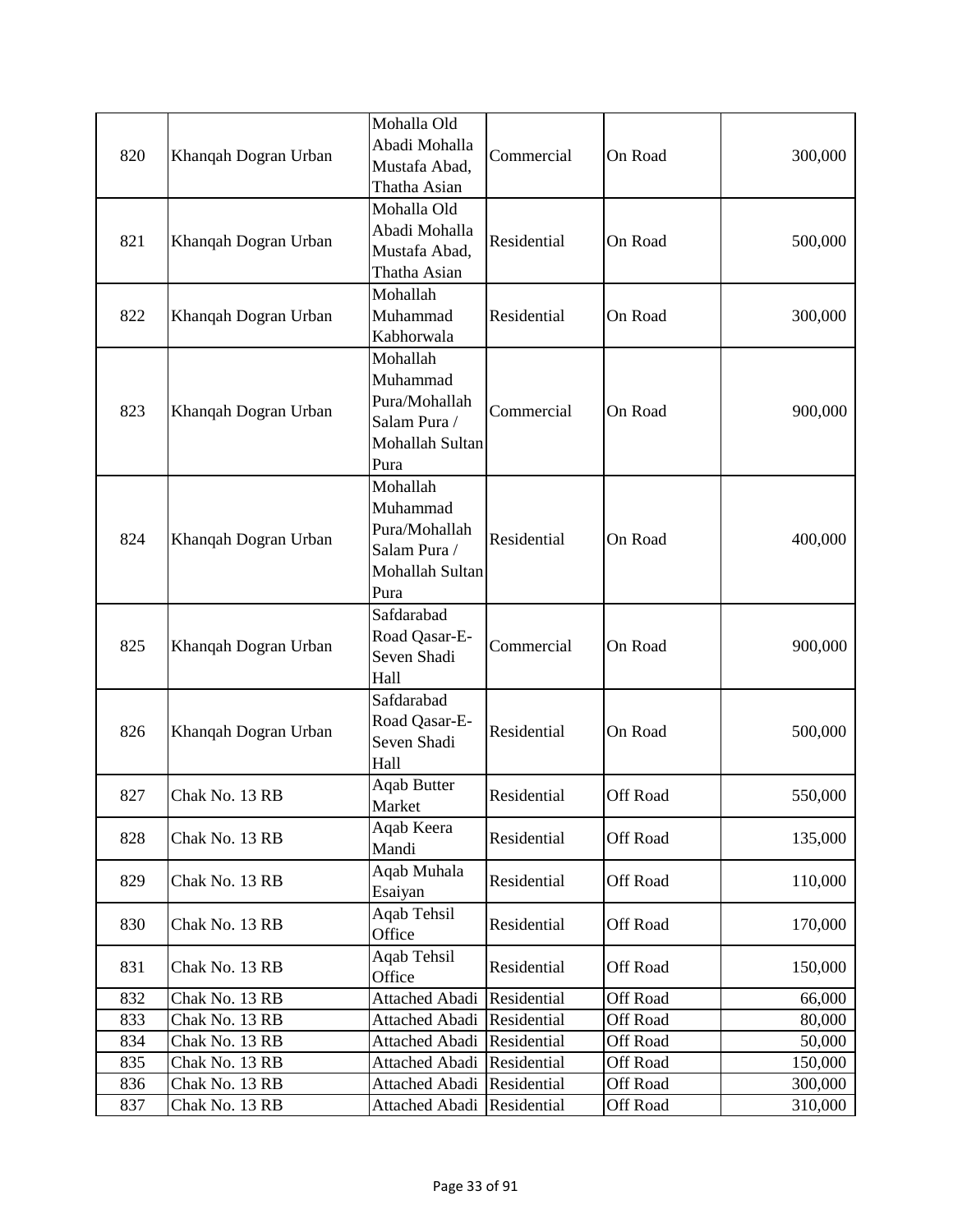| 838 | Chak No. 13 RB | <b>Attached Abadi</b><br>Dhaban Kalan                                | Residential | Off Road  | 60,000  |
|-----|----------------|----------------------------------------------------------------------|-------------|-----------|---------|
| 839 | Chak No. 13 RB | <b>Attached Abadi</b><br>Dhaban Kalan                                | Residential | Off Road  | 80,000  |
| 840 | Chak No. 13 RB | <b>Attached Abadi</b><br>Safdarabad                                  | Residential | Off Road  | 310,000 |
| 841 | Chak No. 13 RB | Chak No. 13/Rb<br>(Main Road<br>Safdarabad -<br>Gobindhgarh<br>Road) | Commercial  | On Road   | 60,000  |
| 842 | Chak No. 13 RB | Chak No. 13/Rb<br>(Main Road<br>Safdarabad -<br>Gobindhgarh<br>Road) | Residential | On Road   | 130,000 |
| 843 | Chak No. 13 RB | Chak No. 13/Rb<br>(Off Road<br><b>Attached Abadi</b><br>Safdarabad)  | Commercial  | Off Road  | 310,000 |
| 844 | Chak No. 13 RB | Chak No. 13/Rb<br>(Off Road)                                         | Residential | link road | 80,000  |
| 845 | Chak No. 13 RB | Chak No. 13/Rb<br>(Off Road)                                         | Residential | Off Road  | 60,000  |
| 846 | Chak No. 13 RB | Chak No. 13/Rb<br>(Off Road)                                         | Residential | Off Road  | 80,000  |
| 847 | Chak No. 13 RB | Chak No. 13/Rb<br>(Off Road)                                         | Residential | Off Road  | 50,000  |
| 848 | Chak No. 13 RB | Chak No. 13/Rb<br>(Off Road)                                         | Residential | Off Road  | 110,000 |
| 849 | Chak No. 13 RB | Chak No. 13/Rb<br>(Off Road)                                         | Residential | Off Road  | 225,000 |
| 850 | Chak No. 13 RB | Chak No. 13/Rb<br>(Off Road)                                         | Residential | Off Road  | 100,000 |
| 851 | Chak No. 13 RB | Chak No. 13/Rb<br>(Off Road)                                         | Residential | On Road   | 60,000  |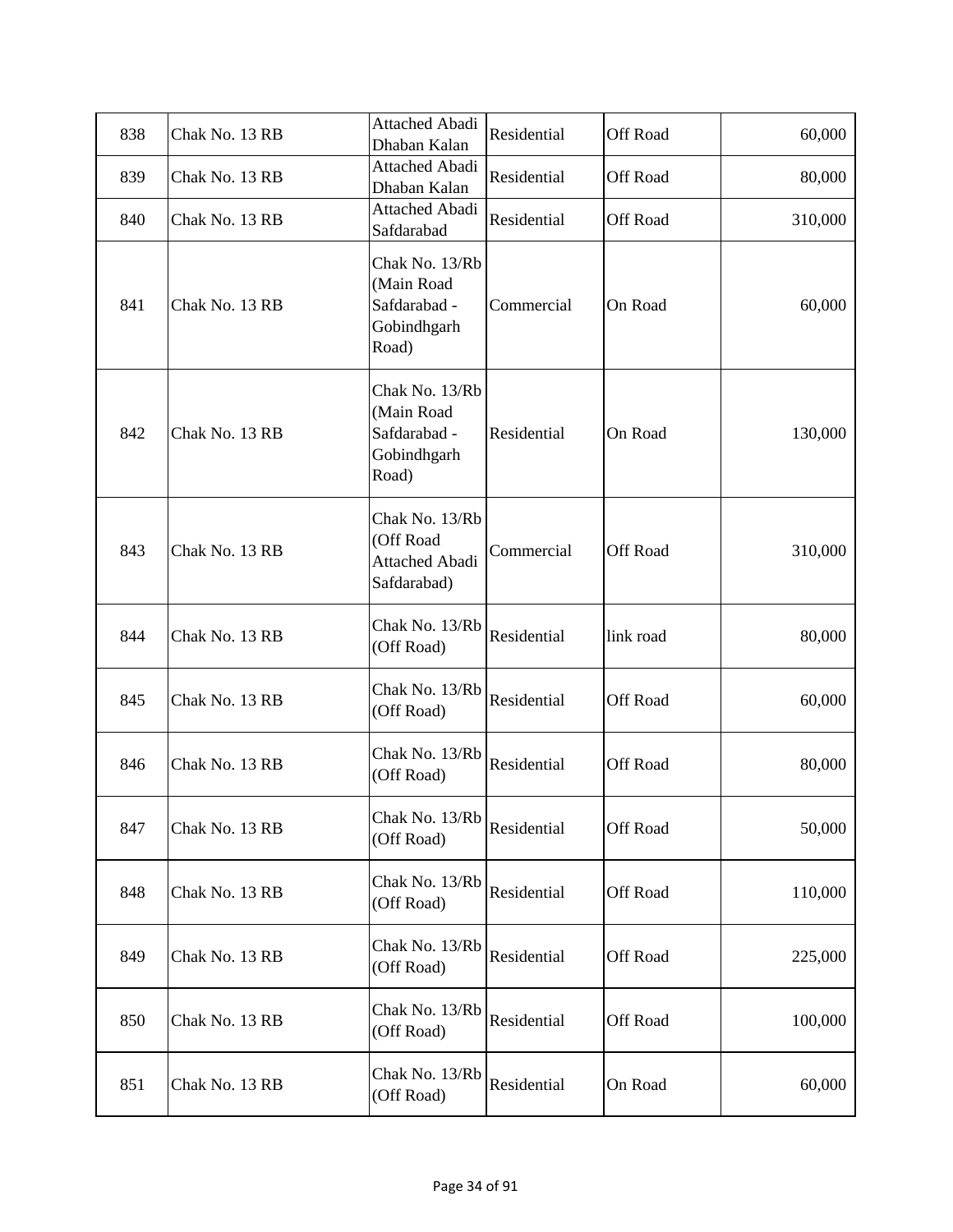| 852 | Chak No. 13 RB | Chak No. 13/Rb<br>(Off Road)                            | Residential | On Road  | 90,000    |
|-----|----------------|---------------------------------------------------------|-------------|----------|-----------|
| 853 | Chak No. 13 RB | Chak No. 13/Rb<br>(Off Road)                            | Residential | On Road  | 100,000   |
| 854 | Chak No. 13 RB | Chak No. 13/Rb<br>(Off Road)                            | Residential | On Road  | 225,000   |
| 855 | Chak No. 13 RB | Chak No. 13/Rb<br>(Off Road)                            | Residential | On Road  | 50,000    |
| 856 | Chak No. 13 RB | Chak No. 13/Rb<br>(Off Road)                            | Residential | On Road  | 110,000   |
| 857 | Chak No. 13 RB | Chak No. 13/Rb<br>(On Road)                             | Commercial  | On Road  | 60,000    |
| 858 | Chak No. 13 RB | Chak No. 13/Rb<br>(On Road)                             | Commercial  | On Road  | 130,000   |
| 859 | Chak No. 13 RB | Chak No. 13/Rb<br>(On Road)                             | Commercial  | On Road  | 150,000   |
| 860 | Chak No. 13 RB | Chak No. 13/Rb<br>(On Road)                             | Commercial  | On Road  | 550,000   |
| 861 | Chak No. 13 RB | Chak No. 13/Rb<br>(On Road)                             | Commercial  | On Road  | 350,000   |
| 862 | Chak No. 13 RB | Chak No. 13/Rb<br>(On Road)                             | Commercial  | On Road  | 450,000   |
| 863 | Chak No. 13 RB | Min Relway<br>Road                                      | Commercial  | On Road  | 1,200,000 |
| 864 | Chak No. 13 RB | Mochi Bazar                                             | Commercial  | On Road  | 2,000,000 |
| 865 | Chak No. 13 RB | Nawaz Sharif<br>Chowk To<br>Railway Gate/<br>Main Bazar | Commercial  | On Road  | 2,700,000 |
| 866 | Chak No. 13 RB | Nawaz Sharif<br>Chowk To<br>Railway Gate/<br>Main Bazar | Residential | On Road  | 1,200,000 |
| 867 | Chak No. 13 RB | New Muhala<br><b>Shafiq Nagar</b>                       | Residential | Off Road | 3,100,000 |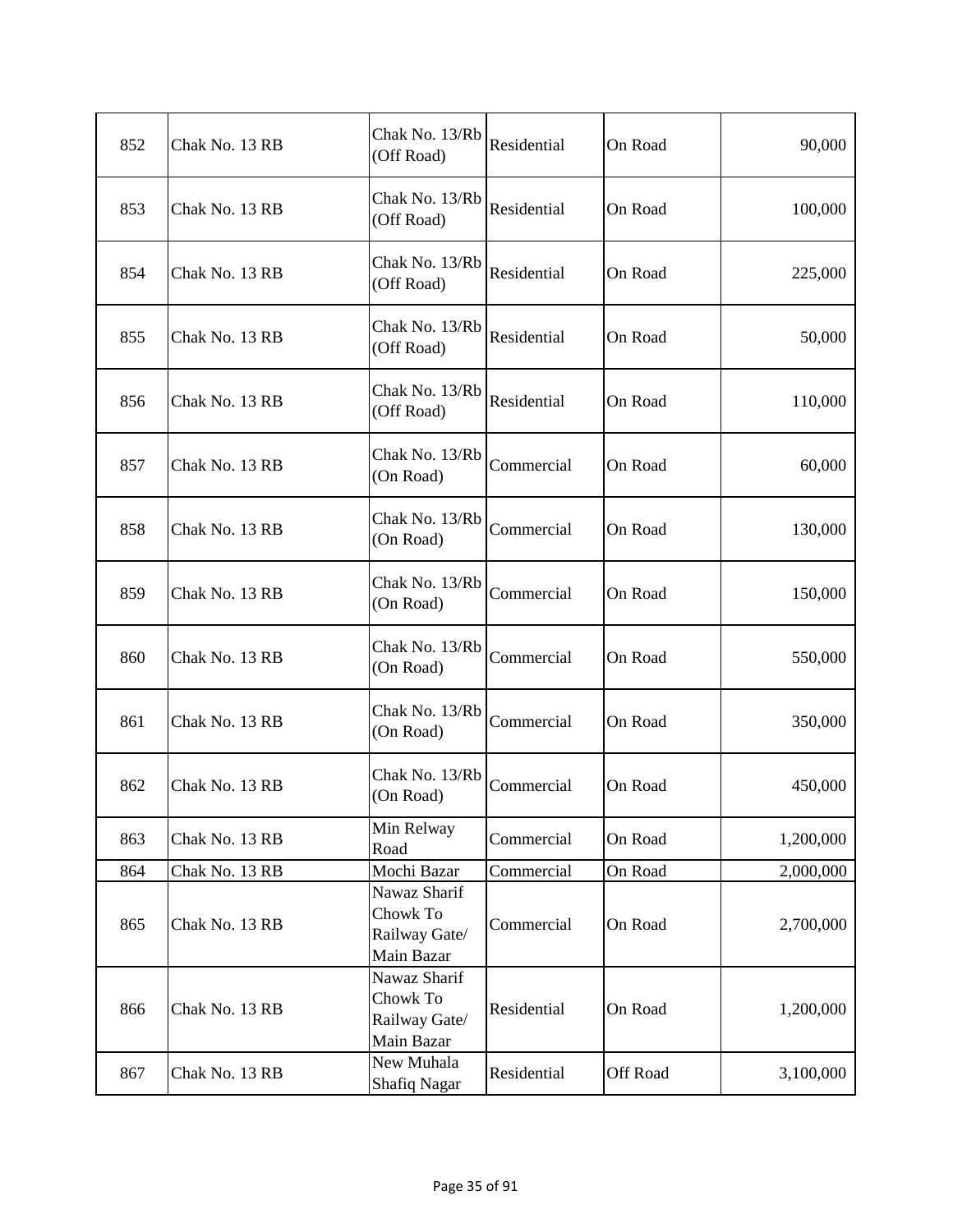| 868 | Chak No. 13 RB | New Muhala<br><b>Shafiq Nagar</b>                                                                                                   | Residential | Off Road                       | 310,000   |
|-----|----------------|-------------------------------------------------------------------------------------------------------------------------------------|-------------|--------------------------------|-----------|
| 869 | Chak No. 13 RB | Post Office<br>Bazar / Water<br>Supply Tanki<br>To Mosque<br>Qayyum                                                                 | Commercial  | On Road                        | 1,300,000 |
| 870 | Chak No. 13 RB | Post Office<br>Bazar / Water<br>Supply Tanki<br>To Mosque<br>Qayyum                                                                 | Residential | Off Road                       | 335,000   |
| 871 | Chak No. 13 RB | Rai Asghar Ali<br>Khan/ Shibli<br>College                                                                                           | Commercial  | On Road                        | 350,000   |
| 872 | Chak No. 13 RB | Railway Gate<br>To Chungi No.<br>$5/$ Town<br>Committee To<br>Chungi No. 3,<br>Charagia<br>Colony / Madni<br>Mhlo / Shafiq<br>Nagar | Commercial  | On Road                        | 1,200,000 |
| 873 | Chak No. 13 RB | Railway Gate<br>To Chungi No.<br>$5/$ Town<br>Committee To<br>Chungi No. 3,<br>Charagia<br>Colony / Madni<br>Mhlo / Shafiq<br>Nagar | Residential | Off Road                       | 335,000   |
| 874 | Chak No. 13 RB | Railway Gate<br>To Police<br>Station<br>Safdarabad                                                                                  | Residential | Off Road                       | 250,000   |
| 875 | Chak No. 13 RB | Sadat Colony                                                                                                                        | Residential | Off Road                       | 225,000   |
| 876 | Chak No. 13 RB | Sangilla Hill<br>Road                                                                                                               | Commercial  | On Road                        | 450,000   |
| 877 | Ayyapur        | Kacha Rasta                                                                                                                         | Residential | off road                       | 120,000   |
| 878 | Ayyapur        | Near Abadi                                                                                                                          | Residential | <b>Off Road</b>                | 62,500    |
| 879 | Ayyapur        | Near Abadi                                                                                                                          | Residential | off road                       | 120,000   |
| 880 | <b>Bhaini</b>  | Kacha Road                                                                                                                          | Residential | off road                       | 150,000   |
| 881 | Boaywal        | Kacha Road<br>Sikhanwali To<br>Noor Pur                                                                                             |             | Gair Mumkin Ragair mumkin rast | 4,000,000 |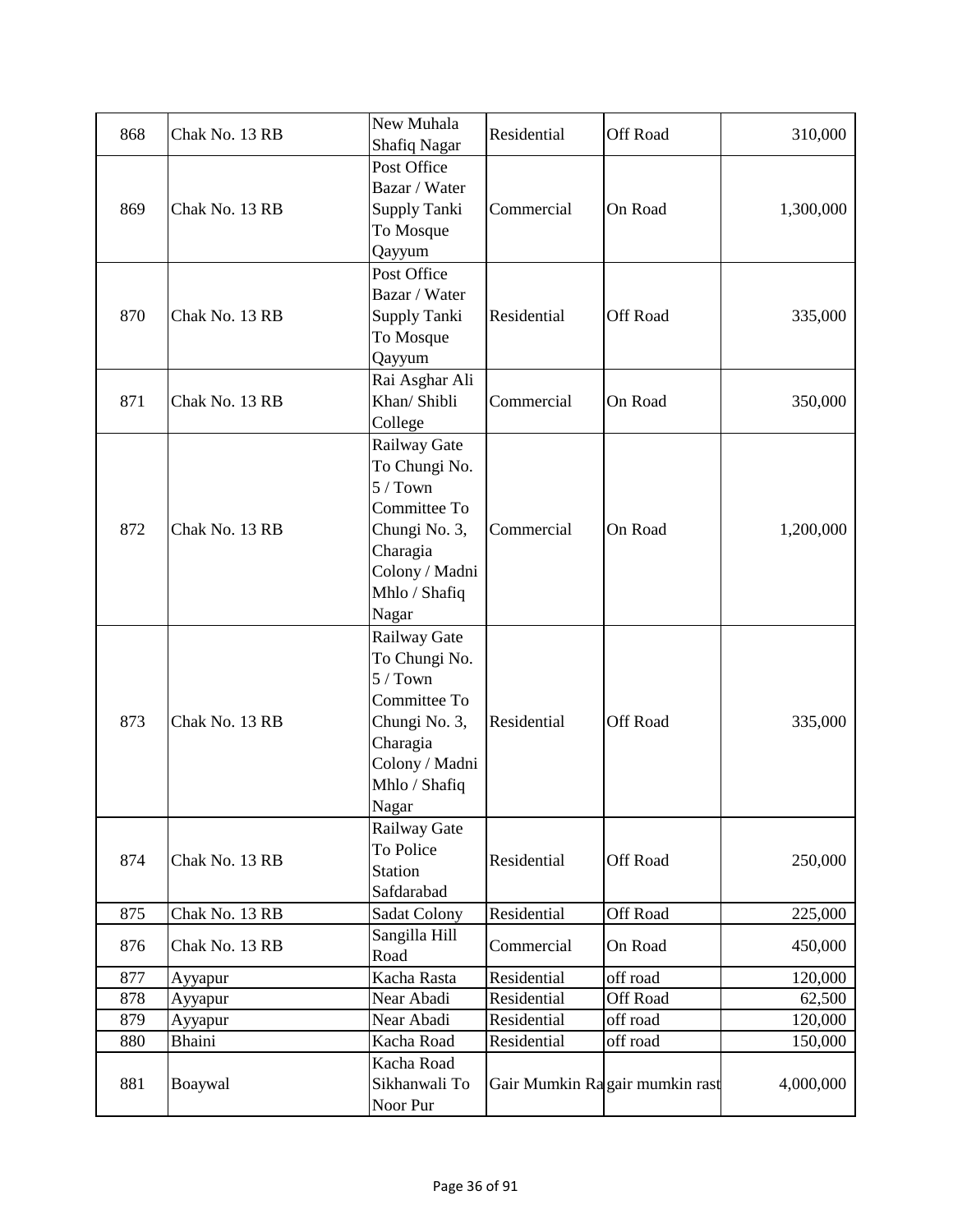| 882 | Boaywal            | Near Abadi                          | Residential             | Off Road Remain        | 100,000    |
|-----|--------------------|-------------------------------------|-------------------------|------------------------|------------|
| 883 | Boaywal            | Near Stop<br>Lurky Naimat           | Residential             | Off Road Remain        | 200,000    |
| 884 | Gazi Pur Zari      | <b>Off Road</b>                     | Housing Scheme Off road |                        | 16,500,000 |
| 885 | Gazi Pur Zari      | <b>Off Road</b>                     | Residential             | Off road               | 16,500,000 |
| 886 | Gazi Pur Zari      | Off Road                            | Residential             | off road               | 88,000     |
| 887 | Gazi Pur Zari      | On Road                             | Commercial Lah On road  |                        | 330,000    |
| 888 | Gazi Pur Zari      | On Road                             | Commercial LahOn road   |                        | 440,000    |
| 889 | Gazi Pur Zari      | Sheikhupura<br>road                 | Commercial              | On Road                | 350,000    |
| 890 | Ghazi Pura (Urban) | Gair Mumkin<br>Sark                 | Residential             | gair mumkin sarl       | 600,000    |
| 891 | Ghazi Pura (Urban) | Of Road                             | Residential             | of road                | 600,000    |
| 892 | Ghazi Pura (Urban) | <b>Off Road</b><br>Remaining Area   | Residential             | Off Road Remain        | 600,000    |
| 893 | Ghazi Pura (Urban) | On Road                             | Commercial              | On road                | 1,150,000  |
| 894 | Ghazi Pura (Urban) | On Road                             | Residential             | off road               | 400,000    |
| 895 | Ghazi Pura (Urban) | On Road                             | Residential             | on road                | 600,000    |
| 896 | Ghazi Pura (Urban) | On Road                             | Residential             | on road                | 1,150,000  |
| 897 | Ghazi Pura (Urban) | Residential                         | Residential             | Residential            | 600,000    |
| 898 | Ghazi Pura (Urban) | School                              | Residential             | school                 | 600,000    |
| 899 | Ghazi Pura (Urban) | Sheikhupura<br>road                 | Residential             | Off Road               | 400,000    |
| 900 | Sehjowal           | Kacha Syedan<br>Wala Road           | Residential             | Off Road               | 100,000    |
| 901 | Sehjowal           | Near Abadi                          | Residential             | Link Road              | 60,000     |
| 902 | Sehjowal           | Near Abadi                          | Residential             | Off Road               | 60,000     |
| 903 | Sehjowal           | Near Abadi                          | Residential             | Off Road               | 100,000    |
| 904 | Sharaqpur          | <b>Behind Bhatti</b><br>Road        | Residential             | Behind Bhatti Ro       | 80,000     |
| 905 | Sharaqpur          | <b>Behind Chah</b><br>Gory Wala     | Residential             | Behind Chah Go         | 80,000     |
| 906 | Sharaqpur          | <b>Behind Cinema</b><br>Road        | Residential             | Behind Cinema I        | 80,000     |
| 907 | Sharaqpur          | <b>Behind Hafiz</b><br>Sindhi Road  | Residential             | Behind Hafiz Sir       | 80,000     |
| 908 | Sharaqpur          | <b>Behind</b><br>Jaranwala Road     | Residential             | <b>Behind Jaranwal</b> | 80,000     |
| 909 | Sharaqpur          | <b>Behind Mian</b><br>Saeed Road    | Residential             | Behind Mian Sae        | 80,000     |
| 910 | Sharaqpur          | <b>Behind Nala</b><br>Nabi Road     | Residential             | Behind Nala Nab        | 80,000     |
| 911 | Sharaqpur          | Behind Old<br>Jaranwala Road        | Residential             | Behind Old Jarar       | 80,000     |
| 912 | Sharaqpur          | <b>Behind Thatha</b><br>Ladway Road | Residential             | Behind Thatha L        | 80,000     |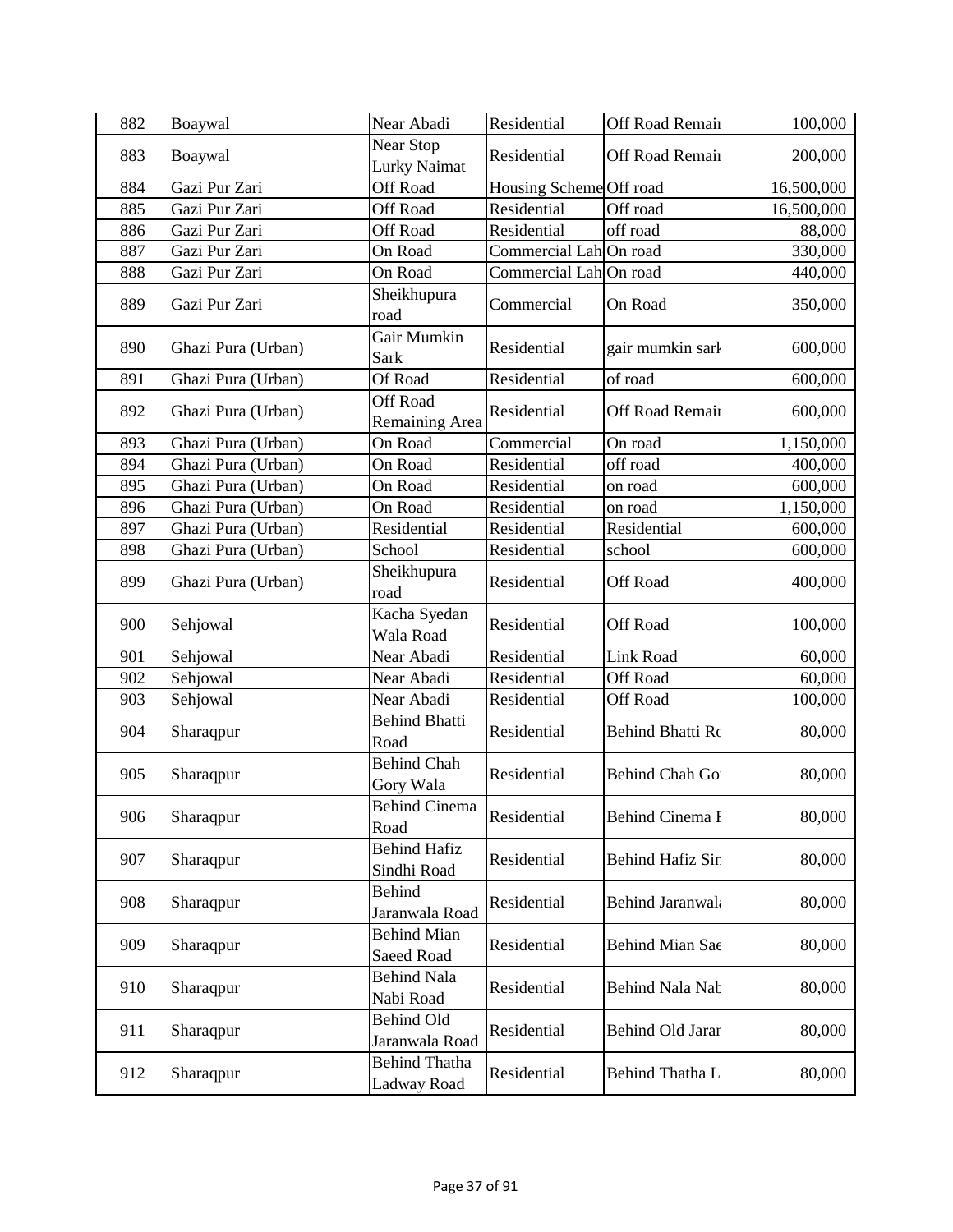| 913 | Sharaqpur            | Front Bhaini<br>Road                                 | Residential | Front Bhaini Roa | 300,000 |
|-----|----------------------|------------------------------------------------------|-------------|------------------|---------|
| 914 | Sharaqpur            | Front Road<br>Jaranwala                              | Commercial  | Front Road Jaran | 300,000 |
| 915 | Sharaqpur            | Front Road<br>Jaranwala                              | Commercial  | Front Road Jaran | 100,000 |
| 916 | Sharaqpur            | <b>Front Road</b><br>Jaranwala                       | Residential | Front Road Jaran | 100,000 |
| 917 | Sharaqpur            | Front Road<br>Jaranwala                              | Residential | Front Road Jaran | 150,000 |
| 918 | Sharaqpur            | <b>Front Road</b><br>Sheikhupura                     | Commercial  | Front Road Sheil | 300,000 |
| 919 | Sharaqpur            | <b>Off Road</b>                                      | Residential | <b>Off Road</b>  | 80,000  |
| 920 | Sharaqpur            | Off Road                                             | Residential | Off Road         | 140,000 |
| 921 | Sharaqpur            | <b>Off Road</b>                                      | Residential | <b>Off Road</b>  | 120,000 |
| 922 | Sharaqpur            | On Road                                              | Residential | On Road          | 100,000 |
| 923 | Sharaqpur            | On Road                                              | Residential | On Road          | 80,000  |
| 924 | Sharqpur Kalan Urban | <b>Behind Amma</b><br>Malkani Road                   | Residential | Off Road         | 561,660 |
| 925 | Sharqpur Kalan Urban | <b>Behind Amma</b><br>Malkani Road                   | Residential | Off Road         | 197,340 |
| 926 | Sharqpur Kalan Urban | <b>Behind Approch</b><br>Road                        | Residential | Off Road         | 607,200 |
| 927 | Sharqpur Kalan Urban | <b>Behind Bhaini</b><br>Road                         | Residential | Off Road         | 197,340 |
| 928 | Sharqpur Kalan Urban | <b>Behind Chah</b><br>Badray Wala                    | Residential | Off Road         | 318,780 |
| 929 | Sharqpur Kalan Urban | <b>Behind Chah</b><br>Bolianwala                     | Residential | Off Road         | 379,500 |
| 930 | Sharqpur Kalan Urban | <b>Behind Chah</b><br>Bolianwala                     | Residential | Off Road         | 197,340 |
| 931 | Sharqpur Kalan Urban | <b>Behind Chah</b><br>Chobachyanwal Residential<br>a |             | <b>Off Road</b>  | 197,340 |
| 932 | Sharqpur Kalan Urban | <b>Behind Chah</b><br>Goraywala                      | Residential | Off Road         | 197,340 |
| 933 | Sharqpur Kalan Urban | <b>Behind Chah</b><br>Havaili Wala                   | Residential | Off Road         | 197,340 |
| 934 | Sharqpur Kalan Urban | <b>Behind Chah</b><br>Kacha Khou                     | Residential | <b>Off Road</b>  | 333,960 |
| 935 | Sharqpur Kalan Urban | <b>Behind Chah</b><br>Sheikhana                      | Residential | Off Road         | 288,420 |
| 936 | Sharqpur Kalan Urban | <b>Behind Cinema</b><br>Road                         | Residential | Off Road         | 455,400 |
| 937 | Sharqpur Kalan Urban | <b>Behind Cinema</b><br>Road                         | Residential | Off Road         | 318,780 |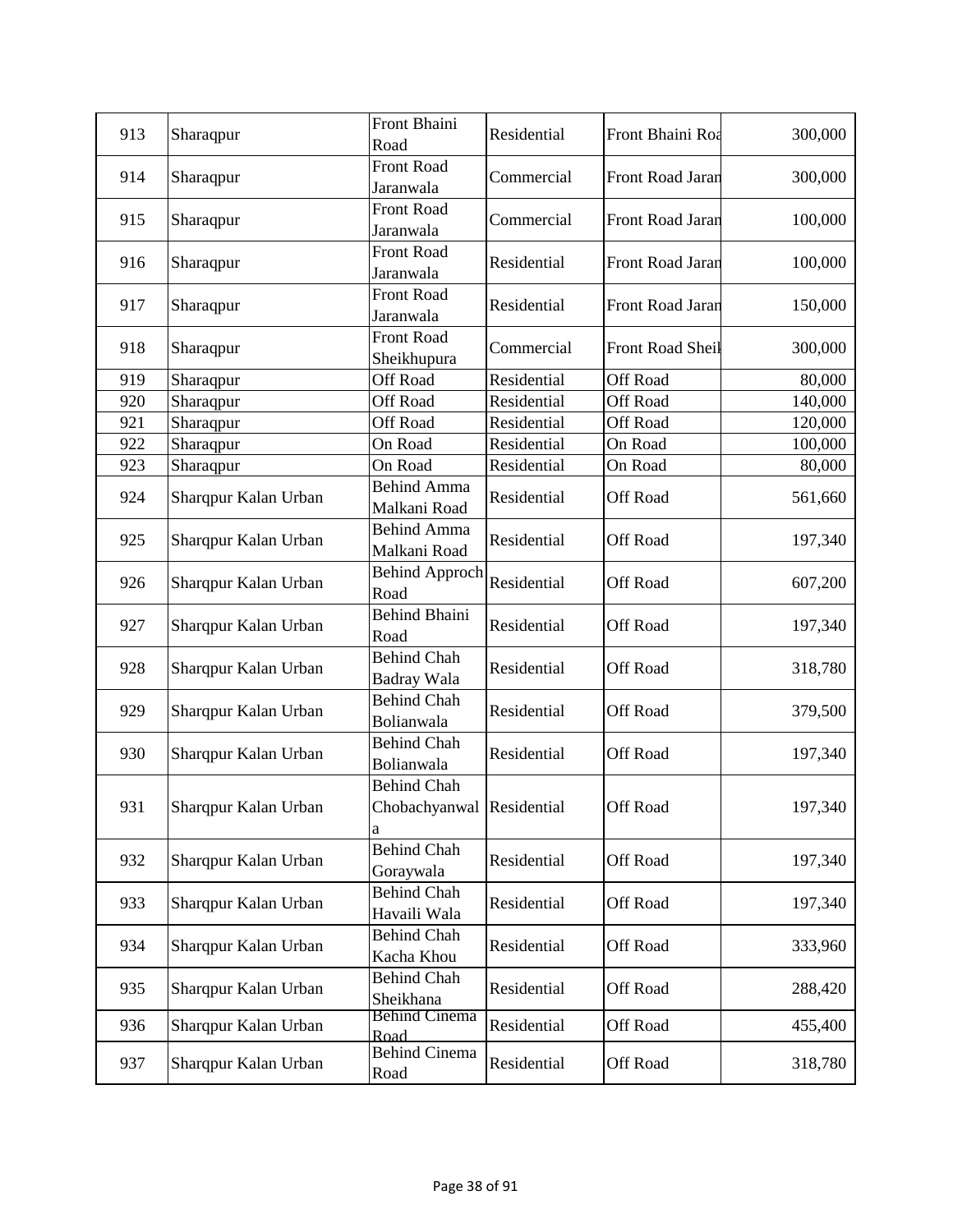| 938 | Sharqpur Kalan Urban | <b>Behind Cinema</b><br>Road                        | Residential | Off Road        | 379,500   |
|-----|----------------------|-----------------------------------------------------|-------------|-----------------|-----------|
| 939 | Sharqpur Kalan Urban | <b>Behind Cinema</b><br>Road                        | Residential | Off Road        | 197,340   |
| 940 | Sharqpur Kalan Urban | <b>Behind Circular</b><br>Road North                | Residential | <b>Off Road</b> | 561,660   |
| 941 | Sharqpur Kalan Urban | <b>Behind Circular</b><br>Road Southern             | Residential | Off Road        | 1,108,140 |
| 942 | Sharqpur Kalan Urban | <b>Behind Circular</b><br>Road Southern             | Residential | Off Road        | 561,660   |
| 943 | Sharqpur Kalan Urban | <b>Behind Darbar</b><br>Hafiz Hashim<br>Shah Sindhi | Residential | Off Road        | 172,500   |
| 944 | Sharqpur Kalan Urban | <b>Behind Darbar</b><br>Hafiz Hashim<br>Shah Sindhi | Residential | Off Road        | 197,340   |
| 945 | Sharqpur Kalan Urban | <b>Behind Darbar</b><br>Hafiz Hashim<br>Shah Sindhi | Residential | Off Road        | 287,500   |
| 946 | Sharqpur Kalan Urban | <b>Behind Darbar</b><br>Mai Hallo                   | Residential | Off Road        | 379,500   |
| 947 | Sharqpur Kalan Urban | <b>Behind Darbar</b><br>Mai Hallo                   | Residential | Off Road        | 197,340   |
| 948 | Sharqpur Kalan Urban | <b>Behind Darbar</b><br>Mian Saeed                  | Residential | <b>Off Road</b> | 197,340   |
| 949 | Sharqpur Kalan Urban | <b>Behind Darbar</b><br>Road                        | Residential | Off Road        | 288,420   |
| 950 | Sharqpur Kalan Urban | <b>Behind Darbar</b><br>Road                        | Residential | Off Road        | 652,740   |
| 951 | Sharqpur Kalan Urban | <b>Behind Disposal</b><br>Road                      | Residential | <b>Off Road</b> | 425,040   |
| 952 | Sharqpur Kalan Urban | Behind Eid Gah<br>Road                              | Residential | Off Road        | 470,580   |
| 953 | Sharqpur Kalan Urban | Behind Eid Gah<br>Road                              | Residential | Off Road        | 743,820   |
| 954 | Sharqpur Kalan Urban | <b>Behind Hakeem</b><br>Ghari                       | Residential | Off Road        | 197,340   |
| 955 | Sharqpur Kalan Urban | <b>Behind</b><br>Havailiwala                        | Residential | Off Road        | 288,420   |
| 956 | Sharqpur Kalan Urban | <b>Behind Hospital</b><br>Road                      | Residential | Off Road        | 197,340   |
| 957 | Sharqpur Kalan Urban | <b>Behind Hospital</b><br>Road                      | Residential | Off Road        | 288,420   |
| 958 | Sharqpur Kalan Urban | Behind<br>Jaranwala Road                            | Residential | Off Road        | 318,780   |
| 959 | Sharqpur Kalan Urban | Behind<br>Jaranwala Road                            | Residential | Off Road        | 288,420   |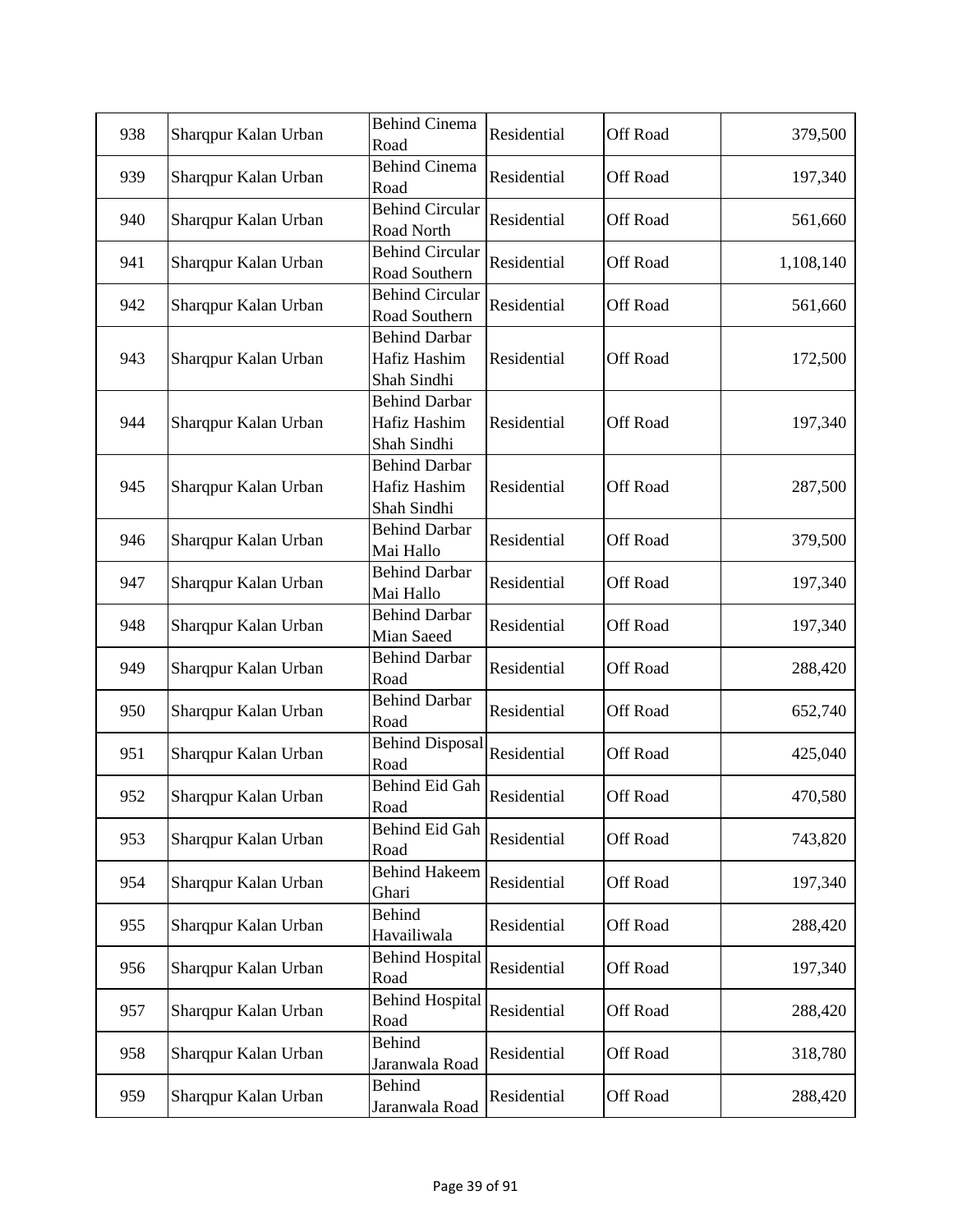| 960 | Sharqpur Kalan Urban | <b>Behind</b><br>Jaranwala Road               | Residential | Off Road        | 561,660 |
|-----|----------------------|-----------------------------------------------|-------------|-----------------|---------|
| 961 | Sharqpur Kalan Urban | <b>Behind</b><br>Jaranwala Road               | Residential | Off Road        | 455,400 |
| 962 | Sharqpur Kalan Urban | <b>Behind</b><br>Jaranwala Road               | Residential | <b>Off Road</b> | 197,340 |
| 963 | Sharqpur Kalan Urban | <b>Behind Kot</b><br>Muzaffar Ali<br>Road     | Residential | Off Road        | 197,340 |
| 964 | Sharqpur Kalan Urban | <b>Behind Kot</b><br>Muzaffar Ali<br>Road     | Residential | Off Road        | 288,420 |
| 965 | Sharqpur Kalan Urban | <b>Behind Mohalla</b><br>Eid Gah Road         | Residential | Off Road        | 288,420 |
| 966 | Sharqpur Kalan Urban | <b>Behind Mohalla</b><br>Haji Pura            | Residential | Off Road        | 470,580 |
| 967 | Sharqpur Kalan Urban | <b>Behind</b><br>Muzaffar Ali<br>Road         | Residential | <b>Off Road</b> | 288,420 |
| 968 | Sharqpur Kalan Urban | <b>Behind</b><br>Muzaffar Ali<br>Road         | Residential | Off Road        | 197,340 |
| 969 | Sharqpur Kalan Urban | <b>Behind Nabi</b><br>Pura                    | Residential | <b>Off Road</b> | 288,420 |
| 970 | Sharqpur Kalan Urban | <b>Behind Nalah</b><br>Mohalla Hakim<br>Garhi | Residential | Off Road        | 207,000 |
| 971 | Sharqpur Kalan Urban | <b>Behind Nalah</b><br>Mohalla Hakim<br>Garhi | Residential | Off Road        | 197,340 |
| 972 | Sharqpur Kalan Urban | <b>Behind Nalah</b><br>Nabipura               | Residential | Off Road        | 288,420 |
| 973 | Sharqpur Kalan Urban | <b>Behind Nalah</b><br>Nabipura               | Residential | Off Road        | 197,340 |
| 974 | Sharqpur Kalan Urban | Behind Old<br>Jaranwala Road                  | Residential | Off Road        | 197,340 |
| 975 | Sharqpur Kalan Urban | <b>Behind Shahab</b><br><b>Ud Din Road</b>    | Residential | Off Road        | 652,740 |
| 976 | Sharqpur Kalan Urban | <b>Behind Shahab</b><br>Ud Din Road           | Residential | Off Road        | 197,340 |
| 977 | Sharqpur Kalan Urban | <b>Behind Tehsil</b><br>Road                  | Residential | Off Road        | 469,430 |
| 978 | Sharqpur Kalan Urban | <b>Behind Tehsil</b><br>Road                  | Residential | Off Road        | 713,460 |
| 979 | Sharqpur Kalan Urban | <b>Behind Tehsil</b><br>Road                  | Residential | Off Road        | 455,400 |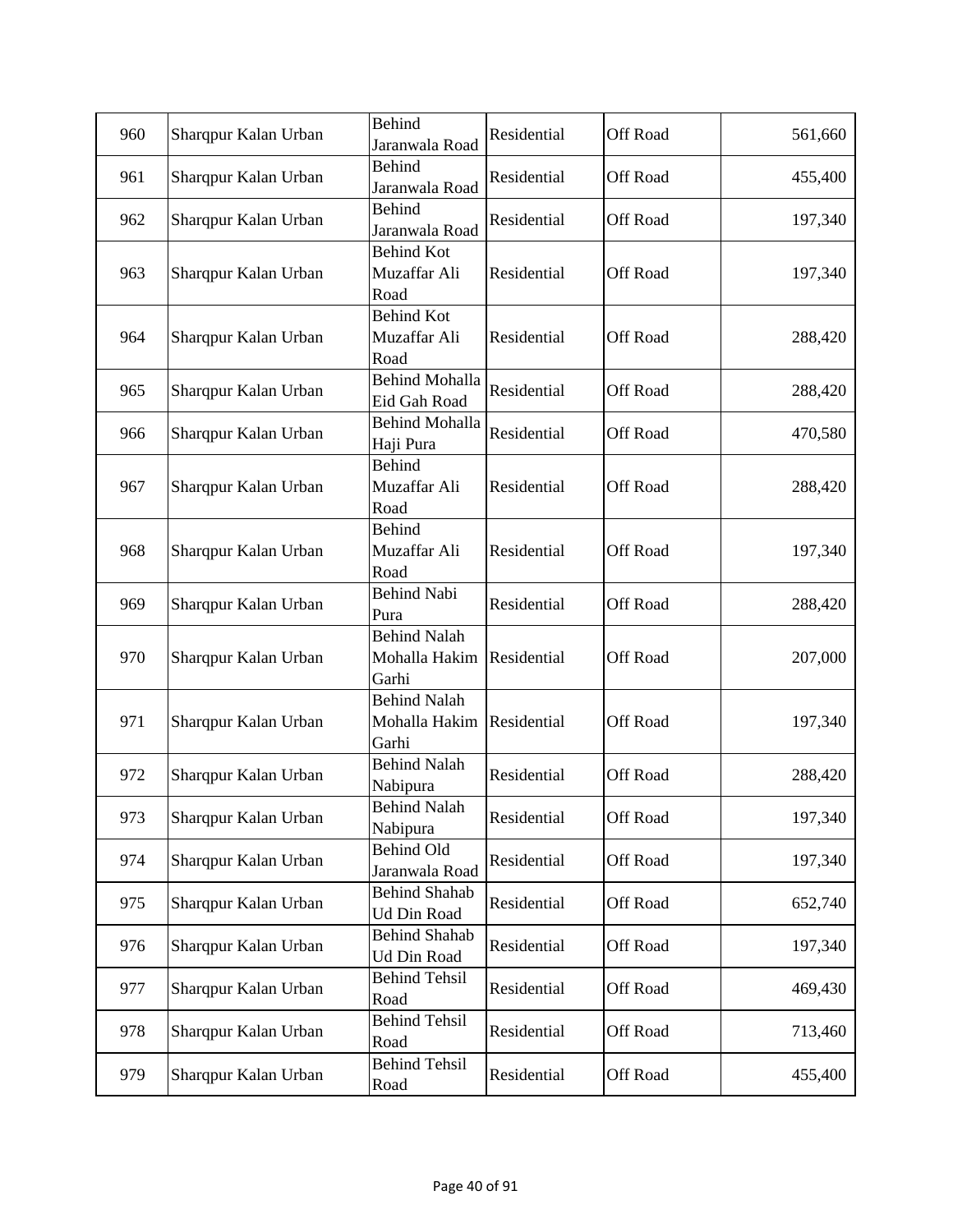| 980  | Sharqpur Kalan Urban | <b>Behind Yasin</b><br>Park              | Residential | Off Road | 470,580   |
|------|----------------------|------------------------------------------|-------------|----------|-----------|
| 981  | Sharqpur Kalan Urban | Font Amman<br>Malkani Road               | Commercial  | On Road  | 1,214,400 |
| 982  | Sharqpur Kalan Urban | Font Amman<br>Malkani Road               | Commercial  | On Road  | 834,900   |
| 983  | Sharqpur Kalan Urban | Font Amman<br>Malkani Road               | Residential | On Road  | 561,660   |
| 984  | Sharqpur Kalan Urban | Front Approch<br>Road                    | Commercial  | On Road  | 1,654,160 |
| 985  | Sharqpur Kalan Urban | Front Approch<br>Road                    | Residential | On Road  | 460,000   |
| 986  | Sharqpur Kalan Urban | Front Approch<br>Road                    | Residential | On Road  | 747,500   |
| 987  | Sharqpur Kalan Urban | Front Approch<br>Road (Girls<br>College) | Commercial  | On Road  | 1,214,400 |
| 988  | Sharqpur Kalan Urban | Front Bhaini<br>Road                     | Commercial  | On Road  | 470,580   |
| 989  | Sharqpur Kalan Urban | Front Bhaini<br>Road                     | Commercial  | On Road  | 713,460   |
| 990  | Sharqpur Kalan Urban | Front Bhaini<br>Road                     | Commercial  | On Road  | 288,420   |
| 991  | Sharqpur Kalan Urban | Front Bhaini<br>Road                     | Residential | Off Road | 197,340   |
| 992  | Sharqpur Kalan Urban | Front Bhaini<br>Road                     | Residential | On Road  | 207,000   |
| 993  | Sharqpur Kalan Urban | Front Bhaini<br>Road                     | Residential | On Road  | 470,580   |
| 994  | Sharqpur Kalan Urban | Front Bhaini<br>Road                     | Residential | On Road  | 197,340   |
| 995  | Sharqpur Kalan Urban | Front Chah<br>Badray Wala                | Commercial  | On Road  | 834,900   |
| 996  | Sharqpur Kalan Urban | Front Chah<br>Badray Wala                | Residential | On Road  | 561,660   |
| 997  | Sharqpur Kalan Urban | Front Chah<br>Bolianwala                 | Commercial  | On Road  | 561,660   |
| 998  | Sharqpur Kalan Urban | Front Chah<br>Bolianwala                 | Commercial  | On Road  | 834,900   |
| 999  | Sharqpur Kalan Urban | Front Chah<br>Bolianwala                 | Residential | On Road  | 379,500   |
| 1000 | Sharqpur Kalan Urban | Front Chah<br>Bolianwala                 | Residential | On Road  | 561,660   |
| 1001 | Sharqpur Kalan Urban | Front Chah<br>Chobachyanwal<br>a         | Commercial  | On Road  | 834,900   |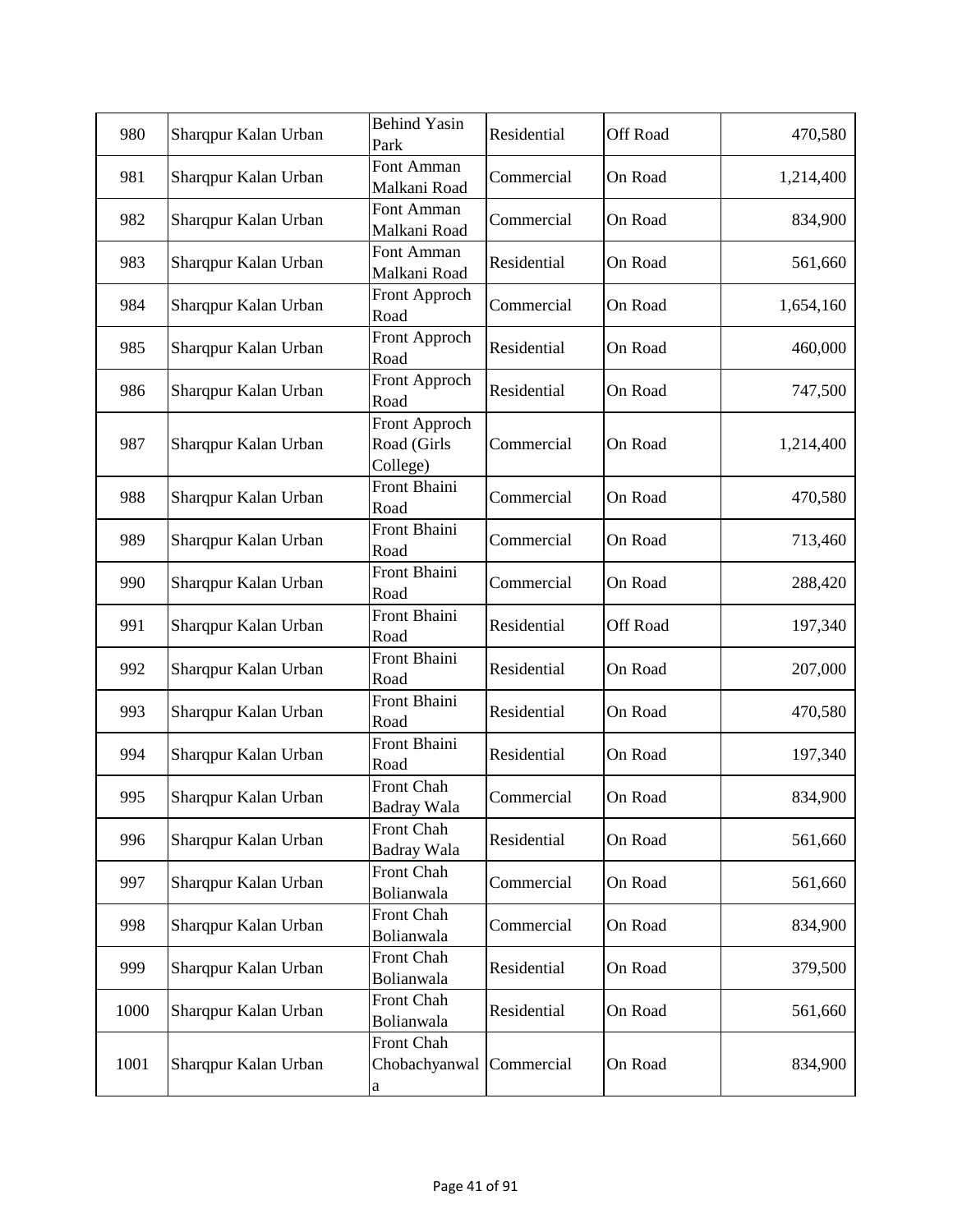| 1002 | Sharqpur Kalan Urban | Front Chah<br>Chobachyanwal<br>а                   | Commercial  | On Road  | 561,660   |
|------|----------------------|----------------------------------------------------|-------------|----------|-----------|
| 1003 | Sharqpur Kalan Urban | Front Chah<br>Chobachyanwal Residential<br>а       |             | On Road  | 561,660   |
| 1004 | Sharqpur Kalan Urban | Front Chah<br>Goraywala                            | Commercial  | On Road  | 834,900   |
| 1005 | Sharqpur Kalan Urban | Front Chah<br>Goraywala                            | Commercial  | On Road  | 288,420   |
| 1006 | Sharqpur Kalan Urban | Front Chah<br>Goraywala                            | Residential | On Road  | 561,660   |
| 1007 | Sharqpur Kalan Urban | Front Chah<br>Goraywala                            | Residential | On Road  | 197,340   |
| 1008 | Sharqpur Kalan Urban | Front Chah<br>Havaili Wala                         | Commercial  | On Road  | 834,900   |
| 1009 | Sharqpur Kalan Urban | Front Chah<br>Havaili Wala                         | Residential | On Road  | 561,660   |
| 1010 | Sharqpur Kalan Urban | Front Chah<br>Kacha Khou                           | Commercial  | On Road  | 834,900   |
| 1011 | Sharqpur Kalan Urban | Front Chah<br>Kacha Khou                           | Commercial  | On Road  | 895,620   |
| 1012 | Sharqpur Kalan Urban | Front Chah<br>Kacha Khou                           | Residential | On Road  | 561,660   |
| 1013 | Sharqpur Kalan Urban | Front Chah<br>Kacha Khou                           | Residential | On Road  | 607,200   |
| 1014 | Sharqpur Kalan Urban | Front Cinema<br>Road                               | Commercial  | On Road  | 561,660   |
| 1015 | Sharqpur Kalan Urban | Front Cinema<br>Road                               | Commercial  | On Road  | 834,900   |
| 1016 | Sharqpur Kalan Urban | Front Cinema<br>Road                               | Commercial  | On Road  | 288,420   |
| 1017 | Sharqpur Kalan Urban | Front Cinema<br>Road                               | Residential | Off Road | 197,340   |
| 1018 | Sharqpur Kalan Urban | Front Cinema<br>Road                               | Residential | On Road  | 197,340   |
| 1019 | Sharqpur Kalan Urban | <b>Front Circular</b><br>Road                      | Commercial  | On Road  | 1,654,620 |
| 1020 | Sharqpur Kalan Urban | <b>Front Circular</b><br>Road                      | Residential | On Road  | 1,108,140 |
| 1021 | Sharqpur Kalan Urban | <b>Front Circular</b><br>Road Southern             | Commercial  | On Road  | 1,654,620 |
| 1022 | Sharqpur Kalan Urban | <b>Front Circular</b><br>Road Southern             | Residential | On Road  | 1,108,140 |
| 1023 | Sharqpur Kalan Urban | <b>Front Darbar</b><br>Hafiz Hashim<br>Shah Sindhi | Commercial  | On Road  | 402,500   |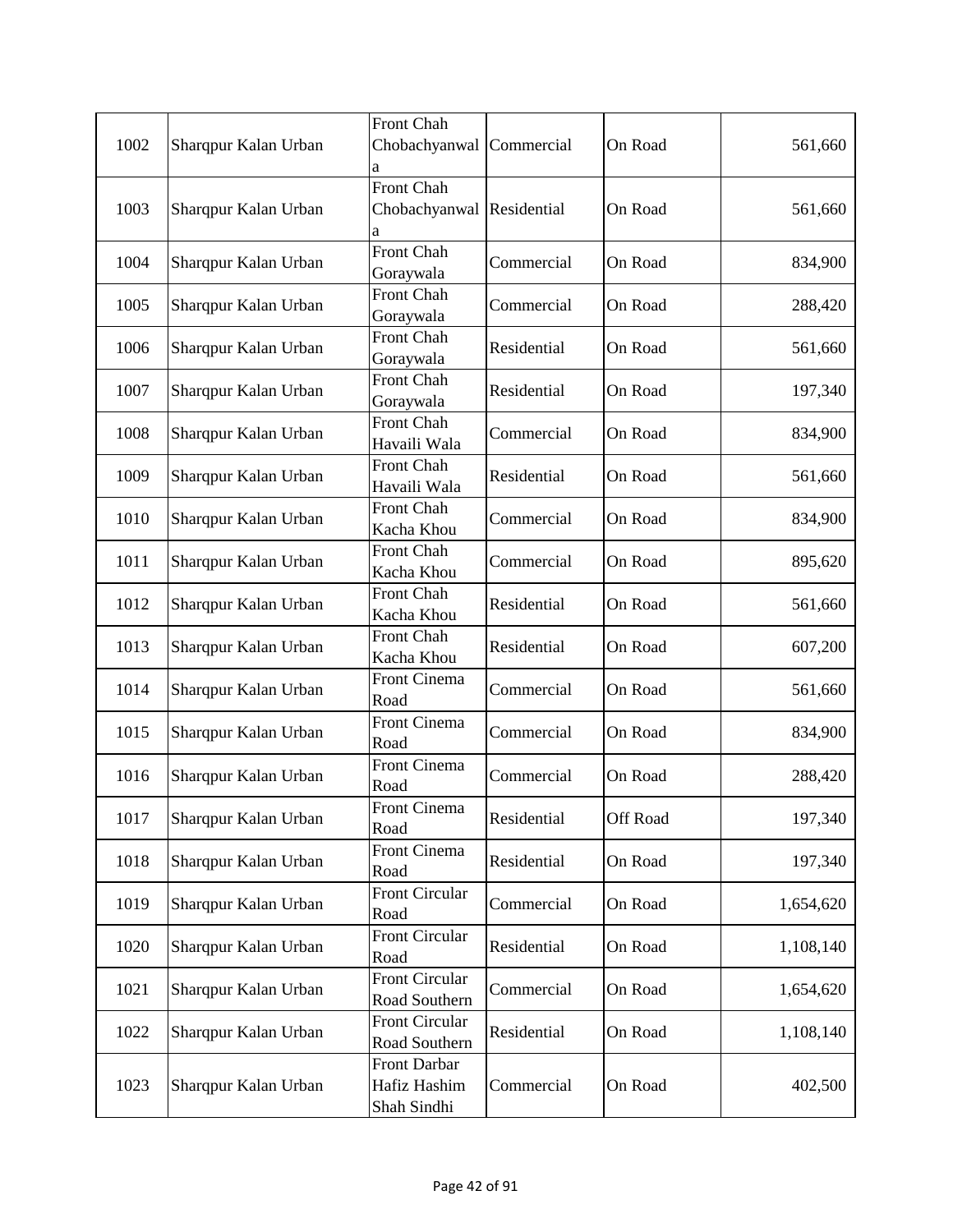| 1024 | Sharqpur Kalan Urban | Front Darbar<br>Hafiz Hashim                | Residential | Off Road | 197,340   |
|------|----------------------|---------------------------------------------|-------------|----------|-----------|
|      |                      | Shah Sindhi                                 |             |          |           |
| 1025 | Sharqpur Kalan Urban | Front Darbar<br>Hafiz Hashim<br>Shah Sindhi | Residential | On Road  | 230,000   |
| 1026 | Sharqpur Kalan Urban | <b>Front Darbar</b><br>Mai Hallo            | Commercial  | On Road  | 834,900   |
| 1027 | Sharqpur Kalan Urban | <b>Front Darbar</b><br>Mai Hallo            | Residential | On Road  | 561,660   |
| 1028 | Sharqpur Kalan Urban | <b>Front Darbar</b><br>Mian Saeed           | Commercial  | On Road  | 425,040   |
| 1029 | Sharqpur Kalan Urban | <b>Front Darbar</b><br>Mian Saeed           | Commercial  | On Road  | 288,420   |
| 1030 | Sharqpur Kalan Urban | <b>Front Darbar</b><br>Mian Saeed           | Residential | Off Road | 197,340   |
| 1031 | Sharqpur Kalan Urban | <b>Front Darbar</b><br>Mian Saeed           | Residential | On Road  | 197,340   |
| 1032 | Sharqpur Kalan Urban | Front Darbar<br>Road                        | Commercial  | On Road  | 425,040   |
| 1033 | Sharqpur Kalan Urban | <b>Front Darbar</b><br>Road                 | Commercial  | On Road  | 971,520   |
| 1034 | Sharqpur Kalan Urban | Front Darbar<br>Road                        | Residential | On Road  | 288,420   |
| 1035 | Sharqpur Kalan Urban | <b>Front Darbar</b><br>Road                 | Residential | On Road  | 652,740   |
| 1036 | Sharqpur Kalan Urban | <b>Front Disposal</b><br>Road               | Commercial  | On Road  | 743,820   |
| 1037 | Sharqpur Kalan Urban | <b>Front Disposal</b><br>Road               | Commercial  | On Road  | 1,108,140 |
| 1038 | Sharqpur Kalan Urban | <b>Front Disposal</b><br>Road               | Residential | On Road  | 743,820   |
| 1039 | Sharqpur Kalan Urban | Front Eid Gah<br>Road                       | Commercial  | On Road  | 1,108,140 |
| 1040 | Sharqpur Kalan Urban | Front Eid Gah<br>Road                       | Residential | On Road  | 743,820   |
| 1041 | Sharqpur Kalan Urban | Front Hakeem<br>Ghari                       | Commercial  | On Road  | 895,620   |
| 1042 | Sharqpur Kalan Urban | <b>Front Hakeem</b><br>Ghari                | Commercial  | On Road  | 288,420   |
| 1043 | Sharqpur Kalan Urban | <b>Front Hakeem</b><br>Ghari                | Residential | Off Road | 197,340   |
| 1044 | Sharqpur Kalan Urban | Front Hakeem<br>Ghari                       | Residential | On Road  | 607,200   |
| 1045 | Sharqpur Kalan Urban | Front Hakeem<br>Ghari                       | Residential | On Road  | 197,340   |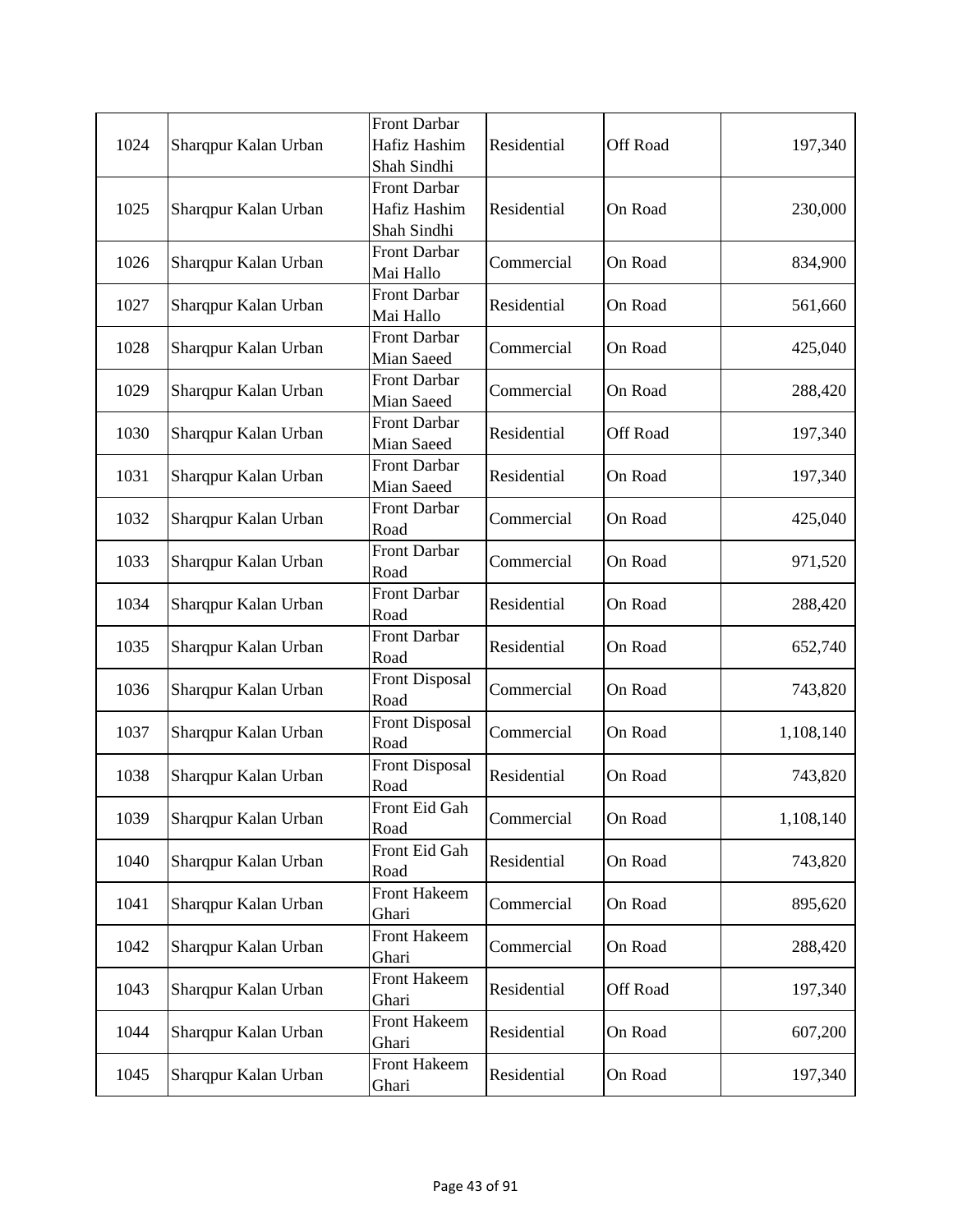| 1046 | Sharqpur Kalan Urban | <b>Front Hospital</b><br>Road                | Commercial  | On Road  | 470,580   |
|------|----------------------|----------------------------------------------|-------------|----------|-----------|
| 1047 | Sharqpur Kalan Urban | Front Hospital<br>Road                       | Commercial  | On Road  | 713,460   |
| 1048 | Sharqpur Kalan Urban | Front Hospital<br>Road                       | Residential | On Road  | 470,580   |
| 1049 | Sharqpur Kalan Urban | Front Jaranwala<br>Road                      | Commercial  | On Road  | 470,580   |
| 1050 | Sharqpur Kalan Urban | Front Jaranwala<br>Road                      | Commercial  | On Road  | 971,520   |
| 1051 | Sharqpur Kalan Urban | Front Jaranwala<br>Road                      | Commercial  | On Road  | 1,214,400 |
| 1052 | Sharqpur Kalan Urban | Front Jaranwala<br>Road                      | Residential | Off Road | 197,340   |
| 1053 | Sharqpur Kalan Urban | Front Kot<br>Muzaffar Ali<br>Road            | Commercial  | On Road  | 1,108,140 |
| 1054 | Sharqpur Kalan Urban | Front Kot<br>Muzaffar Ali<br>Road            | Commercial  | On Road  | 425,040   |
| 1055 | Sharqpur Kalan Urban | Front Kot<br>Muzaffar Ali<br>Road            | Commercial  | On Road  | 288,420   |
| 1056 | Sharqpur Kalan Urban | Front Kot<br>Muzaffar Ali<br>Road            | Residential | Off Road | 197,340   |
| 1057 | Sharqpur Kalan Urban | Front Kot<br>Muzaffar Ali<br>Road            | Residential | On Road  | 460,000   |
| 1058 | Sharqpur Kalan Urban | Front Kot<br>Muzaffar Ali<br>Road            | Residential | On Road  | 288,420   |
| 1059 | Sharqpur Kalan Urban | Front Kot<br>Muzaffar Ali<br>Road            | Residential | On Road  | 197,340   |
| 1060 | Sharqpur Kalan Urban | Front Nabipura                               | Commercial  | On Road  | 713,460   |
| 1061 | Sharqpur Kalan Urban | Front Nabipura                               | Residential | On Road  | 470,580   |
| 1062 | Sharqpur Kalan Urban | <b>Front Nalah</b><br>Mohalla Hakim<br>Garhi | Commercial  | On Road  | 287,500   |
| 1063 | Sharqpur Kalan Urban | <b>Front Nalah</b><br>Mohalla Hakim<br>Garhi | Residential | On Road  | 207,000   |
| 1064 | Sharqpur Kalan Urban | Front Old<br>Jaranwala Road                  | Commercial  | On Road  | 425,040   |
| 1065 | Sharqpur Kalan Urban | Front Old<br>Jaranwala Road                  | Residential | Off Road | 197,340   |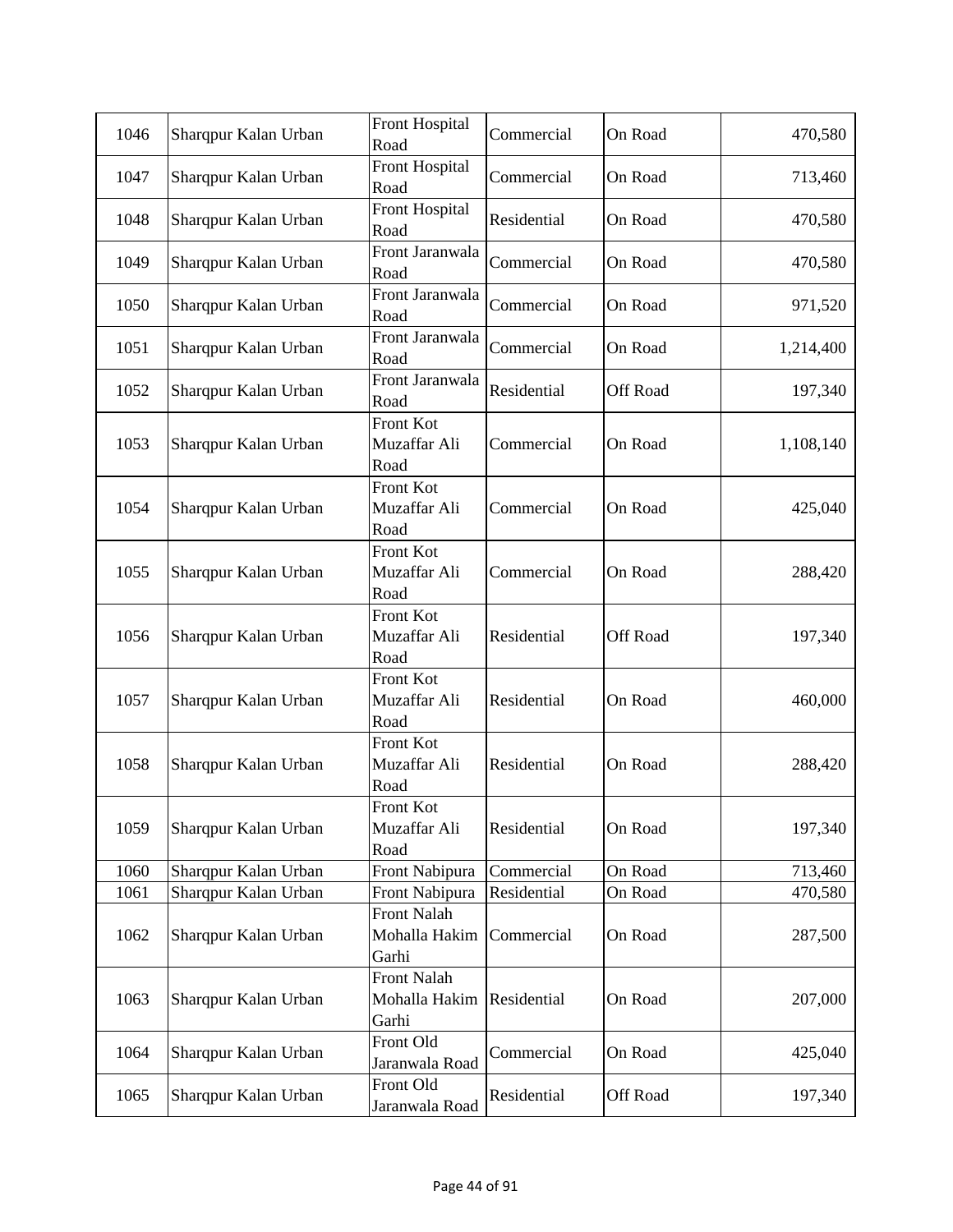| 1066 | Sharqpur Kalan Urban | Front Old<br>Jaranwala Road             | Residential | On Road         | 288,420    |
|------|----------------------|-----------------------------------------|-------------|-----------------|------------|
| 1067 | Sharqpur Kalan Urban | Front Shahab<br>Ud Din Road             | Commercial  | On Road         | 971,520    |
| 1068 | Sharqpur Kalan Urban | Front Shahab<br><b>Ud Din Road</b>      | Residential | On Road         | 652,740    |
| 1069 | Sharqpur Kalan Urban | Front Shahab<br>Ud Din Road             | Residential | On Road         | 197,340    |
| 1070 | Sharqpur Kalan Urban | Front Sheikhana<br>Road                 | Commercial  | On Road         | 834,900    |
| 1071 | Sharqpur Kalan Urban | Front Sheikhana<br>Road                 | Residential | On Road         | 561,660    |
| 1072 | Sharqpur Kalan Urban | <b>Front Tehsil</b><br>Road             | Commercial  | On Road         | 1,442,100  |
| 1073 | Sharqpur Kalan Urban | <b>Front Tehsil</b><br>Road             | Commercial  | On Road         | 713,460    |
| 1074 | Sharqpur Kalan Urban | <b>Front Tehsil</b><br>Road             | Residential | On Road         | 971,520    |
| 1075 | Sharqpur Kalan Urban | <b>Front Tehsil</b><br>Road             | Residential | On Road         | 470,580    |
| 1076 | Sharqpur Kalan Urban | Sharaqpur City                          | Commercial  | <b>Off Road</b> | 1,654,620  |
| 1077 | Sharqpur Kalan Urban | Sharaqpur City                          | Residential | <b>Off Road</b> | 82,225     |
| 1078 | Sikhan Wala          | Front Jaranwala<br>Road                 | Commercial  | On road         | 750,000    |
| 1079 | Sikhan Wala          | Front Jaranwala<br>Road                 | Commercial  | On road         | 100,000    |
| 1080 | Sikhan Wala          | Front Jaranwala<br>Road                 | Commercial  | On road         | 70,000     |
| 1081 | Sikhan Wala          | Front Jaranwala<br>Road                 | Commercial  | On road         | 6,000,000  |
| 1082 | Sikhan Wala          | Janranwala<br>Road                      | Residential | Off Road        | 70,000     |
| 1083 | Sikhan Wala          | Kacha Road<br>Sikhanwali To<br>Noor Pur | Residential | Off Road        | 70,000     |
| 1084 | Sikhan Wala          | Near Abadi                              | Residential | <b>Off Road</b> | 70,000     |
| 1085 | Sikhan Wala          | Near Abadi                              | Residential | <b>Off Road</b> | 220,000    |
| 1086 | Thathi Sialan        | <b>Bhoay Dhaku</b><br>Road              | Residential | Surrounding The | 70,000     |
| 1087 | Sheikhupura Qasbati  | Gala Mandi                              | Commercial  | On Road         | 10,000,000 |
| 1088 | Arianwala            | Ali Park                                | Commercial  | On Road         | 800,000    |
| 1089 | Arianwala            | Ali Park                                | Residential | On Road         | 400,000    |
| 1090 | Arianwala            | <b>Almas Chowk</b>                      | Commercial  | On Road         | 1,400,000  |
| 1091 | Arianwala            | <b>Almas Chowk</b>                      | Residential | <b>Off Road</b> | 600,000    |
| 1092 | Arianwala            | Alvi Park                               | Commercial  | On Road         | 1,400,000  |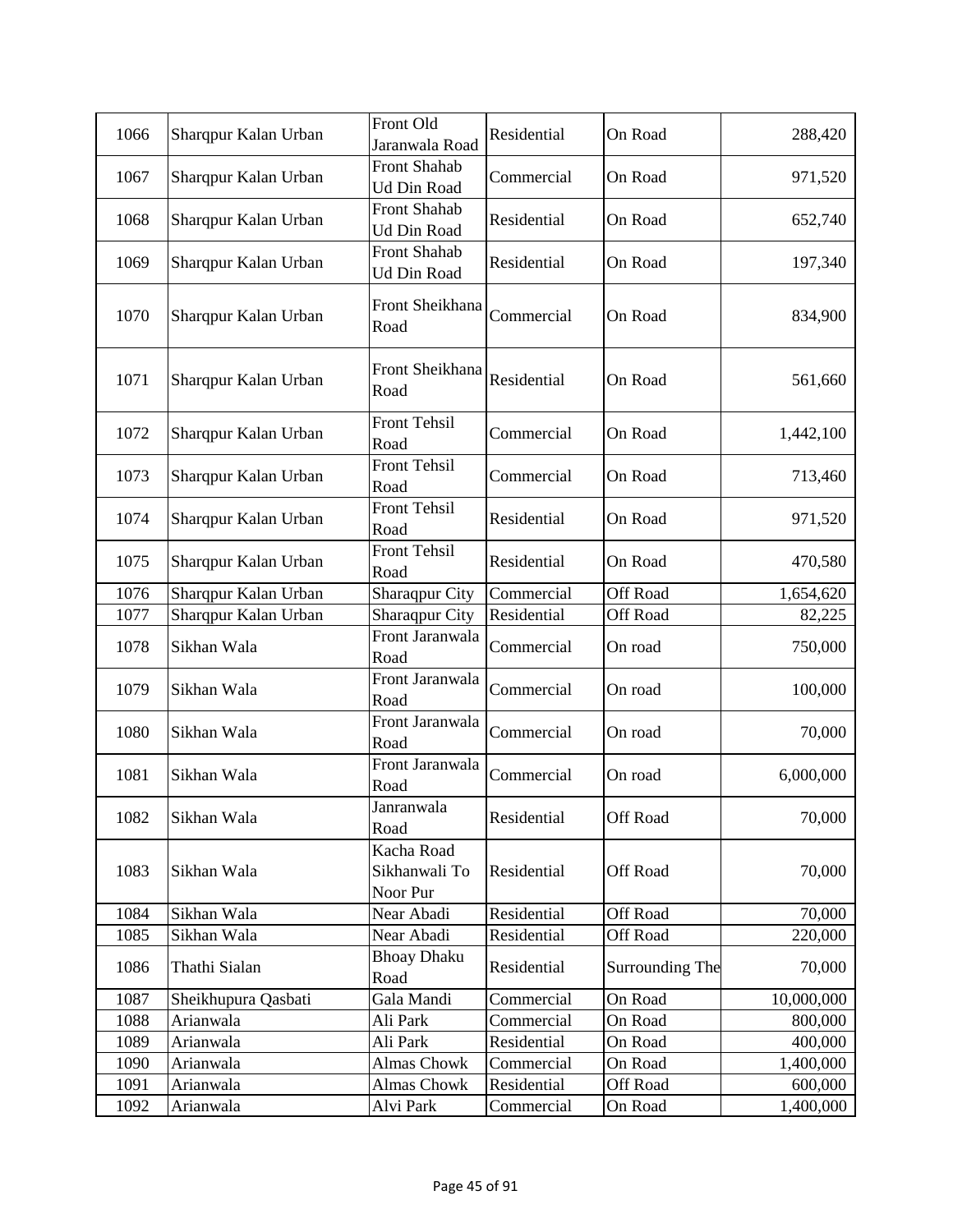| 1093 | Arianwala | Alvi Park                                                  | Residential                            | On Road         | 1,000,000 |
|------|-----------|------------------------------------------------------------|----------------------------------------|-----------------|-----------|
| 1094 | Arianwala | Arianwala<br>Chapar (Pool)                                 | Commercial                             | On Road         | 800,000   |
| 1095 | Arianwala | Arianwala<br>Chapar (Pool)                                 | Residential                            | <b>Off Road</b> | 400,000   |
| 1096 | Arianwala | <b>Behind Hanif</b><br>Park                                | Residential                            | <b>Off Road</b> | 120,000   |
| 1097 | Arianwala | <b>Behind Nursery</b><br>Park                              | Residential                            | Off Road        | 450,000   |
| 1098 | Arianwala | <b>Behind Qazi</b><br>Park                                 | Residential                            | <b>Off Road</b> | 350,000   |
| 1099 | Arianwala | Behind Siddiqia<br>Colony                                  | Commercial                             | On Road         | 375,000   |
| 1100 | Arianwala | <b>Behind Siddiqia</b><br>Colony                           | Residential                            | Off Road        | 225,000   |
| 1101 | Arianwala | <b>Behind Tanvir</b><br>Park                               | Residential                            | Off Road        | 100,000   |
| 1102 | Arianwala | <b>Behind Walana</b><br><b>Street Gulistan</b><br>Park     | Residential                            | Off Road        | 250,000   |
| 1103 | Arianwala | <b>Bhikhi Road</b>                                         | Commercial                             | On Road         | 1,500,000 |
| 1104 | Arianwala | <b>Bhikhi Road</b>                                         | Residential                            | Off Road        | 700,000   |
| 1105 | Arianwala | Capri Park                                                 | Commercial                             | On Road         | 1,200,000 |
| 1106 | Arianwala | Capri Park                                                 | Residential                            | On Road         | 500,000   |
| 1107 | Arianwala | Chacha Mansha<br>Sheikhu Town                              | Commercial                             | On Road         | 400,000   |
| 1108 | Arianwala | Chacha Mansha<br>Sheikhu Town                              | Residential                            | On Road         | 250,000   |
| 1109 | Arianwala | Dera Sindhian                                              | Commercial                             | On Road         | 500,000   |
| 1110 | Arianwala | Dera Sindhian                                              | Residential                            | Off Road        | 300,000   |
| 1111 | Arianwala | Faisal Abad<br>Road / Pully<br>Arian To<br>Municipal Limit | Commercial                             | On Road         | 1,600,000 |
| 1112 | Arianwala |                                                            | Faisalabad Road Commercial (SinOn Road |                 | 750,000   |
| 1113 | Arianwala | Gali Mian<br>Liaqat Wali<br>(Qasim Arian<br>Wali)          | Commercial                             | On Road         | 700,000   |
| 1114 | Arianwala | Gali Mian<br>Liaqat Wali<br>(Qasim Arian<br>Wali)          | Residential                            | Off Road        | 325,000   |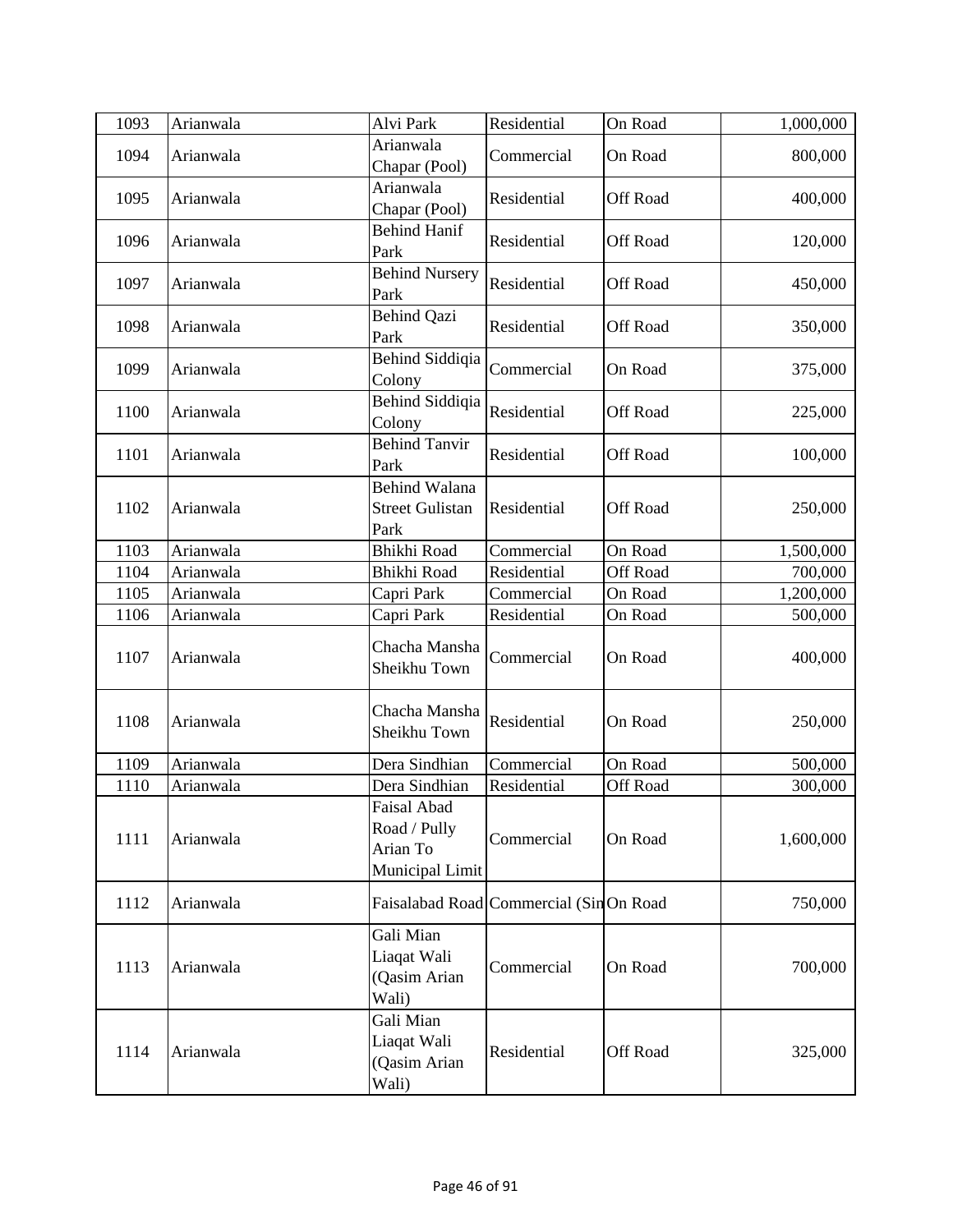| 1115 | Arianwala | Ganda Nallah<br>To Pulli Arian<br>Wala | Commercial  | On Road         | 1,400,000 |
|------|-----------|----------------------------------------|-------------|-----------------|-----------|
| 1116 | Arianwala | Ganda Nallah<br>To Pulli Arian<br>Wala | Residential | <b>Off Road</b> | 700,000   |
| 1117 | Arianwala | Gazni Road                             | Commercial  | On Road         | 1,600,000 |
| 1118 | Arianwala | Gazni Road                             | Residential | <b>Off Road</b> | 650,000   |
| 1119 | Arianwala | <b>Ghang Road</b>                      | Commercial  | On Road         | 2,300,000 |
| 1120 | Arianwala | <b>Ghang Road</b>                      | Residential | Off Road        | 800,000   |
| 1121 | Arianwala | Ghumman Park                           | Commercial  | On Road         | 1,200,000 |
| 1122 | Arianwala | Ghumman Park                           | Residential | On Road         | 550,000   |
| 1123 | Arianwala | <b>Gulistan Park</b>                   | Commercial  | On Road         | 800,000   |
| 1124 | Arianwala | <b>Gulistan Park</b>                   | Residential | On Road         | 500,000   |
| 1125 | Arianwala | Hanif Park                             | Commercial  | On Road         | 350,000   |
| 1126 | Arianwala | Jamia Farooqia<br>To By-Pass<br>Chowk  | Commercial  | On Road         | 2,500,000 |
| 1127 | Arianwala | Jamia Farooqia<br>To By-Pass<br>Chowk  | Residential | <b>Off Road</b> | 800,000   |
| 1128 | Arianwala | <b>Khalid Road</b>                     | Commercial  | On Road         | 1,400,000 |
| 1129 | Arianwala | Khalid Road                            | Residential | Off Road        | 700,000   |
| 1130 | Arianwala | Khokhar<br>Mohallah                    | Commercial  | On Road         | 1,350,000 |
| 1131 | Arianwala | Khokhar<br>Mohallah                    | Residential | Off Road        | 500,000   |
| 1132 | Arianwala | Mohallah<br><b>Ahmad Pura</b>          | Commercial  | On Road         | 1,200,000 |
| 1133 | Arianwala | Mohallah<br><b>Ahmad Pura</b>          | Residential | Off Road        | 650,000   |
| 1134 | Arianwala | Mohallah<br>Ansarian                   | Commercial  | On Road         | 1,400,000 |
| 1135 | Arianwala | Mohallah<br>Ansarian                   | Residential | Off Road        | 700,000   |
| 1136 | Arianwala | Mohallah Chori<br>Garah                | Commercial  | On Road         | 1,350,000 |
| 1137 | Arianwala | Mohallah Chori<br>Garah                | Residential | Off Road        | 500,000   |
| 1138 | Arianwala | Mohallah Esa<br>Patwari                | Commercial  | On Road         | 700,000   |
| 1139 | Arianwala | Mohallah Esa<br>Patwari                | Residential | Off Road        | 350,000   |
| 1140 | Arianwala | Mohallah<br>Jahngir Abad               | Commercial  | On Road         | 1,400,000 |
| 1141 | Arianwala | Mohallah<br>Jahngir Abad               | Residential | Off Road        | 500,000   |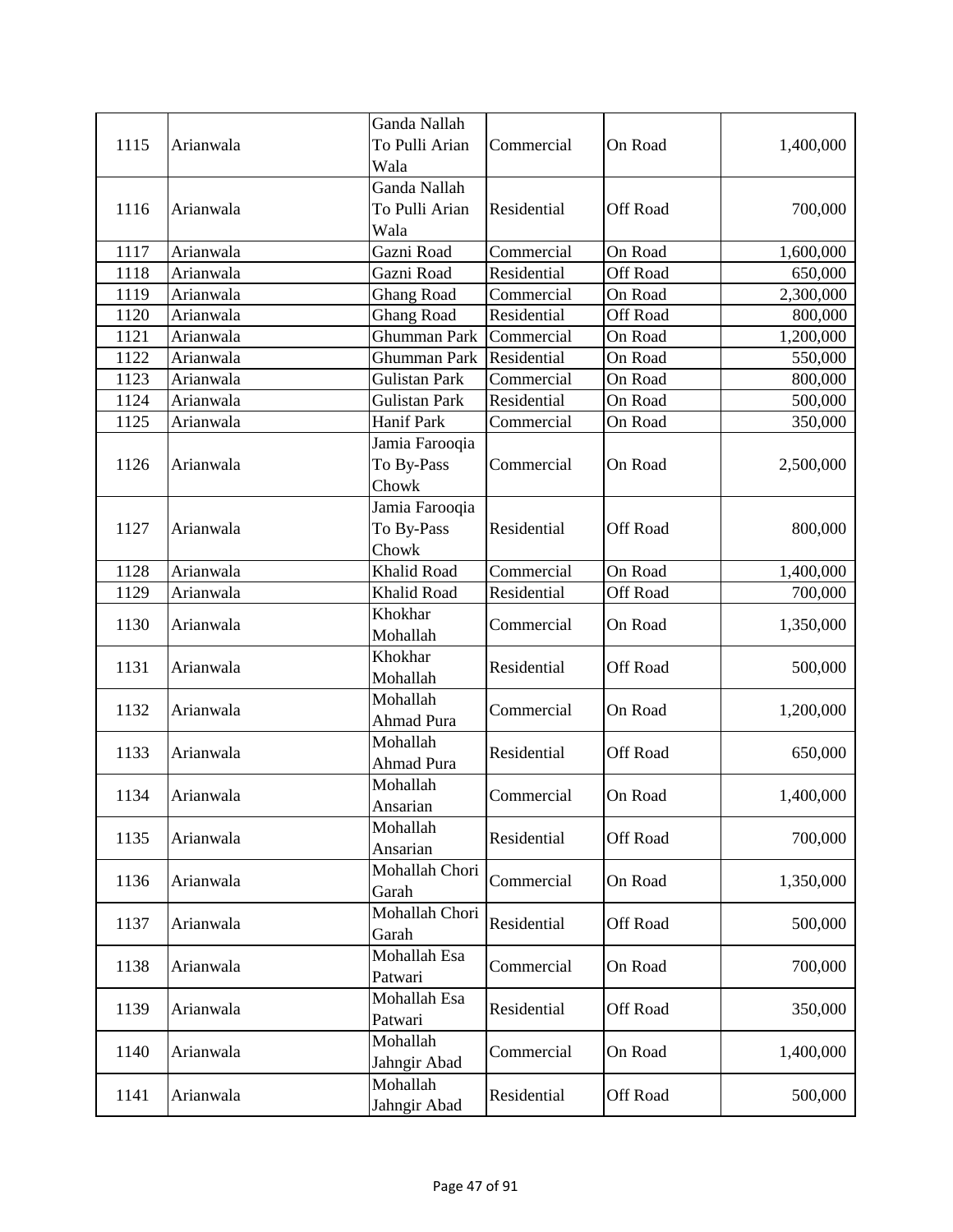| 1142 | Arianwala | Mohallah<br><b>Mughal Pura</b> | Commercial             | On Road         | 1,400,000 |
|------|-----------|--------------------------------|------------------------|-----------------|-----------|
|      |           | (Sabri Road)                   |                        |                 |           |
|      |           | Mohallah                       |                        |                 |           |
| 1143 | Arianwala | <b>Mughal Pura</b>             | Residential            | <b>Off Road</b> | 600,000   |
|      |           | (Sabri Road)                   |                        |                 |           |
|      |           | Mohallah                       |                        |                 |           |
| 1144 | Arianwala | <b>Muslim Gung</b>             | Commercial             | On Road         | 900,000   |
|      |           | Mohallah                       |                        |                 |           |
| 1145 | Arianwala | <b>Muslim Gung</b>             | Residential            | <b>Off Road</b> | 650,000   |
|      |           | Mohallah                       |                        |                 |           |
| 1146 | Arianwala | Rafaqat Abad                   | Commercial             | On Road         | 900,000   |
|      |           | Mohallah                       |                        |                 |           |
| 1147 | Arianwala | Rafaqat Abad                   | Residential            | <b>Off Road</b> | 500,000   |
|      |           | Mohallah                       |                        |                 |           |
| 1148 | Arianwala | Rahman Pura                    | Commercial             | On Road         | 1,200,000 |
|      |           | Mohallah                       |                        |                 |           |
| 1149 | Arianwala | Rahman Pura                    | Residential            | <b>Off Road</b> | 325,000   |
|      |           | Mohallah                       |                        |                 |           |
| 1150 | Arianwala | Rasool Pura                    | Commercial             | On Road         | 600,000   |
| 1151 | Arianwala | Mohallah                       | Residential            | <b>Off Road</b> |           |
|      |           | Rasool Pura                    |                        |                 | 450,000   |
| 1152 | Arianwala | <b>Nursery Park</b>            | Commercial             | On Road         | 900,000   |
| 1153 | Arianwala | Purani Abadi                   | Commercial             | On Road         | 700,000   |
|      |           | Arianwala                      |                        |                 |           |
| 1154 | Arianwala | Purani Abadi                   | Residential            | Off Road        | 300,000   |
|      |           | Arianwala                      |                        |                 |           |
| 1155 | Arianwala | Qazi Park                      | Commercial             | On Road         | 800,000   |
| 1156 | Arianwala | Rahmat Pura                    | Commercial             | On Road         | 475,000   |
| 1157 | Arianwala | Rahmat Pura                    | Residential            | On Road         | 300,000   |
| 1158 | Arianwala | Rajbah Nehar                   | Commercial             | On Road         | 1,200,000 |
|      |           | <b>Ghang Road</b>              |                        |                 |           |
| 1159 | Arianwala | Rajbah Nehar                   | Residential            | Off Road        | 350,000   |
|      |           | <b>Ghang Road</b>              |                        |                 |           |
| 1160 | Arianwala | Rana Shafqat                   | Commercial             | On Road         | 300,000   |
|      |           | Town                           |                        |                 |           |
| 1161 | Arianwala | Rana Shafqat                   | Residential            | On Road         | 225,000   |
|      |           | Town                           |                        |                 |           |
| 1162 | Arianwala | Salah Ud Din                   | Commercial             | On Road         | 1,500,000 |
|      |           | Road                           |                        |                 |           |
| 1163 | Arianwala | Salah Ud Din<br>Road           | Residential            | <b>Off Road</b> | 750,000   |
|      |           | Sharaqpur Road                 |                        |                 |           |
|      |           | To Jamia                       |                        |                 |           |
| 1164 | Arianwala | Farooqia                       | Commercial (SinOn Road |                 | 2,700,000 |
|      |           | Faisalabad                     |                        |                 |           |
|      |           |                                |                        |                 |           |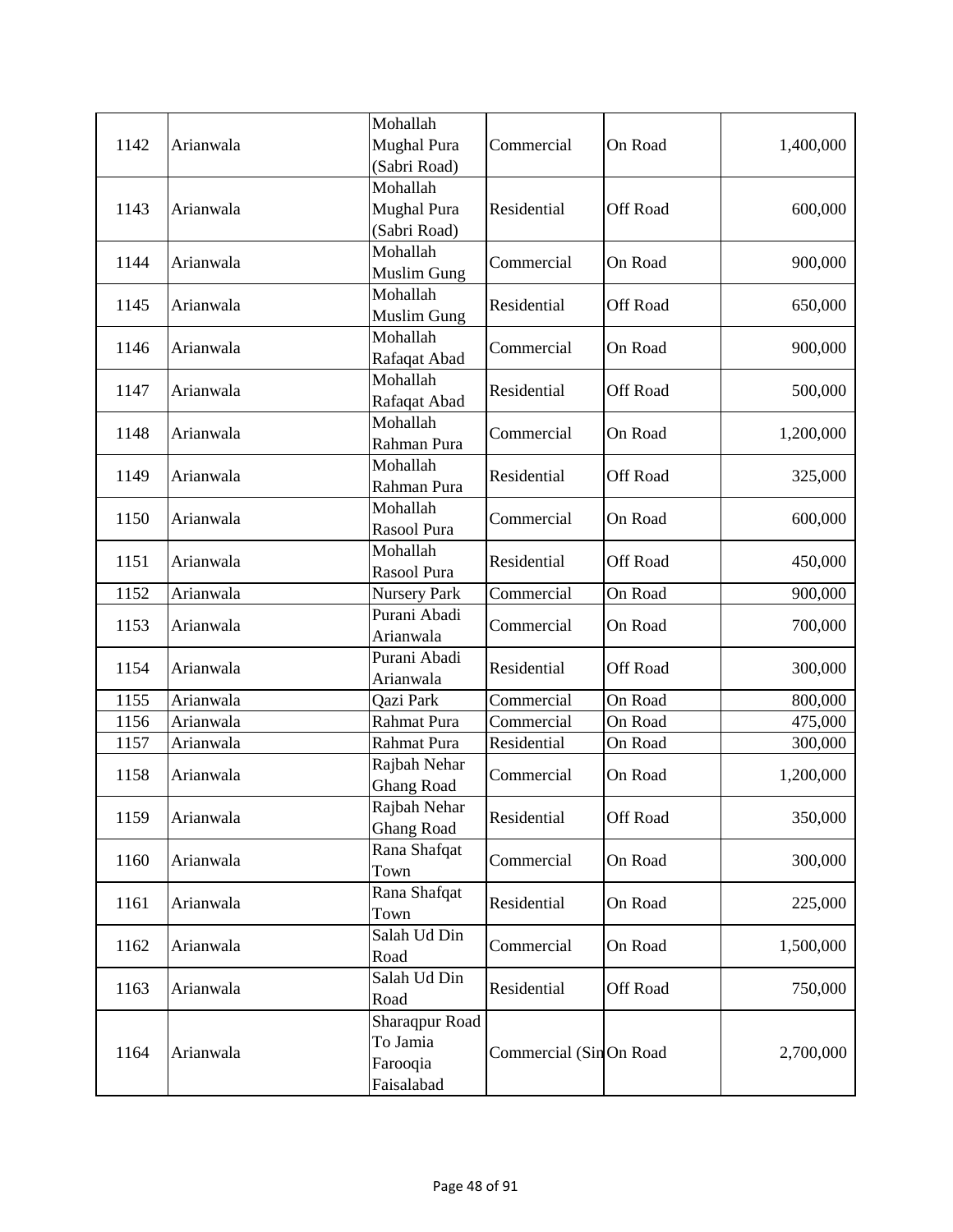|      |                      | Sharaqpur Road                    |             |                 |           |
|------|----------------------|-----------------------------------|-------------|-----------------|-----------|
| 1165 | Arianwala            | To Jamia                          | Residential | Off Road        |           |
|      |                      | Farooqia                          |             |                 | 800,000   |
|      |                      | Faisalabad                        |             |                 |           |
| 1166 | Arianwala            | <b>Stadium Park</b>               | Commercial  | On Road         | 2,000,000 |
| 1167 | Arianwala            | <b>Stadium Park</b>               | Residential | On Road         | 800,000   |
| 1168 | Arianwala            | <b>Tanvir Park</b>                | Commercial  | On Road         | 300,000   |
| 1169 | Arianwala            | Tariq Road / On                   | Commercial  | On Road         | 1,600,000 |
|      |                      | Road                              |             |                 |           |
| 1170 | Arianwala            | Tariq Road / On                   | Residential | Off Road        | 725,000   |
|      |                      | Road                              |             |                 |           |
| 1171 | Arianwala            | Tasveer Mahal                     | Commercial  | On Road         | 1,500,000 |
|      |                      | Road                              |             |                 |           |
| 1172 | Arianwala            | Tasveer Mahal                     | Residential | <b>Off Road</b> | 700,000   |
|      |                      | Road                              |             |                 |           |
| 1173 | Arianwala            | Virk Park                         | Commercial  | On Road         | 1,400,000 |
| 1174 | Arianwala            | Virk Park                         | Residential | On Road         | 750,000   |
| 1175 | Arianwala            | Walana Street                     | Commercial  | On Road         | 600,000   |
|      |                      | Gulistan Park                     |             |                 |           |
| 1176 | <b>Baddo Muraday</b> | Abadi                             | Residential | <b>Off Road</b> | 110,000   |
| 1177 | <b>Baddo Muraday</b> | Abadi                             | Residential | Off Road        | 200,000   |
| 1178 | <b>Baddo Muraday</b> | Abadi                             | Residential | Off Road        | 192,500   |
| 1179 | <b>Baddo Muraday</b> | Abadi                             | Residential | Off Road        | 250,000   |
| 1180 | <b>Baddo Muraday</b> | Abadi                             | Residential | Off Road        | 150,000   |
| 1181 | <b>Baddo Muraday</b> | <b>Behind</b><br>Graveyard        | Residential | Off Road        | 247,000   |
|      |                      | <b>Behind</b>                     | Residential | Off Road        |           |
| 1182 | <b>Baddo Muraday</b> | Graveyard                         |             |                 | 330,000   |
| 1183 | <b>Baddo Muraday</b> | <b>Behind Link</b>                | Industrial  | Off Road        |           |
|      |                      | Road                              |             |                 | 3,850,000 |
| 1184 | <b>Baddo Muraday</b> | <b>Behind Link</b>                | Industrial  | On Road         | 3,850,000 |
|      |                      | Road                              |             |                 |           |
|      |                      | Behind                            |             |                 |           |
| 1185 | <b>Baddo Muraday</b> | Mansoorabad                       | Residential | Off Road        | 150,000   |
|      |                      | Road                              |             |                 |           |
| 1186 | Baddo Muraday        | <b>Behind Rajbah</b>              | Industrial  | Off Road        | 3,850,000 |
| 1187 | <b>Baddo Muraday</b> | <b>Behind Road</b>                | Industrial  | On Road         | 3,850,000 |
| 1188 | <b>Baddo Muraday</b> | <b>Behind Road</b>                | Residential | Off Road        | 192,500   |
| 1189 | <b>Baddo Muraday</b> | <b>Behind Road</b>                | Residential | Off Road        | 330,000   |
| 1190 | Baddo Muraday        | <b>Housing Colony</b><br>Phase Ii | Residential | On Road         | 700,000   |
| 1191 | Baddo Muraday        | Link Road                         | Industrial  | Off Road        | 4,000,000 |
| 1192 | <b>Baddo Muraday</b> | Link Road                         | Industrial  | Off Road        | 4,950,000 |
| 1193 | <b>Baddo Muraday</b> | Link Road                         | Industrial  | on road         | 3,850,000 |
| 1194 | Baddo Muraday        | Link Road                         | Industrial  | On Road         | 4,950,000 |
| 1195 | <b>Baddo Muraday</b> | Link Road                         | Residential | Off Road        | 192,500   |
| 1196 | <b>Baddo Muraday</b> | Link Road                         | Residential | Off Road        | 330,000   |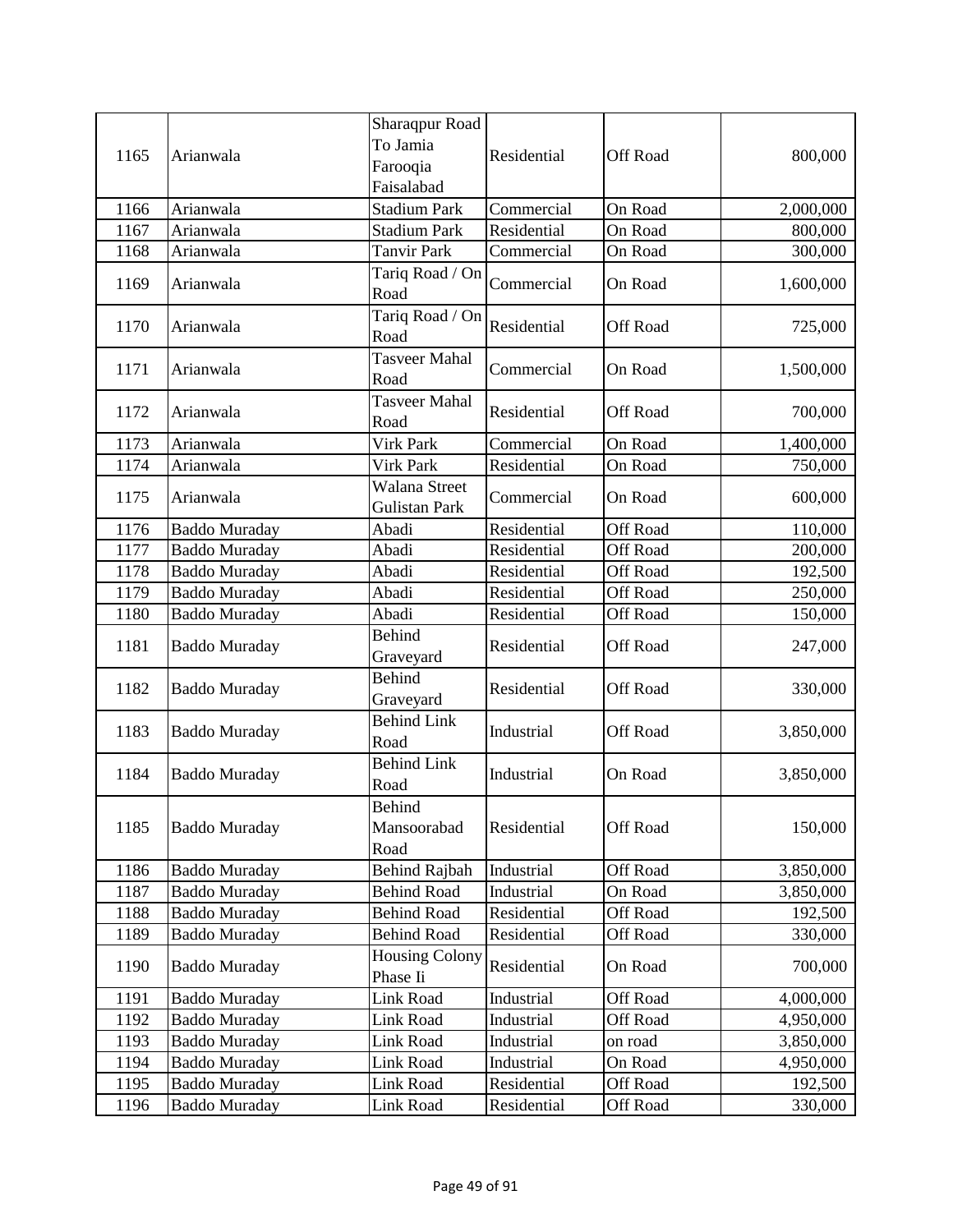| 1197 | <b>Baddo Muraday</b> | <b>Link Road</b>                            | Residential | <b>Off Road</b> | 200,000   |
|------|----------------------|---------------------------------------------|-------------|-----------------|-----------|
| 1198 | <b>Baddo Muraday</b> | Link Road                                   | Residential | Off Road        | 82,500    |
| 1199 | <b>Baddo Muraday</b> | <b>Link Road</b>                            | Residential | <b>Off Road</b> | 150,000   |
| 1200 | <b>Baddo Muraday</b> | <b>Link Road</b><br>Mansoorabad             | Industrial  | On Road         | 3,850,000 |
| 1201 | <b>Baddo Muraday</b> | <b>Link Road</b><br>Mansoorabad             | Residential | Off Road        | 150,000   |
| 1202 | <b>Baddo Muraday</b> | M/S Arsam<br>Plub Mills                     | Industrial  | On Road         | 4,000,000 |
| 1203 | <b>Baddo Muraday</b> | Madni Town - 6 Residential                  |             | On Road         | 330,000   |
| 1204 | <b>Baddo Muraday</b> | Mansoora Abad Commercial                    |             | On Road         | 500,000   |
| 1205 | <b>Baddo Muraday</b> | Mansoora Abad Residential                   |             | <b>Off Road</b> | 300,000   |
| 1206 | <b>Baddo Muraday</b> | <b>Off Road</b>                             | Residential | <b>Off Road</b> | 150,000   |
| 1207 | <b>Baddo Muraday</b> | <b>Off Road</b>                             | Residential | <b>Off Road</b> | 192,500   |
| 1208 | <b>Baddo Muraday</b> | Patha                                       | Commercial  | On Road         | 200,000   |
| 1209 | <b>Baddo Muraday</b> | Saim Nalli                                  | Industrial  | On Road         | 3,850,000 |
| 1210 | <b>Baddo Muraday</b> | Saim Nalli<br>Road Baddo<br>Murady          | Industrial  | Off Road        | 3,850,000 |
| 1211 | <b>Baddo Muraday</b> | Shaheen<br>Orchard                          | Residential | On Road         | 500,000   |
| 1212 | <b>Baddo Muraday</b> | Shaheen<br>Orchard                          | Residential | On Road         | 330,000   |
| 1213 | <b>Baddo Muraday</b> | Shaheen<br>Orchard                          | Residential | On Road         | 192,500   |
| 1214 | Bal                  | Akbar Town                                  | Commercial  | On Road         | 500,000   |
| 1215 | Bal                  | Akbar Town                                  | Residential | On Road         | 300,000   |
| 1216 | Bal                  | <b>Behind Rajbah</b><br>Bharianwala<br>Road | Residential | <b>Off Road</b> | 150,000   |
| 1217 | Bal                  | Behind<br>Shadman Road                      | Residential | Off Road        | 150,000   |
| 1218 | Bal                  | Chichoke<br>Mallian Road                    | Commercial  | On Road         | 800,000   |
| 1219 | Bal                  | Chichoke<br>Mallian Road                    | Residential | Off Road        | 300,000   |
| 1220 | Bal                  | Front Rajbah<br>Bharianwala<br>Road         | Residential | <b>Off Road</b> | 250,000   |
| 1221 | Bal                  | Front Rajbah<br>Bharianwala<br>Road         | Residential | Off Road        | 150,000   |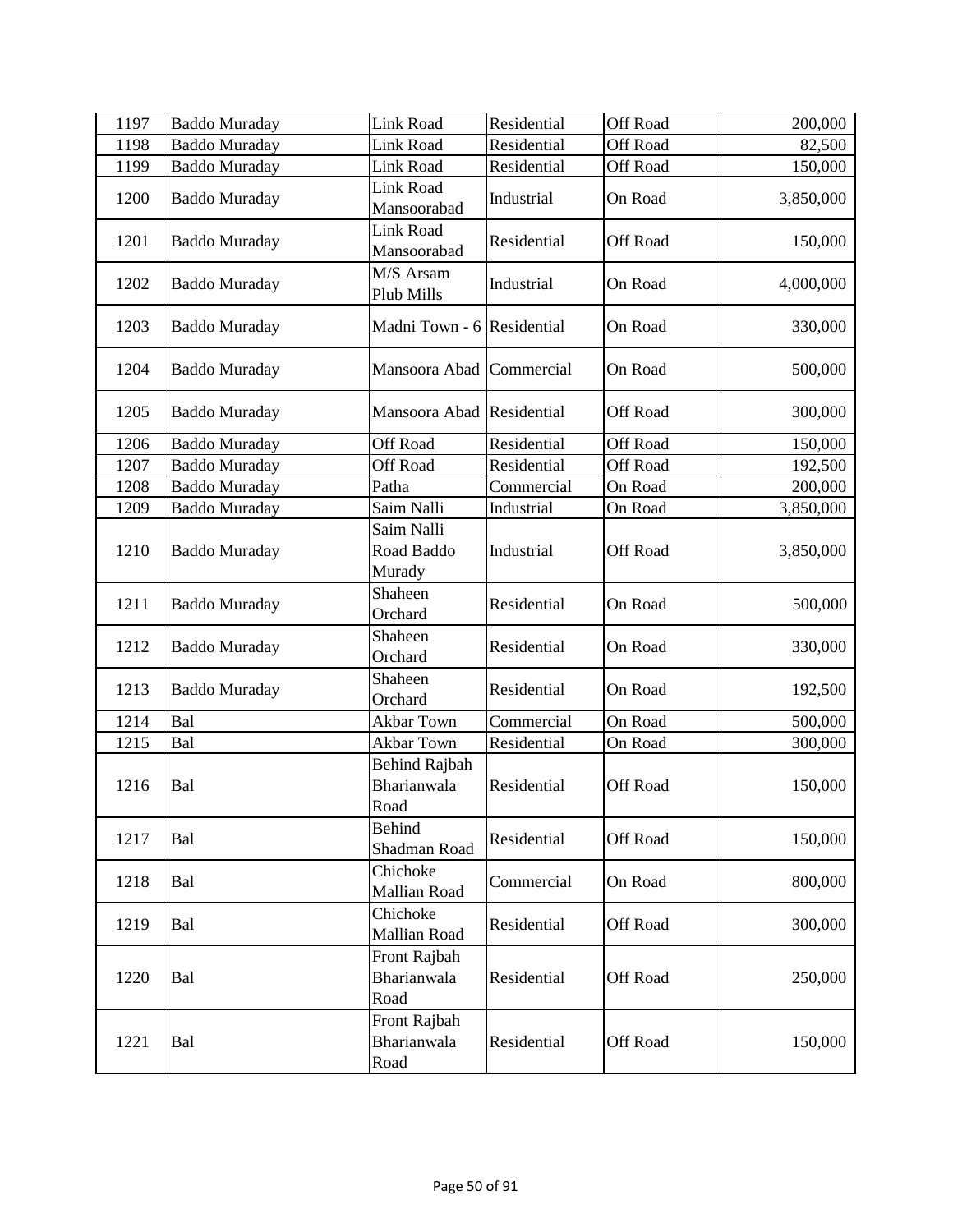| 1222 | Bal                    | Jayanwala More<br>To Dawood<br>Hercules             | Commercial (SinOn Road |                 | 2,200,000 |
|------|------------------------|-----------------------------------------------------|------------------------|-----------------|-----------|
| 1223 | Bal                    | Jayanwala More<br>To Dawood<br>Hercules             | Residential            | <b>Off Road</b> | 800,000   |
| 1224 | Bal                    | <b>Lahore Road</b><br>Jayanwala                     | Commercial (SinOn Road |                 | 2,200,000 |
| 1225 | Bal                    | <b>Link Road</b>                                    | Commercial             | <b>Off Road</b> | 5,500,000 |
| 1226 | Bal                    | Link Road                                           | Commercial             | On Road         | 1,815,000 |
| 1227 | Bal                    | Link Road                                           | Commercial             | On Road         | 750,000   |
| 1228 | Bal                    | Link Road                                           | Commercial             | On Road         | 5,500,000 |
| 1229 | Bal                    | <b>Link Road</b>                                    | Industrial             | link Road       | 5,500,000 |
| 1230 | Bal                    | Link Road                                           | Industrial             | Off Road        | 5,500,000 |
| 1231 | Bal                    | Link Road                                           | Industrial             | On Road         | 6,500,000 |
| 1232 | Bal                    | <b>Link Road</b>                                    | Residential            | <b>Off Road</b> | 250,000   |
| 1233 | Bal                    | Link Road                                           | Residential            | Off Road        | 500,000   |
| 1234 | Bal                    | <b>Link Road</b>                                    | Residential            | On Road         | 350,000   |
| 1235 | Bal                    | <b>Link Road</b>                                    | Residential            | On Road         | 300,000   |
| 1236 | Bal                    | Link Road                                           | Residential            | On Road         | 250,000   |
| 1237 | Bal                    | New Abadi<br><b>Back Ravi</b><br>Glass Mills        | Commercial             | On Road         | 500,000   |
| 1238 | Bal                    | New Abadi<br><b>Back Ravi</b><br><b>Glass Mills</b> | Residential            | Off Road        | 300,000   |
| 1239 | Bal                    | Off Road                                            | Residential            | <b>Off Road</b> | 250,000   |
| 1240 | Bal                    | Off Road                                            | Residential            | <b>Off Road</b> | 100,000   |
| 1241 | Bal                    | Old Colony Bal                                      | Commercial             | On Road         | 800,000   |
| 1242 | Bal                    | Old Colony Bal                                      | Residential            | <b>Off Road</b> | 300,000   |
| 1243 | Bal                    | Shadman Town Commercial                             |                        | On Road         | 300,000   |
| 1244 | Bal                    | Shadman Town                                        | Residential            | On Road         | 250,000   |
| 1245 | Bal                    | Shadman Town                                        | Residential            | On Road         | 150,000   |
| 1246 | Bal                    | Shadman Town                                        | Residential            | On Road         | 200,000   |
| 1247 | Bal                    | Zafarabad (Bal)                                     | Commercial             | On Road         | 500,000   |
| 1248 | Bal                    | Zafarabad (Bal)                                     | Residential            | Off Road        | 300,000   |
| 1249 | <b>Bhatti Dhilluan</b> | <b>Back Sun Shine</b><br>Mills                      | Commercial             | On Road         | 500,000   |
| 1250 | <b>Bhatti Dhilluan</b> | <b>Back Sun Shine</b><br>Mills                      | Residential            | <b>Off Road</b> | 300,000   |
| 1251 | <b>Bhatti Dhilluan</b> | <b>Behind Siddiqia</b><br>Colony                    | Residential            | Off Road        | 300,000   |
| 1252 | <b>Bhatti Dhilluan</b> | Chichoke<br>Mallian Road                            | Residential            | <b>Off Road</b> | 350,000   |
| 1253 | <b>Bhatti Dhilluan</b> | Commercial                                          | Commercial             | On Road         | 750,000   |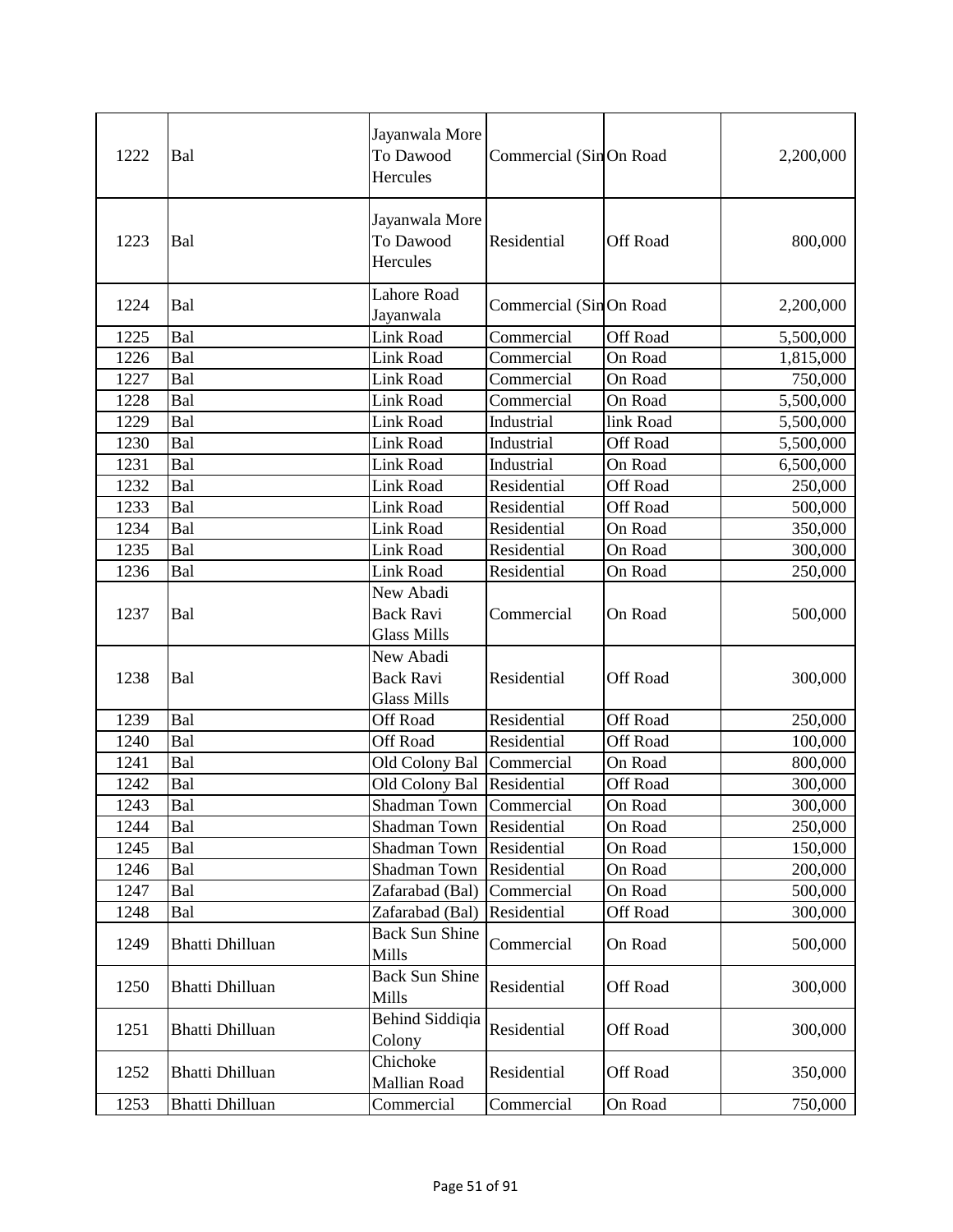| 1254 | <b>Bhatti Dhilluan</b> | <b>Hilal Town</b>                       | Commercial  | On Road         | 450,000    |
|------|------------------------|-----------------------------------------|-------------|-----------------|------------|
| 1255 | <b>Bhatti Dhilluan</b> | <b>Hilal Town</b>                       | Residential | On Road         | 350,000    |
| 1256 | <b>Bhatti Dhilluan</b> | Housing<br>Scheme                       | Residential | Off Road        | 302,500    |
| 1257 | <b>Bhatti Dhilluan</b> | Housing<br>Scheme                       | Residential | Off Road        | 500,000    |
| 1258 | <b>Bhatti Dhilluan</b> | Housing<br>Scheme                       | Residential | Off Road        | 300,000    |
| 1259 | <b>Bhatti Dhilluan</b> | Jayanwala More<br>To Dawood<br>Hercules | Commercial  | On Road         | 2,000,000  |
| 1260 | <b>Bhatti Dhilluan</b> | Link Road                               | Industrial  | Off Road        | 3,200,000  |
| 1261 | <b>Bhatti Dhilluan</b> | <b>Link Road</b>                        | Industrial  | Off Road        | 4,200,000  |
| 1262 | <b>Bhatti Dhilluan</b> | Link Road                               | Industrial  | Off Road        | 3,600,000  |
| 1263 | <b>Bhatti Dhilluan</b> | Link Road                               | Industrial  | On Road         | 3,600,000  |
| 1264 | <b>Bhatti Dhilluan</b> | Link Road                               | Industrial  | On Road         | 16,000,000 |
| 1265 | <b>Bhatti Dhilluan</b> | Link Road                               | Residential | Off Road        | 302,500    |
| 1266 | <b>Bhatti Dhilluan</b> | <b>Link Road</b>                        | Residential | Off Road        | 125,000    |
| 1267 | <b>Bhatti Dhilluan</b> | Link Road                               | Residential | On Road         | 750,000    |
| 1268 | <b>Bhatti Dhilluan</b> | <b>Off Road</b>                         | Residential | Off Road        | 200,000    |
| 1269 | <b>Bhatti Dhilluan</b> | <b>Off Road</b>                         | Residential | Off Road        | 75,000     |
| 1270 | <b>Bhatti Dhilluan</b> | <b>Off Road</b>                         | Residential | Off Road        | 275,000    |
| 1271 | <b>Bhatti Dhilluan</b> | <b>Off Road</b>                         | Residential | Off Road        | 175,000    |
| 1272 | <b>Bhatti Dhilluan</b> | On Link Road                            | Residential | <b>Off Road</b> | 82,500     |
| 1273 | <b>Bhatti Dhilluan</b> | On Link Road                            | Residential | Off Road        | 275,000    |
| 1274 | <b>Bhatti Dhilluan</b> | Raheem Town                             | Commercial  | On Road         | 600,000    |
| 1275 | <b>Bhatti Dhilluan</b> | Raheem Town                             | Residential | On Road         | 350,000    |
| 1276 | <b>Bhatti Dhilluan</b> | Residential                             | Residential | Off Road        | 100,000    |
| 1277 | <b>Bhatti Dhilluan</b> | Residential                             | Residential | Off Road        | 250,000    |
| 1278 | <b>Chahat Bhagmal</b>  | Ali Park                                | Commercial  | On Road         | 850,000    |
| 1279 | Chahat Bhagmal         | Ali Park                                | Residential | On Road         | 350,000    |
| 1280 | <b>Chahat Bhagmal</b>  | Amin Park                               | Commercial  | On Road         | 550,000    |
| 1281 | Chahat Bhagmal         | Amin Park                               | Residential | On Road         | 450,000    |
| 1282 | Chahat Bhagmal         | <b>Behind Siddiqia</b><br>Colony        | Commercial  | On Road         | 550,000    |
| 1283 | Chahat Bhagmal         | <b>Behind Siddiqia</b><br>Colony        | Residential | Off Road        | 350,000    |
| 1284 | Chahat Bhagmal         | Changhar<br>Mohallah                    | Commercial  | On Road         | 850,000    |
| 1285 | <b>Chahat Bhagmal</b>  | Changhar<br>Mohallah                    | Residential | Off Road        | 375,000    |
| 1286 | Chahat Bhagmal         | Chithi Koti<br>Road                     | Commercial  | On Road         | 700,000    |
| 1287 | <b>Chahat Bhagmal</b>  | Chithi Koti<br>Road                     | Residential | Off Road        | 350,000    |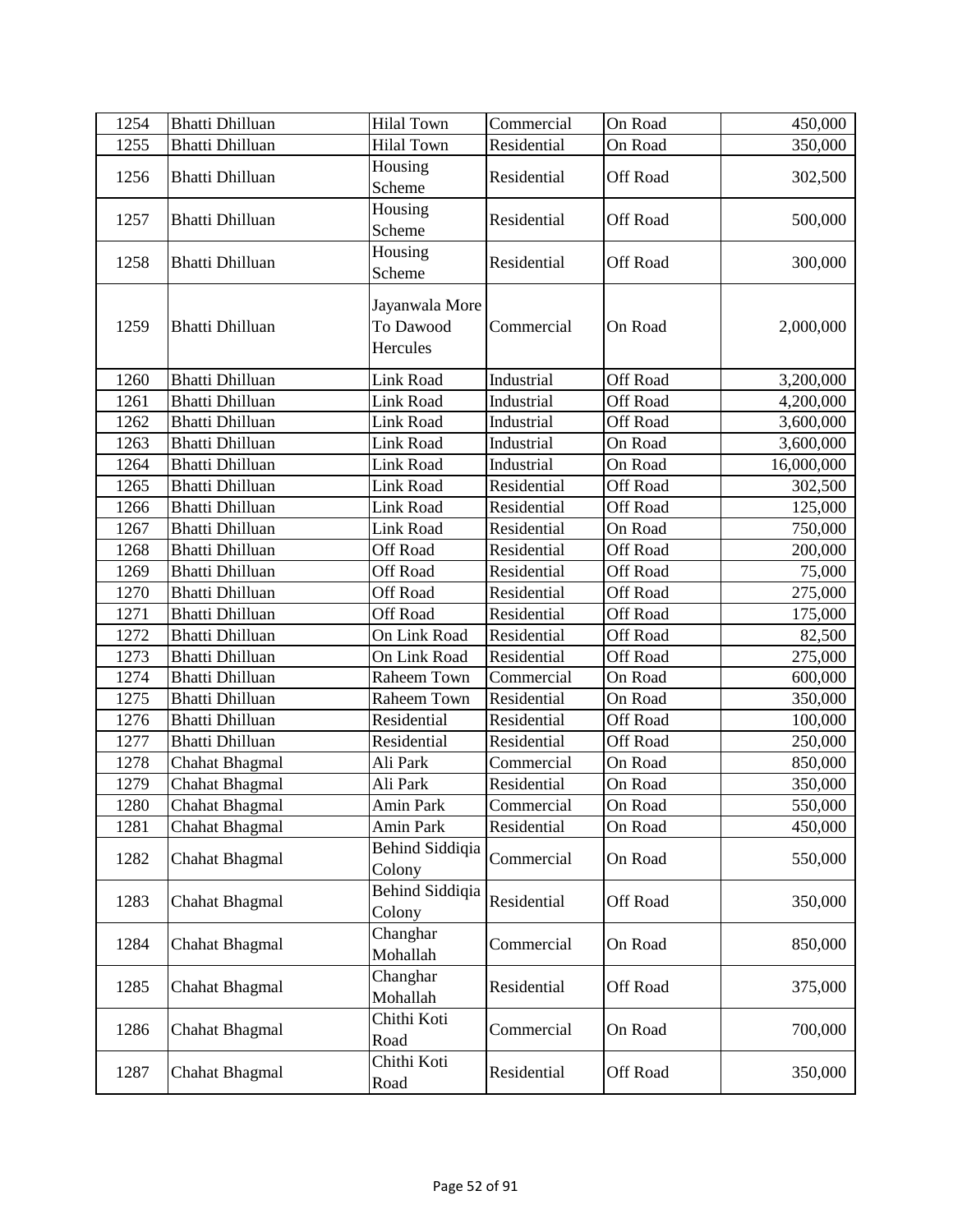| 1288 | Chahat Bhagmal        | Chithi Koti<br>Road                                                                    | Residential            | <b>Off Road</b> | 375,000   |
|------|-----------------------|----------------------------------------------------------------------------------------|------------------------|-----------------|-----------|
| 1289 | <b>Chahat Bhagmal</b> | Dera Hafizan<br>Wala                                                                   | Commercial             | On Road         | 550,000   |
| 1290 | <b>Chahat Bhagmal</b> | Dera Hafizan<br>Wala                                                                   | Residential            | Off Road        | 275,000   |
| 1291 | Chahat Bhagmal        | Dera Sindhian                                                                          | Commercial             | On Road         | 550,000   |
| 1292 | Chahat Bhagmal        | Faisalabad To<br>Jamia Faroqia /<br>Jamia Farooqia<br>To By-Pass /<br>Khan Park        | Commercial (SinOn Road |                 | 3,000,000 |
| 1293 | Chahat Bhagmal        | Faisalabad To<br>Jamia Faroqia /<br>Jamia Farooqia<br>To By-Pass /<br><b>Khan Park</b> | Residential            | Off Road        | 1,200,000 |
| 1294 | Chahat Bhagmal        | <b>Fazal Colony</b>                                                                    | Commercial             | On Road         | 700,000   |
| 1295 | <b>Chahat Bhagmal</b> | <b>Fazal Colony</b>                                                                    | Residential            | <b>Off Road</b> | 350,000   |
| 1296 | Chahat Bhagmal        | <b>Fazal Colony</b>                                                                    | Residential            | On Road         | 450,000   |
| 1297 | <b>Chahat Bhagmal</b> | Fish Farm                                                                              | Commercial             | On Road         | 600,000   |
| 1298 | <b>Chahat Bhagmal</b> | Fish Farm                                                                              | Residential            | Off Road        | 350,000   |
| 1299 | <b>Chahat Bhagmal</b> | Fish Farm                                                                              | Residential            | Off Road        | 400,000   |
| 1300 | Chahat Bhagmal        | Ghausia Park                                                                           | Commercial             | On Road         | 600,000   |
| 1301 | Chahat Bhagmal        | Ghausia Park                                                                           | Residential            | On Road         | 300,000   |
| 1302 | <b>Chahat Bhagmal</b> | Ghulistan Park                                                                         | Residential            | <b>Off Road</b> | 450,000   |
| 1303 | Chahat Bhagmal        | <b>Gulistan Park</b>                                                                   | Commercial             | On Road         | 900,000   |
| 1304 | Chahat Bhagmal        | <b>Gulistan Park</b>                                                                   | Residential            | On Road         | 475,000   |
| 1305 | <b>Chahat Bhagmal</b> | Jandiala Road                                                                          | Commercial             | On Road         | 2,300,000 |
| 1306 | <b>Chahat Bhagmal</b> | Jandiala Road                                                                          | Residential            | <b>Off Road</b> | 650,000   |
| 1307 | Chahat Bhagmal        | Jandiala Road                                                                          | Residential            | <b>Off Road</b> | 900,000   |
| 1308 | <b>Chahat Bhagmal</b> | Karkhana<br>(Previous Rice<br>Mills To<br>Jandiala Road)                               | Commercial             | On Road         | 2,000,000 |
| 1309 | Chahat Bhagmal        | Karkhana<br>(Previous Rice<br>Mills To<br>Jandiala Road)                               | Residential            | Off Road        | 900,000   |
| 1310 | <b>Chahat Bhagmal</b> | Karkhana<br><b>Ghupal Singh</b><br>Road                                                | Residential            | Off Road        | 500,000   |
| 1311 | <b>Chahat Bhagmal</b> | Karkhana<br><b>Ghupal Singh</b><br>Road                                                | Residential            | Off Road        | 550,000   |
| 1312 | <b>Chahat Bhagmal</b> | Karkhana Gopal<br>Sing                                                                 | Commercial             | On Road         | 1,800,000 |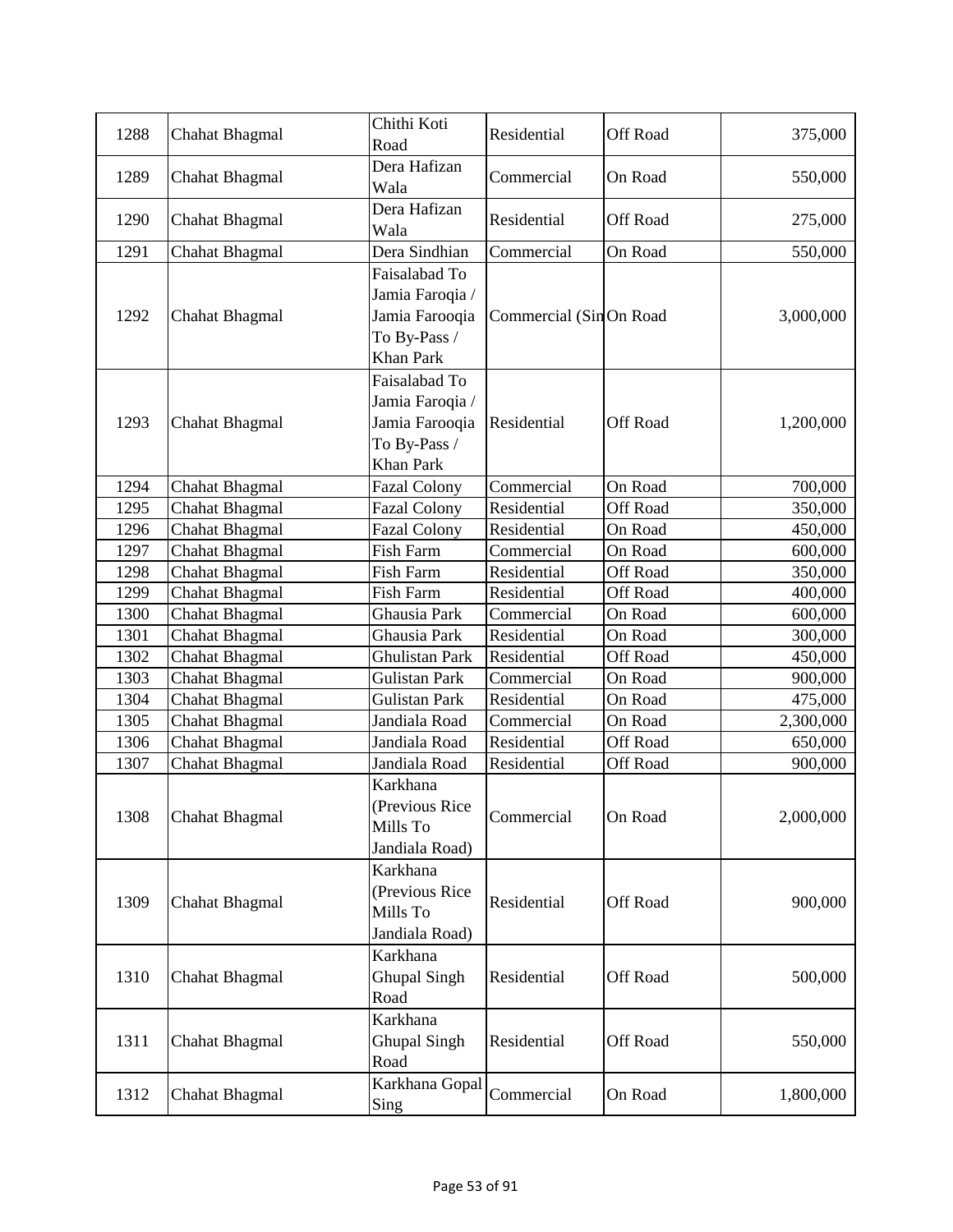| 1313         | Chahat Bhagmal                          | Karkhana Gopal<br>Sing                  | Residential                | Off Road            | 900,000            |
|--------------|-----------------------------------------|-----------------------------------------|----------------------------|---------------------|--------------------|
| 1314         | Chahat Bhagmal                          | Mirza Virkan                            | Residential                | Off Road            | 300,000            |
| 1315         | Chahat Bhagmal                          | Mirza Virkan<br>Road                    | Commercial                 | On Road             | 750,000            |
| 1316         | Chahat Bhagmal                          | Mirza Virkan<br>Road                    | Commercial                 | On Road             | 550,000            |
| 1317         | <b>Chahat Bhagmal</b>                   | Mirza Virkan<br>Road                    | Residential                | Off Road            | 275,000            |
| 1318         | Chahat Bhagmal                          | Mohalla<br>Muhammad<br><b>Umar Pura</b> | Commercial                 | On Road             | 200,000            |
| 1319         | Chahat Bhagmal                          | Mohalla<br>Muhammad<br>Umar Pura        | Residential                | <b>Off Road</b>     | 100,000            |
| 1320         | <b>Chahat Bhagmal</b>                   | Mohallah<br>Farooq Gunj                 | Commercial                 | On Road             | 500,000            |
| 1321         | Chahat Bhagmal                          | Mohallah<br>Farooq Gunj                 | Residential                | Off Road            | 300,000            |
| 1322         | Chahat Bhagmal                          | Mohallah<br>Rahmat Pura                 | Commercial                 | On Road             | 900,000            |
| 1323         | <b>Chahat Bhagmal</b>                   | Mohallah<br>Rahmat Pura                 | Residential                | Off Road            | 500,000            |
| 1324         | Chahat Bhagmal                          | Mohallah Sultan<br>Pura                 | Commercial                 | On Road             | 2,000,000          |
| 1325         | Chahat Bhagmal                          | Mohallah Sultan<br>Pura                 | Residential                | Off Road            | 800,000            |
| 1326         | Chahat Bhagmal                          | Rehman Pura                             | Commercial                 | On Road             | 900,000            |
| 1327         | Chahat Bhagmal                          | Rehman Pura                             | Residential                | <b>Off Road</b>     | 375,000            |
| 1328         | <b>Chahat Bhagmal</b>                   | <b>Revenue State</b>                    | Commercial                 | On Road             | 38,000,000         |
| 1329         | Chahat Bhagmal                          | <b>Revenue State</b>                    | Residential                | <b>Off Road</b>     | 28,000,000         |
| 1330         | Chahat Bhagmal                          | Salar Town                              | Commercial                 | On Road             | 800,000            |
| 1331         | <b>Chahat Bhagmal</b>                   | Salar Town                              | Residential                | On Road             | 6,000,000          |
| 1332         | Chahat Bhagmal                          | <b>Sharqpur Road</b>                    | Commercial                 | On Road             | 3,000,000          |
| 1333         | Chahat Bhagmal                          | <b>Sharqpur Road</b>                    | Residential                | <b>Off Road</b>     | 790,000            |
| 1334         | Chahat Bhagmal                          | Siddiqia Colony                         | Commercial                 | On Road             | 1,000,000          |
| 1335<br>1336 | <b>Chahat Bhagmal</b><br>Chahat Bhagmal | Siddiqia Colony<br>Siddiqia Colony      | Residential<br>Residential | Off Road<br>On Road | 400,000<br>500,000 |
|              |                                         | <b>Tasveer Mahal</b>                    |                            |                     |                    |
| 1337         | Chahat Bhagmal                          | Cinema Road                             | Residential                | <b>Off Road</b>     | 450,000            |
| 1338         | Chahat Bhagmal                          | <b>Tasveer Mahal</b><br>Cinema Road     | Residential                | <b>Off Road</b>     | 500,000            |
| 1339         | Chahat Bhagmal                          | Tasveer Mahal<br>Road                   | Commercial                 | On Road             | 1,200,000          |
| 1340         | Chahat Bhagmal                          | Tasveer Mahal<br>Road                   | Residential                | <b>Off Road</b>     | 475,000            |
| 1341         | <b>Chahat Bhagmal</b>                   | Tubewell No.4                           | Commercial                 | On Road             | 400,000            |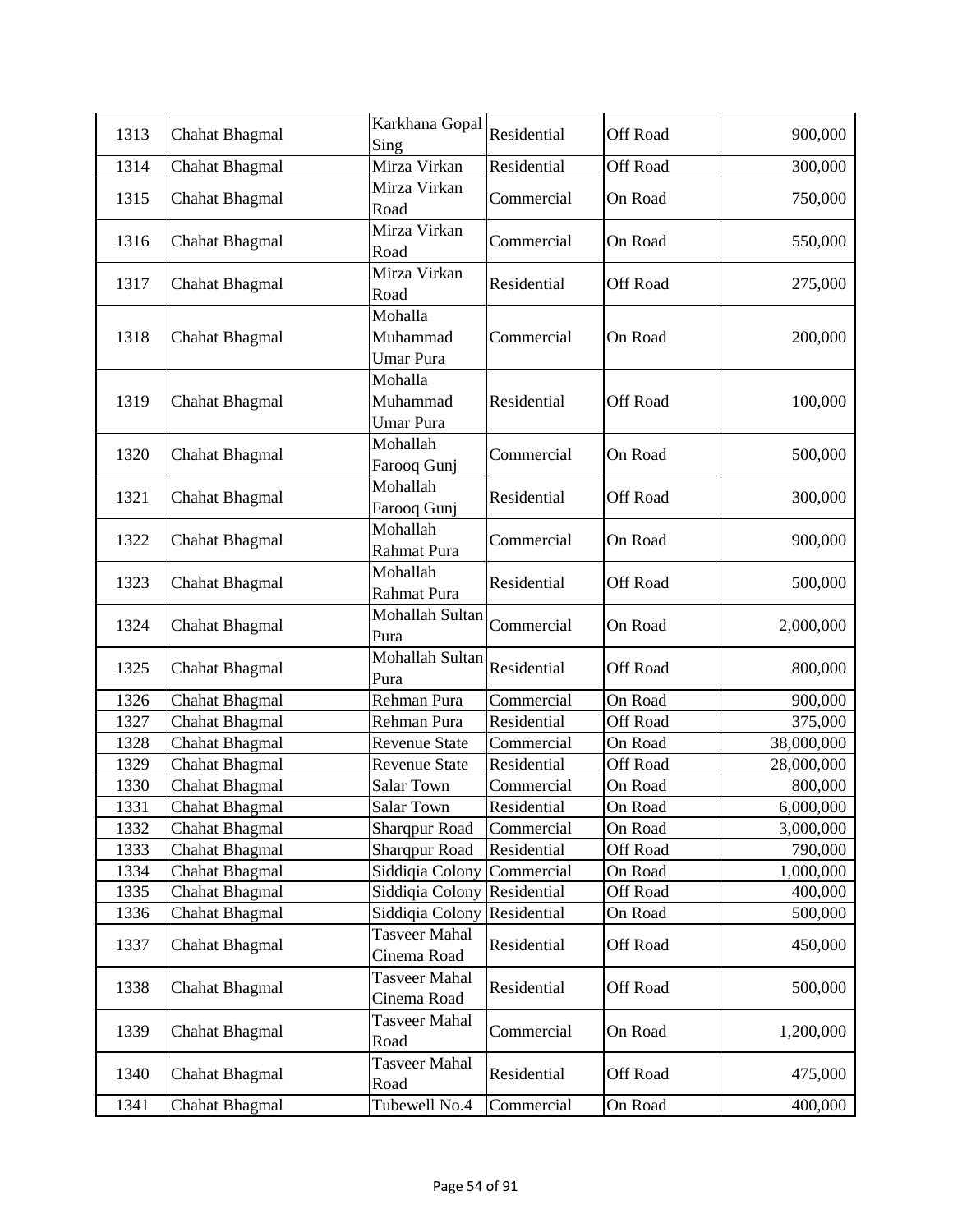| 1342         | Chahat Bhagmal               | Tubewell No.4                                                                   | Residential                | Off Road            | 175,000              |
|--------------|------------------------------|---------------------------------------------------------------------------------|----------------------------|---------------------|----------------------|
| 1343         | Dhudianwala                  | Defense Colony                                                                  | Commercial                 | On Road             | 750,000              |
| 1344         | Dhudianwala                  | Defense Colony                                                                  | Residential                | On Road             | 450,000              |
| 1345         | Dhudianwala                  | Dhodian Wala<br>Nai Abadi                                                       | Commercial                 | On Road             | 600,000              |
| 1346         | Dhudianwala                  | Dhodian Wala<br>Nai Abadi                                                       | Residential                | Off Road            | 450,000              |
| 1347         | Dhudianwala                  | Gulberg Town                                                                    | Commercial                 | On Road             | 800,000              |
| 1348         | Dhudianwala                  | Gulberg Town                                                                    | Residential                | On Road             | 450,000              |
| 1349         | Dhudianwala                  | Madni Town                                                                      | Commercial                 | On Road             | 6,000,000            |
| 1350         | Dhudianwala                  | Madni Town                                                                      | Residential                | On Road             | 400,000              |
| 1351         | Dhudianwala                  | Main Lahore<br>Sheikhupura<br>Road                                              | Commercial (SinOn Road     |                     | 5,000,000            |
| 1352         | Dhudianwala                  | Nai Abadi                                                                       | Residential                | Off Road            | 330,000              |
| 1353         | Dhudianwala                  | Nasheman Park                                                                   | Residential                | On Road             | 1,100,000            |
| 1354         | Dhudianwala                  | On Road                                                                         | Residential                | Off Road            | 200,000              |
| 1355         | Dhudianwala                  | Shehraz Garden                                                                  | Commercial                 | On Road             | 1,200,000            |
| 1356         | Dhudianwala                  | Shehraz Garden                                                                  | Residential                | On Road             | 600,000              |
| 1357         | Ghazi Minara                 | <b>By-Pass</b>                                                                  | Commercial                 | On Road             | 450,000              |
| 1358         | Ghazi Minara                 | Dera<br>Khurasheed<br>Hiran Minra<br>Road                                       | Commercial (SinOn Road     |                     | 1,000,000            |
| 1359         | Ghazi Minara                 | Dera<br>Khurasheed<br>Hiran Minra<br>Road                                       | Residential                | Off Road            | 500,000              |
| 1360         | Ghazi Minara                 | <b>Green Valley</b>                                                             | Commercial                 | On Road             | 1,200,000            |
| 1361         | Ghazi Minara                 | Green Valley                                                                    | Residential                | On Road             | 900,000              |
| 1362         | Ghazi Minara                 | Main Road                                                                       | Commercial                 | On Road             | 500,000              |
| 1363         | Ghazi Minara                 | Nabi Pura<br>(Lahore<br>Sargodha Road<br>Upto Tb<br>Hospital)                   | Commercial (MuOn Road      |                     | 1,000,000            |
| 1364         | Ghazi Minara                 | Nabi Pura<br>(Lahore<br>Sargodha Road<br>Upto Tb<br>Hospital)                   | Commercial (SinOn Road     |                     | 1,000,000            |
| 1365<br>1366 | Ghazi Minara<br>Ghazi Minara | Nabi Pura<br>(Lahore<br>Sargodha Road<br>Upto Tb<br>Hospital)<br>New Civil Line | Residential<br>Residential | Off Road<br>On Road | 400,000<br>1,500,000 |
|              |                              |                                                                                 |                            |                     |                      |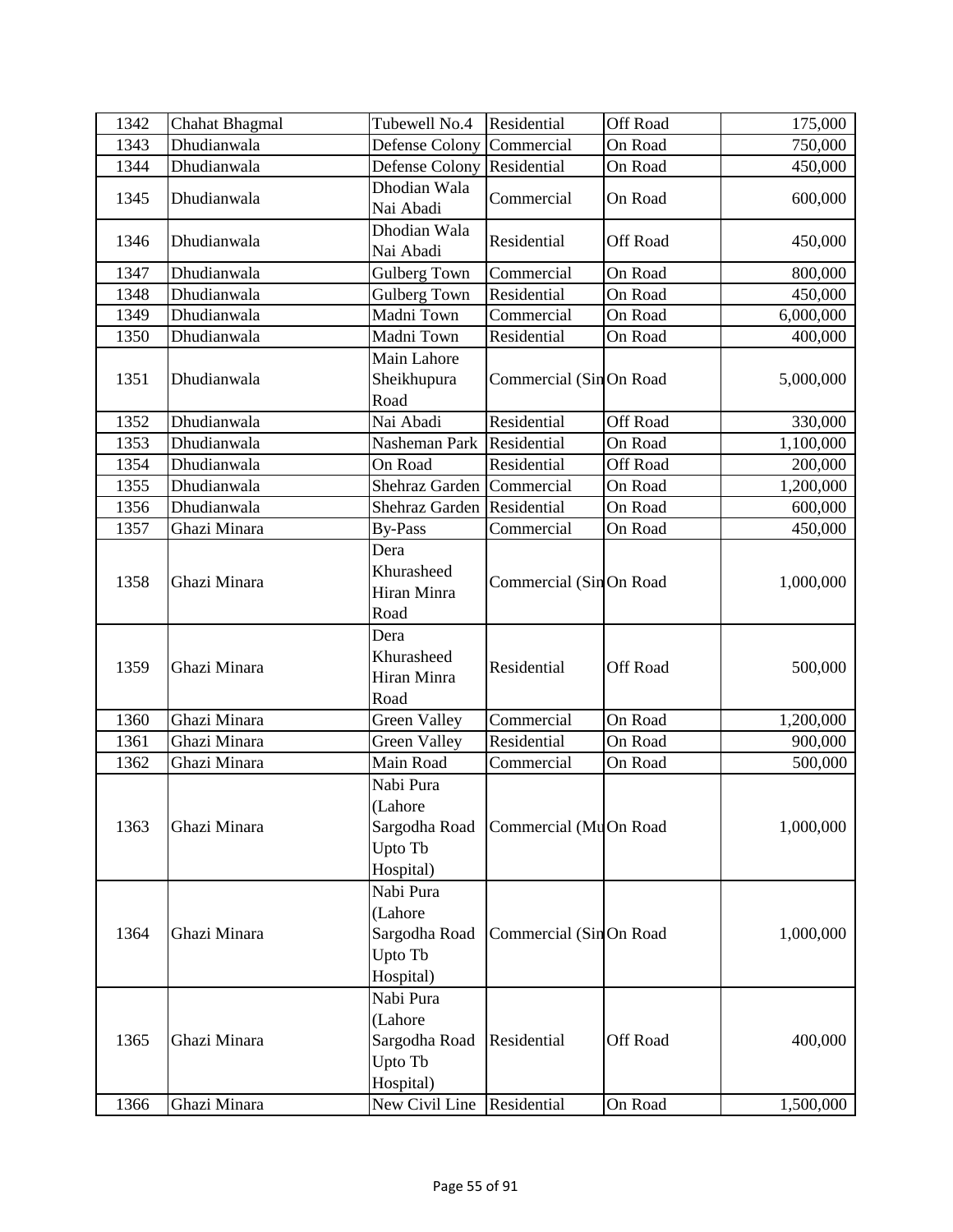| 1367 | Ghazi Minara | <b>Off Road</b>                                | Residential            | Off Road | 450,000   |
|------|--------------|------------------------------------------------|------------------------|----------|-----------|
| 1368 | Ghazi Minara | Off Road                                       | Residential            | On Road  | 450,000   |
| 1369 | Ghazi Minara | On Road                                        | Residential            | Off Road | 450,000   |
| 1370 | Ghazi Minara | On Road                                        | Residential            | On Road  | 450,000   |
| 1371 | Ghazi Minara | On Sargodha<br>Road                            | Commercial             | On Road  | 700,000   |
| 1372 | Hanjran Wala | Abadi Dera<br>Gareeb Alim                      | Commercial             | On Road  | 700,000   |
| 1373 | Hanjran Wala | Abadi Dera<br>Gareeb Alim                      | Residential            | Off Road | 350,000   |
| 1374 | Hanjran Wala | Ali Mohallah                                   | Commercial             | On Road  | 800,000   |
| 1375 | Hanjran Wala | Ali Mohallah                                   | Residential            | Off Road | 350,000   |
| 1376 | Hanjran Wala | Allama Mashrqi<br>Park                         | Commercial             | On Road  | 900,000   |
| 1377 | Hanjran Wala | Allama Mashrqi<br>Park                         | Residential            | On Road  | 350,000   |
| 1378 | Hanjran Wala | <b>Behind Hafazti</b><br><b>Band</b>           | Residential            | Off Road | 650,000   |
| 1379 | Hanjran Wala | <b>Behind Hafazti</b><br><b>Band</b>           | Residential            | Off Road | 150,000   |
| 1380 | Hanjran Wala | Dera<br>Makhdoom                               | Commercial             | On Road  | 1,800,000 |
| 1381 | Hanjran Wala | Dera<br>Makhdoom                               | Residential            | Off Road | 700,000   |
| 1382 | Hanjran Wala | Gulshan Park                                   | Commercial             | On Road  | 750,000   |
| 1383 | Hanjran Wala | Gulshan Park                                   | Residential            | On Road  | 400,000   |
| 1384 | Hanjran Wala | Hafazti Band                                   | Commercial             | On Road  | 500,000   |
| 1385 | Hanjran Wala | Hafazti Band                                   | Commercial             | On Road  | 2,000,000 |
| 1386 | Hanjran Wala | Hafazti Band                                   | Residential            | Off Road | 300,000   |
| 1387 | Hanjran Wala | Hanjranwala<br>Ghair Urban                     | Residential            | Off Road | 125,000   |
| 1388 | Hanjran Wala | Hanjranwala<br>Ghair Urban                     | Residential            | Off Road | 150,000   |
| 1389 | Hanjran Wala | Lahore<br>Sargodha Road                        | Commercial (SinOn Road |          | 5,000,000 |
| 1390 | Hanjran Wala | Madni Park In<br>Front Of<br>Highway<br>Colony | Commercial             | On Road  | 1,000,000 |
| 1391 | Hanjran Wala | Madni Park In<br>Front Of<br>Highway<br>Colony | Residential            | On Road  | 450,000   |
| 1392 | Hanjran Wala | Main<br>Gujranwala<br>Road                     | Commercial (SinOn Road |          | 4,200,000 |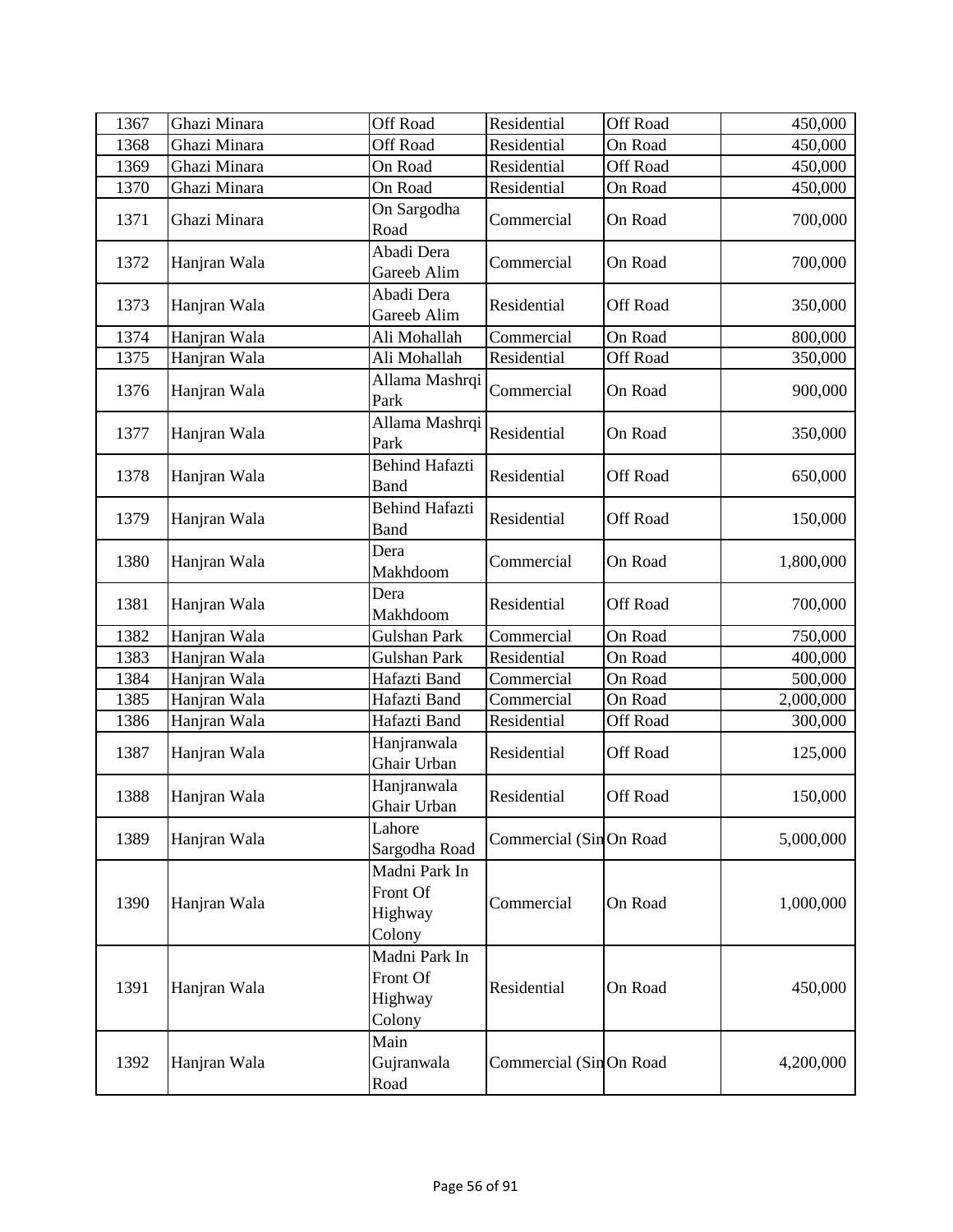| 1393 | Hanjran Wala | Main<br>Gujranwala      | Residential | <b>Off Road</b> | 1,200,000 |
|------|--------------|-------------------------|-------------|-----------------|-----------|
|      |              | Road                    |             |                 |           |
| 1394 | Hanjran Wala | Modern Town             | Commercial  | On Road         | 1,000,000 |
| 1395 | Hanjran Wala | Modern Town             | Residential | On Road         | 400,000   |
|      |              | Mohallah Atta           |             |                 |           |
| 1396 | Hanjran Wala | Abad                    | Commercial  | On Road         | 700,000   |
| 1397 | Hanjran Wala | Mohallah Atta           | Residential | <b>Off Road</b> | 400,000   |
|      |              | Abad                    |             |                 |           |
| 1398 | Hanjran Wala | Mohallah                | Commercial  | On Road         | 750,000   |
|      |              | Gareeb Abad             |             |                 |           |
| 1399 | Hanjran Wala | Mohallah                | Residential | <b>Off Road</b> | 350,000   |
|      |              | Gareeb Abad<br>Mohallah |             |                 |           |
| 1400 | Hanjran Wala | Hanjranwala             | Commercial  | On Road         | 1,650,000 |
|      |              | Mohallah                |             |                 |           |
| 1401 | Hanjran Wala | Hanjranwala             | Residential | <b>Off Road</b> | 700,000   |
|      |              | Mohallah Jamil          |             |                 |           |
| 1402 | Hanjran Wala | Town                    | Commercial  | On Road         | 1,000,000 |
|      |              | Mohallah Jamil          |             |                 |           |
| 1403 | Hanjran Wala | Town                    | Residential | Off Road        | 500,000   |
| 1404 |              | Mohallah                | Commercial  | On Road         |           |
|      | Hanjran Wala | Khand Purian            |             |                 | 1,800,000 |
| 1405 | Hanjran Wala | Mohallah                | Residential | <b>Off Road</b> | 650,000   |
|      |              | Khand Purian            |             |                 |           |
| 1406 | Hanjran Wala | Mohallah Ram            | Commercial  | On Road         | 1,750,000 |
|      |              | Garah                   |             |                 |           |
| 1407 | Hanjran Wala | Mohallah Ram            | Residential | Off Road        | 600,000   |
|      |              | Garah<br>Mohallah       |             |                 |           |
| 1408 | Hanjran Wala | Roshan Pura             | Commercial  | On Road         | 1,100,000 |
|      |              | Mohallah                |             |                 |           |
| 1409 | Hanjran Wala | Roshan Pura             | Residential | Off Road        | 600,000   |
|      |              | Mohallah Sultan         |             |                 |           |
| 1410 | Hanjran Wala | Pura                    | Commercial  | On Road         | 1,800,000 |
|      |              | Mohallah Sultan         |             |                 |           |
| 1411 | Hanjran Wala | Pura                    | Residential | <b>Off Road</b> | 600,000   |
| 1412 | Hanjran Wala | Nishat Town             | Commercial  | On Road         | 1,600,000 |
| 1413 | Hanjran Wala | Nishat Town             | Residential | On Road         | 600,000   |
| 1414 | Hanjran Wala | Off Road                | Commercial  | On Road         | 900,000   |
| 1415 | Hanjran Wala | Off Road                | Residential | <b>Off Road</b> | 125,000   |
| 1416 | Hanjran Wala | <b>Off Road</b>         | Residential | <b>Off Road</b> | 500,000   |
| 1417 | Hanjran Wala | On Road                 | Commercial  | On Road         | 650,000   |
| 1418 | Hanjran Wala | On Road                 | Commercial  | On Road         | 2,000,000 |
| 1419 | Hanjran Wala | On Road                 | Residential | <b>Off Road</b> | 650,000   |
| 1420 | Hanjran Wala | On Road                 | Residential | <b>Off Road</b> | 125,000   |
| 1421 | Hanjran Wala | On Road                 | Residential | Off Road        | 1,200,000 |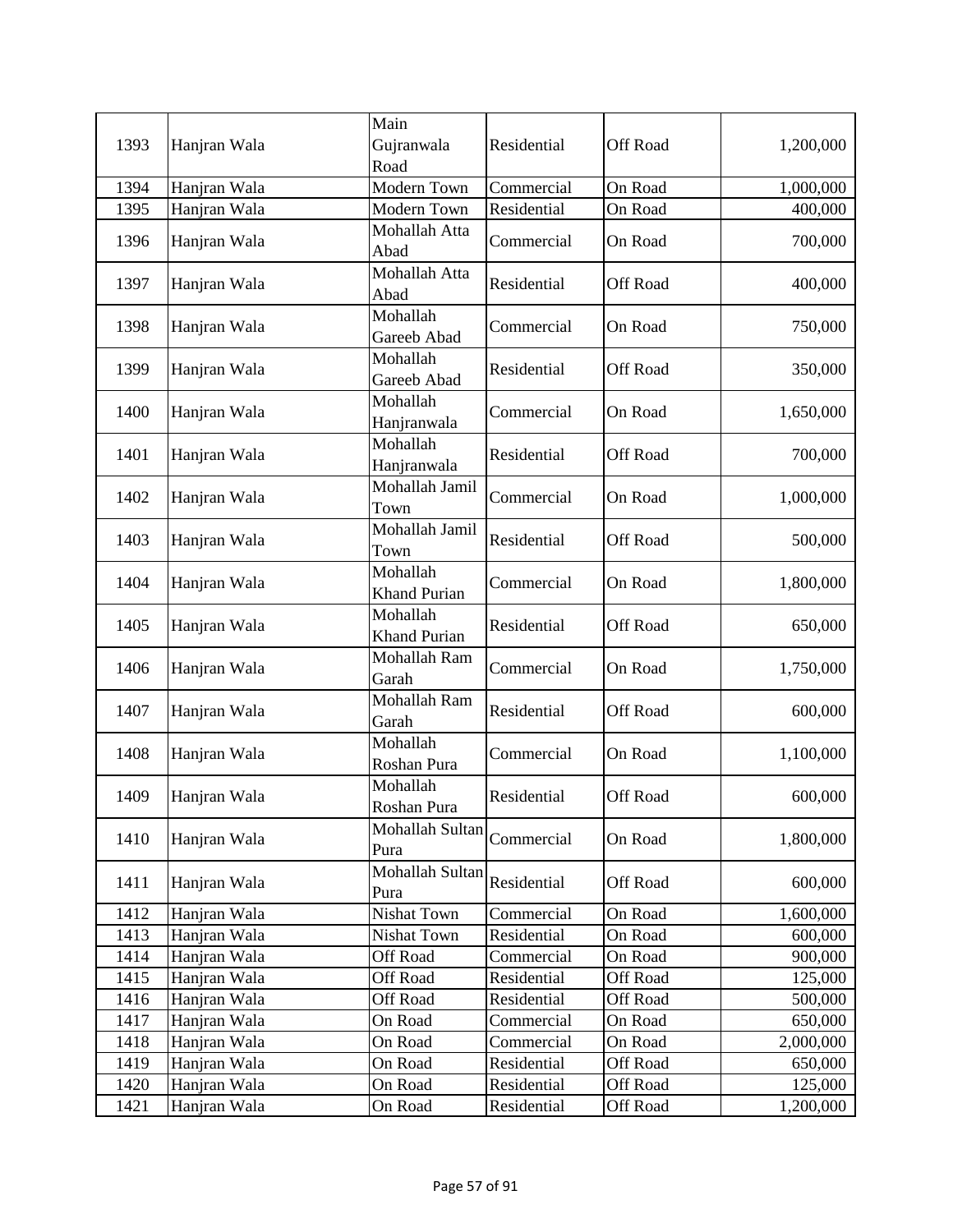| 1422 | Hanjran Wala    | <b>Rahmat Colony</b>                      | Commercial              | On Road         | 1,900,000 |
|------|-----------------|-------------------------------------------|-------------------------|-----------------|-----------|
| 1423 | Hanjran Wala    | <b>Rahmat Colony</b>                      | Residential             | On Road         | 600,000   |
| 1424 | Hanjran Wala    | Saim Nala To<br><b>Housing Colony</b>     | Commercial              | On Road         | 4,800,000 |
| 1425 | Hanjran Wala    | Saim Nala To<br><b>Housing Colony</b>     | Residential             | Off Road        | 800,000   |
| 1426 | Hanjran Wala    | <b>Sheesh Mohal</b><br>Cinema             | Commercial              | On Road         | 900,000   |
| 1427 | Hanjran Wala    | Sheesh Mohal<br>Cinema                    | Residential             | <b>Off Road</b> | 300,000   |
| 1428 | Hanjran Wala    | Sheikhupura To<br><b>Lahore Road</b>      | Commercial (Sin On Road |                 | 5,000,000 |
| 1429 | Hanjran Wala    | Sherhraz<br>Garden                        | Commercial              | On Road         | 1,200,000 |
| 1430 | Hanjran Wala    | Sherhraz<br>Garden                        | Residential             | On Road         | 600,000   |
| 1431 | Hanjran Wala    | Thana Saddar<br>Road                      | Commercial              | On Road         | 2,500,000 |
| 1432 | Hanjran Wala    | Thana Saddar<br>Road                      | Residential             | <b>Off Road</b> | 700,000   |
| 1433 | Jewan Pur Khurd | <b>Link Road</b>                          | Commercial              | On Link Road    | 600,000   |
| 1434 | Jewan Pur Khurd | Link Road                                 | Commercial              | On Link Road    | 250,000   |
| 1435 | Jewan Pur Khurd | Link Road                                 | Commercial              | On Road         | 600,000   |
| 1436 | Jewan Pur Khurd | Link Road                                 | Commercial              | On Road         | 300,000   |
| 1437 | Jewan Pur Khurd | Link Road                                 | Commercial              | On Road         | 420,000   |
| 1438 | Jewan Pur Khurd | <b>Link Road</b>                          | Commercial              | On Road         | 450,000   |
| 1439 | Jewan Pur Khurd | Near Arianwala<br>Puli Faisalabad<br>Road | Residential             | Near Arianwala  | 330,000   |
| 1440 | Jewan Pur Khurd | <b>Off Road</b>                           | Commercial              | Off Road        | 800,000   |
| 1441 | Jewan Pur Khurd | Off Road                                  | Commercial              | On Link Road    | 600,000   |
| 1442 | Jewan Pur Khurd | Off Road                                  | Commercial              | On Road         | 1,000,000 |
| 1443 | Jewan Pur Khurd | Off Road                                  | Commercial              | On Road         | 500,000   |
| 1444 | Jewan Pur Khurd | Off Road                                  | Commercial              | On Road         | 350,000   |
| 1445 | Jewan Pur Khurd | <b>Off Road</b>                           | Residential             | Off Road        | 220,000   |
| 1446 | Jewan Pur Khurd | On Road                                   | Commercial              | On Road         | 600,000   |
| 1447 | Jewan Pur Khurd | On Road                                   | Commercial              | On Road         | 400,000   |
| 1448 | Jewan Pur Khurd | On Road                                   | Commercial              | On Road         | 1,000,000 |
| 1449 | Jewanpura       | Abadi Mohallah<br><b>Salater House</b>    | Commercial              | On Road         | 800,000   |
| 1450 | Jewanpura       | Abadi Mohallah<br><b>Salater House</b>    | Residential             | <b>Off Road</b> | 450,000   |
| 1451 | Jewanpura       | Ali Gharden                               | Commercial              | On Road         | 500,000   |
| 1452 | Jewanpura       | Ali Gharden                               | Residential             | On Road         | 450,000   |
| 1453 | Jewanpura       | <b>Behind Mateen</b><br>Park              | Commercial              | On Road         | 600,000   |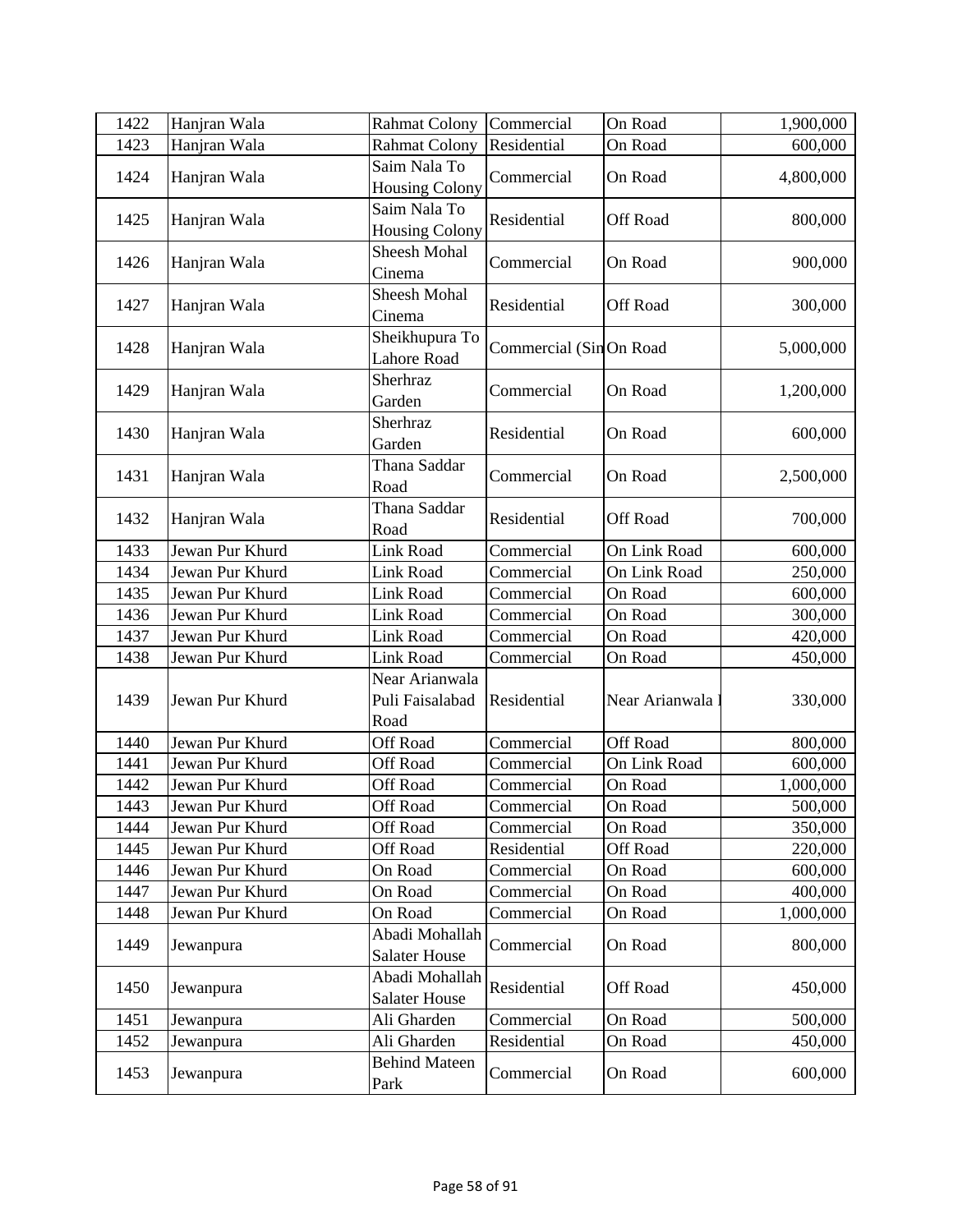| 1454 | Jewanpura | <b>Behind Mateen</b><br>Park                                     | Residential | <b>Off Road</b> | 500,000   |
|------|-----------|------------------------------------------------------------------|-------------|-----------------|-----------|
| 1455 | Jewanpura | <b>Bhikhi Road</b>                                               | Commercial  | On Road         | 1,600,000 |
| 1456 | Jewanpura | <b>Bhikhi Road</b>                                               | Residential | <b>Off Road</b> | 800,000   |
| 1457 | Jewanpura | Damoana Road<br>To Adjoining<br>Railway Line                     | Commercial  | On Road         | 800,000   |
| 1458 | Jewanpura | Damoana Road<br>To Adjoining<br>Railway Line                     | Residential | <b>Off Road</b> | 500,000   |
| 1459 | Jewanpura | Farooq Town                                                      | Commercial  | On Road         | 700,000   |
| 1460 | Jewanpura | Farooq Town                                                      | Residential | On Road         | 500,000   |
| 1461 | Jewanpura | <b>Ghang Road</b><br>(Behind Dera<br>Keran Wala)                 | Commercial  | On Road         | 700,000   |
| 1462 | Jewanpura | <b>Ghang Road</b><br>(Behind Dera<br>Keran Wala)                 | Residential | <b>Off Road</b> | 450,000   |
| 1463 | Jewanpura | <b>Ghang Road</b><br><b>Behind</b>                               | Commercial  | On Road         | 700,000   |
| 1464 | Jewanpura | <b>Ghang Road</b><br><b>Behind</b>                               | Residential | <b>Off Road</b> | 450,000   |
| 1465 | Jewanpura | <b>Islam Pura</b><br>Mohallah                                    | Commercial  | On Road         | 600,000   |
| 1466 | Jewanpura | Islam Pura<br>Mohallah                                           | Residential | <b>Off Road</b> | 450,000   |
| 1467 | Jewanpura | <b>Khalid Road</b>                                               | Residential | <b>Off Road</b> | 800,000   |
| 1468 | Jewanpura | Khokhar Town                                                     | Commercial  | On Road         | 700,000   |
| 1469 | Jewanpura | Khokhar Town                                                     | Residential | On Road         | 450,000   |
| 1470 | Jewanpura | Main Faisalabad<br>Road Pulli<br>Arianwala To<br>Municipal Limit | Commercial  | On Road         | 2,000,000 |
| 1471 | Jewanpura | Main Faisalabad<br>Road Pulli<br>Arianwala To<br>Municipal Limit | Residential | <b>Off Road</b> | 800,000   |
| 1472 | Jewanpura | Mohallah<br>Ashgran Abad                                         | Commercial  | On Road         | 800,000   |
| 1473 | Jewanpura | Mohallah<br>Ashgran Abad                                         | Residential | <b>Off Road</b> | 450,000   |
| 1474 | Jewanpura | Mohallah<br>Rasool Pura                                          | Commercial  | On Road         | 800,000   |
| 1475 | Jewanpura | Mohsin Abad                                                      | Commercial  | On Road         | 700,000   |
| 1476 | Jewanpura | Mohsin Abad                                                      | Residential | Off Road        | 450,000   |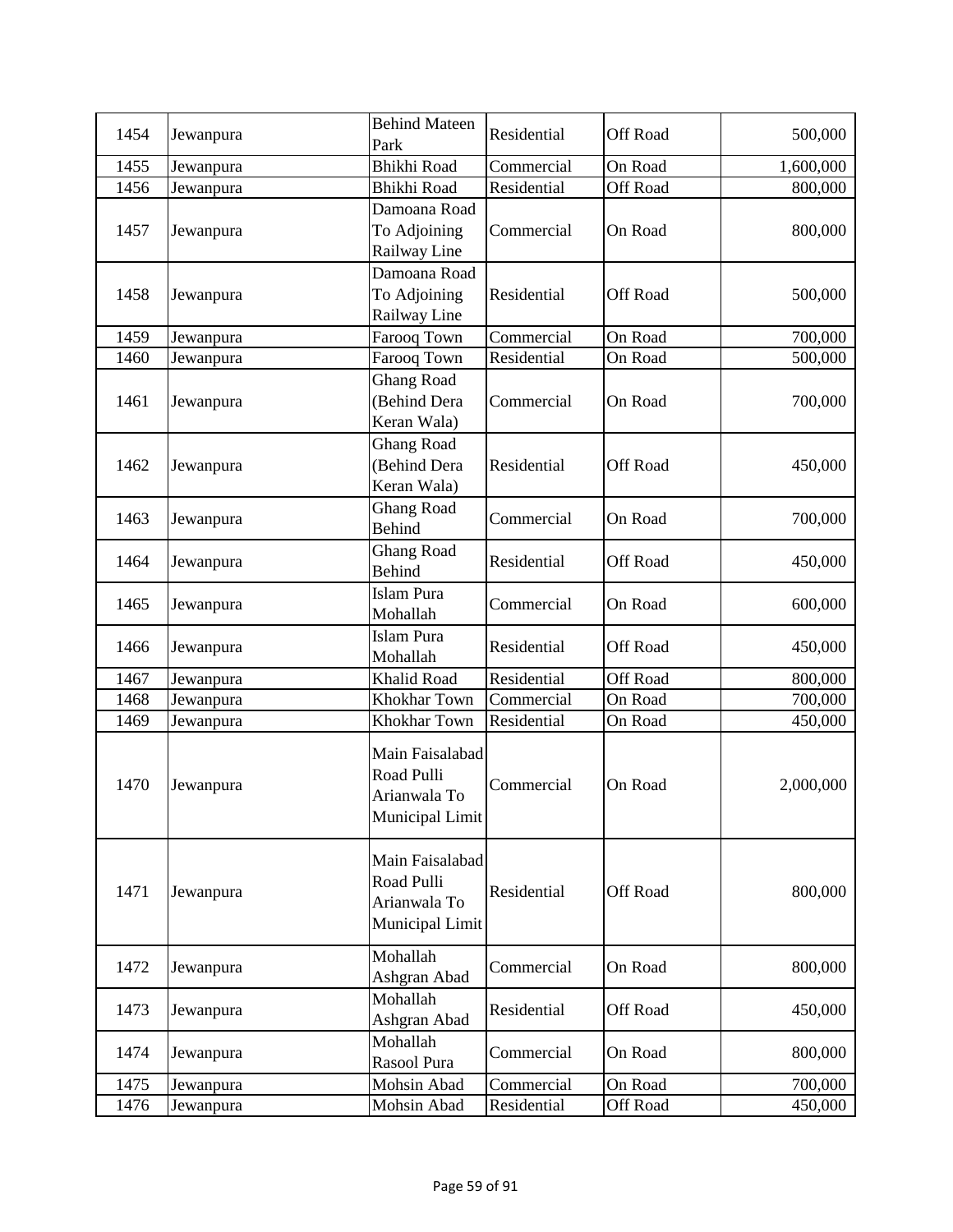| 1477 | Jewanpura       | <b>Muslim Colony</b>                    | Commercial  | On Road         | 900,000   |
|------|-----------------|-----------------------------------------|-------------|-----------------|-----------|
| 1478 | Jewanpura       | <b>Muslim Colony</b>                    | Residential | On Road         | 450,000   |
| 1479 | Jewanpura       | Rakh Damonan<br>Road                    | Commercial  | On Road         | 1,000,000 |
| 1480 | Jewanpura       | Rakh Damonan<br>Road                    | Residential | <b>Off Road</b> | 500,000   |
| 1481 | Jewanpura       | Tariq Road / On<br>Road                 | Commercial  | On Road         | 2,000,000 |
| 1482 | Jewanpura       | Tariq Road / On<br>Road                 | Residential | Off Road        | 900,000   |
| 1483 | Jewanpura       | Tibba<br>Jewanpura                      | Commercial  | On Road         | 600,000   |
| 1484 | Jewanpura       | Tibba<br>Jewanpura                      | Residential | Off Road        | 450,000   |
| 1485 | Jewanpura       | Tibba<br>Jewanpura<br>Khurd             | Commercial  | On Road         | 700,000   |
| 1486 | Jewanpura       | Tibba<br>Jewanpura<br>Khurd             | Residential | <b>Off Road</b> | 450,000   |
| 1487 | Jewanpura Khurd | Abadi                                   | Residential | Off Road        | 330,000   |
| 1488 | Jewanpura Khurd | Abadi Link<br>Road                      | Residential | Off Road        | 300,000   |
| 1489 | Jewanpura Khurd | Abadi Link<br>Road                      | Residential | Off Road        | 250,000   |
| 1490 | Jewanpura Khurd | Abadi Link<br>Road                      | Residential | Off Road        | 220,000   |
| 1491 | Jewanpura Khurd | Abadi Link<br>Road                      | Residential | <b>Off Road</b> | 400,000   |
| 1492 | Jewanpura Khurd | <b>Behind Bye</b><br>Pass And<br>Rajbah | Residential | <b>Off Road</b> | 460,000   |
| 1493 | Jewanpura Khurd | <b>Behind Bye</b><br>Pass And<br>Rajbah | Residential | Off Road        | 500,000   |
| 1494 | Jewanpura Khurd | <b>Behind Bye</b><br>Pass Road          | Residential | Off Road        | 250,000   |
| 1495 | Jewanpura Khurd | <b>Behind Bye</b><br>Pass Road          | Residential | Off Road        | 450,000   |
| 1496 | Jewanpura Khurd | <b>Behind Byepass</b>                   | Residential | <b>Off Road</b> | 450,000   |
| 1497 | Jewanpura Khurd | <b>Behind Bypass</b>                    | Residential | <b>Off Road</b> | 450,000   |
| 1498 | Jewanpura Khurd | <b>Behind Bypass</b>                    | Residential | <b>Off Road</b> | 200,000   |
| 1499 | Jewanpura Khurd | <b>Behind Chah</b><br>Balochan          | Residential | <b>Off Road</b> | 150,000   |
| 1500 | Jewanpura Khurd | <b>Behind Chah</b><br>Balochan          | Residential | Off Road        | 125,000   |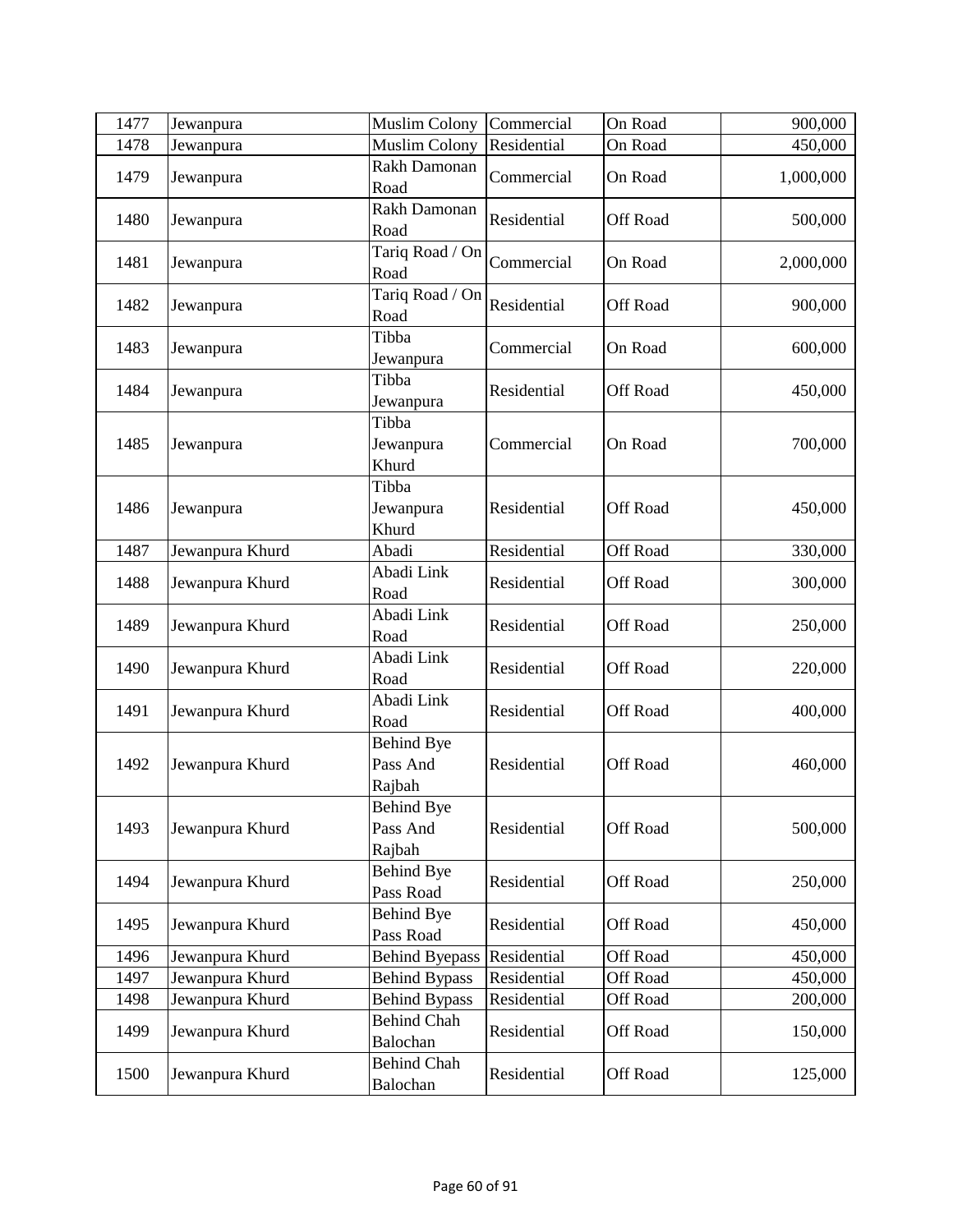| 1501 | Jewanpura Khurd | <b>Behind Dera</b><br>Sappan Wala                     | Residential | Off Road        | 150,000 |
|------|-----------------|-------------------------------------------------------|-------------|-----------------|---------|
| 1502 | Jewanpura Khurd | <b>Behind Dera</b><br>Saranwan Wala                   | Residential | Off Road        | 150,000 |
| 1503 | Jewanpura Khurd | <b>Behind</b><br>Faisalabad And<br><b>Bhikhi Road</b> | Residential | Off Road        | 220,000 |
| 1504 | Jewanpura Khurd | <b>Behind</b><br>Faisalabad Road                      | Residential | Off Road        | 220,000 |
| 1505 | Jewanpura Khurd | <b>Behind</b><br>Jewanpura<br>Mauza                   | Residential | Off Road        | 220,000 |
| 1506 | Jewanpura Khurd | <b>Behind</b><br>Jewanpura<br>Mauza                   | Residential | Off Road        | 200,000 |
| 1507 | Jewanpura Khurd | <b>Behind</b><br>Jewanpura<br>Rajbah                  | Residential | Off Road        | 220,000 |
| 1508 | Jewanpura Khurd | <b>Behind</b><br>Jewanpura<br>Rajbah                  | Residential | Off Road        | 250,000 |
| 1509 | Jewanpura Khurd | <b>Behind Mateen</b><br>Park                          | Residential | Off Road        | 220,000 |
| 1510 | Jewanpura Khurd | <b>Behind Police</b><br>Choki<br>Jewanpura            | Residential | Off Road        | 220,000 |
| 1511 | Jewanpura Khurd | <b>Behind Rajbah</b>                                  | Residential | Off Road        | 250,000 |
| 1512 | Jewanpura Khurd | <b>Behind Saim</b><br>Nalli                           | Residential | Off Road        | 420,000 |
| 1513 | Jewanpura Khurd | <b>Behind Tibba</b><br>Graveyard                      | Residential | Off Road        | 220,000 |
| 1514 | Jewanpura Khurd | Chah Balochan                                         | Residential | Off Road        | 250,000 |
| 1515 | Jewanpura Khurd | Dera Gondalan                                         | Residential | Off Road        | 200,000 |
| 1516 | Jewanpura Khurd | Front Bye Pass                                        | Residential | <b>Off Road</b> | 300,000 |
| 1517 | Jewanpura Khurd | Graveyard Road<br><b>Bhikhi Road</b>                  | Residential | Off Road        | 400,000 |
| 1518 | Jewanpura Khurd | Jewanpura Road Residential                            |             | Off Road        | 420,000 |
| 1519 | Jewanpura Khurd | Main By-Pass<br>Road                                  | Residential | Off Road        | 350,000 |
| 1520 | Jewanpura Khurd | Main Faisalabad<br>Road                               | Residential | Off Road        | 330,000 |
| 1521 | Jewanpura Khurd | Maranwala<br>Road                                     | Residential | Off Road        | 220,000 |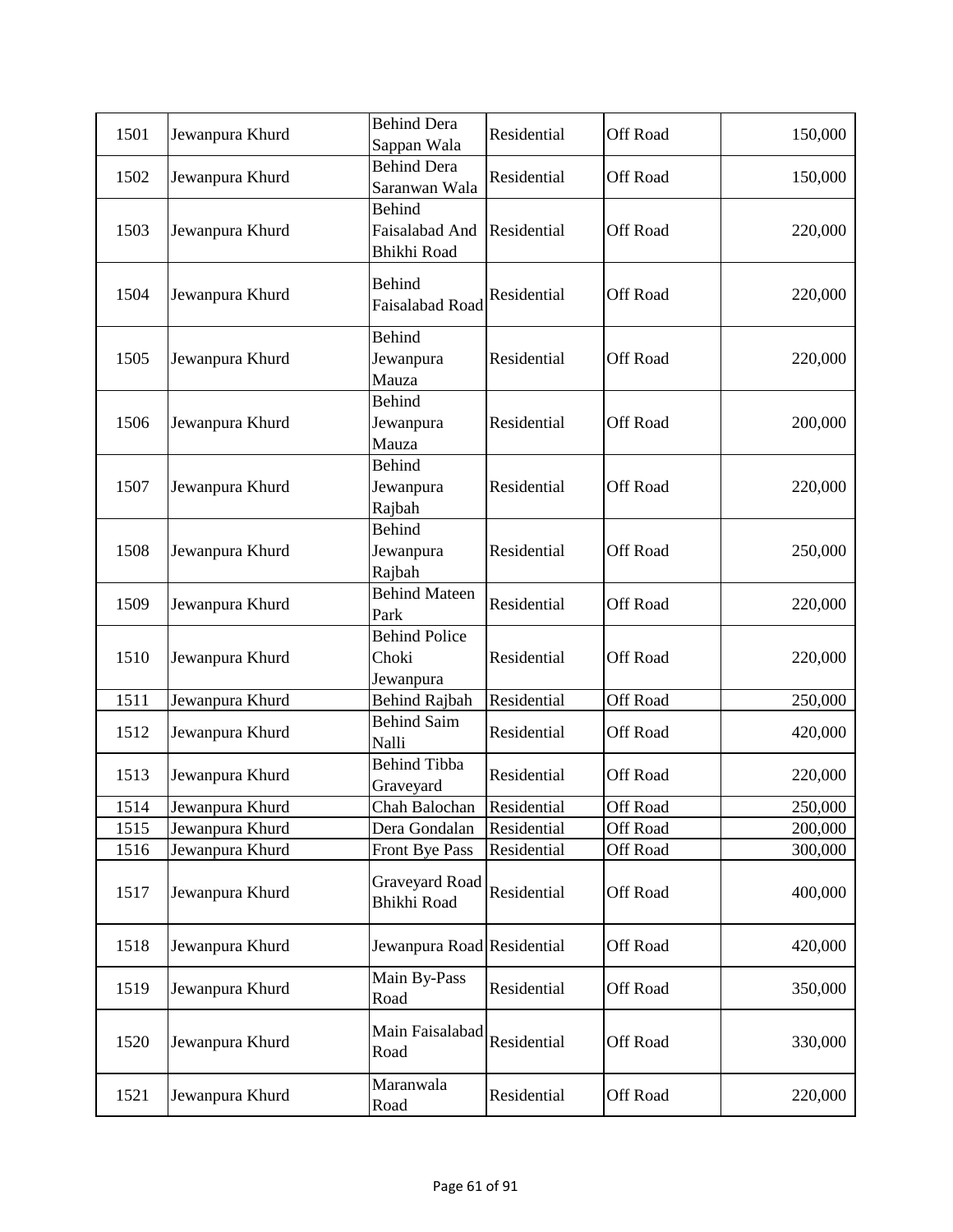| 1522 | Jewanpura Khurd | Maranwala<br>Road                | Residential | Off Road        | 330,000   |
|------|-----------------|----------------------------------|-------------|-----------------|-----------|
| 1523 | Jewanpura Khurd | Mateen Park                      | Residential | On Road         | 450,000   |
| 1524 | Jewanpura Khurd | Near Abadi                       | Residential | Off Road        | 250,000   |
| 1525 | Jewanpura Khurd | New Abadi                        | Residential | <b>Off Road</b> | 330,000   |
| 1526 | Jewanpura Khurd | On Road                          | Residential | Off Road        | 150,000   |
| 1527 | Jewanpura Khurd | On Road                          | Residential | <b>Off Road</b> | 460,000   |
| 1528 | Jewanpura Khurd | On Road                          | Residential | <b>Off Road</b> | 500,000   |
| 1529 | Jewanpura Khurd | On Road                          | Residential | <b>Off Road</b> | 420,000   |
| 1530 | Kanianwala      | Abadi                            | Residential | <b>Off Road</b> | 400,000   |
| 1531 | Kanianwala      | Abadi Deh                        | Residential | <b>Off Road</b> | 330,000   |
| 1532 | Kanianwala      | Al Jannat Town                   | Residential | On Road         | 350,000   |
| 1533 | Kanianwala      | Area Nasir<br>Siddique Mills     | Commercial  | On Road         | 1,000,000 |
| 1534 | Kanianwala      | Area Nasir<br>Siddique Mills     | Residential | Off Road        | 450,000   |
| 1535 | Kanianwala      | Aysha spinning<br>& Textile Mill | Industrial  | Off Road        | 3,500,000 |
| 1536 | Kanianwala      | Aysha Spinning<br>Mill           | Industrial  | <b>Off Road</b> | 3,500,000 |
| 1537 | Kanianwala      | Aysha Textile<br>Mil             | Industrial  | <b>Off Road</b> | 3,500,000 |
| 1538 | Kanianwala      | <b>Behind Girja</b><br>Colony    | Residential | Off Road        | 330,000   |
| 1539 | Kanianwala      | <b>Behind</b><br>Mansoorabad     | Residential | Off Road        | 330,000   |
| 1540 | Kanianwala      | <b>Bilal Gunj</b>                | Commercial  | On Road         | 1,600,000 |
| 1541 | Kanianwala      | <b>Bilal Gunj</b>                | Residential | Off Road        | 700,000   |
| 1542 | Kanianwala      | Dear Sial<br>(Kaniawala)         | Commercial  | On Road         | 1,000,000 |
| 1543 | Kanianwala      | Dear Sial<br>(Kaniawala)         | Residential | Off Road        | 450,000   |
| 1544 | Kanianwala      | <b>Faisal Colony</b>             | Commercial  | On Road         | 1,000,000 |
| 1545 | Kanianwala      | <b>Faisal Colony</b>             | Residential | On Road         | 450,000   |
| 1546 | Kanianwala      | Girja Colony                     | Residential | On Road         | 350,000   |
| 1547 | Kanianwala      | Girja Colony                     | Residential | On Road         | 330,000   |
| 1548 | Kanianwala      | Girja Colony<br>(Kaniawala)      | Commercial  | On Road         | 600,000   |
| 1549 | Kanianwala      | Girja Colony<br>(Kaniawala)      | Residential | On Road         | 450,000   |
| 1550 | Kanianwala      | Industrial                       | Industrial  | <b>Off Road</b> | 3,500,000 |
| 1551 | Kanianwala      | Industrial                       | Industrial  | On Road         | 3,500,000 |
| 1552 | Kanianwala      | Kaniawala<br>Lahore Road         | Commercial  | On Road         | 1,600,000 |
| 1553 | Kanianwala      | Kaniawala<br>Lahore Road         | Residential | Off Road        | 800,000   |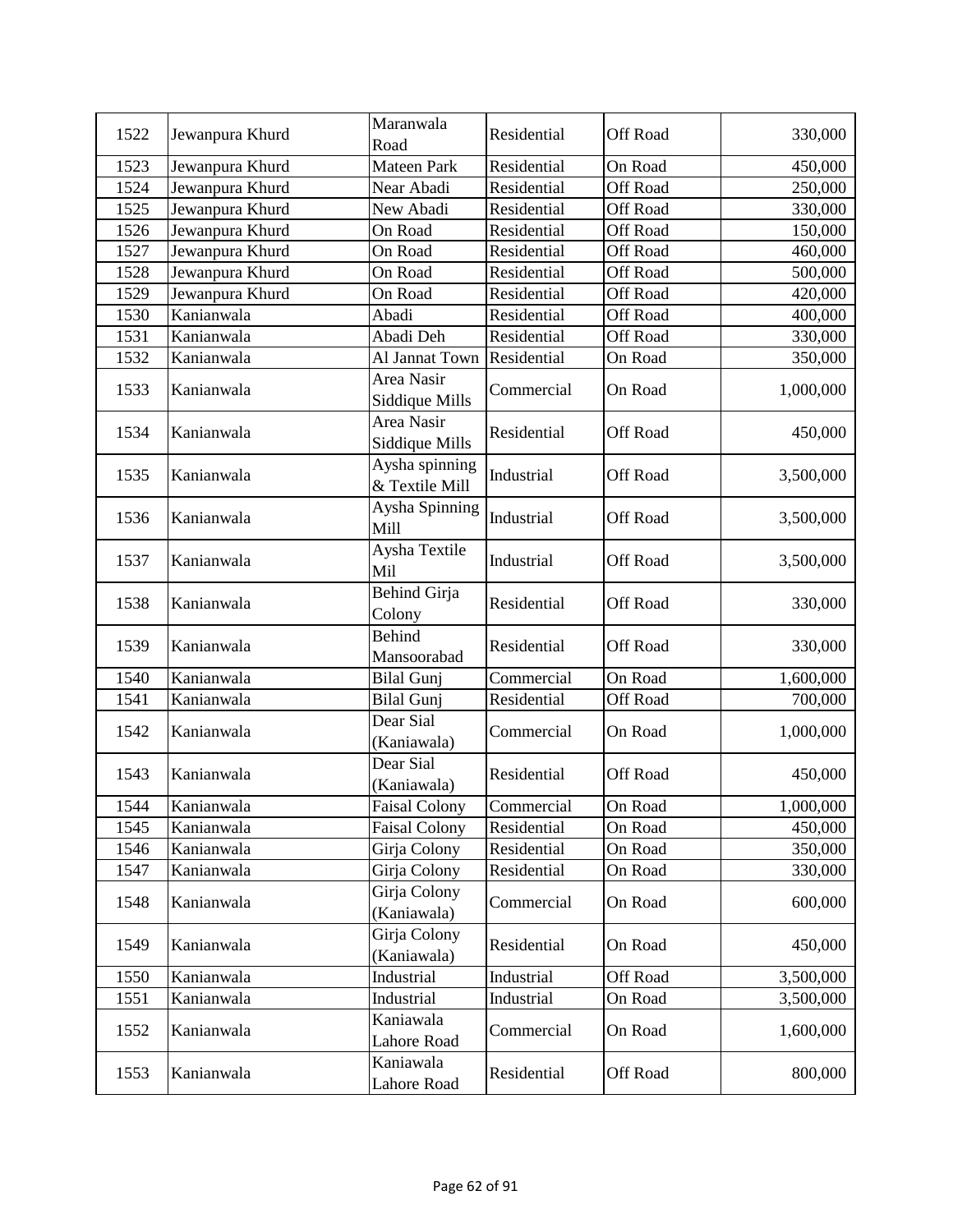|      |            | <b>Lahore Road</b>                                      |             |                  |           |
|------|------------|---------------------------------------------------------|-------------|------------------|-----------|
| 1554 | Kanianwala | Kaniawala And                                           | Commercial  | On Road          | 1,300,000 |
|      |            | Kanugoi State                                           |             |                  |           |
| 1555 | Kanianwala | Makki Town                                              | Residential | On Road          | 350,000   |
| 1556 | Kanianwala | Mansoorabad                                             | Residential | On Road          | 330,000   |
| 1557 | Kanianwala | <b>Mazhar Town</b>                                      | Residential | On Road          | 650,000   |
| 1558 | Kanianwala | Mohallah Khair<br>Abad                                  | Commercial  | On Road          | 600,000   |
| 1559 | Kanianwala | Mohallah Khair<br>Abad                                  | Residential | <b>Off Road</b>  | 350,000   |
| 1560 | Kanianwala | Mohallah Siraj<br>Pura                                  | Residential | Off Road         | 300,000   |
| 1561 | Kanianwala | Nai Abadi Back<br>Side Of Barkat<br><b>Inter Prises</b> | Commercial  | On Road          | 600,000   |
| 1562 | Kanianwala | Nai Abadi Back<br>Side Of Barkat<br><b>Inter Prises</b> | Residential | Off Road         | 350,000   |
| 1563 | Kanianwala | <b>Off Road</b>                                         | Commercial  | <b>Link Road</b> | 400,000   |
| 1564 | Kanianwala | <b>Off Road</b>                                         | Commercial  | Main Road        | 1,000,000 |
| 1565 | Kanianwala | <b>Off Road</b>                                         | Commercial  | Main Road Laho   | 700,000   |
| 1566 | Kanianwala | <b>Off Road</b>                                         | Commercial  | Main Road Laho   | 1,000,000 |
| 1567 | Kanianwala | <b>Off Road</b>                                         | Commercial  | Mian Lahore Roa  | 1,000,000 |
| 1568 | Kanianwala | <b>Off Road</b>                                         | Commercial  | Off Road         | 650,000   |
| 1569 | Kanianwala | Off Road                                                | Commercial  | Off Road         | 330,000   |
| 1570 | Kanianwala | <b>Off Road</b>                                         | Residential | <b>Off Road</b>  | 300,000   |
| 1571 | Kanianwala | Off Road                                                | Residential | <b>Off Road</b>  | 400,000   |
| 1572 | Kanianwala | <b>Off Road</b>                                         | Residential | Off Road         | 330,000   |
| 1573 | Kanianwala | <b>Off Road</b>                                         | Residential | On Road          | 350,000   |
| 1574 | Kanianwala | On Road                                                 | Commercial  | Main Road Laho   | 1,000,000 |
| 1575 | Kanianwala | On Road                                                 | Commercial  | On Road          | 1,500,000 |
| 1576 | Kanianwala | On Road                                                 | Industrial  | Off Road         | 3,500,000 |
| 1577 | Kanianwala | On Road                                                 | Residential | Off Lahore Road  | 350,000   |
| 1578 | Kanianwala | On Road                                                 | Residential | Off Road         | 350,000   |
| 1579 | Kanianwala | On Road                                                 | Residential | Off Road         | 300,000   |
| 1580 | Kanianwala | On Road                                                 | Residential | On Road          | 350,000   |
| 1581 | Kanianwala | Rao Muzaffar<br>Town                                    | Commercial  | On Road          | 1,300,000 |
| 1582 | Kanianwala | Rao Muzaffar<br>Town                                    | Residential | Off Road         | 650,000   |
| 1583 | Kanianwala | Sorrounding<br>The Girja<br>Colony                      | Residential | <b>Off Road</b>  | 350,000   |
| 1584 | Kanianwala | <b>Tariq Glass</b>                                      | Industrial  | <b>Off Road</b>  | 3,500,000 |
| 1585 | Kanianwala | <b>Tariq Glass</b>                                      | Industrial  | On Road          | 3,500,000 |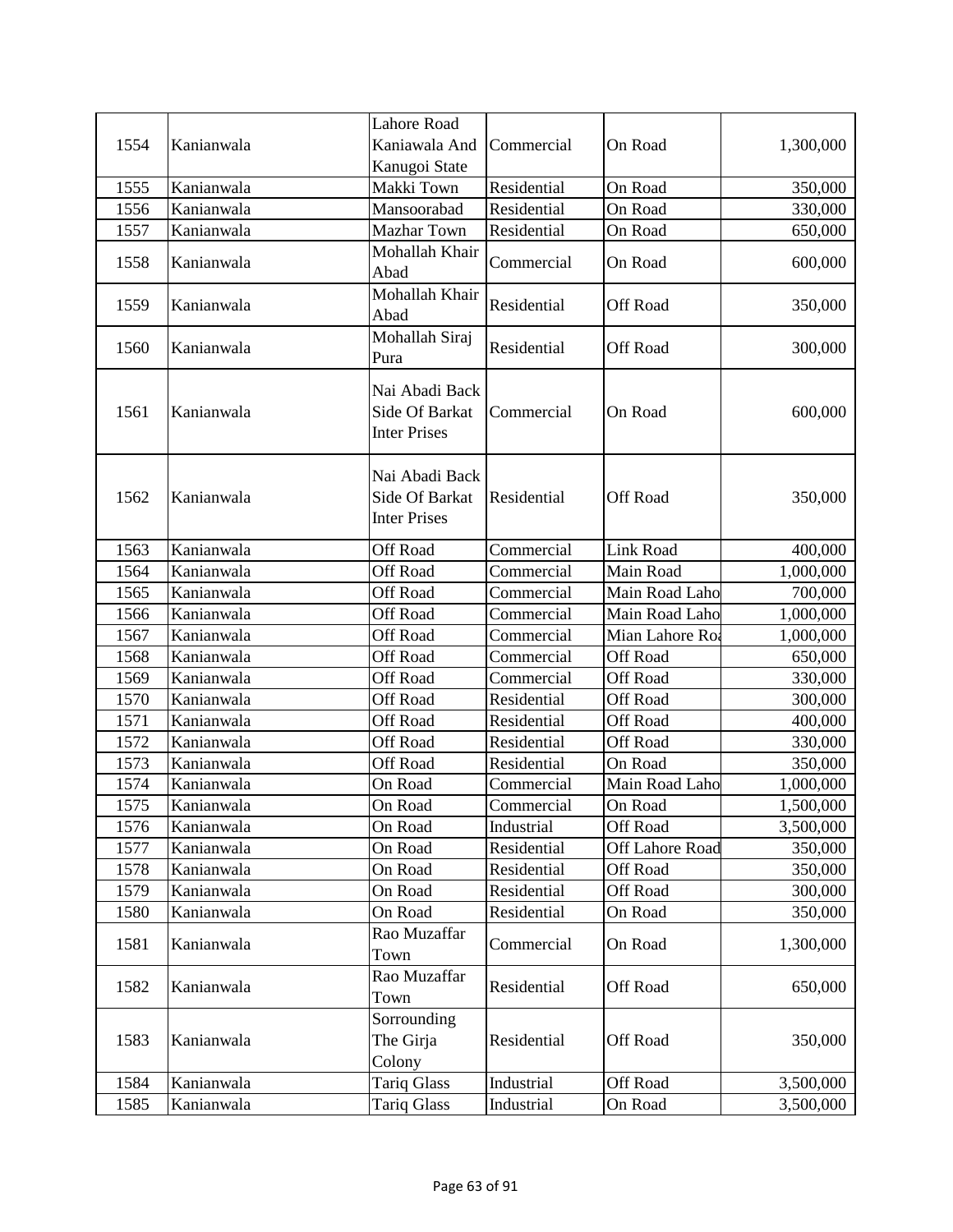| 1586 | Kanungoi | Abadi                                                             | Residential | Off Road        | 300,000   |
|------|----------|-------------------------------------------------------------------|-------------|-----------------|-----------|
| 1587 | Kanungoi | <b>Barkat Town</b>                                                | Residential | On Road         | 300,000   |
| 1588 | Kanungoi | <b>Behind Bye</b><br>Pass Road                                    | Residential | Off Road        | 330,000   |
| 1589 | Kanungoi | <b>Behind Housing</b><br>Colony Phase -<br>Ii                     | Residential | <b>Off Road</b> | 550,000   |
| 1590 | Kanungoi | <b>Behind Housing</b><br>Colony Phase -<br>Ii                     | Residential | Off Road        | 300,000   |
| 1591 | Kanungoi | <b>By-Pass</b><br><b>Housing Colony</b><br>To Municipal<br>Limits | Commercial  | On Road         | 1,600,000 |
| 1592 | Kanungoi | <b>By-Pass</b><br><b>Housing Colony</b><br>To Municipal<br>Limits | Residential | <b>Off Road</b> | 700,000   |
| 1593 | Kanungoi | <b>By-Pass Road</b>                                               | Commercial  | On Road         | 1,600,000 |
| 1594 | Kanungoi | Front Bye Pass<br>Road                                            | Residential | Off Road        | 330,000   |
| 1595 | Kanungoi | <b>Green Market</b>                                               | Commercial  | On Road         | 550,000   |
| 1596 | Kanungoi | Green Town                                                        | Commercial  | On Road         | 1,000,000 |
| 1597 | Kanungoi | Green Town                                                        | Residential | On Road         | 450,000   |
| 1598 | Kanungoi | Housing Colony<br>Phase Ii                                        | Residential | On Road         | 550,000   |
| 1599 | Kanungoi | Khan Colony                                                       | Commercial  | On Road         | 1,100,000 |
| 1600 | Kanungoi | Khan Colony                                                       | Residential | On Road         | 600,000   |
| 1601 | Kanungoi | <b>Lahore Road</b><br>Kanianwala<br>And Kanungoi<br>Estate        | Commercial  | On Road         | 1,600,000 |
| 1602 | Kanungoi | Link Road                                                         | Residential | Off Road        | 300,000   |
| 1603 | Kanungoi | Link Road                                                         | Residential | Off Road        | 350,000   |
| 1604 | Kanungoi | Main Sharqpur<br>Road                                             | Residential | Off Road        | 600,000   |
| 1605 | Kanungoi | Mian Flour<br>Mills (Shad<br>Bagh)                                | Commercial  | On Road         | 1,100,000 |
| 1606 | Kanungoi | Mian Flour<br>Mills (Shad<br>Bagh)                                | Residential | Off Road        | 450,000   |
| 1607 | Kanungoi | Model Town                                                        | Commercial  | On Road         | 1,500,000 |
| 1608 | Kanungoi | Model Town                                                        | Residential | On Road         | 600,000   |
| 1609 | Kanungoi | Near Abadi                                                        | Residential | <b>Off Road</b> | 330,000   |
| 1610 | Kanungoi | Near Rajbah                                                       | Residential | <b>Off Road</b> | 330,000   |
| 1611 | Kanungoi | Near Rajbah                                                       | Residential | Off Road        | 300,000   |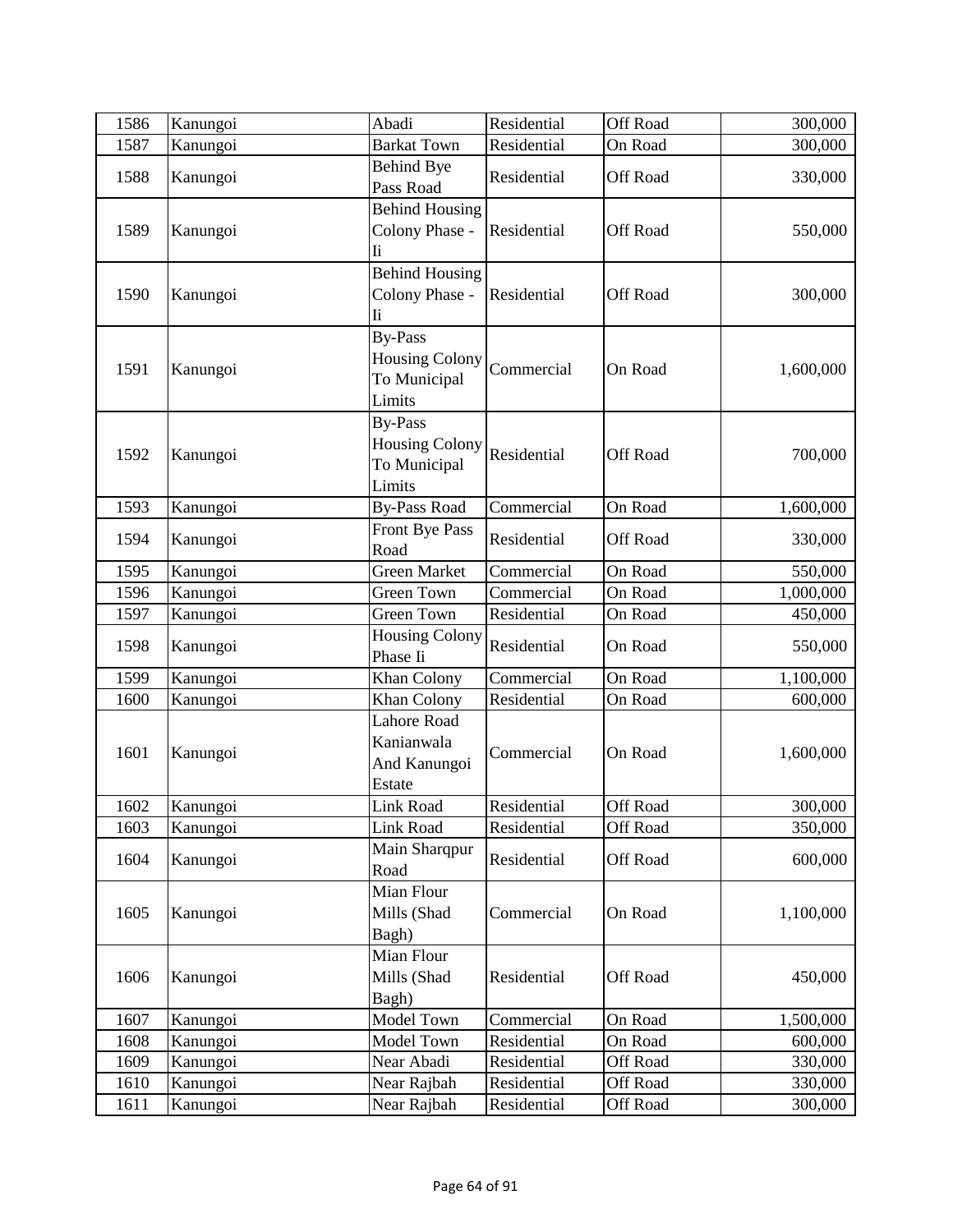| 1612 | Kanungoi    | Near Rajbah                             | Residential | <b>Off Road</b> | 350,000   |
|------|-------------|-----------------------------------------|-------------|-----------------|-----------|
| 1613 | Kanungoi    | <b>Off Road</b>                         | Commercial  | On Road         | 1,100,000 |
| 1614 | Kanungoi    | Off Road                                | Commercial  | On Road         | 1,500,000 |
| 1615 | Kanungoi    | Off Road                                | Residential | Off Road        | 550,000   |
| 1616 | Kanungoi    | Off Road                                | Residential | <b>Off Road</b> | 660,000   |
| 1617 | Kanungoi    | On Road                                 | Commercial  | On Road         | 1,100,000 |
| 1618 | Kanungoi    | On Road                                 | Residential | Off Road        | 1,100,000 |
| 1619 | Kanungoi    | On Road                                 | Residential | Off Road        | 330,000   |
| 1620 | Kanungoi    | Rao Muzaffar<br>Town                    | Commercial  | On Road         | 1,500,000 |
| 1621 | Kanungoi    | Rao Muzaffar<br>Town                    | Residential | On Road         | 600,000   |
| 1622 | Kanungoi    | Shaheen City                            | Commercial  | On Road         | 2,000,000 |
| 1623 | Kanungoi    | Shaheen City                            | Residential | On Road         | 650,000   |
| 1624 | Kanungoi    | Shaheen City<br>Phase Ii                | Residential | On Road         | 900,000   |
| 1625 | Kanungoi    | Shaheen City<br>Phase Ii                | Residential | On Road         | 350,000   |
| 1626 | Kanungoi    | <b>Talib Home</b>                       | Residential | <b>Off Road</b> | 400,000   |
| 1627 | Kanungoi    | Vip City                                | Commercial  | On Road         | 2,000,000 |
| 1628 | Kanungoi    | Vip City                                | Residential | On Road         | 900,000   |
| 1629 | Kanungoi    | Vip Meadows                             | Residential | Off Road        | 650,000   |
| 1630 | Kot Ranjeet | <b>Behind</b><br>Gujranwala<br>Road     | Commercial  | On Road         | 1,200,000 |
| 1631 | Kot Ranjeet | <b>Behind</b><br>Gujranwala<br>Road     | Commercial  | On Road         | 1,000,000 |
| 1632 | Kot Ranjeet | <b>Behind</b><br>Gujranwala<br>Road     | Residential | Off Road        | 140,000   |
| 1633 | Kot Ranjeet | <b>Behind</b><br>Gujranwala<br>Road     | Residential | Off Road        | 248,000   |
| 1634 | Kot Ranjeet | Behind<br>Gujranwala<br>Road            | Residential | Off Road        | 137,500   |
| 1635 | Kot Ranjeet | <b>Behind</b><br>Gujranwala<br>Road     | Residential | Off Road        | 150,000   |
| 1636 | Kot Ranjeet | <b>Behind</b><br>Gujranwala<br>Road     | Residential | <b>Off Road</b> | 1,000,000 |
| 1637 | Kot Ranjeet | <b>Behind The</b><br>Gujranwala<br>Road | Residential | Off Road        | 250,000   |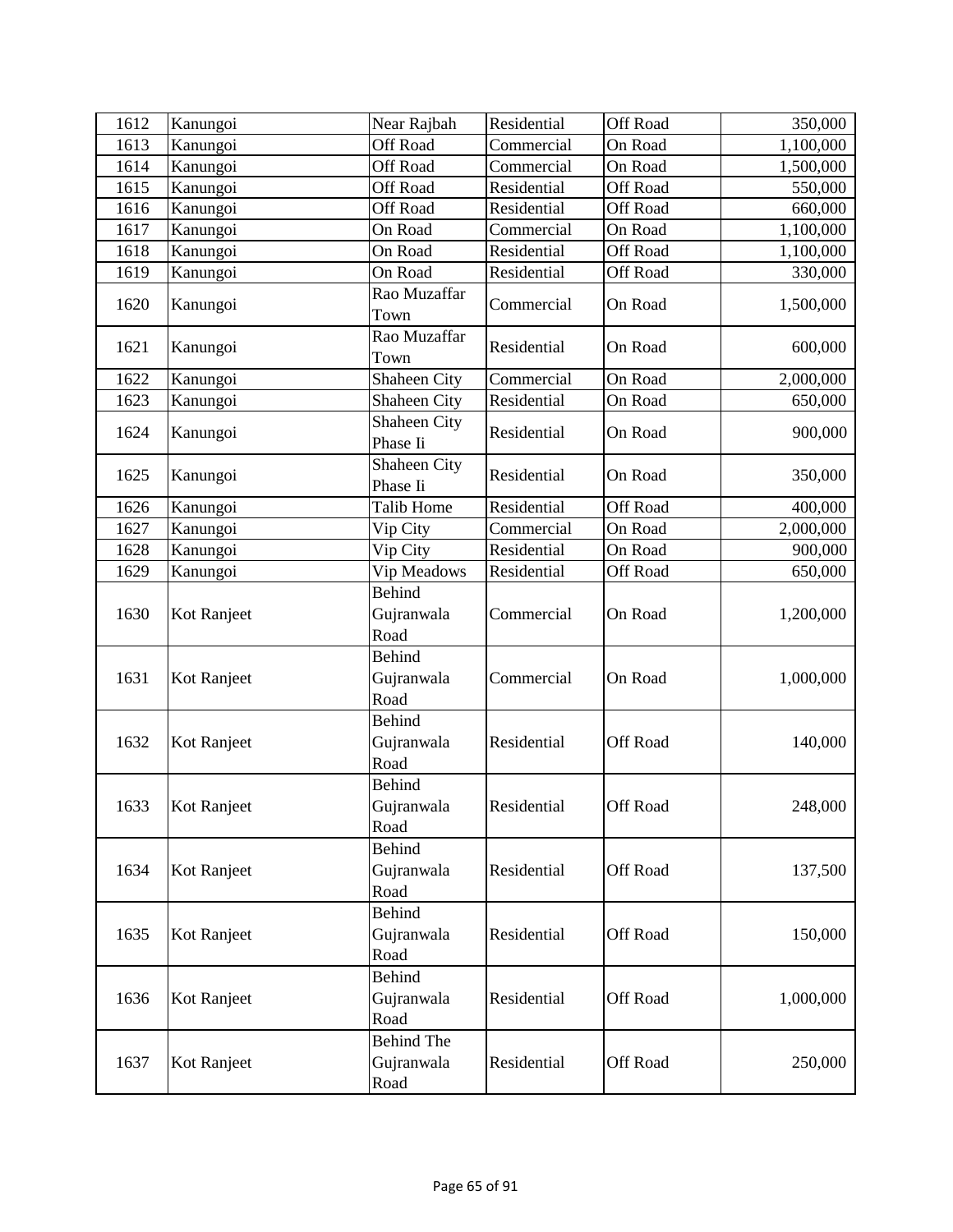|      |                | <b>Behind The</b> |             |                 |           |
|------|----------------|-------------------|-------------|-----------------|-----------|
| 1638 | Kot Ranjeet    | Gujranwala        | Residential | Off Road        | 248,000   |
|      |                | Road              |             |                 |           |
|      |                | <b>Behind The</b> |             |                 |           |
| 1639 | Kot Ranjeet    | Gujranwala        | Residential | Off Road        | 150,000   |
|      |                | Road              |             |                 |           |
|      |                | <b>Behind The</b> |             |                 |           |
| 1640 | Kot Ranjeet    | Gujranwala        | Residential | Off Road        | 247,500   |
|      |                | Road              |             |                 |           |
|      |                | <b>Behind The</b> |             |                 |           |
| 1641 | Kot Ranjeet    | Gujranwala        | Residential | Off Road        | 175,000   |
|      |                | Road              |             |                 |           |
| 1642 | Kot Ranjeet    | Madni Colony      | Commercial  | On Road         | 1,200,000 |
| 1643 | Kot Ranjeet    | Madni Colony      | Residential | On Road         | 247,500   |
| 1644 | Kot Ranjeet    | Madni Colony      | Residential | On Road         | 300,000   |
|      |                | Main              |             |                 |           |
| 1645 | Kot Ranjeet    | Gujranwala        | Commercial  | On Road         | 1,200,000 |
|      |                | Road              |             |                 |           |
|      |                | Main              |             |                 |           |
| 1646 | Kot Ranjeet    | Gujranwala        | Commercial  | On Road         | 1,000,000 |
|      |                | Road              |             |                 |           |
|      |                | Main              |             |                 |           |
| 1647 | Kot Ranjeet    | Gujranwala        | Residential | Off Road        | 250,000   |
|      |                | Road              |             |                 |           |
| 1648 | Kot Ranjeet    | Motorway City     | Residential | On Road         | 1,200,000 |
| 1649 | Kot Ranjeet    | Motorway City     | Residential | On Road         | 600,000   |
| 1650 | Kot Ranjeet    | Off Road          | Commercial  | Off Road        | 400,000   |
| 1651 | Kot Ranjeet    | Off Road          | Commercial  | On Road         | 1,200,000 |
| 1652 | Kot Ranjeet    | Off Road          | Industrial  | Off Road        | 1,800,000 |
| 1653 | Kot Ranjeet    | Off Road          | Residential | Off Road        | 280,000   |
|      |                | On Gujranwala     | Residential | Off Road        |           |
| 1654 | Kot Ranjeet    | Road              |             |                 | 245,000   |
|      |                | On Gujranwala     |             |                 | 248,000   |
| 1655 | Kot Ranjeet    | Road              | Residential | Off Road        |           |
|      |                | On Gujranwala     |             |                 | 250,000   |
| 1656 | Kot Ranjeet    | Road              | Residential | Off Road        |           |
|      |                | On Gujranwala     |             |                 |           |
| 1657 | Kot Ranjeet    | Road              | Residential | Off Road        | 150,000   |
|      |                | On Gujranwala     |             |                 |           |
| 1658 | Kot Ranjeet    | Road              | Residential | Off Road        | 175,000   |
| 1659 | Kot Ranjeet    | On Link Road      | Commercial  | Motorway Interc | 1,200,000 |
| 1660 | Kot Ranjeet    | On Link Road      | Commercial  | On Road         | 1,200,000 |
| 1661 | Kot Ranjeet    | On Road           | Commercial  | Gujranwala Road | 900,000   |
| 1662 | Kot Ranjeet    | On Road           | Commercial  | On Road         | 1,200,000 |
| 1663 | Kot Ranjeet    | On Road           | Residential | Off Road        | 248,000   |
| 1664 | Kot Ranjeet    | On Road           | Residential | <b>Off Road</b> | 250,000   |
| 1665 | Noorpur Virkan | Wapda Town        | Commercial  | On Road         | 1,500,000 |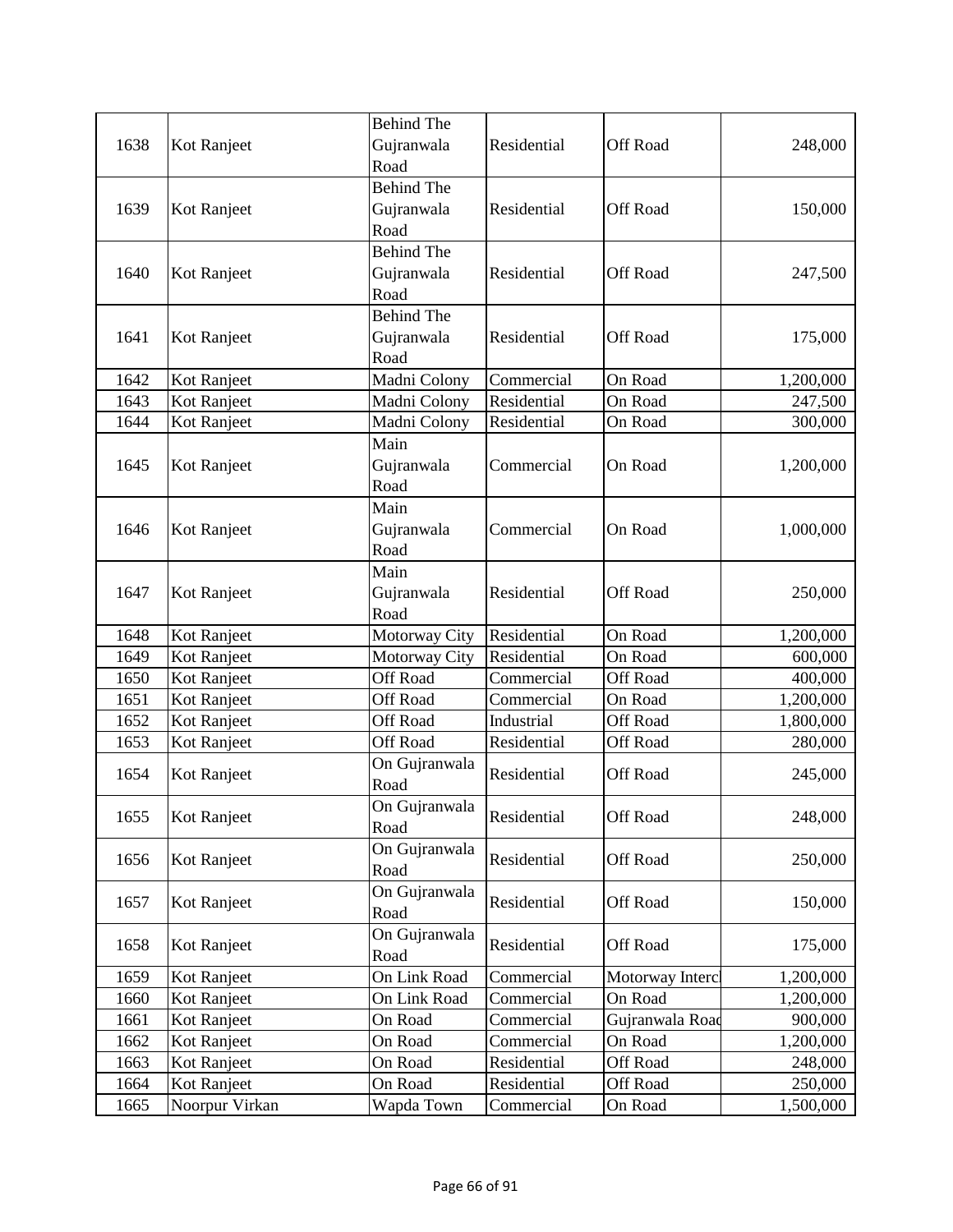| 1666 | Noorpur Virkan   | Wapda Town                | Residential | On Road         | 300,000   |
|------|------------------|---------------------------|-------------|-----------------|-----------|
| 1667 | Qila Ameer Singh | Al Noor Park              | Commercial  | On Road         | 800,000   |
| 1668 | Qila Ameer Singh | Al Noor Park              | Residential | On Road         | 400,000   |
| 1669 | Qila Ameer Singh | Burj Wala                 | Commercial  | On Road         | 700,000   |
| 1670 | Qila Ameer Singh | Burj Wala                 | Residential | Off Road        | 400,000   |
|      |                  | Canal View                |             |                 |           |
| 1671 | Qila Ameer Singh | Park (Qila                | Commercial  | On Road         | 1,600,000 |
|      |                  | Ameer Sing)               |             |                 |           |
|      |                  | <b>Canal View</b>         |             |                 |           |
| 1672 | Qila Ameer Singh | Park (Qila                | Residential | On Road         | 700,000   |
|      |                  | Ameer Sing)               |             |                 |           |
| 1673 | Qila Ameer Singh | Defense Colony Commercial |             | On Road         | 800,000   |
| 1674 | Qila Ameer Singh | Defense Colony            | Residential | On Road         | 400,000   |
|      |                  | Dhodianwala               |             |                 |           |
| 1675 | Qila Ameer Singh | Near Railway              | Commercial  | On Road         | 600,000   |
|      |                  | Line                      |             |                 |           |
|      |                  | Dhodianwala               |             |                 |           |
| 1676 | Qila Ameer Singh | Near Railway              | Residential | <b>Off Road</b> | 400,000   |
|      |                  | Line                      |             |                 |           |
| 1677 | Qila Ameer Singh | Garden Town               | Commercial  | On Road         | 700,000   |
| 1678 | Qila Ameer Singh | Garden Town               | Residential | On Road         | 450,000   |
| 1679 | Qila Ameer Singh | <b>Green Town</b>         | Commercial  | On Road         | 800,000   |
|      |                  | Gulberg Town              |             |                 |           |
| 1680 | Qila Ameer Singh | (Qila Ameer               | Residential | On Road         | 450,000   |
|      |                  | Sing)                     |             |                 |           |
| 1681 | Qila Ameer Singh | Hasnain Park              | Commercial  | On Road         | 800,000   |
| 1682 | Qila Ameer Singh | Hasnain Park              | Residential | On Road         | 400,000   |
| 1683 | Qila Ameer Singh | Kashif Park               | Commercial  | On Road         | 800,000   |
| 1684 | Qila Ameer Singh | <b>Kashif Park</b>        | Residential | On Road         | 450,000   |
| 1685 | Qila Ameer Singh | Kot Nadeem                | Commercial  | On Road         | 450,000   |
| 1686 | Qila Ameer Singh | Kot Nadeem                | Residential | <b>Off Road</b> | 300,000   |
| 1687 | Qila Ameer Singh | Munir Park                | Commercial  | On Road         | 800,000   |
| 1688 | Qila Ameer Singh | Munir Park                | Residential | On Road         | 450,000   |
| 1689 | Qila Ameer Singh | Nash-E-Man                | Commercial  | On Road         | 1,300,000 |
|      |                  | Park                      |             |                 |           |
| 1690 | Qila Ameer Singh | Nash-E-Man                | Residential | On Road         | 700,000   |
|      |                  | Park                      |             |                 |           |
|      |                  | New Abadi                 |             |                 |           |
| 1691 | Qila Ameer Singh | Tube-Well No.             | Commercial  | On Road         | 500,000   |
|      |                  | 5                         |             |                 |           |
|      |                  | New Abadi                 |             |                 |           |
| 1692 | Qila Ameer Singh | Tube-Well No.             | Residential | Off Road        | 450,000   |
|      |                  | 5                         |             |                 |           |
|      |                  | Northern Side             |             |                 |           |
| 1693 | Qila Ameer Singh | Of Railway                | Residential | Off Road        | 200,000   |
|      |                  | Line                      |             |                 |           |
| 1694 | Qila Ameer Singh | Off Road                  | Commercial  | On Road         | 600,000   |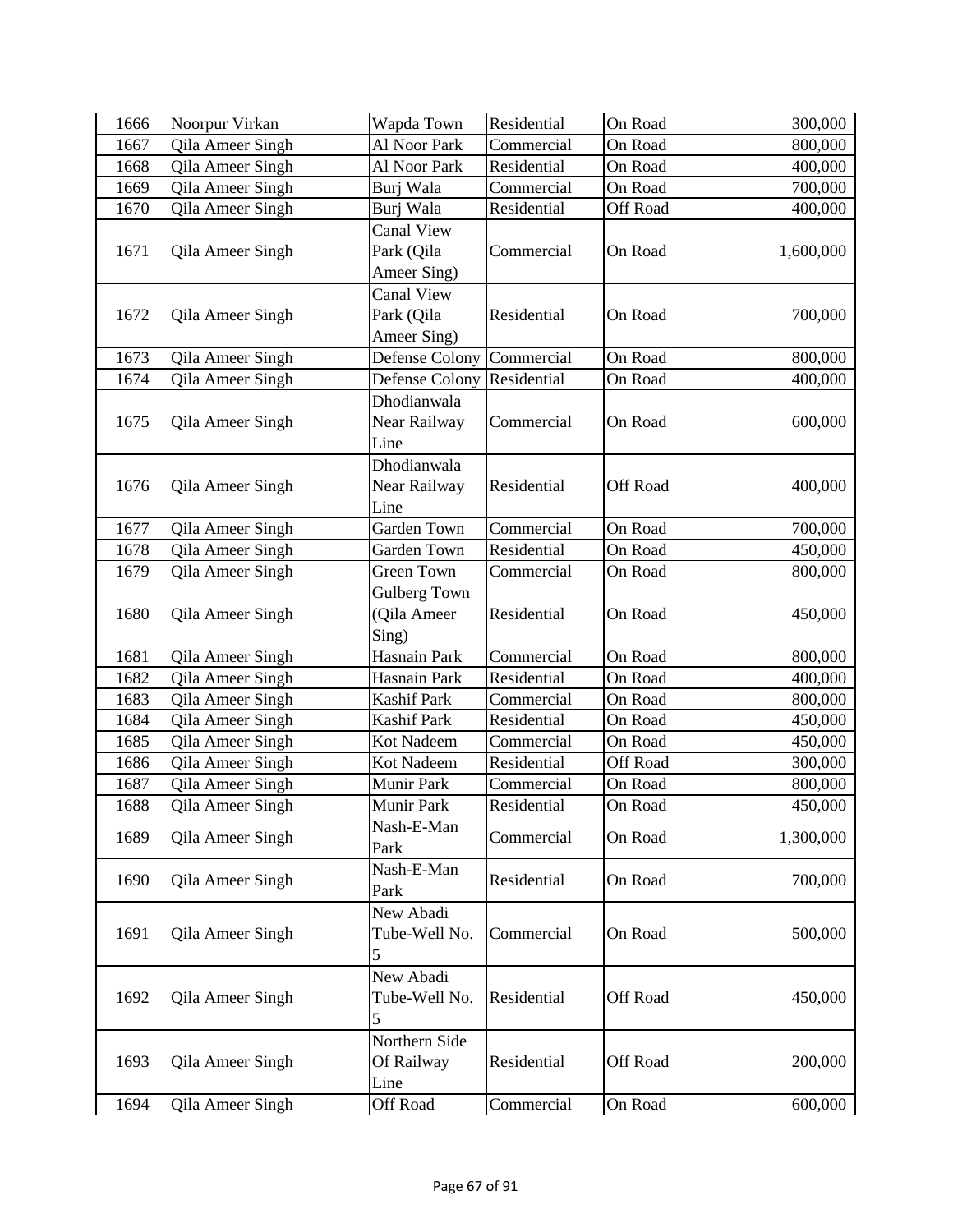| 1695 | Qila Ameer Singh  | Punjab Public<br>School                                              | Commercial  | On Road         | 800,000   |
|------|-------------------|----------------------------------------------------------------------|-------------|-----------------|-----------|
| 1696 | Qila Ameer Singh  | Punjab Public<br>School                                              | Residential | Off Road        | 600,000   |
| 1697 | Qila Ameer Singh  | <b>Qila Ameer</b><br>Sing                                            | Commercial  | On Road         | 1,600,000 |
| 1698 | Qila Ameer Singh  | Qila Ameer<br>Sing                                                   | Residential | Off Road        | 700,000   |
| 1699 | Qila Ameer Singh  | Saim Nala To<br><b>Housing Colony</b>                                | Commercial  | On Road         | 1,600,000 |
| 1700 | Qila Ameer Singh  | Saim Nala To<br><b>Housing Colony</b>                                | Residential | Off Road        | 700,000   |
| 1701 | Qila Ameer Singh  | South Side<br>Railway Line<br><b>Behind The</b><br><b>Green Town</b> | Commercial  | On Road         | 600,000   |
| 1702 | Qila Ameer Singh  | South Side<br>Railway Line<br><b>Behind The</b><br>Green Town        | Residential | <b>Off Road</b> | 450,000   |
| 1703 | Rakh Hiran Minara | Chand Mari<br>Park                                                   | Commercial  | On Road         | 1,000,000 |
| 1704 | Rakh Hiran Minara | Chand Mari<br>Park                                                   | Residential | On Road         | 500,000   |
| 1705 | Rakh Hiran Minara | Goloria Colony                                                       | Commercial  | On Road         | 800,000   |
| 1706 | Rakh Hiran Minara | Goloria Colony                                                       | Residential | On Road         | 400,000   |
| 1707 | Rakh Hiran Minara | Jilani Garden                                                        | Commercial  | On Road         | 800,000   |
| 1708 | Rakh Hiran Minara | Jilani Garden                                                        | Residential | On Road         | 400,000   |
| 1709 | Rakh Hiran Minara | Miraj Pura                                                           | Commercial  | On Road         | 960,000   |
| 1710 | Rakh Hiran Minara | Miraj Pura                                                           | Residential | On Road         | 350,000   |
| 1711 | Rakh Hiran Minara | Mohallah<br>Farooq Nagar                                             | Commercial  | On Road         | 1,000,000 |
| 1712 | Rakh Hiran Minara | Mohallah<br>Farooq Nagar                                             | Residential | Off Road        | 400,000   |
| 1713 | Rakh Hiran Minara | Mohallah<br>Rasool Nagar                                             | Commercial  | On Road         | 800,000   |
| 1714 | Rakh Hiran Minara | Mohallah<br>Rasool Nagar                                             | Residential | Off Road        | 450,000   |
| 1715 | Rakh Hiran Minara | New Abadi /<br>Rakh Hiran<br>Minara                                  | Commercial  | On Road         | 570,000   |
| 1716 | Rakh Hiran Minara | New Abadi /<br>Rakh Hiran<br>Minara                                  | Residential | Off Road        | 400,000   |
| 1717 | Rakh Hiran Minara | On Link Road                                                         | Commercial  | On Road         | 340,000   |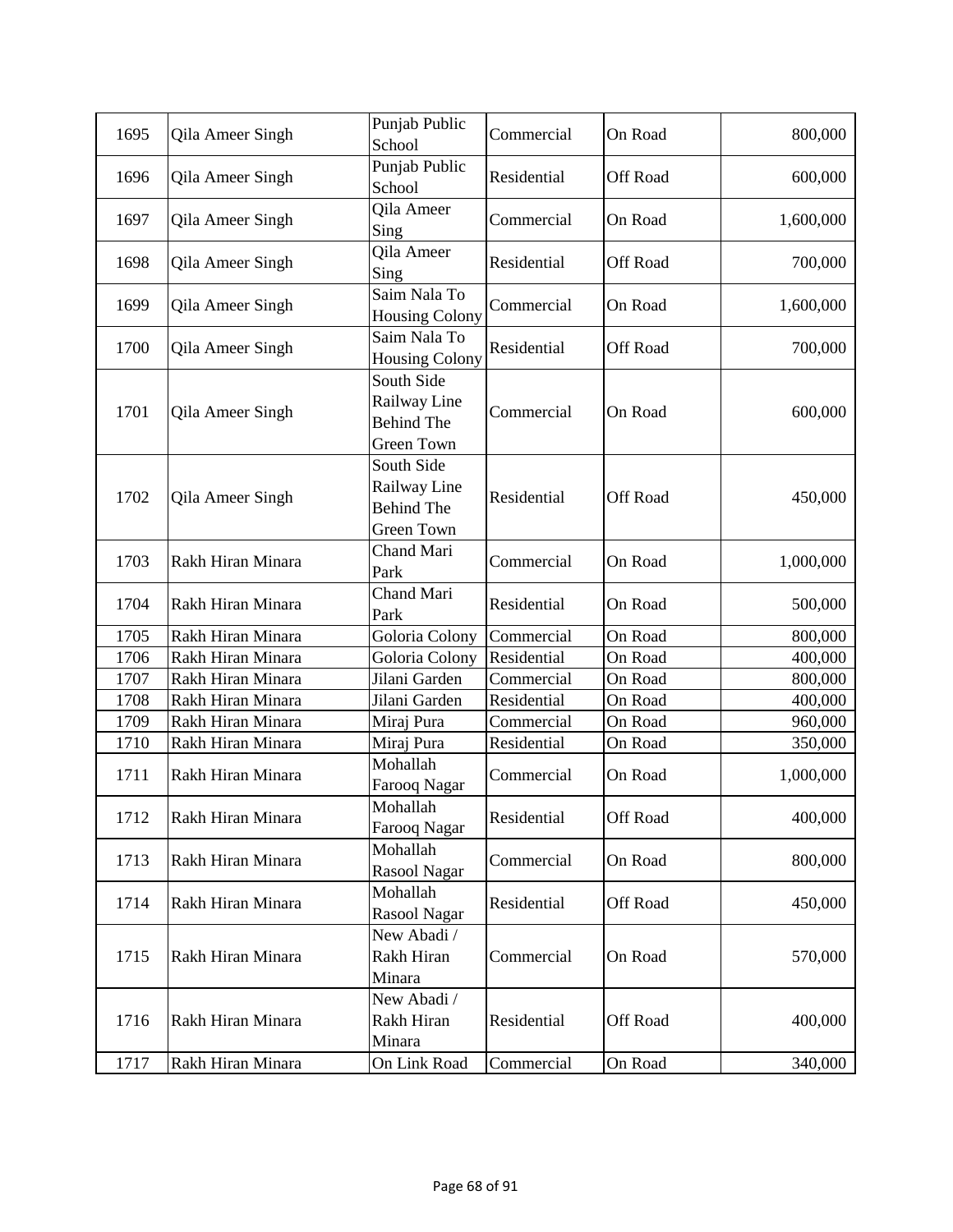|              |                                                                            | Shah                        |                            |                      |                   |
|--------------|----------------------------------------------------------------------------|-----------------------------|----------------------------|----------------------|-------------------|
| 1718         | Rakh Hiran Minara                                                          | Muhammad                    | Commercial                 | On Road              | 500,000           |
|              |                                                                            | Colony                      |                            |                      |                   |
| 1719         | Rakh Hiran Minara                                                          | Shah<br>Muhammad            | Residential                | On Road              | 400,000           |
|              |                                                                            | Colony                      |                            |                      |                   |
| 1720         | Rakh Hiran Minara                                                          | Sheikhoo Villas Commercial  |                            | On Road              | 1,200,000         |
| 1721         | Rakh Hiran Minara                                                          | Sheikhoo Villas Residential |                            | On Road              | 700,000           |
| 1722         | Rakh Hiran Minara                                                          | <b>Usman Chowk</b>          | Residential                | Off Road             | 215,000           |
| 1723         | Rakh Hiran Minara (Ghair U Jandiala Road                                   |                             | Residential                | <b>Off Road</b>      | 1,100,000         |
| 1724         | Rakh Hiran Minara (Ghair UlLink Road                                       |                             | Commercial                 | Link Road            | 345,000           |
| 1725         | Rakh Hiran Minara (Ghair UlLink Road                                       |                             | Commercial                 | On Road              | 325,000           |
| 1726         | Rakh Hiran Minara (Ghair UlLink Road                                       |                             | Residential                | Link Road            | 310,000           |
| 1727         | Rakh Hiran Minara (Ghair UlLink Road                                       |                             | Residential                | Off Road             | 75,000            |
| 1728         | Rakh Hiran Minara (Ghair UrLink Road                                       |                             | Residential                | Off Road             | 82,000            |
| 1729         | Rakh Hiran Minara (Ghair UlLink Road                                       |                             | Residential                | Off Road             | 110,000           |
| 1730         | Rakh Hiran Minara (Ghair UlLink Road                                       |                             | Residential                | Off Road             | 160,000           |
| 1731         | Rakh Hiran Minara (Ghair UIOff Road                                        |                             | Commercial                 | Link Road            | 330,000           |
| 1732         | Rakh Hiran Minara (Ghair UIOff Road                                        |                             | Commercial                 | On Road              | 300,000           |
| 1733         | Rakh Hiran Minara (Ghair UIOff Road                                        |                             | Commercial                 | On Road              | 457,000           |
| 1734         | Rakh Hiran Minara (Ghair UIOff Road                                        |                             | Commercial                 | On Road              | 400,000           |
| 1735         | Rakh Hiran Minara (Ghair UIOff Road                                        |                             | Commercial                 | On Road              | 305,000           |
| 1736         | Rakh Hiran Minara (Ghair UIOff Road                                        |                             | Commercial                 | On Road              | 505,000           |
| 1737         | Rakh Hiran Minara (Ghair UIOff Road                                        |                             | Residential                | Link Road            | 130,000           |
| 1738         | Rakh Hiran Minara (Ghair UIOff Road                                        |                             | Residential                | Link Road            | 82,000            |
| 1739         | Rakh Hiran Minara (Ghair UIOff Road                                        |                             | Residential                | Link Road            | 450,000           |
| 1740         | Rakh Hiran Minara (Ghair UIOff Road                                        |                             | Residential                | Link Road            | 105,000           |
| 1741         | Rakh Hiran Minara (Ghair UIOff Road                                        |                             | Residential                | Link Road            | 205,000           |
| 1742         | Rakh Hiran Minara (Ghair UIOff Road                                        |                             | Residential                | Link Road            | 415,000           |
| 1743         | Rakh Hiran Minara (Ghair UrOff Road                                        |                             | Residential                | Link Road            | 225,000           |
| 1744         | Rakh Hiran Minara (Ghair UIOff Road                                        |                             | Residential                | Link Road            | 175,000           |
| 1745         | Rakh Hiran Minara (Ghair U Off Road                                        |                             | Residential                | <b>Off Road</b>      | 90,000            |
| 1746         | Rakh Hiran Minara (Ghair UIOff Road                                        |                             | Residential                | Off Road             | 350,000           |
| 1747         | Rakh Hiran Minara (Ghair U Off Road                                        |                             | Residential                | Off Road             | 130,000           |
| 1748<br>1749 | Rakh Hiran Minara (Ghair UrOff Road<br>Rakh Hiran Minara (Ghair U Off Road |                             | Residential<br>Residential | Off Road<br>Off Road | 230,000<br>82,000 |
| 1750         | Rakh Hiran Minara (Ghair UrOff Road                                        |                             | Residential                | Off Road             | 185,000           |
| 1751         | Rakh Hiran Minara (Ghair UrOff Road                                        |                             | Residential                | Off Road             | 180,000           |
| 1752         | Rakh Hiran Minara (Ghair UrOff Road                                        |                             | Residential                | Off Road             | 325,000           |
| 1753         | Rakh Hiran Minara (Ghair UrOff Road                                        |                             | Residential                | Off Road             | 305,000           |
| 1754         | Rakh Hiran Minara (Ghair U Off Road                                        |                             | Residential                | Off Road             | 110,000           |
| 1755         | Rakh Hiran Minara (Ghair U Off Road                                        |                             | Residential                | Off Road             | 228,000           |
| 1756         | Rakh Hiran Minara (Ghair U Off Road                                        |                             | Residential                | Off Road             | 310,000           |
| 1757         | Rakh Hiran Minara (Ghair U Off Road                                        |                             | Residential                | Off Road             | 245,000           |
| 1758         | Rakh Hiran Minara (Ghair UrOff Road                                        |                             | Residential                | Off Road             | 340,000           |
| 1759         | Rakh Hiran Minara (Ghair UrOff Road                                        |                             | Residential                | Off Road             | 145,000           |
| 1760         | Rakh Hiran Minara (Ghair U Off Road                                        |                             | Residential                | Off Road             | 160,000           |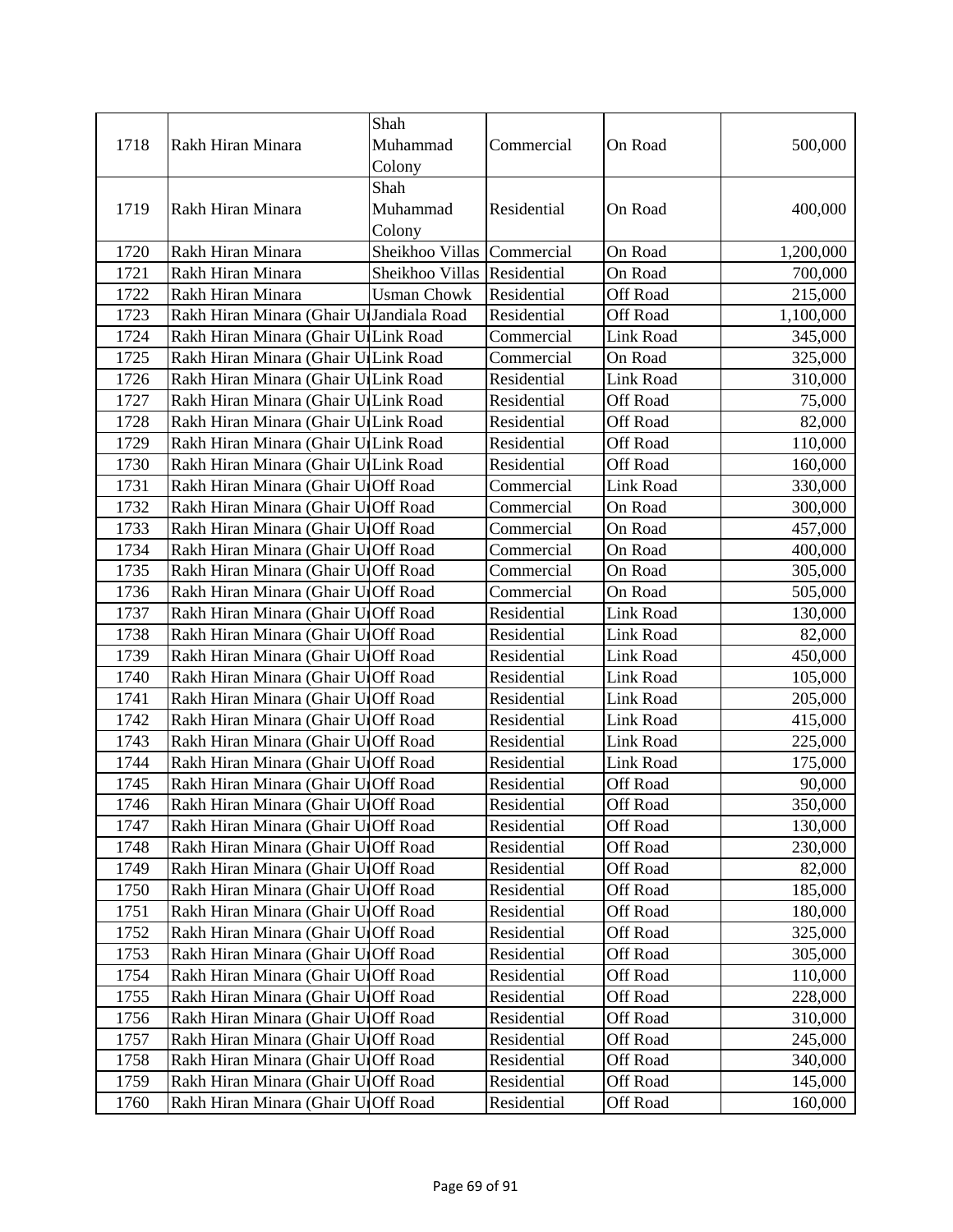| 1761 | Rakh Hiran Minara (Ghair UIOff Road      |                      | Residential | Off Road        | 560,000   |
|------|------------------------------------------|----------------------|-------------|-----------------|-----------|
| 1762 | Rakh Hiran Minara (Ghair UIOff Road      |                      | Residential | <b>Off Road</b> | 440,000   |
| 1763 | Rakh Hiran Minara (Ghair UIOff Road      |                      | Residential | <b>Off Road</b> | 460,000   |
| 1764 | Rakh Hiran Minara (Ghair UIOff Road      |                      | Residential | <b>Off Road</b> | 590,000   |
| 1765 | Rakh Hiran Minara (Ghair UIOff Road      |                      | Residential | Off Road        | 600,000   |
| 1766 | Rakh Hiran Minara (Ghair UIOff Road      |                      | Residential | <b>Off Road</b> | 260,000   |
| 1767 | Rakh Hiran Minara (Ghair U. On Road      |                      | Commercial  | Link Road       | 398,000   |
| 1768 | Rakh Hiran Minara (Ghair U. On Road      |                      | Commercial  | Link Road       | 475,000   |
| 1769 | Rakh Hiran Minara (Ghair UIOn Road       |                      | Commercial  | On Road         | 448,000   |
| 1770 | Rakh Hiran Minara (Ghair U. On Road      |                      | Residential | Link Road       | 430,000   |
| 1771 | Rakh Hiran Minara (Ghair U. On Road      |                      | Residential | <b>Off Road</b> | 245,000   |
| 1772 | Rakh Hiran Minara (Ghair U. On Road      |                      | Residential | Off Road        | 315,000   |
| 1773 | Rakh Hiran Minara (Ghair U. On Road      |                      | Residential | <b>Off Road</b> | 390,000   |
| 1774 | Rakh Hiran Minara (Ghair U. On Road      |                      | Residential | <b>Off Road</b> | 325,000   |
| 1775 | Rakh Hiran Minara (Ghair U. On Road      |                      | Residential | <b>Off Road</b> | 430,000   |
|      |                                          | Rakh Hiran           |             |                 |           |
| 1776 | Rakh Hiran Minara (Ghair UrMinara Ghair  |                      | Residential | Off Road        | 82,000    |
|      |                                          | Urban                |             |                 |           |
|      |                                          | Rakh Hiran           |             |                 |           |
| 1777 | Rakh Hiran Minara (Ghair Ul Minara Ghair |                      | Residential | Off Road        | 125,000   |
|      |                                          | Urban                |             |                 |           |
|      |                                          | Rakh Hiran           |             |                 |           |
| 1778 | Rakh Hiran Minara (Ghair Ul Minara Ghair |                      | Residential | Off Road        | 250,000   |
|      |                                          | Urban                |             |                 |           |
|      |                                          | Rakh Hiran           |             |                 |           |
| 1779 | Rakh Hiran Minara (Ghair UrMinara Ghair  |                      | Residential | Off Road        | 110,000   |
|      |                                          | Urban                |             |                 |           |
|      |                                          | Rakh Hiran           |             |                 |           |
| 1780 | Rakh Hiran Minara (Ghair U Minara Ghair  |                      | Residential | Off Road        | 245,000   |
|      |                                          | Urban                |             |                 |           |
|      |                                          | Rakh Hiran           |             |                 |           |
| 1781 | Rakh Hiran Minara (Ghair UrMinara Ghair  |                      | Residential | Off Road        | 350,000   |
|      |                                          | Urban                |             |                 |           |
| 1782 | Sahoke Mallian                           | Abadi                | Residential | Off Road        | 125,000   |
| 1783 | Sahoke Mallian                           | Abadi Tube-          | Commercial  | On Road         | 600,000   |
|      |                                          | Well No. 5           |             |                 |           |
| 1784 | Sahoke Mallian                           | Abadi Tube-          | Residential | Off Road        | 400,000   |
|      |                                          | Well No. 5           |             |                 |           |
|      |                                          | Agricultural         |             |                 |           |
| 1785 | Sahoke Mallian                           | Land For             | Industrial  | On Road         | 3,200,000 |
|      |                                          | Agricultural         |             |                 |           |
|      |                                          | Purpose              |             |                 |           |
| 1786 | Sahoke Mallian                           | <b>Behind Rajbah</b> | Industrial  | On Road         | 3,850,000 |
|      |                                          | Ayya Minor           |             |                 |           |
| 1787 | Sahoke Mallian                           | Behind Rajbah        | Residential | Off Road        | 125,000   |
|      |                                          | Ayya Minor           |             |                 |           |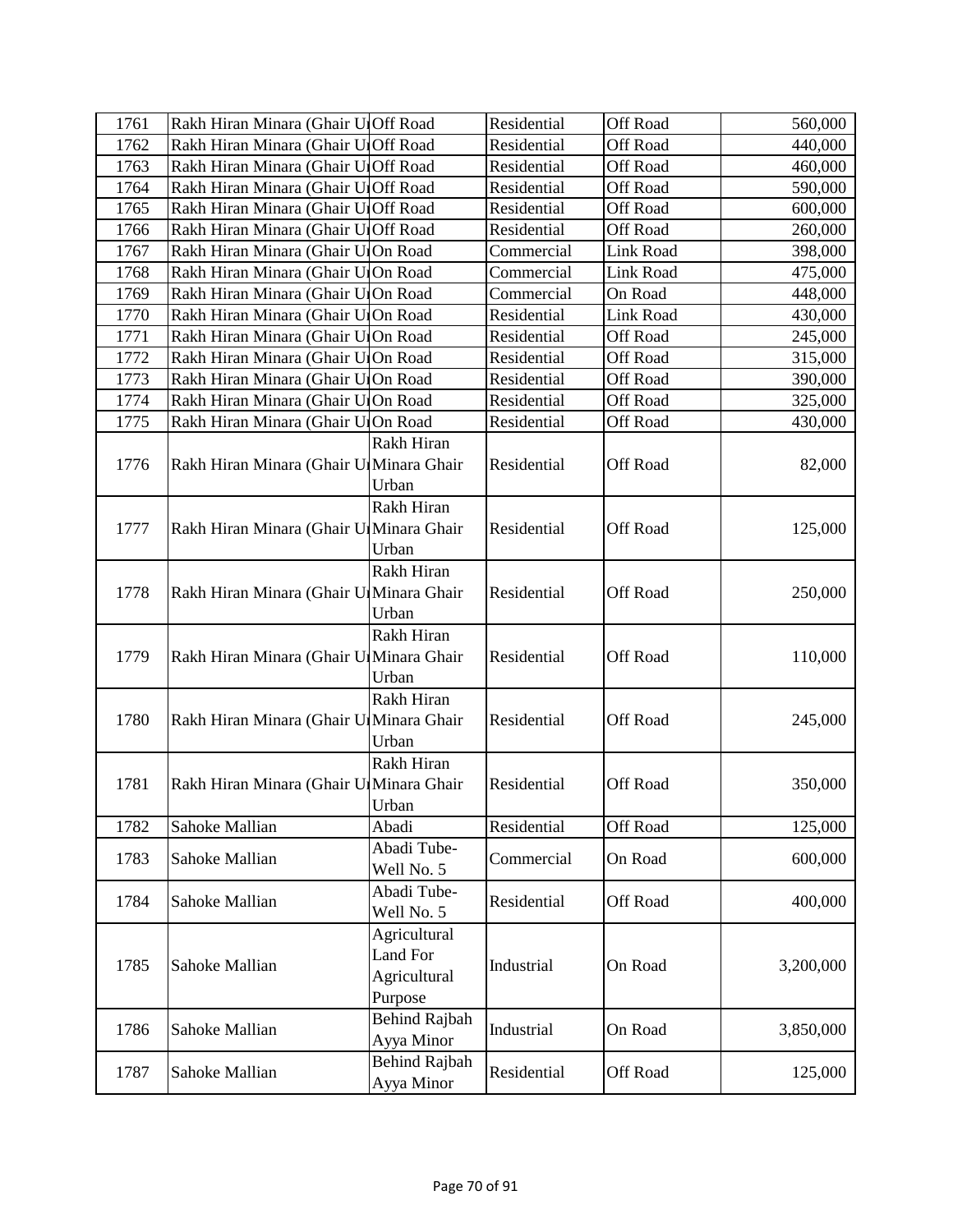| 1788 | Sahoke Mallian          | Chichoke<br><b>Mallian Road</b>                                      | Commercial  | On Road         | 1,000,000 |
|------|-------------------------|----------------------------------------------------------------------|-------------|-----------------|-----------|
| 1789 | Sahoke Mallian          | Chichoke<br><b>Mallian Road</b>                                      | Residential | <b>Off Road</b> | 500,000   |
| 1790 | Sahoke Mallian          | Link Road                                                            | Industrial  | <b>Off Road</b> | 3,850,000 |
| 1791 | Sahoke Mallian          | Link Road                                                            | Industrial  | On Road         | 3,200,000 |
| 1792 | Sahoke Mallian          | <b>Off Road</b>                                                      | Industrial  | <b>Off Road</b> | 3,200,000 |
| 1793 | Sahoke Mallian          | Off Road                                                             | Industrial  | <b>Off Road</b> | 3,850,000 |
| 1794 | Sahoke Mallian          | Off Road                                                             | Industrial  | On Road         | 3,200,000 |
| 1795 | Sahoke Mallian          | Off Road                                                             | Industrial  | On Road         | 3,850,000 |
| 1796 | Sahoke Mallian          | Off Road                                                             | Industrial  | On Road         | 3,500,000 |
| 1797 | Sahoke Mallian          | On Chechoke<br>Mallian Main<br>Road                                  | Residential | <b>Off Road</b> | 500,000   |
| 1798 | Sahoke Mallian          | On Road                                                              | Industrial  | Off Road        | 3,850,000 |
| 1799 | Sahoke Mallian          | On Road                                                              | Residential | <b>Off Road</b> | 100,000   |
| 1800 | Sahoke Mallian          | <b>Revenue Estate</b><br>/ Sahoke<br>Mallian                         | Industrial  | On Road         | 7,150,000 |
| 1801 | Sahoke Mallian          | <b>Revenue Estate</b><br>/ Sahoke<br>Mallian                         | Residential | Off Road        | 250,000   |
| 1802 | Sahoke Mallian          | <b>Revenue Estate</b><br>/ Sahoke<br>Mallian (Square<br>No. 223 Min) | Industrial  | On Road         | 7,150,000 |
| 1803 | Sahoke Mallian          | <b>Revenue Estate</b><br>/ Sahoke<br>Mallian (Square<br>No. 223 Min) | Residential | <b>Off Road</b> | 250,000   |
| 1804 | Sahoke Mallian          | Sahoke Mallian                                                       | Commercial  | On Road         | 600,000   |
| 1805 | Sahoke Mallian          | Sahoke Mallian                                                       | Residential | <b>Off Road</b> | 400,000   |
| 1806 | Sheikhupura Ghair Urban | <b>Behind Shah</b><br>Colony Road                                    | Commercial  | On Road         | 800,000   |
| 1807 | Sheikhupura Ghair Urban | <b>Behind Shah</b><br><b>Colony Road</b>                             | Residential | <b>Off Road</b> | 450,000   |
| 1808 | Sheikhupura Ghair Urban | Chah<br>Bhangowan                                                    | Commercial  | On Road         | 500,000   |
| 1809 | Sheikhupura Ghair Urban | Chah<br>Bhangowan                                                    | Residential | Off Road        | 300,000   |
| 1810 | Sheikhupura Ghair Urban | Changhar<br>Mohallah                                                 | Commercial  | On Road         | 600,000   |
| 1811 | Sheikhupura Ghair Urban | Changhar<br>Mohallah                                                 | Residential | <b>Off Road</b> | 400,000   |
| 1812 | Sheikhupura Ghair Urban | <b>Faisal Town</b>                                                   | Commercial  | On Road         | 500,000   |
| 1813 | Sheikhupura Ghair Urban | <b>Faisal Town</b>                                                   | Residential | On Road         | 300,000   |
| 1814 | Sheikhupura Ghair Urban | Ghausia Park                                                         | Residential | On Road         | 325,000   |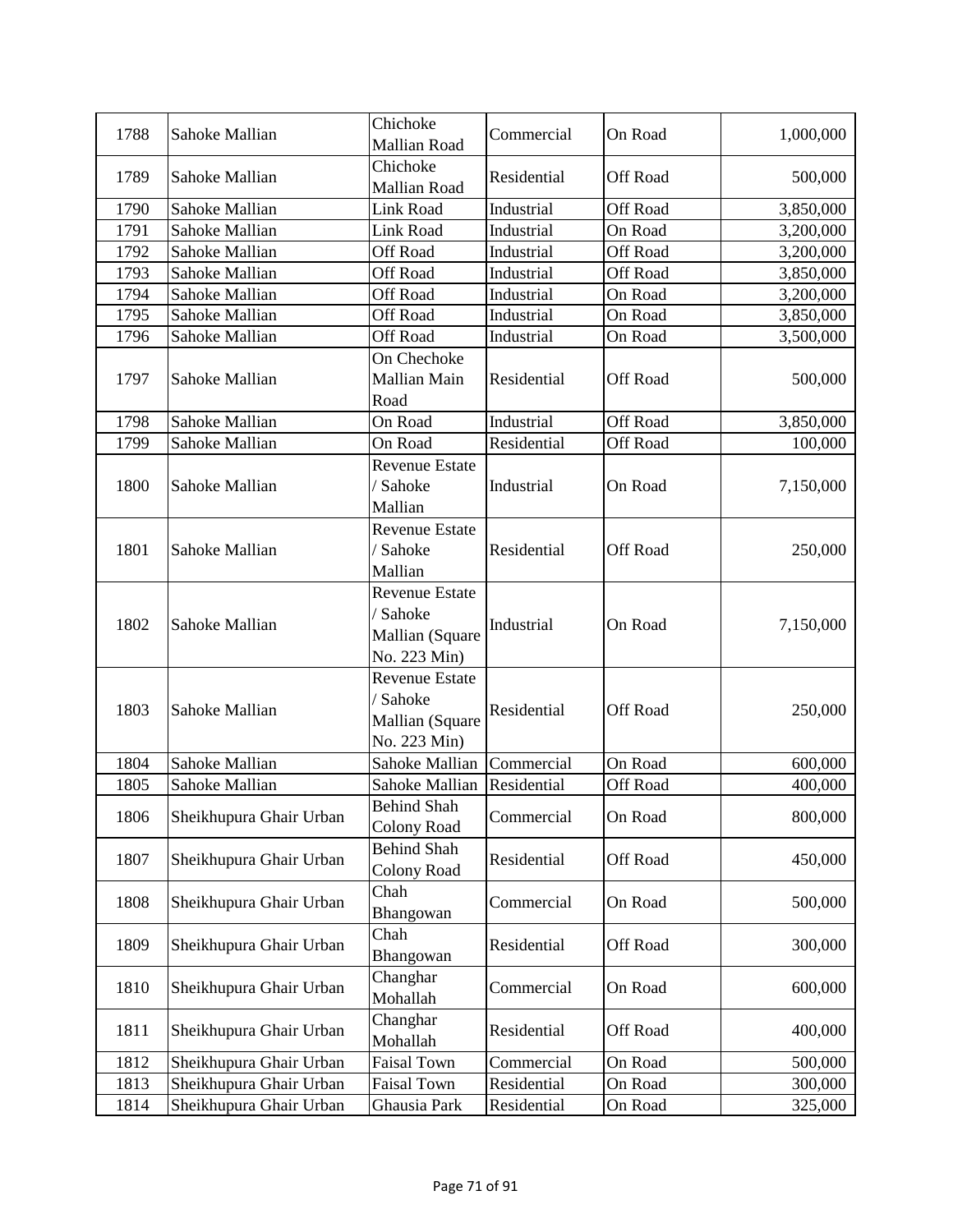| 1815 | Sheikhupura Ghair Urban | <b>Habib Town</b>          | Commercial  | On Road         | 500,000    |
|------|-------------------------|----------------------------|-------------|-----------------|------------|
| 1816 | Sheikhupura Ghair Urban | Habib Town                 | Residential | On Road         | 300,000    |
| 1817 | Sheikhupura Ghair Urban | Jandiala Road              | Commercial  | On Road         | 1,000,000  |
| 1818 | Sheikhupura Ghair Urban | Jandiala Road              | Residential | Off Road        | 550,000    |
| 1819 | Sheikhupura Ghair Urban | Main Band<br>Road          | Commercial  | On Road         | 1,000,000  |
| 1820 | Sheikhupura Ghair Urban | Main Band<br>Road          | Residential | Off Road        | 550,000    |
| 1821 | Sheikhupura Ghair Urban | Mirza Virkan<br>Road       | Commercial  | On Road         | 500,000    |
| 1822 | Sheikhupura Ghair Urban | Mirza Virkan<br>Road       | Residential | Off Road        | 300,000    |
| 1823 | Sheikhupura Ghair Urban | Mohallah<br>Farooq Gunj    | Commercial  | On Road         | 600,000    |
| 1824 | Sheikhupura Ghair Urban | Mohallah<br>Karnalianwala  | Commercial  | On Road         | 650,000    |
| 1825 | Sheikhupura Ghair Urban | Mohallah<br>Karnalianwala  | Residential | Off Road        | 400,000    |
| 1826 | Sheikhupura Ghair Urban | Mohallah Qadir<br>Abad     | Commercial  | On Road         | 750,000    |
| 1827 | Sheikhupura Ghair Urban | Mohallah Qadir<br>Abad     | Residential | Off Road        | 450,000    |
| 1828 | Sheikhupura Ghair Urban | Off Road                   | Commercial  | On Road         | 550,000    |
| 1829 | Sheikhupura Ghair Urban | <b>Off Road</b>            | Residential | <b>Off Road</b> | 240,000    |
| 1830 | Sheikhupura Ghair Urban | On Road                    | Residential | On Road         | 300,000    |
| 1831 | Sheikhupura Ghair Urban | On Road                    | Residential | On Road         | 330,000    |
| 1832 | Sheikhupura Ghair Urban | On Road                    | Residential | On Road         | 65,000     |
| 1833 | Sheikhupura Ghair Urban | On Road                    | Residential | On Road         | 5,000,000  |
| 1834 | Sheikhupura Ghair Urban | On Road                    | Residential | On Road         | 400,000    |
| 1835 | Sheikhupura Ghair Urban | On Road                    | Residential | On Road         | 280,000    |
| 1836 | Sheikhupura Ghair Urban | On Road                    | Residential | On Road         | 360,000    |
| 1837 | Sheikhupura Ghair Urban | On Road                    | Residential | On Road         | 390,000    |
| 1838 | Sheikhupura Qasbati     | Akbar Bazar                | Commercial  | On Road         | 8,000,000  |
| 1839 | Sheikhupura Qasbati     | Civil Quarter<br>Road      | Commercial  | On Road         | 10,000,000 |
| 1840 | Sheikhupura Qasbati     | Doshera Gound              | Commercial  | On Road         | 6,000,000  |
| 1841 | Sheikhupura Qasbati     | Gali Habib<br><b>Bank</b>  | Commercial  | On Road         | 10,000,000 |
| 1842 | Sheikhupura Qasbati     | Gali Hakiman<br>Wali       | Commercial  | On Road         | 10,000,000 |
| 1843 | Sheikhupura Qasbati     | Gali Kakkay<br>Zaiyan Wali | Commercial  | On Road         | 10,000,000 |
| 1844 | Sheikhupura Qasbati     | Gali Mandi                 | Commercial  | On Road         | 8,000,000  |
| 1845 | Sheikhupura Qasbati     | Gali Zargaran              | Commercial  | On Road         | 10,000,000 |
| 1846 | Sheikhupura Qasbati     | Girja Ground               | Commercial  | On Road         | 10,000,000 |
| 1847 | Sheikhupura Qasbati     | Hamnayyun<br><b>Bazar</b>  | Commercial  | On Road         | 10,000,000 |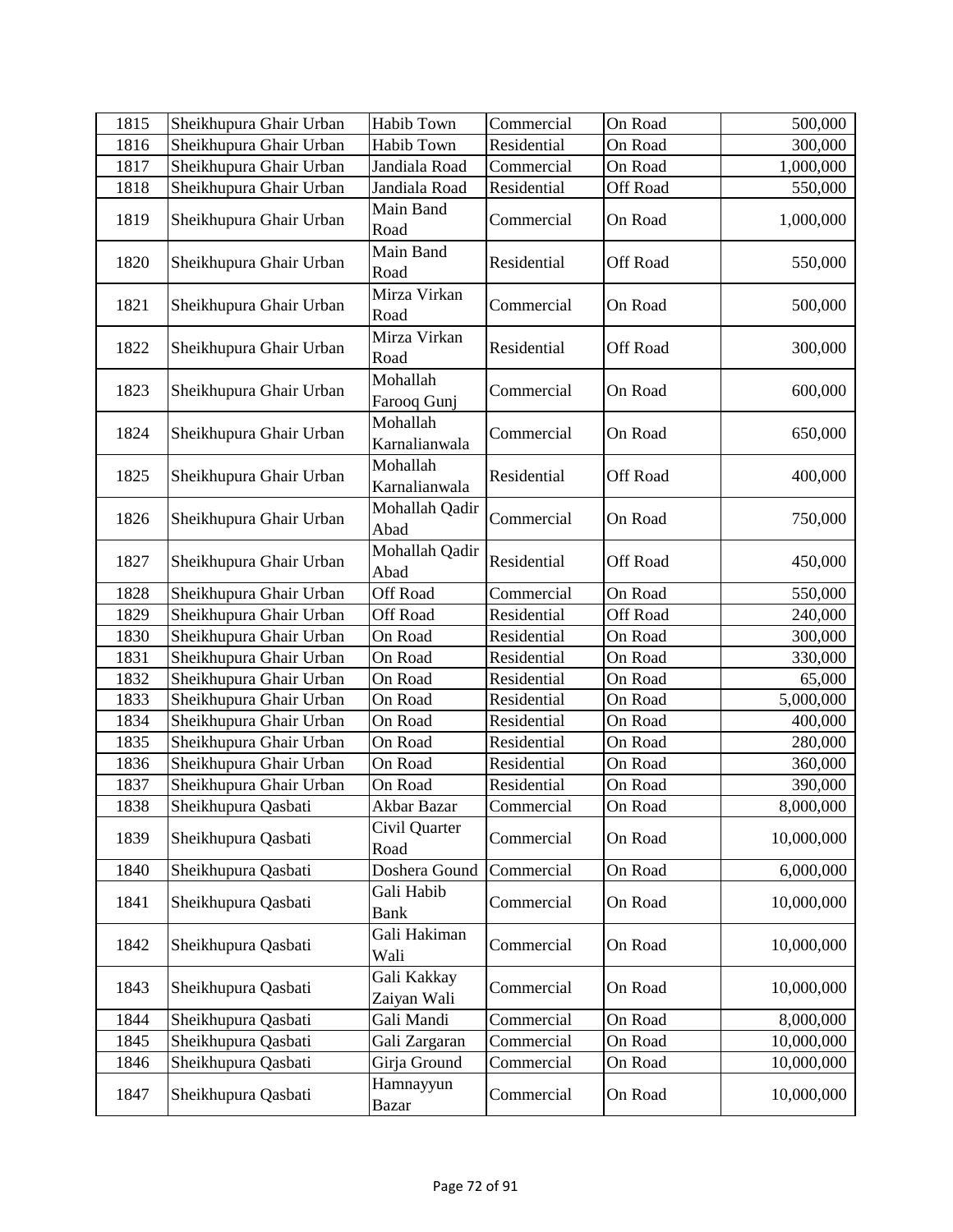| 1848 | Sheikhupura Qasbati | Jahangir Bazar                                             | Commercial  | On Road         | 10,000,000 |
|------|---------------------|------------------------------------------------------------|-------------|-----------------|------------|
| 1849 | Sheikhupura Qasbati | Jakarta Road                                               | Commercial  | On Road         | 10,000,000 |
| 1850 | Sheikhupura Qasbati | Jandiala Road<br>(Main Bazar To<br>Pailway Phatak)         | Commercial  | On Road         | 5,000,000  |
| 1851 | Sheikhupura Qasbati | Jinnah Park                                                | Commercial  | On Road         | 10,000,000 |
| 1852 | Sheikhupura Qasbati | Jinnah Park                                                | Residential | <b>Off Road</b> | 5,000,000  |
| 1853 | Sheikhupura Qasbati | <b>Johar Park</b>                                          | Commercial  | On Road         | 10,000,000 |
| 1854 | Sheikhupura Qasbati | <b>Johar Park</b>                                          | Residential | On Road         | 5,000,000  |
| 1855 | Sheikhupura Qasbati | <b>Karamat Road</b><br>(Lahore Road<br>To Railway<br>Line) | Commercial  | On Road         | 10,000,000 |
| 1856 | Sheikhupura Qasbati | Khadim<br>Hussain Road                                     | Commercial  | On Road         | 8,000,000  |
| 1857 | Sheikhupura Qasbati | <b>Lahore Road</b>                                         | Commercial  | On Road         | 8,000,000  |
| 1858 | Sheikhupura Qasbati | Main Bazar                                                 | Commercial  | On Road         | 10,000,000 |
| 1859 | Sheikhupura Qasbati | Regal Cinema<br>Road                                       | Commercial  | On Road         | 10,000,000 |
| 1860 | Sheikhupura Urban   | Abadi Punj<br>Piran                                        | Commercial  | On Road         | 1,200,000  |
| 1861 | Sheikhupura Urban   | Abadi Punj<br>Piran                                        | Residential | Off Road        | 500,000    |
| 1862 | Sheikhupura Urban   | Alim Geer Road<br>(Front)                                  | Commercial  | On Road         | 4,000,000  |
| 1863 | Sheikhupura Urban   | Allama Iqbal<br>Park                                       | Commercial  | On Road         | 4,000,000  |
| 1864 | Sheikhupura Urban   | Allama Iqbal<br>Park                                       | Residential | On Road         | 1,700,000  |
| 1865 | Sheikhupura Urban   | Area<br>Government<br>Commercial<br>College                | Commercial  | On Road         | 2,000,000  |
| 1866 | Sheikhupura Urban   | Area<br>Government<br>Commercial<br>College                | Residential | Off Road        | 400,000    |
| 1867 | Sheikhupura Urban   | <b>Barki Road</b>                                          | Commercial  | On Road         | 2,500,000  |
| 1868 | Sheikhupura Urban   | Barki Road                                                 | Residential | Off Road        | 900,000    |
| 1869 | Sheikhupura Urban   | Basti Baloochan Commercial                                 |             | On Road         | 2,500,000  |
| 1870 | Sheikhupura Urban   | Basti Baloochan Residential                                |             | Off Road        | 800,000    |
| 1871 | Sheikhupura Urban   | <b>Basti Christian</b>                                     | Commercial  | On Road         | 1,300,000  |
| 1872 | Sheikhupura Urban   | <b>Basti Christian</b>                                     | Residential | Off Road        | 700,000    |
| 1873 | Sheikhupura Urban   | <b>Batti Chowk</b>                                         | Commercial  | On Road         | 10,000,000 |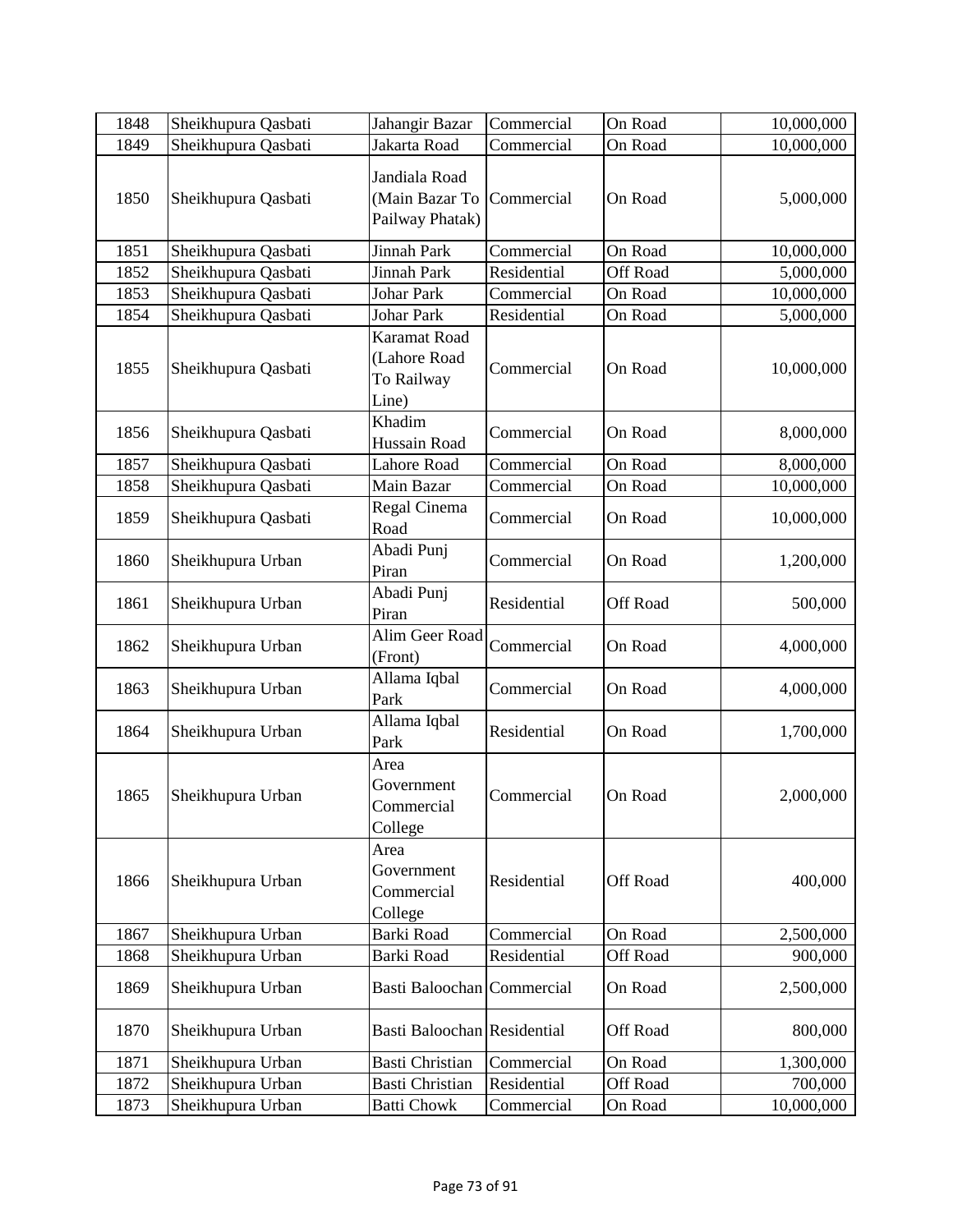| 1874 | Sheikhupura Urban | <b>Batti Chowk</b>                                          | commercial  | Off Road | 2,800,000 |
|------|-------------------|-------------------------------------------------------------|-------------|----------|-----------|
| 1875 | Sheikhupura Urban | <b>Bhikhi Road</b>                                          | Residential | Off Road | 950,000   |
| 1876 | Sheikhupura Urban | Capri Park                                                  | Commercial  | On Road  | 3,000,000 |
| 1877 | Sheikhupura Urban | Chithi Kothi                                                | Commercial  | On Road  | 1,000,000 |
| 1878 | Sheikhupura Urban | Chithi Kothi                                                | Residential | Off Road | 600,000   |
| 1879 | Sheikhupura Urban | City Petrol<br>Pump Area                                    | Commercial  | On Road  | 6,000,000 |
| 1880 | Sheikhupura Urban | <b>City Petrol</b><br>Pump Area                             | Residential | Off Road | 1,200,000 |
| 1881 | Sheikhupura Urban | Civil Lines                                                 | Commercial  | On Road  | 4,700,000 |
| 1882 | Sheikhupura Urban | Civil Lines                                                 | Residential | On Road  | 3,000,000 |
| 1883 | Sheikhupura Urban | Civil Quarters<br>Road                                      | Commercial  | On Road  | 6,000,000 |
| 1884 | Sheikhupura Urban | Civil Quarters<br>Road                                      | Residential | Off Road | 4,500,000 |
| 1885 | Sheikhupura Urban | <b>College Road</b>                                         | Commercial  | On Road  | 5,000,000 |
| 1886 | Sheikhupura Urban | <b>College Road</b>                                         | Residential | On Road  | 2,000,000 |
| 1887 | Sheikhupura Urban | Dera Boota<br>Sing                                          | Commercial  | On Road  | 900,000   |
| 1888 | Sheikhupura Urban | Dera Boota<br>Sing                                          | Residential | Off Road | 550,000   |
| 1889 | Sheikhupura Urban | Desehra Ground Commercial                                   |             | On Road  | 2,000,000 |
| 1890 | Sheikhupura Urban | Desehra Ground Residential                                  |             | Off Road | 800,000   |
| 1891 | Sheikhupura Urban | Faisalabad Road Commercial                                  |             | On Road  | 5,500,000 |
| 1892 | Sheikhupura Urban | Faisalabad Road Residential                                 |             | Off Road | 2,000,000 |
| 1893 | Sheikhupura Urban | Farooq Gunj                                                 | Commercial  | On Road  | 800,000   |
| 1894 | Sheikhupura Urban | Farooq Gunj                                                 | Residential | Off Road | 450,000   |
| 1895 | Sheikhupura Urban | Fire Brigade                                                | Commercial  | On Road  | 1,800,000 |
| 1896 | Sheikhupura Urban | Fire Brigade                                                | Residential | Off Road | 900,000   |
| 1897 | Sheikhupura Urban | Fish Farm                                                   | Commercial  | On Road  | 900,000   |
| 1898 | Sheikhupura Urban | Fish Farm                                                   | Residential | Off Road | 550,000   |
| 1899 | Sheikhupura Urban | From Company<br><b>Bagh To Doctor</b><br>Colony             | Commercial  | On Road  | 5,000,000 |
| 1900 | Sheikhupura Urban | From Company<br><b>Bagh To Doctor Residential</b><br>Colony |             | Off Road | 2,500,000 |
| 1901 | Sheikhupura Urban | Furniture<br>Market                                         | Commercial  | On Road  | 2,500,000 |
| 1902 | Sheikhupura Urban | Furniture<br>Market                                         | Residential | Off Road | 850,000   |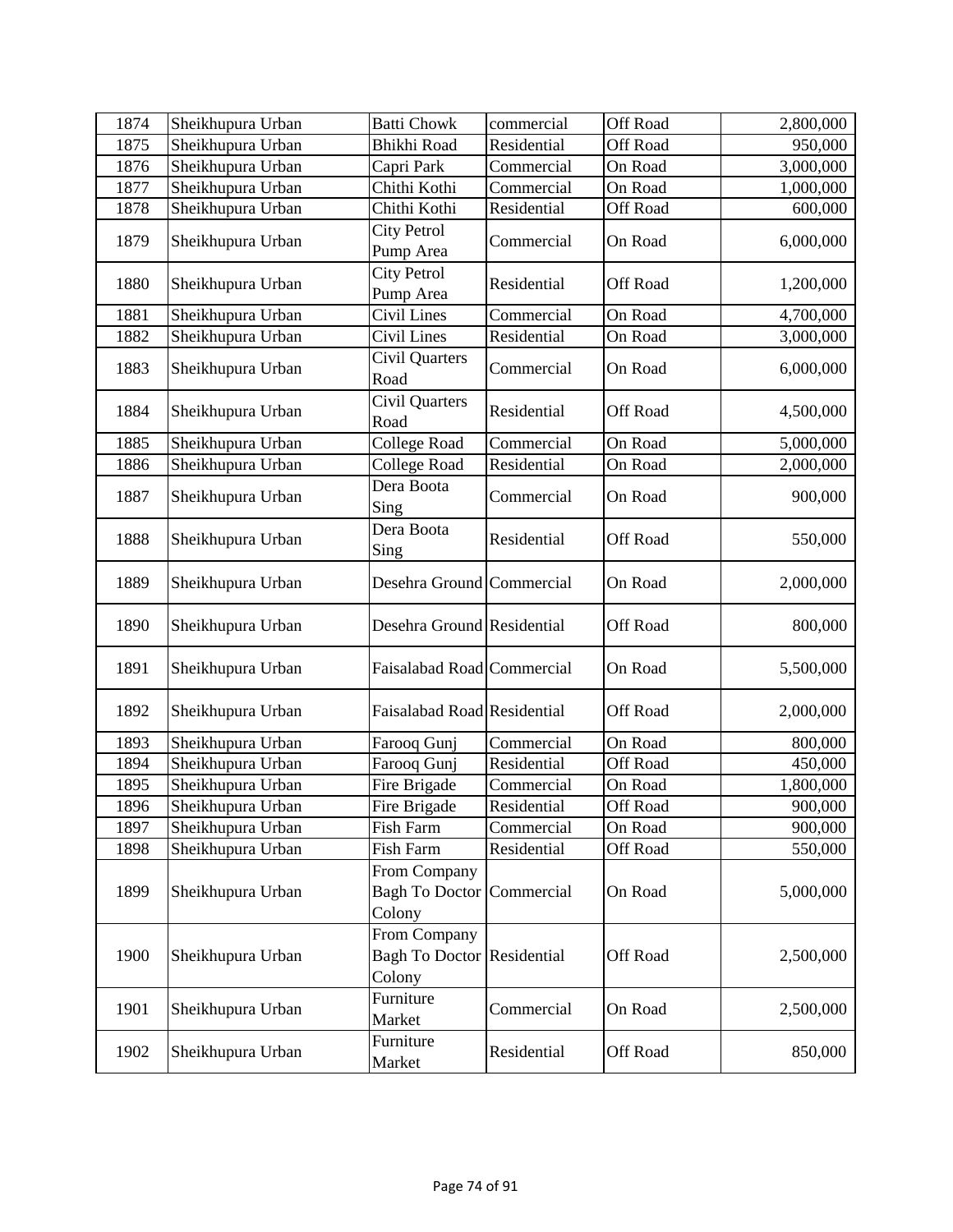|      |                   | <b>Ghang Road</b>          |             |                 |           |
|------|-------------------|----------------------------|-------------|-----------------|-----------|
| 1903 | Sheikhupura Urban | (West Side)                | Commercial  | On Road         | 1,500,000 |
|      |                   | Zari Farm                  |             |                 |           |
|      |                   | <b>Ghang Road</b>          |             |                 |           |
| 1904 | Sheikhupura Urban | (West Side)                | Residential | Off Road        | 1,000,000 |
|      |                   | Zari Farm                  |             |                 |           |
|      |                   | <b>Ghang Road</b>          |             |                 |           |
| 1905 | Sheikhupura Urban | New Abadi                  | Commercial  | On Road         | 1,000,000 |
|      |                   | (West Side Of              |             |                 |           |
|      |                   | Canal)                     |             |                 |           |
|      |                   | <b>Ghang Road</b>          |             |                 |           |
| 1906 | Sheikhupura Urban | New Abadi                  | Residential | Off Road        | 650,000   |
|      |                   | (West Side Of              |             |                 |           |
|      |                   | Canal)                     |             |                 |           |
| 1907 | Sheikhupura Urban | Goloria Colony             | Commercial  | On Road         | 800,000   |
| 1908 | Sheikhupura Urban | Goloria Colony             | Residential | On Road         | 450,000   |
|      |                   | Gujranwala                 |             |                 |           |
|      |                   | Road (Chowk                |             |                 |           |
| 1909 | Sheikhupura Urban | <b>Bahar Shah To</b>       | Commercial  | On Road         | 7,000,000 |
|      |                   | Motorway                   |             |                 |           |
|      |                   | Interchange)               |             |                 |           |
|      |                   | Gujranwala                 |             |                 |           |
|      |                   | Road (Chowk                |             |                 |           |
| 1910 | Sheikhupura Urban | <b>Bahar Shah To</b>       | Residential | <b>Off Road</b> | 2,200,000 |
|      |                   | Railway Phatak)            |             |                 |           |
|      |                   |                            |             |                 |           |
| 1911 | Sheikhupura Urban | <b>Habib Colony</b>        | Commercial  | On Road         | 3,500,000 |
| 1912 | Sheikhupura Urban | <b>Habib Colony</b>        | Residential | On Road         | 1,000,000 |
| 1913 | Sheikhupura Urban | Hamza Road                 | Commercial  | On Road         | 4,500,000 |
| 1914 | Sheikhupura Urban | Hamza Road                 | Residential | Off Road        | 2,000,000 |
| 1915 | Sheikhupura Urban | Islamia Park               | Commercial  | On Road         | 1,650,000 |
| 1916 | Sheikhupura Urban | Islamia Park               | Residential | On Road         | 900,000   |
| 1917 | Sheikhupura Urban | Islamia School             | Commercial  | On Road         | 1,650,000 |
|      |                   | Area                       |             |                 |           |
| 1918 | Sheikhupura Urban | Islamia School             | Residential | Off Road        | 800,000   |
|      |                   | Area                       |             |                 |           |
| 1919 | Sheikhupura Urban | <b>Israr Colony</b>        | Commercial  | On Road         | 1,650,000 |
| 1920 | Sheikhupura Urban | <b>Israr Colony</b>        | Residential | On Road         | 900,000   |
| 1921 | Sheikhupura Urban | Jakarata Road              | Commercial  | On Road         | 4,700,000 |
| 1922 | Sheikhupura Urban | Jakarata Road              | Residential | Off Road        | 2,000,000 |
|      |                   | Jandiala Road              |             |                 |           |
| 1923 | Sheikhupura Urban | (Main Bazar To             | Commercial  | On Road         | 4,000,000 |
|      |                   | Railway Phatak             |             |                 |           |
|      |                   | Jandiala Road              |             |                 |           |
| 1924 | Sheikhupura Urban | (Main Bazar To Residential |             | Off Road        | 2,000,000 |
|      |                   | Railway Phatak             |             |                 |           |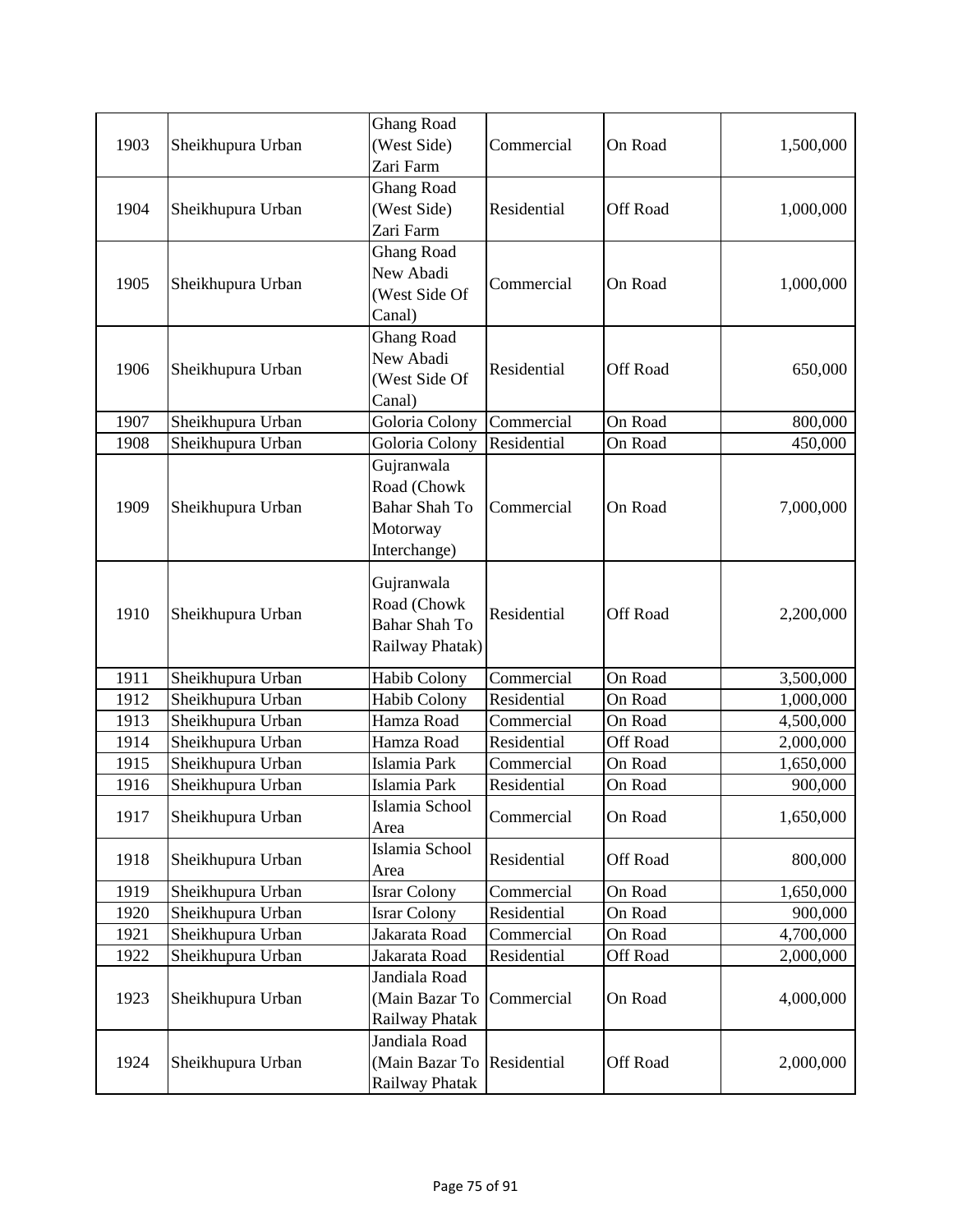| 1925 | Sheikhupura Urban   | Jandiala Road<br>(Railway Phatak Commercial<br>To Mc Limit  |             | On Road         | 2,000,000 |
|------|---------------------|-------------------------------------------------------------|-------------|-----------------|-----------|
| 1926 | Sheikhupura Urban   | Jandiala Road<br>(Railway Phatak Residential<br>To Mc Limit |             | Off Road        | 800,000   |
| 1927 | Sheikhupura Urban   | Jhugian<br>Machine Walian                                   | Commercial  | On Road         | 900,000   |
| 1928 | Sheikhupura Urban   | Jhugian<br>Machine Walian                                   | Residential | Off Road        | 650,000   |
| 1929 | Sheikhupura Urban   | Kacha Bhadroo<br>Road                                       | Commercial  | On Road         | 500,000   |
| 1930 | Sheikhupura Urban   | Kacha Bhadroo<br>Road                                       | Residential | Off Road        | 350,000   |
| 1931 | Sheikhupura Urban   | <b>Karamat Road</b><br>(Lahore Road<br>To Railway<br>Line)  | Commercial  | On Road         | 7,000,000 |
| 1932 | Sheikhupura Urban   | <b>Karamat Road</b><br>(Lahore Road<br>To Railway<br>Line)  | Residential | Off Road        | 2,500,000 |
| 1933 | Sheikhupura Urban   | Khadim<br>Hussain Road                                      | Residential | Off Road        | 2,600,000 |
| 1934 | Sheikhupura Urban   | Khaki Jan Road Commercial                                   |             | On Road         | 3,700,000 |
| 1935 | Sheikhupura Urban   | Khaki Jan Road Residential                                  |             | Off Road        | 1,300,000 |
| 1936 | Sheikhupura Qasbati | Lahore Road<br><b>Batti Chowk to</b><br>Saim nala           | Commercial  | On Road         | 9,500,000 |
| 1937 | Sheikhupura Urban   | Malik Anwar<br>Road                                         | Commercial  | On Road         | 4,500,000 |
| 1938 | Sheikhupura Urban   | Malik Anwar<br>Road                                         | Residential | <b>Off Road</b> | 2,000,000 |
| 1939 | Sheikhupura Urban   | Mirza Virkan<br>Road                                        | Commercial  | On Road         | 700,000   |
| 1940 | Sheikhupura Urban   | Mohallah<br>Ahmad Pura                                      | Commercial  | On Road         | 900,000   |
| 1941 | Sheikhupura Urban   | Mohallah<br>Ahmad Pura                                      | Residential | Off Road        | 450,000   |
| 1942 | Sheikhupura Urban   | Mohallah<br>Farooq Nagar                                    | Residential | Off Road        | 600,000   |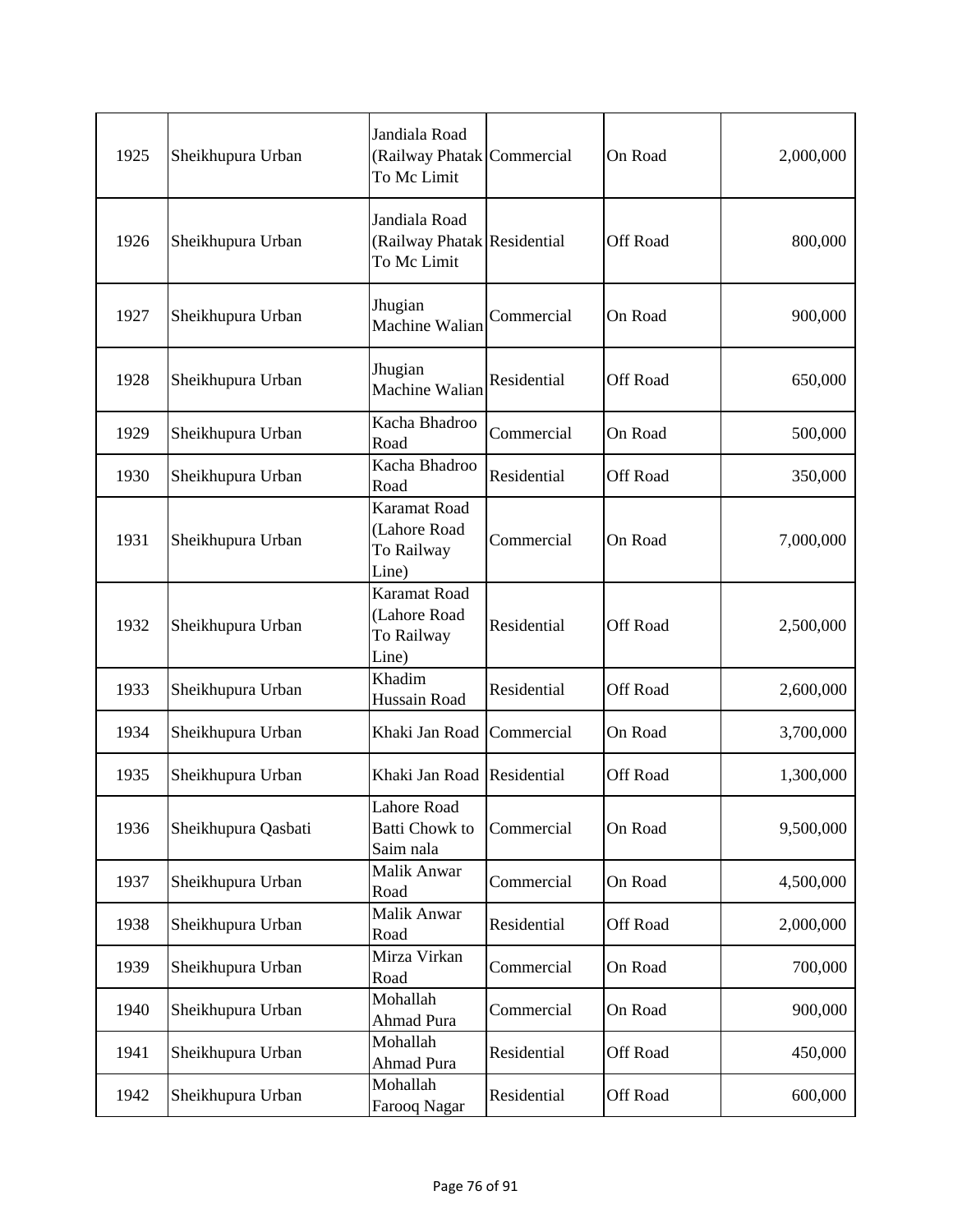| 1943 | Sheikhupura Urban | Mohallah Habib<br>Town               | Commercial  | On Road         | 600,000   |
|------|-------------------|--------------------------------------|-------------|-----------------|-----------|
| 1944 | Sheikhupura Urban | Mohallah Habib<br>Town               | Residential | <b>Off Road</b> | 250,000   |
| 1945 | Sheikhupura Urban | Mohallah Jamia<br><b>High School</b> | Commercial  | On Road         | 1,000,000 |
| 1946 | Sheikhupura Urban | Mohallah Jamia<br><b>High School</b> | Residential | Off Road        | 550,000   |
| 1947 | Sheikhupura Urban | Mohallah<br><b>Khand Purian</b>      | Commercial  | On Road         | 1,650,000 |
| 1948 | Sheikhupura Urban | Mohallah<br>Khand Purian             | Residential | Off Road        | 800,000   |
| 1949 | Sheikhupura Urban | Mohallah Pir<br><b>Bahar Shah</b>    | Commercial  | On Road         | 2,500,000 |
| 1950 | Sheikhupura Urban | Mohallah Pir<br><b>Bahar Shah</b>    | Residential | Off Road        | 800,000   |
| 1951 | Sheikhupura Urban | Mohallah<br>Rasool Nagar             | Commercial  | On Road         | 1,050,000 |
| 1952 | Sheikhupura Urban | Mohallah<br>Rasool Nagar             | Residential | Off Road        | 600,000   |
| 1953 | Sheikhupura Urban | Mohallah Sultan<br>Pura              | Commercial  | On Road         | 750,000   |
| 1954 | Sheikhupura Urban | Mohallah Sultan<br>Pura              | Residential | <b>Off Road</b> | 500,000   |
| 1955 | Sheikhupura Urban | Mohallah Tele<br>Graph Office        | Commercial  | On Road         | 1,650,000 |
| 1956 | Sheikhupura Urban | Mohallah Tele<br>Graph Office        | Residential | Off Road        | 700,000   |
| 1957 | Sheikhupura Urban | Muhallah Qadir<br>Abad               | Commercial  | On Road         | 750,000   |
| 1958 | Sheikhupura Urban | Muhallah Qadir<br>Abad               | Residential | Off Road        | 450,000   |
| 1959 | Sheikhupura Urban | Muhamad Pura                         | Commercial  | On Road         | 550,000   |
| 1960 | Sheikhupura Urban | Mujahid Nagar                        | Commercial  | On Road         | 700,000   |
| 1961 | Sheikhupura Urban | Mujahid Nagar                        | Residential | <b>Off Road</b> | 450,000   |
| 1962 | Sheikhupura Urban | Off Road                             | Residential | Off Road        | 1,000,000 |
| 1963 | Sheikhupura Urban | <b>Officer Colony</b>                | Commercial  | On Road         | 900,000   |
| 1964 | Sheikhupura Urban | <b>Officer Colony</b>                | Residential | On Road         | 600,000   |
| 1965 | Sheikhupura Urban | Old City                             | Commercial  | On Road         | 1,650,000 |
| 1966 | Sheikhupura Urban | Old City                             | Residential | <b>Off Road</b> | 800,000   |
| 1967 | Sheikhupura Urban | Qazi Park                            | Commercial  | On Road         | 1,500,000 |
| 1968 | Sheikhupura Urban | Qazi Park                            | Residential | On Road         | 700,000   |
| 1969 | Sheikhupura Urban | Railway Road                         | Commercial  | On Road         | 7,000,000 |
| 1970 | Sheikhupura Urban | Railway Road                         | Residential | <b>Off Road</b> | 2,500,000 |
| 1971 | Sheikhupura Urban | Regal Cinema<br>Road                 | Commercial  | On Road         | 7,000,000 |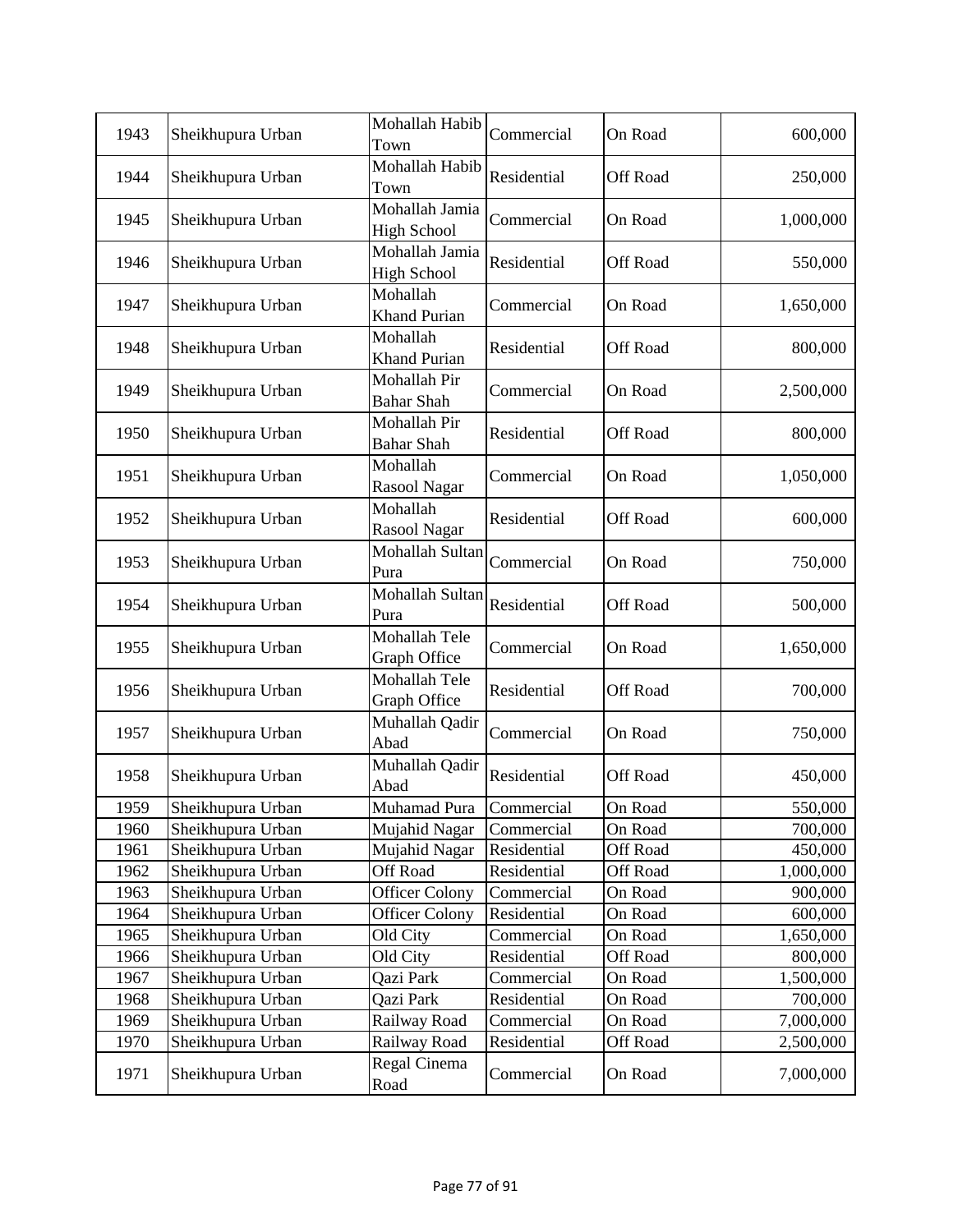| 1972 | Sheikhupura Urban | Regal Cinema<br>Road                                        | Residential | Off Road | 2,500,000 |
|------|-------------------|-------------------------------------------------------------|-------------|----------|-----------|
| 1973 | Sheikhupura Urban | <b>Sallar Town</b>                                          | Commercial  | On Road  | 750,000   |
| 1974 | Sheikhupura Urban | <b>Sallar Town</b>                                          | Residential | On Road  | 400,000   |
| 1975 | Sheikhupura Urban | Sargodha Road<br><b>To Govt Girls</b><br><b>High School</b> | Commercial  | On Road  | 9,000,000 |
| 1976 | Sheikhupura Urban | Sargodha Road<br>To Govt Girls<br><b>High School</b>        | Residential | Off Road | 2,700,000 |
| 1977 | Sheikhupura Urban | <b>Sarwar Shaheed</b><br>Road                               | Commercial  | On Road  | 4,600,000 |
| 1978 | Sheikhupura Urban | <b>Sarwar Shaheed</b><br>Road                               | Residential | Off Road | 3,000,000 |
| 1979 | Sheikhupura Urban | Services Club<br>Road                                       | Commercial  | On Road  | 4,500,000 |
| 1980 | Sheikhupura Urban | Services Club<br>Road                                       | Residential | Off Road | 2,500,000 |
| 1981 | Sheikhupura Urban | Shah Jamal<br>Colony                                        | Commercial  | On Road  | 1,550,000 |
| 1982 | Sheikhupura Urban | Shah Jamal<br>Colony                                        | Residential | On Road  | 700,000   |
| 1983 | Sheikhupura Urban | Shah<br>Muhammad<br>Colony                                  | Commercial  | On Road  | 550,000   |
| 1984 | Sheikhupura Urban | Shah<br>Muhammad<br>Colony                                  | Residential | On Road  | 350,000   |
| 1985 | Sheikhupura Urban | Shami Road                                                  | Commercial  | On Road  | 5,000,000 |
| 1986 | Sheikhupura Urban | Shami Road                                                  | Residential | Off Road | 3,000,000 |
| 1987 | Sheikhupura Urban | <b>Sharif Colony</b>                                        | Commercial  | On Road  | 900,000   |
| 1988 | Sheikhupura Urban | <b>Sharif Colony</b>                                        | Residential | On Road  | 475,000   |
| 1989 | Sheikhupura Urban | Sp Chowk To<br><b>Behari Colony</b>                         | Commercial  | On Road  | 4,500,000 |
| 1990 | Sheikhupura Urban | Sp Chowk To<br><b>Behari Colony</b>                         | Residential | Off Road | 2,600,000 |
| 1991 | Sheikhupura Urban | Tahir Siddiqui<br>Road                                      | Commercial  | On Road  | 900,000   |
| 1992 | Sheikhupura Urban | Tahir Siddiqui<br>Road                                      | Residential | Off Road | 600,000   |
| 1993 | Sheikhupura Urban | <b>Tasveer Mahal</b><br>Road                                | Commercial  | On Road  | 2,500,000 |
| 1994 | Sheikhupura Urban | Taxi Stand Area Commercial                                  |             | On Road  | 3,500,000 |
| 1995 | Sheikhupura Urban | Taxi Stand Area Residential                                 |             | Off Road | 2,500,000 |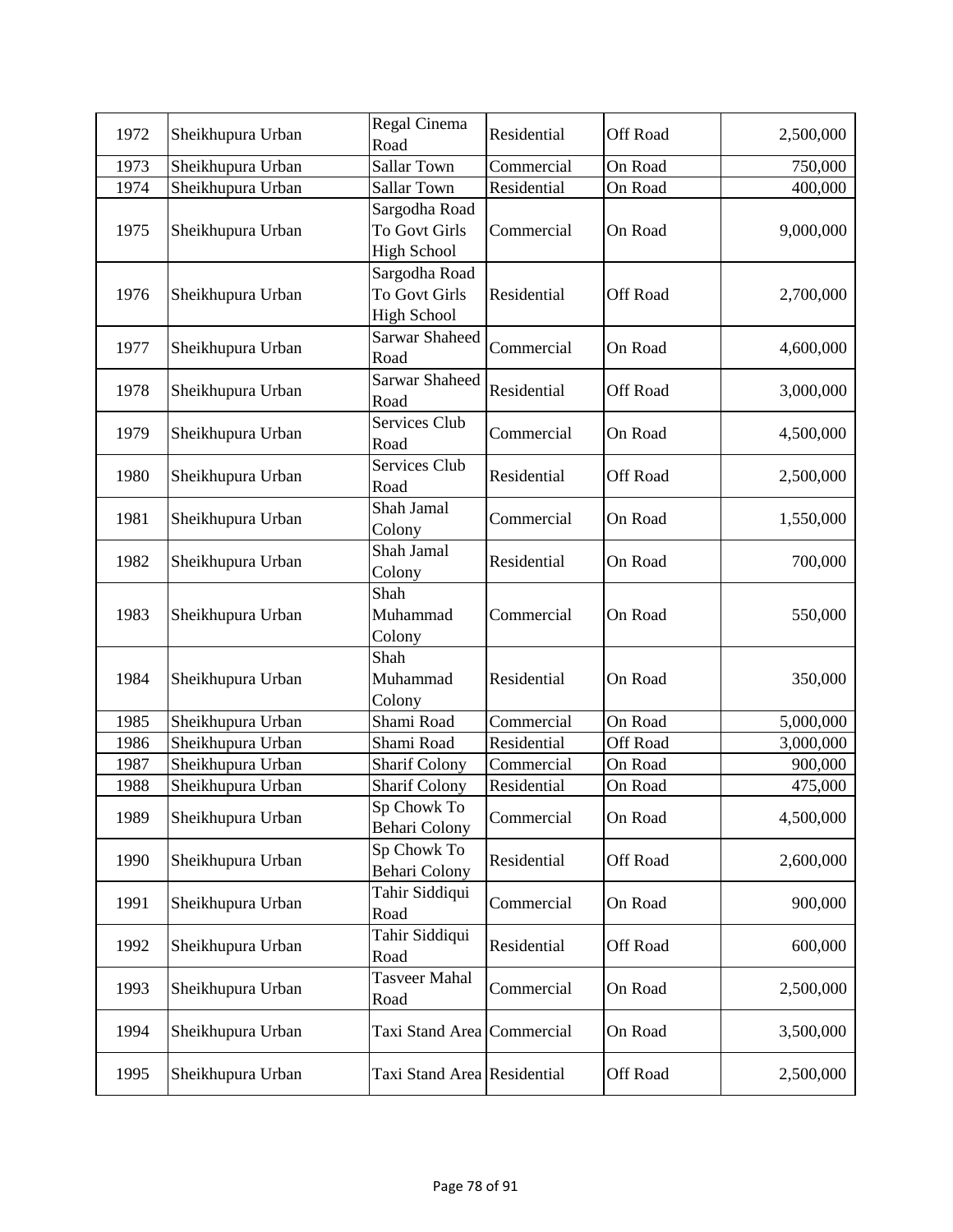| 1996 | Sheikhupura Urban | Thana A-<br>Division                   | Commercial  | On Road         | 7,000,000  |
|------|-------------------|----------------------------------------|-------------|-----------------|------------|
| 1997 | Sheikhupura Urban | Thana A-<br>Division                   | Residential | Off Road        | 2,500,000  |
| 1998 | Sheikhupura Urban | Thana B-<br>Division                   | Commercial  | On Road         | 7,000,000  |
| 1999 | Sheikhupura Urban | Thana B-<br>Division                   | Residential | Off Road        | 2,500,000  |
| 2000 | Sheikhupura Urban | Thana Saddar<br>Road                   | Commercial  | On Road         | 2,500,000  |
| 2001 | Sheikhupura Urban | Thana Saddar<br>Road                   | Residential | <b>Off Road</b> | 900,000    |
| 2002 | Sheikhupura Urban | Tokeryan Wala<br><b>Bazar</b>          | Commercial  | On Road         | 10,000,000 |
| 2003 | Sheikhupura Urban | Tokeryan Wala<br><b>Bazar</b>          | Residential | Off Road        | 3,000,000  |
| 2004 | Sheikhupura Urban | <b>United Park</b>                     | Commercial  | On Road         | 1,750,000  |
| 2005 | Sheikhupura Urban | <b>United Park</b>                     | Residential | On Road         | 950,000    |
| 2006 | Sheikhupura Urban | Zia Sheheed<br>Road / Behari<br>Colony | Commercial  | On Road         | 5,000,000  |
| 2007 | Sheikhupura Urban | Zia Sheheed<br>Road / Behari<br>Colony | Residential | Off Road        | 1,600,000  |
| 2008 | Tibbi Harya       | Behind Rajbah<br>Bharianwala<br>Road   | Industrial  | On Road         | 5,000,000  |
| 2009 | Tibbi Harya       | E-Community<br>Colony                  | Commercial  | On Road         | 1,300,000  |
| 2010 | Tibbi Harya       | E-Community<br>Colony                  | Residential | On Road         | 600,000    |
| 2011 | Tibbi Harya       | Front Rajbah<br>Bharianwala<br>Road    | Industrial  | On Road         | 5,000,000  |
| 2012 | Tibbi Harya       | Ghlshan-E-<br>Jamil (Doop<br>Sari)     | Commercial  | On Road         | 700,000    |
| 2013 | Tibbi Harya       | Ghlshan-E-<br>Jamil (Doop<br>Sari)     | Residential | On Road         | 400,000    |
| 2014 | Tibbi Harya       | Housing<br>Scheme                      | Residential | Off Road        | 550,000    |
| 2015 | Tibbi Harya       | Housing<br>Scheme                      | Residential | On Road         | 550,000    |
| 2016 | Tibbi Harya       | Industrial                             | Industrial  | Off Road        | 8,000,000  |
| 2017 | Tibbi Harya       | Jahangir Town                          | Commercial  | On Road         | 900,000    |
| 2018 | Tibbi Harya       | Jahangir Town                          | Residential | On Road         | 400,000    |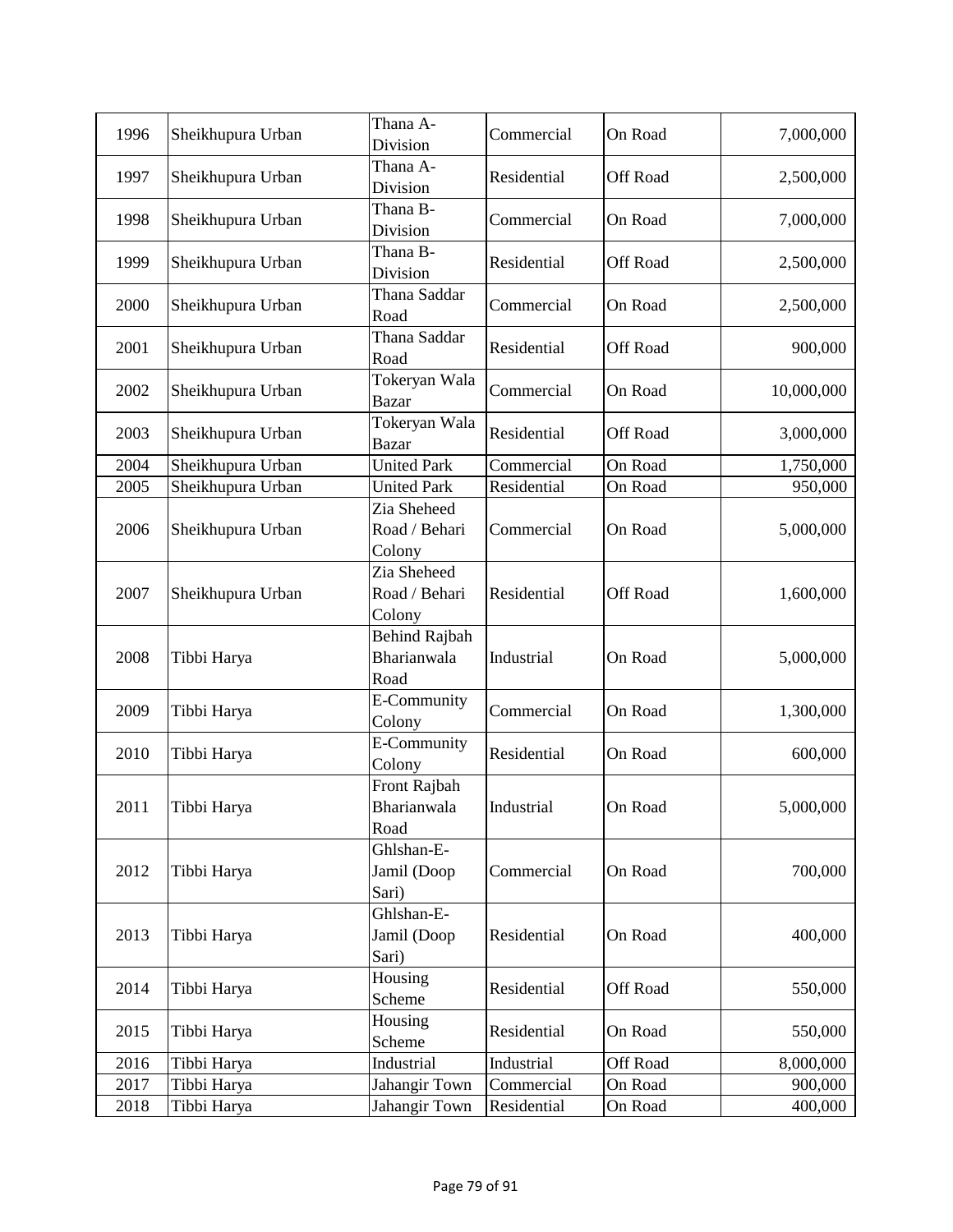| 2019 | Tibbi Harya | Link Road                                             | Commercial  | Off Road        | 1,100,000 |
|------|-------------|-------------------------------------------------------|-------------|-----------------|-----------|
| 2020 | Tibbi Harya | Link Road                                             | Industrial  | On Road         | 3,500,000 |
| 2021 | Tibbi Harya | Main Lahore<br>Road                                   | Industrial  | On Road         | 8,000,000 |
| 2022 | Tibbi Harya | Nai Abadi<br>Rupali Mills                             | Commercial  | On Road         | 1,000,000 |
| 2023 | Tibbi Harya | Nai Abadi<br>Rupali Mills                             | Residential | Off Road        | 500,000   |
| 2024 | Tibbi Harya | Off Road                                              | Commercial  | <b>Off Road</b> | 1,100,000 |
| 2025 | Tibbi Harya | <b>Off Road</b>                                       | Commercial  | On Road         | 2,000,000 |
| 2026 | Tibbi Harya | <b>Off Road</b>                                       | Commercial  | On Road         | 1,815,000 |
| 2027 | Tibbi Harya | <b>Off Road</b>                                       | Commercial  | On Road         | 525,000   |
| 2028 | Tibbi Harya | Off Road                                              | Industrial  | Link Road       | 2,500,000 |
| 2029 | Tibbi Harya | <b>Off Road</b>                                       | Industrial  | Off Road        | 4,000,000 |
| 2030 | Tibbi Harya | Off Road                                              | Industrial  | Off Road        | 8,000,000 |
| 2031 | Tibbi Harya | Off Road                                              | Industrial  | Off Road        | 7,000,000 |
| 2032 | Tibbi Harya | <b>Off Road</b>                                       | Industrial  | <b>Off Road</b> | 5,000,000 |
| 2033 | Tibbi Harya | <b>Off Road</b>                                       | Industrial  | On Road         | 8,000,000 |
| 2034 | Tibbi Harya | Off Road                                              | Industrial  | On Road         | 7,000,000 |
| 2035 | Tibbi Harya | Off Road                                              | Industrial  | On Road         | 5,000,000 |
| 2036 | Tibbi Harya | <b>Off Road</b>                                       | Industrial  | On Road         | 4,000,000 |
| 2037 | Tibbi Harya | Off Road                                              | Residential | Link Road       | 275,000   |
| 2038 | Tibbi Harya | Off Road                                              | Residential | On Road         | 1,000,000 |
| 2039 | Tibbi Harya | <b>Off Road</b>                                       | Residential | On Road         | 2,000,000 |
| 2040 | Tibbi Harya | On Road                                               | Commercial  | On Road         | 1,815,000 |
| 2041 | Tibbi Harya | On Road                                               | Commercial  | On Road Hafizal | 1,815,000 |
| 2042 | Tibbi Harya | On Road                                               | Industrial  | <b>Off Road</b> | 4,000,000 |
| 2043 | Tibbi Harya | On Road                                               | Industrial  | <b>Off Road</b> | 8,000,000 |
| 2044 | Tibbi Harya | On Road                                               | Industrial  | On Road         | 8,000,000 |
| 2045 | Tibbi Harya | On Road                                               | Residential | On Road         | 250,000   |
| 2046 | Tibbi Harya | Premier<br>Industrial<br>Chemical Mfg.<br>Co. Pvt Ltd | Industrial  | On Road         | 3,500,000 |
| 2047 | Tibbi Harya | Premier<br>Industrial<br>Chemical Mfg.<br>Co. Pvt Ltd | Industrial  | On Road         | 8,000,000 |
| 2048 | Tibbi Harya | Premier<br>Industrial<br>Chemical Mfg.<br>Co. Pvt Ltd | Industrial  | On Road         | 2,500,000 |
| 2049 | Tibbi Harya | Premier<br>Industrial<br>Chemical Mfg.<br>Co. Pvt Ltd | Industrial  | On Road         | 7,000,000 |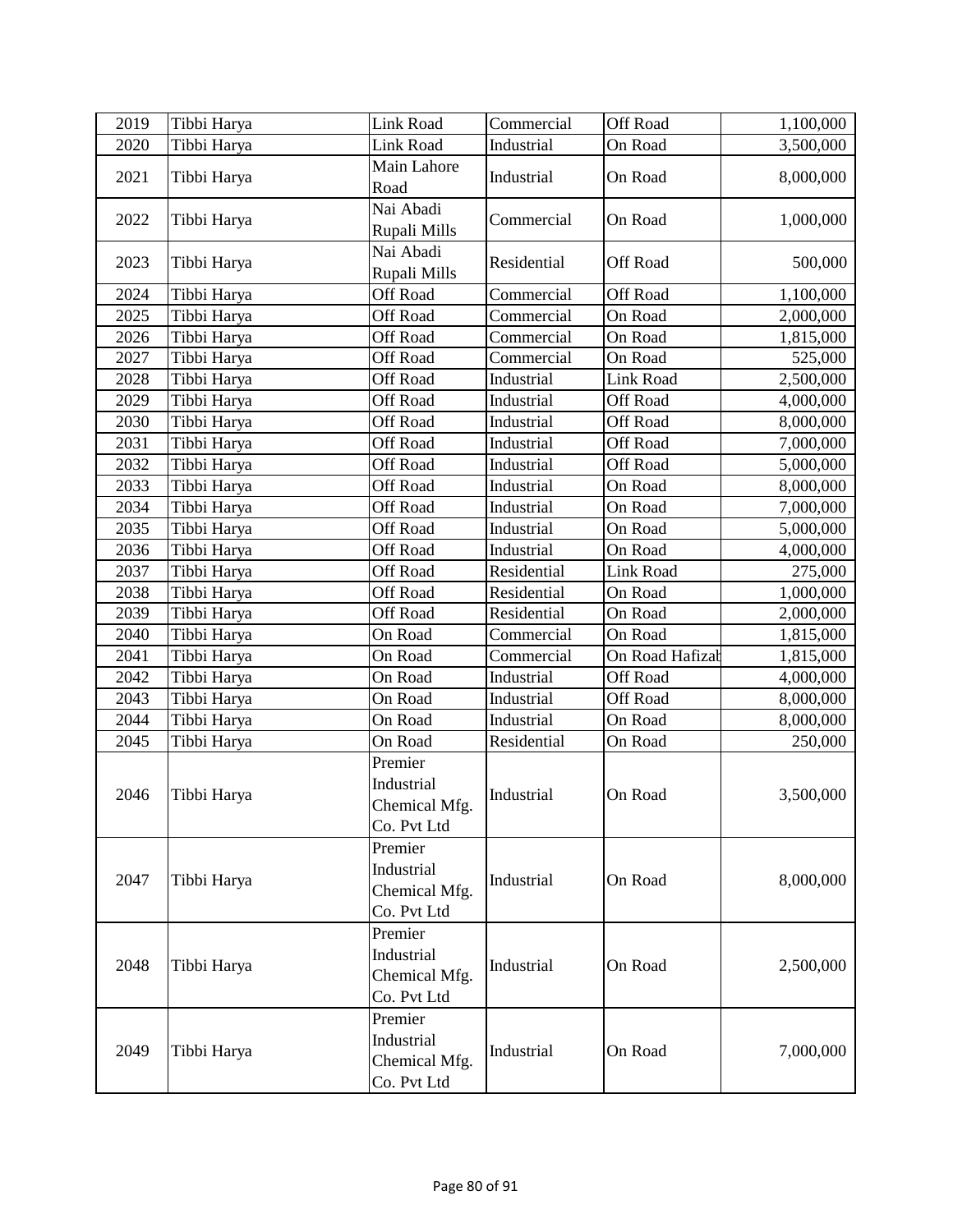| 2050 | Tibbi Harya      | Premier<br>Industrial<br>Chemical Mfg.<br>Co. Pvt Ltd | Industrial  | On Road         | 4,000,000 |
|------|------------------|-------------------------------------------------------|-------------|-----------------|-----------|
| 2051 | Tibbi Harya      | Rana Town To<br>Tibbi Harya                           | Commercial  | On Road         | 2,000,000 |
| 2052 | Tibbi Harya      | Rana Town To<br>Tibbi Harya                           | Residential | Off Road        | 900,000   |
| 2053 | Tibbi Harya      | <b>State Land</b>                                     | Residential | <b>Off Road</b> | 250,000   |
| 2054 | Tibbi Harya      | Tibbi Harya                                           | Commercial  | On Road         | 800,000   |
| 2055 | Tibbi Harya      | Tibbi Harya                                           | Residential | Off Road        | 400,000   |
| 2056 | Farooqabad       | Abadi Deh                                             | Residential | Off Road        | 100,000   |
| 2057 | Farooqabad       | Abadi Deh                                             | Residential | <b>Off Road</b> | 150,000   |
| 2058 | Farooqabad       | Abadi Deh                                             | Residential | On Road         | 250,000   |
| 2059 | Farooqabad Urban | Commercial<br>Lahore<br>Sargodha Road                 | Commercial  | On Road         | 825,000   |
| 2060 | Farooqabad Urban | Commercial<br>Lahore<br>Sargodha Road                 | Commercial  | On Road         | 2,500,000 |
| 2061 | Farooqabad Urban | Commercial<br>Lahore<br>Sargodha Road                 | Commercial  | On Road         | 1,500,000 |
| 2062 | Farooqabad Urban | Commercial<br>Lahore<br>Sargodha Road<br>warn Road    | Commercial  | On Road         | 2,000,000 |
| 2063 | Farooqabad Urban | Commercial<br>Mohallah Chist<br>Nagar                 | Commercial  | On Road P C Ro  | 1,200,000 |
| 2064 | Farooqabad Urban | Commercial<br>New Sabzi<br>Mandi                      | Commercial  | Off Road        | 1,500,000 |
| 2065 | Farooqabad Urban | Commercial<br>Warn Road                               | Commercial  | On Road         | 600,000   |
| 2066 | Farooqabad Urban | Commercial<br>Warn Road                               | Commercial  | On Road         | 1,000,000 |
| 2067 | Farooqabad Urban | Residental<br><b>Behind</b><br>Muridkey Road          | Residential | Off Road        | 305,000   |
| 2068 | Farooqabad Urban | Residential<br><b>Behind Lahore</b><br>Sargodha road  | Residential | Off Road        | 305,000   |
| 2069 | Farooqabad Urban | Residential<br>behind<br>Mohallah<br>Rasoolpura       | Residential | Off Road        | 400,000   |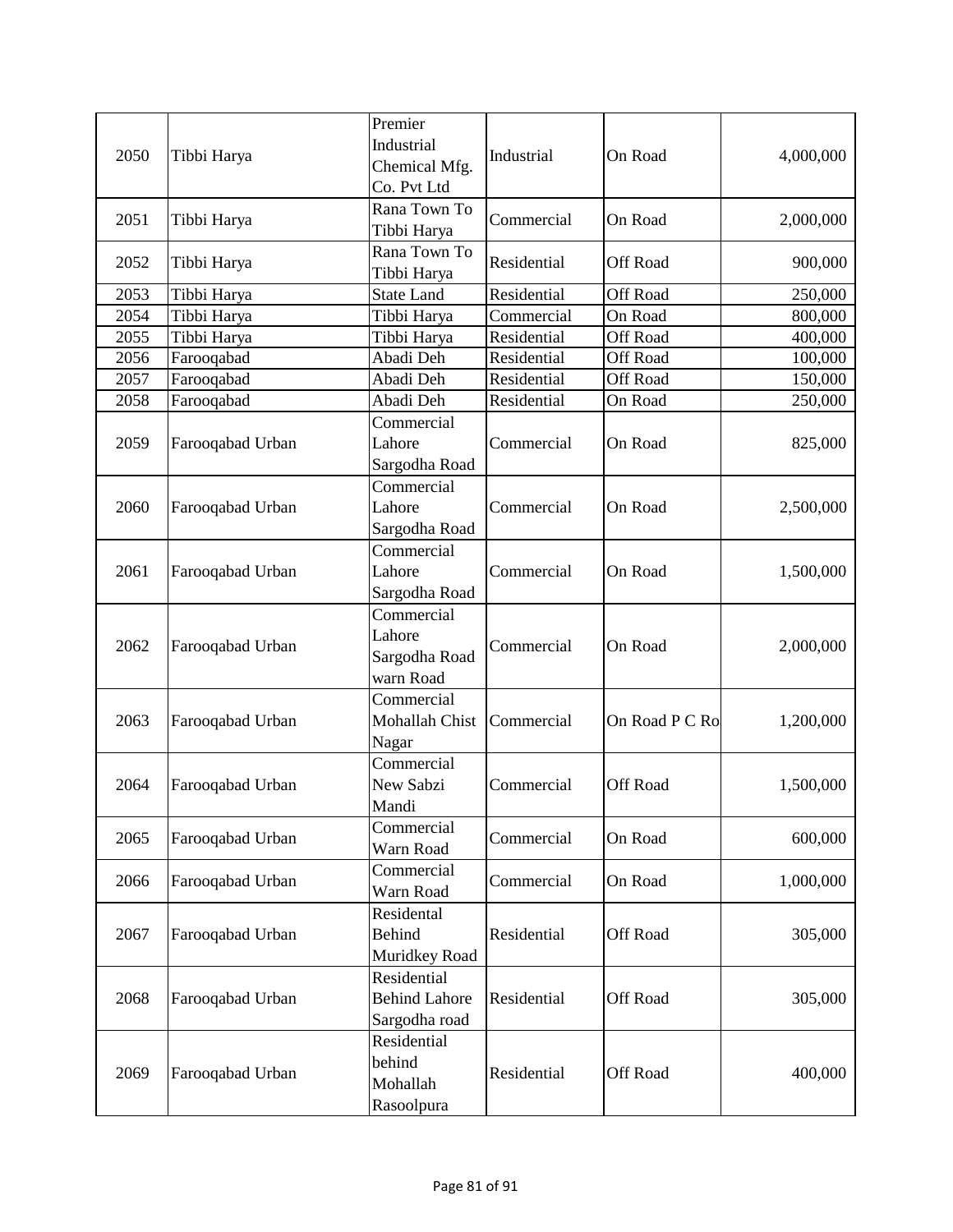| 2070 | Farooqabad Urban | Residential<br>behind<br>Mohallah<br>Rasoolpura | Residential | <b>Off Road</b> | 305,000   |
|------|------------------|-------------------------------------------------|-------------|-----------------|-----------|
| 2071 | Farooqabad Urban | Residential<br><b>Behind</b><br>Muridkey Road   | Residential | <b>Off Road</b> | 305,000   |
| 2072 | Farooqabad Urban | Residential<br>behind Punjab<br>Constablilari   | Residential | Off Road        | 305,000   |
| 2073 | Farooqabad Urban | Residential<br><b>Behind Warn</b><br>Road       | Residential | <b>Off Road</b> | 305,000   |
| 2074 | Farooqabad Urban | Residential<br>Gorunankpura                     | Residential | Off Road        | 750,000   |
| 2075 | Farooqabad Urban | Residential<br>Mohallah Chist<br>nagar          | Residential | Off Road        | 500,000   |
| 2076 | Farooqabad Urban | Residential<br>Mohallah<br>Nazampura            | Residential | <b>Off Road</b> | 400,000   |
| 2077 | Farooqabad Urban | Residential<br>Mohallah<br>Rasoolpura           | Residential | Off Road        | 305,000   |
| 2078 | Farooqabad Urban | Residential<br>Mohallah<br>Shahabad             | Residential | <b>Off Road</b> | 500,000   |
| 2079 | Farooqabad Urban | Residential<br>Warn Road                        | Residential | Off Road        | 305,000   |
| 2080 | Jewanpura Khurd  | Bambawala<br>Muhallah                           | Commercial  | On Road         | 400,000   |
| 2081 | Jewanpura Khurd  | Bambawala<br>Muhallah                           | Residential | <b>Off Road</b> | 300,000   |
| 2082 | Jewanpura Khurd  | Botee Di<br>Chakki                              | Commercial  | On Road         | 650,000   |
| 2083 | Jewanpura Khurd  | <b>Botee Di</b><br>Chakki                       | Residential | <b>Off Road</b> | 450,000   |
| 2084 | Jewanpura Khurd  | Chhanga Road                                    | Commercial  | On Road         | 1,000,000 |
| 2085 | Jewanpura Khurd  | Chhanga Road                                    | Residential | Off Road        | 600,000   |
| 2086 | Jewanpura Khurd  | Ilyas Virk Wali<br>Galli                        | Commercial  | On Road         | 700,000   |
| 2087 | Jewanpura Khurd  | Ilyas Virk Wali<br>Galli                        | Residential | Off Road        | 400,000   |
| 2088 | Jewanpura Khurd  | Main By-Pass<br>Road                            | Residential | Off Road        | 450,000   |
| 2089 | Jewanpura Khurd  | Master Allah<br>Rakha wali Gali                 | Commercial  | On Road         | 600,000   |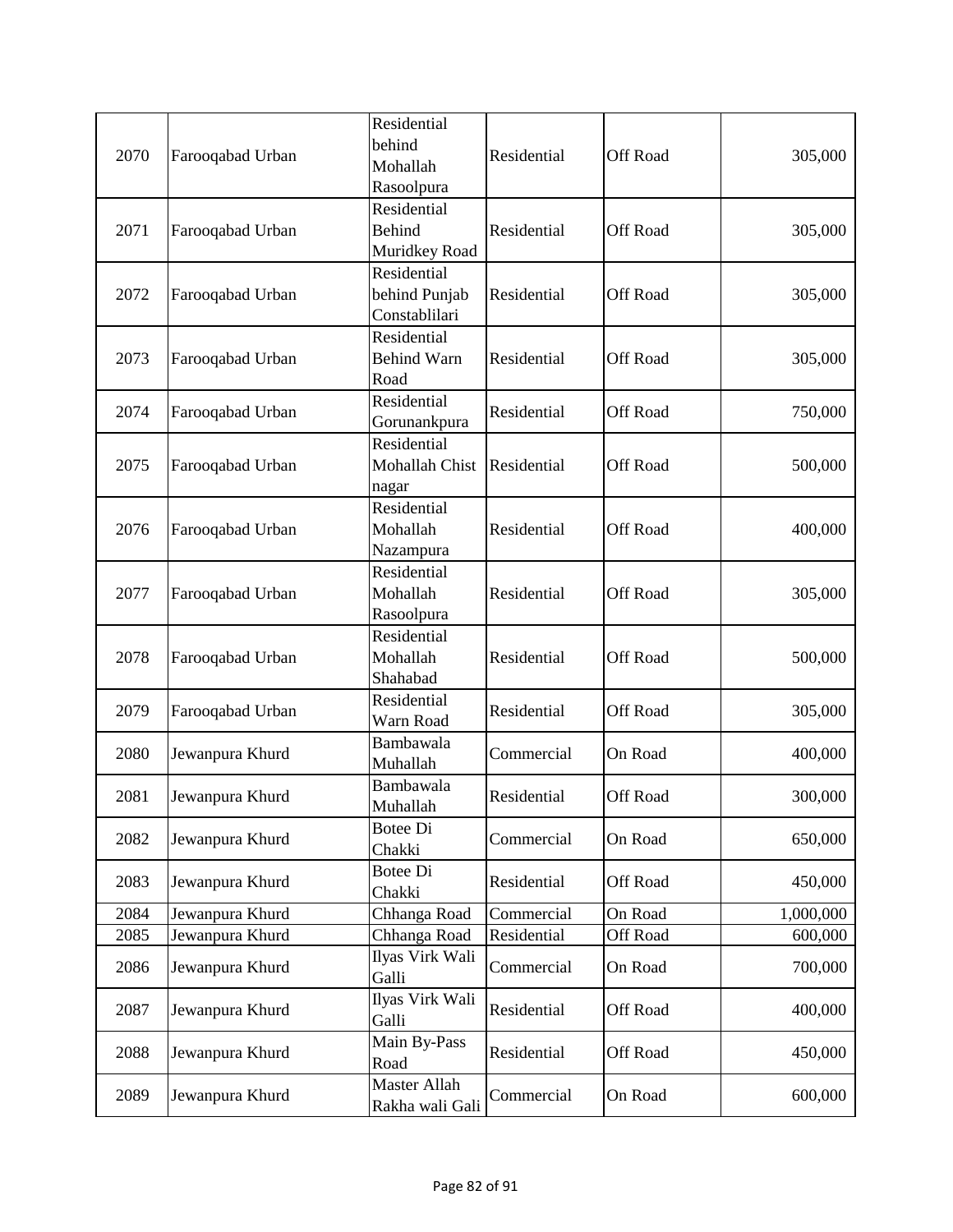| 2090 | Jewanpura Khurd   | Master Allah<br>Rakha wali Gali                               | Residential | Off Road        | 400,000   |
|------|-------------------|---------------------------------------------------------------|-------------|-----------------|-----------|
| 2091 | Jewanpura Khurd   | Mazhar Sindhu<br>Road                                         | Commercial  | On Road         | 600,000   |
| 2092 | Jewanpura Khurd   | Mazhar Sindhu<br>Road                                         | Residential | Off Road        | 400,000   |
| 2093 | Jewanpura Khurd   | Purana A<br>Division                                          | Commercial  | On Road         | 600,000   |
| 2094 | Jewanpura Khurd   | Purana A<br>Division                                          | Residential | Off Road        | 400,000   |
| 2095 | Jewanpura Khurd   | Sabri Road                                                    | Commercial  | On Road         | 600,000   |
| 2096 | Jewanpura Khurd   | Sabri Road                                                    | Residential | Off Road        | 400,000   |
| 2097 | Jewanpura Khurd   | Shaffi Plaza<br>Chowk                                         | Commercial  | On Road         | 800,000   |
| 2098 | Jewanpura Khurd   | Shaffi Plaza<br>Chowk                                         | Residential | Off Road        | 550,000   |
| 2099 | Jewanpura Khurd   | Shareef Walana<br>Chowk                                       | Commercial  | On Road         | 600,000   |
| 2100 | Jewanpura Khurd   | Shareef Walana<br>Chowk                                       | Residential | Off Road        | 400,000   |
| 2101 | Jewanpura Khurd   | Shareen Wali<br>Galli                                         | Commercial  | On Road         | 650,000   |
| 2102 | Jewanpura Khurd   | Shareen Wali<br>Galli                                         | Residential | Off Road        | 500,000   |
| 2103 | Jewanpura Khurd   | Tubwll Wali<br>Galli                                          | Commercial  | On Road         | 650,000   |
| 2104 | Jewanpura Khurd   | Tubwll Wali<br>Galli                                          | Residential | Off Road        | 500,000   |
| 2105 | Jewanpura Khurd   | Walana Chowk                                                  | Commercial  | On Road         | 600,000   |
| 2106 | Jewanpura Khurd   | Walana Chowk                                                  | Residential | <b>Off Road</b> | 400,000   |
| 2107 | Sheikhupura Urban | Johar Road                                                    | Commercial  | On Road         | 4,500,000 |
| 2108 | Sheikhupura Urban | Muhamad Pura                                                  | Residential | Off Road        | 450,000   |
| 2109 | Muridke Urban     | Approach<br>Road/Mohala<br>Ahmad<br>Pura/Jamia<br>Masjid Okaf | Residential | <b>Off Road</b> | 495,000   |
| 2110 | Muridke Urban     | Approach<br>Road/Mohala<br>Ahmad<br>Pura/Jamia<br>Masjid Okaf | Residential | On Road         | 1,100,000 |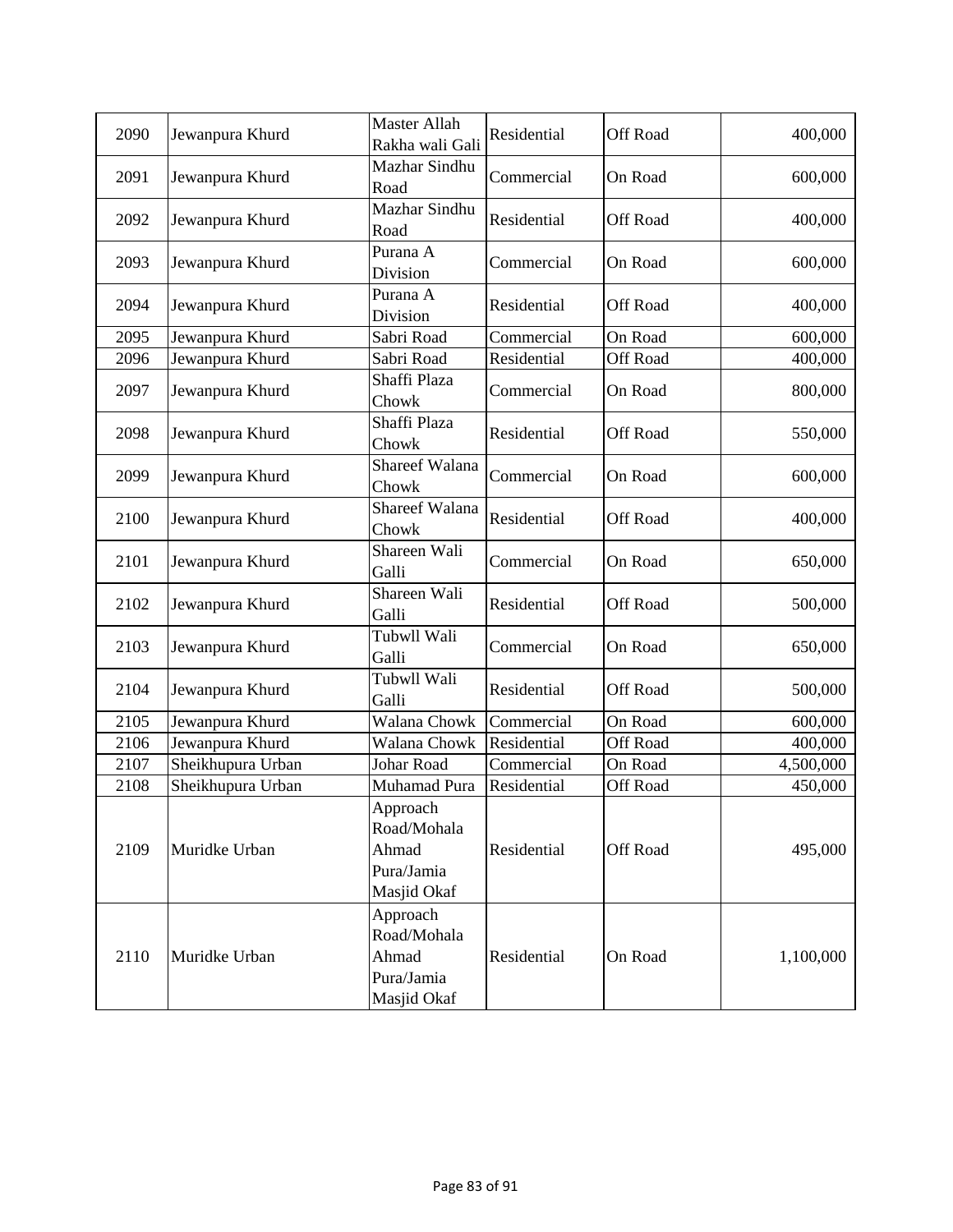| 2111 | Muridke Urban | Main Bazar<br>Farooqabad/Gh<br>ala<br>Mandi/Lahore<br>Sargodha Road<br>(Missionary To<br>Kanal)                                                                                                                                            | Commercial  | <b>Off Road</b> | 1,100,000 |
|------|---------------|--------------------------------------------------------------------------------------------------------------------------------------------------------------------------------------------------------------------------------------------|-------------|-----------------|-----------|
| 2112 | Muridke Urban | Main Bazar<br>Farooqabad/Gh<br>ala<br>Mandi/Lahore<br>Sargodha Road<br>(Missionary To<br>Kanal)                                                                                                                                            | Commercial  | On Road         | 2,200,000 |
| 2113 | Muridke Urban | Mohallah<br>Rasoolpura /<br>Mohallah<br>Nizampura /<br>Muridke Road/<br>Makki Nagar /<br>Ghoongi No. 3/<br>Mohallah<br>Noorpura /<br>Mohallah<br>Telephone<br>Exchange /<br><b>Usher Zakat</b><br>Dars Wala/<br>Kujjar Road /<br>Mohallah  | Residential | Off Road        | 302,500   |
| 2114 | Muridke Urban | Mohallah<br>Rasoolpura /<br>Mohallah<br>Nizampura /<br>Muridke Road/<br>Makki Nagar /<br>Ghoongi No. 3 /<br>Mohallah<br>Noorpura /<br>Mohallah<br>Telephone<br>Exchange /<br><b>Usher Zakat</b><br>Dars Wala/<br>Kujjar Road /<br>Mohallah | Residential | On Road         | 495,000   |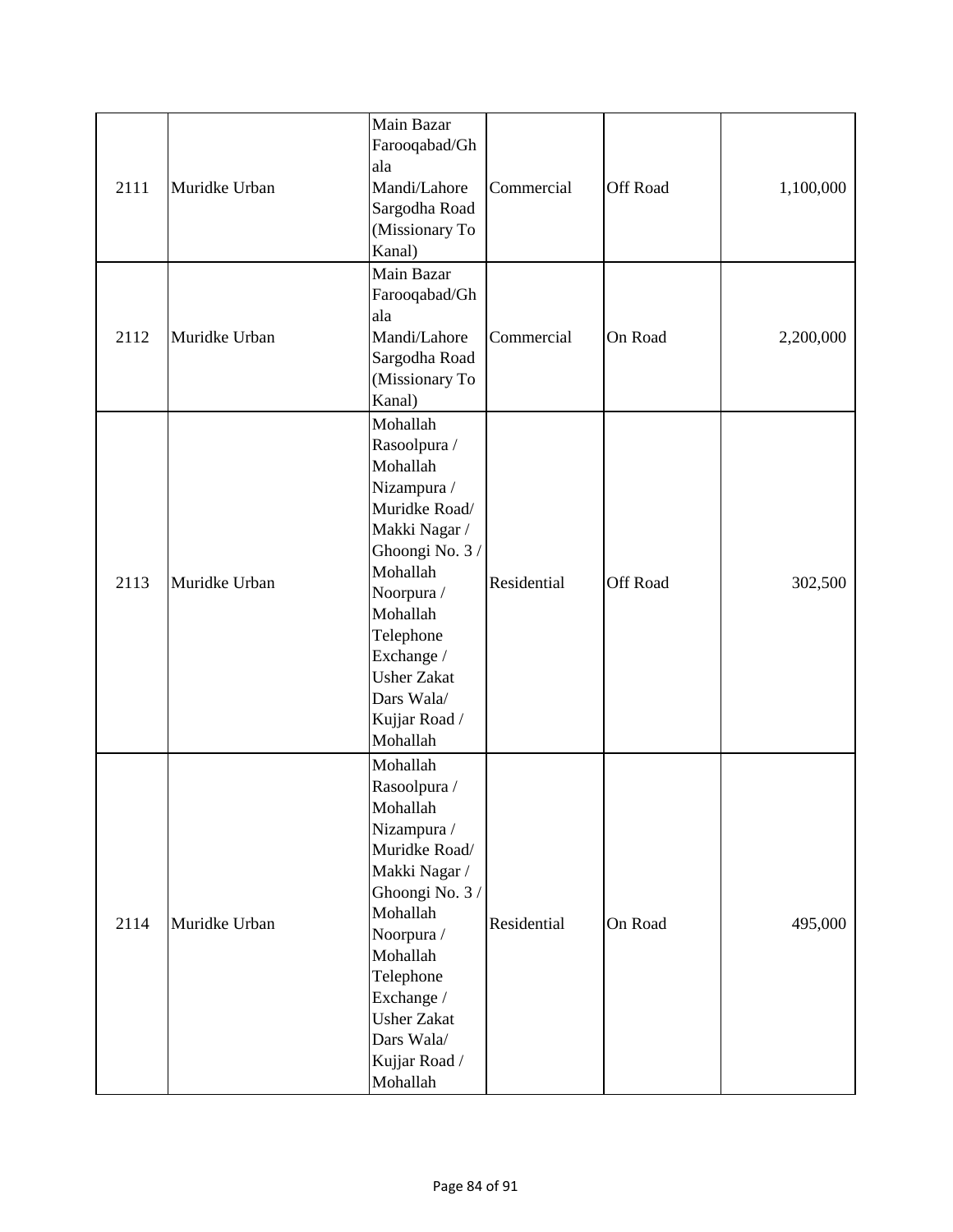| 2115         | Muridke Urban    | Mohallah<br>Tarkhana Wala<br>/ Nokhar<br>Mohallah<br>Shahabad /<br>Ghous Nager /<br>Constabulary<br>Road (Lahore<br>Road To Main<br>Gate) $/$<br>Mohallah<br>Islampura /<br>Mohallah Gru<br>Nankpura | Residential                | Off Road                    | 440,000          |
|--------------|------------------|------------------------------------------------------------------------------------------------------------------------------------------------------------------------------------------------------|----------------------------|-----------------------------|------------------|
| 2116         | Muridke Urban    | Mohallah<br>Tarkhana Wala<br>/ Nokhar<br>Mohallah<br>Shahabad /<br>Ghous Nager /<br>Constabulary<br>Road (Lahore<br>Road To Main<br>Gate) $/$<br>Mohallah<br>Islampura /<br>Mohallah Gru<br>Nankpura | Residential                | On Road                     | 907,500          |
| 2117         | Nokhar Arban     | Main Bazar<br>Farooqabad/Gh<br>ala<br>Mandi/Lahore<br>Sargodha Road<br>(Missionary To<br>Kanal)                                                                                                      | Commercial                 | On Road                     | 5,000,000        |
| 2118         | Feroze           | Abadi                                                                                                                                                                                                | Residential                | Off Road                    | 120,000          |
| 2119         | Feroze           | Abadi<br>Abadi                                                                                                                                                                                       | Residential<br>Residential | Off Road                    | 55,000           |
| 2120<br>2121 | Feroze<br>Feroze | Abadi                                                                                                                                                                                                | Residential                | <b>Off Road</b><br>Off Road | 60,000<br>80,000 |
| 2122         | Feroze           | <b>Banero Textile</b><br>Mills                                                                                                                                                                       | Industrial                 | On Road                     | 3,500,000        |
| 2123         | Feroze           | <b>Bhanero Textile Industrial</b>                                                                                                                                                                    |                            | On Road                     | 3,500,000        |
| 2124         | Feroze           | Factories                                                                                                                                                                                            | Industrial                 | On Road                     | 3,500,000        |
| 2125         | Feroze           | Factories Area                                                                                                                                                                                       | Industrial                 | On Road                     | 3,500,000        |
| 2126         | Feroze           | Main Faisalabad<br>Road                                                                                                                                                                              | Commercial                 | On Road                     | 200,000          |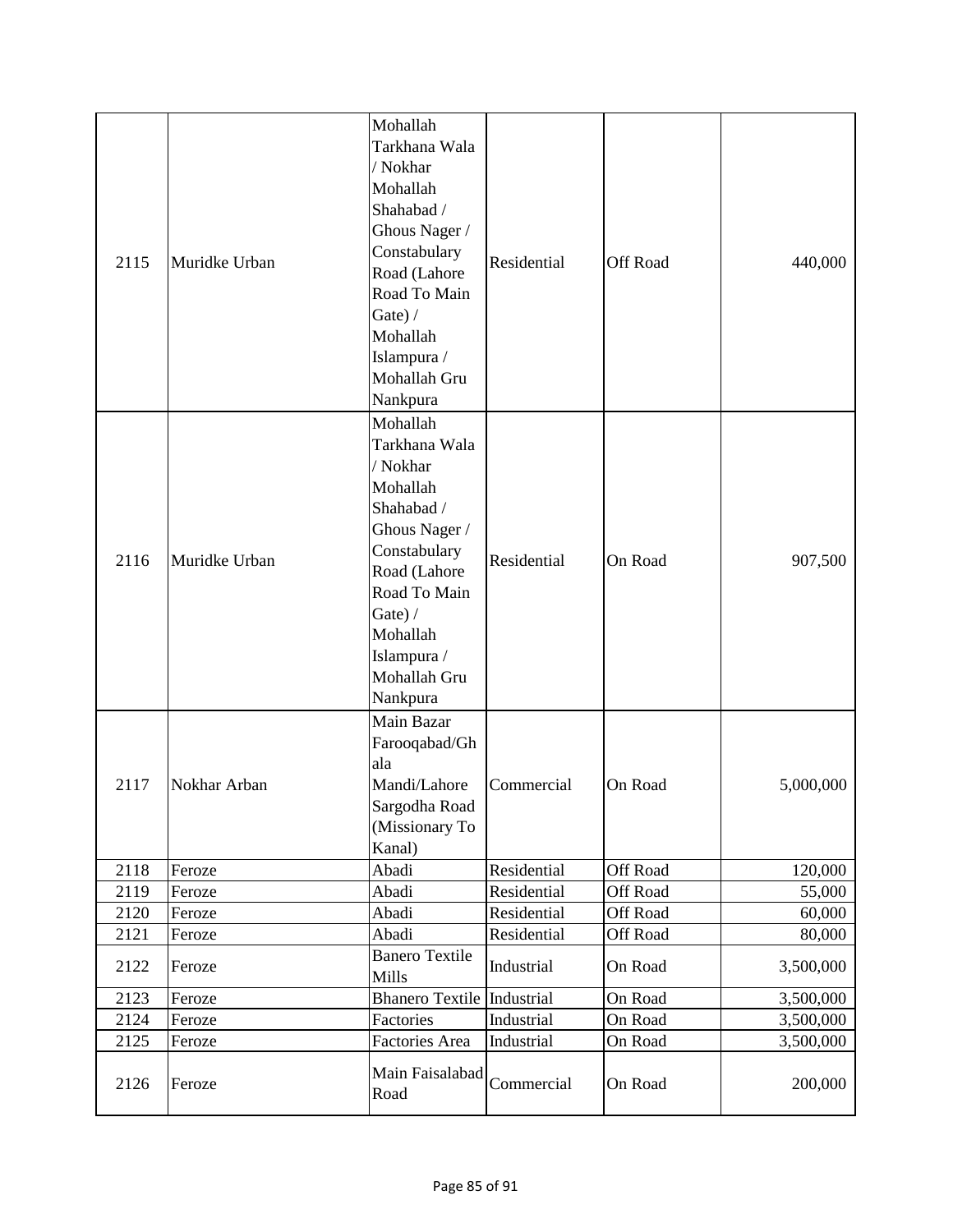| 2127 | Feroze            | Main Faisalabad<br>Road                  | Commercial  | On Road         | 300,000   |
|------|-------------------|------------------------------------------|-------------|-----------------|-----------|
| 2128 | Feroze            | Main Faisalabad<br>Road                  | Commercial  | On Road         | 500,000   |
| 2129 | Feroze            | Main Faisalabad<br>Road                  | Industrial  | On Road         | 4,000,000 |
| 2130 | Feroze            | Main Road                                | Commercial  | On Road         | 300,000   |
| 2131 | Feroze            | Main Road                                | Commercial  | On Road         | 500,000   |
| 2132 | Feroze            | <b>National Feeds</b>                    | Industrial  | On Road         | 3,500,000 |
| 2133 | Feroze            | Near Abadi                               | Residential | Off Road        | 150,000   |
| 2134 | Feroze            | Near Abadi                               | Residential | Off Road        | 200,000   |
| 2135 | Feroze            | New Abadi                                | Residential | Off Road        | 100,000   |
| 2136 | Feroze            | New Abadi                                | Residential | Off Road        | 150,000   |
| 2137 | Feroze            | <b>Off Road</b>                          | Residential | <b>Off Road</b> | 55,000    |
| 2138 | Feroze            | <b>Off Road</b>                          | Residential | Off Road        | 3,000,000 |
| 2139 | Feroze            | On Road                                  | Commercial  | On Road         | 250,000   |
| 2140 | Feroze            | On Road                                  | Commercial  | On Road         | 300,000   |
| 2141 | Feroze            | On Road<br><b>Industrial Land</b>        | Industrial  | On Road         | 3,500,000 |
| 2142 | Feroze            | On Road<br><b>Industrial Land</b>        | Industrial  | On Road         | 3,000,000 |
| 2143 | Feroze            | On Road<br><b>Industrial Land</b>        | Industrial  | On Road         | 4,000,000 |
| 2144 | Feroze            | Warburton<br>Road                        | Commercial  | On Road         | 250,000   |
| 2145 | Feroze            | Warburton<br>Road                        | Residential | Off Road        | 200,000   |
| 2146 | Feroze            | Warburton<br>Road                        | Residential | Off Road        | 250,000   |
| 2147 | <b>Budh Singh</b> | Abadi Deh                                | Commercial  | On Road         | 500,000   |
| 2148 | <b>Budh Singh</b> | Ahmd Pur To<br>Kanchi Pul                | Commercial  | On Road         | 600,000   |
| 2149 | <b>Budh Singh</b> | Ahmed Pur To<br>Kenchi Pul               | Residential | Off Road        | 250,000   |
| 2150 | <b>Budh Singh</b> | Boy High<br>School To Old<br>Galla Mandi | Commercial  | On Road         | 700,000   |
| 2151 | <b>Budh Singh</b> | Boy High<br>School To Old<br>Galla Mandi | Residential | Off Road        | 250,000   |
| 2152 | <b>Budh Singh</b> | <b>Business City</b>                     | Commercial  | On Road         | 500,000   |
| 2153 | <b>Budh Singh</b> | <b>Business City</b>                     | Residential | Off Road        | 250,000   |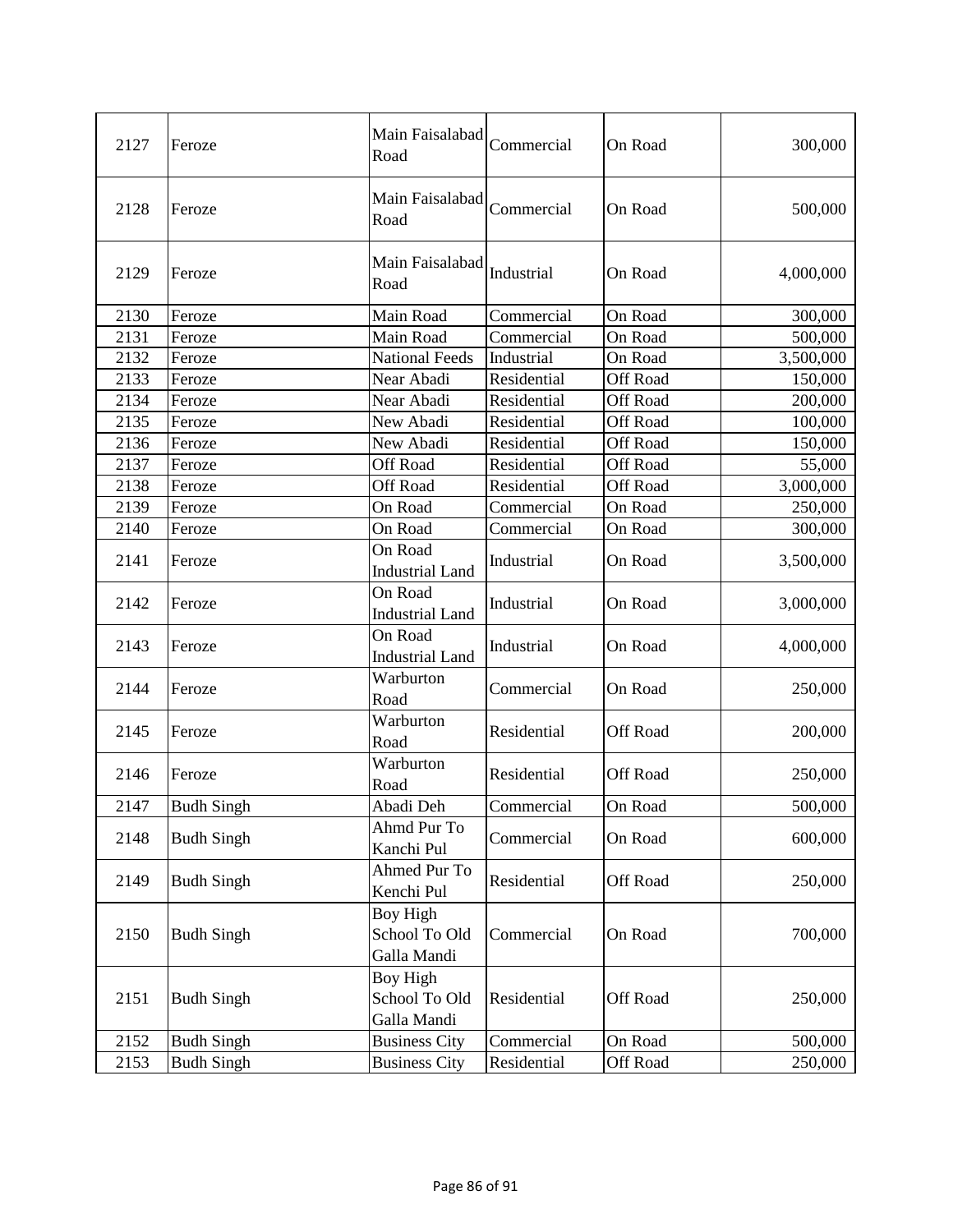|      |                       | <b>Chok Ahmad</b>  |             |                 |           |
|------|-----------------------|--------------------|-------------|-----------------|-----------|
| 2154 | <b>Budh Singh</b>     | Pur To Boy         | Residential | Off Road        | 250,000   |
|      |                       | <b>High School</b> |             |                 |           |
|      |                       | <b>Chowk Ahmad</b> |             |                 |           |
| 2155 | <b>Budh Singh</b>     | Pur To Boy         | Commercial  | On Road         | 500,000   |
|      |                       | <b>High School</b> |             |                 |           |
| 2156 | <b>Budh Singh</b>     | Faislabad Road     | Commercial  | On Road         | 600,000   |
| 2157 | <b>Budh Singh</b>     | Faislabad Road     | Residential | Off Road        | 400,000   |
| 2158 | <b>Budh Singh</b>     | Hussain Town       | Commercial  | On Road         | 400,000   |
| 2159 | <b>Budh Singh</b>     | Hussain Town       | Residential | Off Road        | 250,000   |
|      |                       | Karkan Road        |             |                 |           |
| 2160 | <b>Budh Singh</b>     | Manawala           | Commercial  | On Road         | 450,000   |
|      |                       | Karkan Road        |             |                 |           |
| 2161 | <b>Budh Singh</b>     | Manawala           | Residential | Off Road        | 250,000   |
|      |                       | Mohallah           | Commercial  | On Road         |           |
| 2162 | <b>Budh Singh</b>     | Qadirabad          |             |                 | 500,000   |
|      |                       | Mohallah           | Residential | Off Road        | 250,000   |
| 2163 | <b>Budh Singh</b>     | Qadirabad          |             |                 |           |
|      |                       | New Galla          |             |                 |           |
| 2164 | <b>Budh Singh</b>     | Mandi              | Commercial  | On Road         | 1,500,000 |
|      |                       | Manawala           |             |                 |           |
|      |                       | New Galla          |             |                 |           |
| 2165 | <b>Budh Singh</b>     | Mandi              | Residential | Off Road        | 700,000   |
|      |                       | Manawala           |             |                 |           |
|      |                       | Old Galla          |             |                 |           |
| 2166 | <b>Budh Singh</b>     | Mandi To           | Commercial  | On Road         | 600,000   |
|      |                       | Karkan Road        |             |                 |           |
|      | <b>Budh Singh</b>     | Old Galla          |             |                 | 250,000   |
| 2167 |                       | Mandi To           | Residential | <b>Off Road</b> |           |
|      |                       | Karkan Road        |             |                 |           |
| 2168 | <b>Budh Singh</b>     | Suleman Town       | Commercial  | On Road         | 400,000   |
| 2169 | <b>Budh Singh</b>     | Suleman Town       | Residential | Off Road        | 250,000   |
| 2170 | Mananwala Jhodh Singh | Abadi Deh          | Commercial  | On Road         | 633,000   |
| 2171 | Mananwala Jhodh Singh | Abadi Deh          | Residential | Off Road        | 250,000   |
|      |                       | <b>Block A</b>     |             |                 |           |
|      |                       | Siddique Akbar     |             |                 |           |
| 2172 | Mananwala Jhodh Singh | Chowk To           | Commercial  | On Road         | 1,265,000 |
|      |                       | Mustafa Abad       |             |                 |           |
|      |                       | <b>Block A</b>     |             |                 |           |
|      |                       | Siddique Akbar     |             |                 |           |
| 2173 | Mananwala Jhodh Singh | Chowk To           | Residential | Off Road        | 360,000   |
|      |                       | Mustafa Abad       |             |                 |           |
| 2174 | Mananwala Jhodh Singh | Dera Bholo A       | Commercial  | On Road         | 400,000   |
| 2175 | Mananwala Jhodh Singh | Dera Bholo A       | Residential | Off Road        | 250,000   |
|      |                       | Habib Bank To      |             |                 |           |
| 2176 | Mananwala Jhodh Singh | Siddique Akbar     | Commercial  | On Road         | 675,000   |
|      |                       | Chowk              |             |                 |           |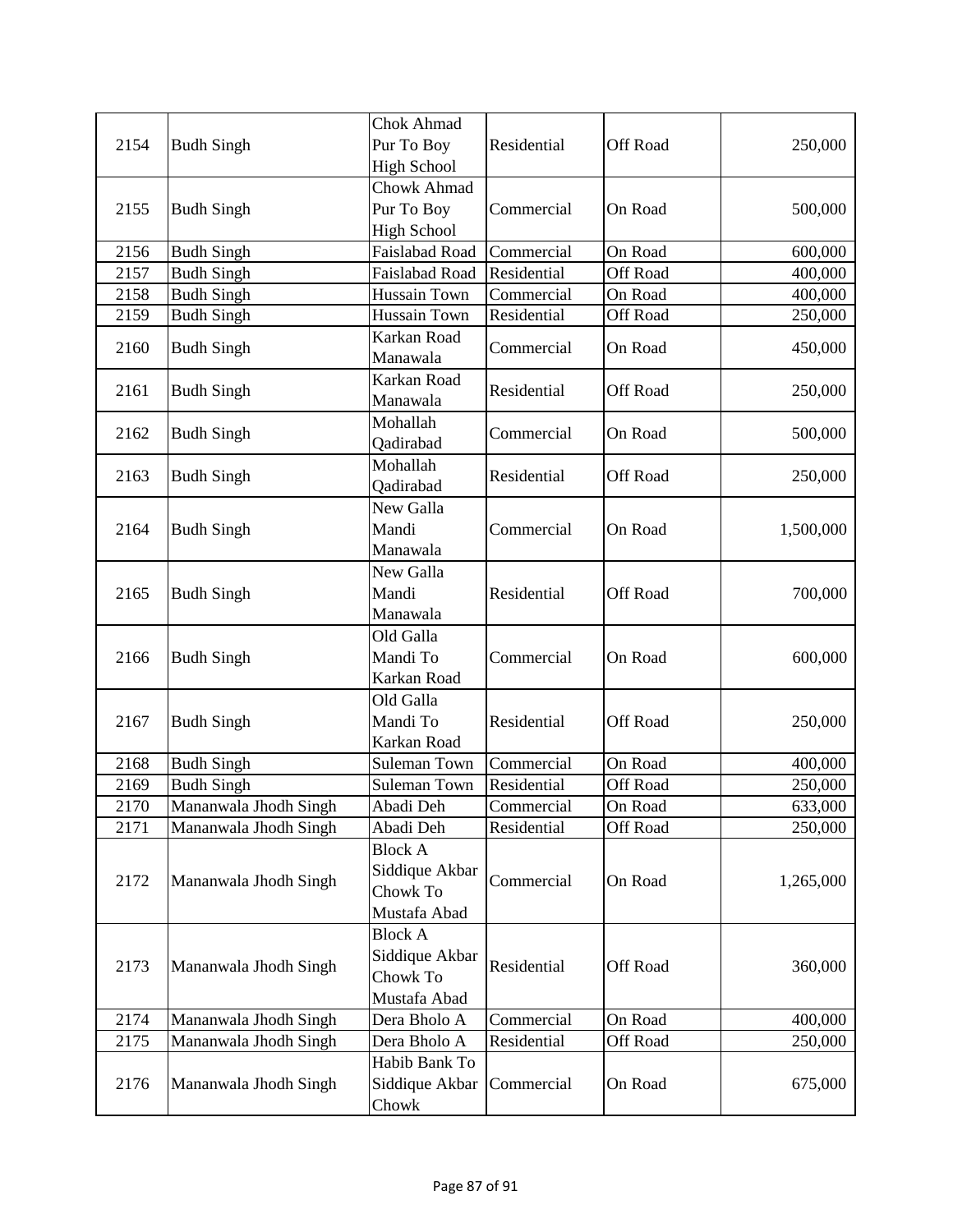|      |                        | Habib Bank To                       |             |                 |         |
|------|------------------------|-------------------------------------|-------------|-----------------|---------|
| 2177 | Mananwala Jhodh Singh  | Siddique Akbar                      | Residential | Off Road        | 250,000 |
|      |                        | Chowk                               |             |                 |         |
| 2178 | Mananwala Jhodh Singh  | Khan Town                           | Commercial  | On Road         | 400,000 |
| 2179 | Mananwala Jhodh Singh  | Khan Town                           | Residential | <b>Off Road</b> | 250,000 |
| 2180 | Mananwala Jhodh Singh  | Mohallah                            | Commercial  | On Road         | 400,000 |
| 2181 | Mananwala Jhodh Singh  | Mohallah                            | Residential | Off Road        | 250,000 |
|      |                        | Mohallah                            |             |                 |         |
|      |                        | Noorpura                            |             |                 |         |
|      |                        | Nadeemabad /                        |             |                 |         |
| 2182 | Mananwala Jhodh Singh  | Mohallah                            | Commercial  | On Road         | 550,000 |
|      |                        | Qurashianwala /                     |             |                 |         |
|      |                        | Gurdwara /                          |             |                 |         |
|      |                        | Model Town                          |             |                 |         |
|      |                        | Mohallah                            |             |                 |         |
|      |                        | Noorpura                            |             |                 |         |
|      |                        | Nadeemabad /                        |             |                 |         |
| 2183 | Mananwala Jhodh Singh  | Mohallah                            | Residential | Off Road        | 250,000 |
|      |                        | Qurashianwala /                     |             |                 |         |
|      |                        | Gurdwara /                          |             |                 |         |
|      |                        | Model Town                          |             |                 |         |
|      |                        | Mustafa Abad                        |             |                 |         |
| 2184 | Mananwala Jhodh Singh  | To Saim Nallah                      | Commercial  | On Road         | 550,000 |
|      |                        | Pull                                |             |                 |         |
|      | Mananwala Jhodh Singh  | Mustafa Abad                        |             | Off Road        | 250,000 |
| 2185 |                        | To Saim Nallah                      | Residential |                 |         |
|      |                        | Pull                                |             |                 |         |
|      | Mananwala Jhodh Singh  | Pull Saim                           |             | On Road         |         |
| 2186 |                        | Nallah To Zibba                     | Commercial  |                 | 600,000 |
|      |                        | Khana Nankana                       |             |                 |         |
|      |                        | Raod                                |             |                 |         |
|      |                        | Pull Saim                           |             |                 |         |
| 2187 | Mananwala Jhodh Singh  | Nallah To Zibba                     | Residential | Off Road        | 250,000 |
|      |                        | Khana Nankana                       |             |                 |         |
|      |                        | Raod                                |             |                 |         |
|      |                        | <b>Star Junior</b>                  |             |                 |         |
| 2188 | Mananwala Jhodh Singh  | Model School                        | Commercial  | On Road         | 550,000 |
|      |                        | To Habib Bank<br><b>Star Junior</b> |             |                 |         |
| 2189 |                        | Model School                        | Residential | Off Road        | 250,000 |
|      | Mananwala Jhodh Singh  | To Habib Bank                       |             |                 |         |
| 2190 | Mananwala Karpal Singh | <b>Faisal Town</b>                  | Commercial  | On Road         | 600,000 |
| 2191 | Mananwala Karpal Singh | <b>Faisal Town</b>                  | Residential | Off Road        | 400,000 |
| 2192 | Mananwala Karpal Singh | Fasilabad Town                      | Commercial  | off Road        | 600,000 |
| 2193 | Mananwala Karpal Singh | Fasilabad Town                      | Residential | off Road        | 400,000 |
| 2194 | Mananwala Karpal Singh | Khan Town                           | Commercial  | off Road        | 600,000 |
| 2195 | Mananwala Karpal Singh | Khan Town                           | Residential | off Road        | 350,000 |
|      |                        |                                     |             |                 |         |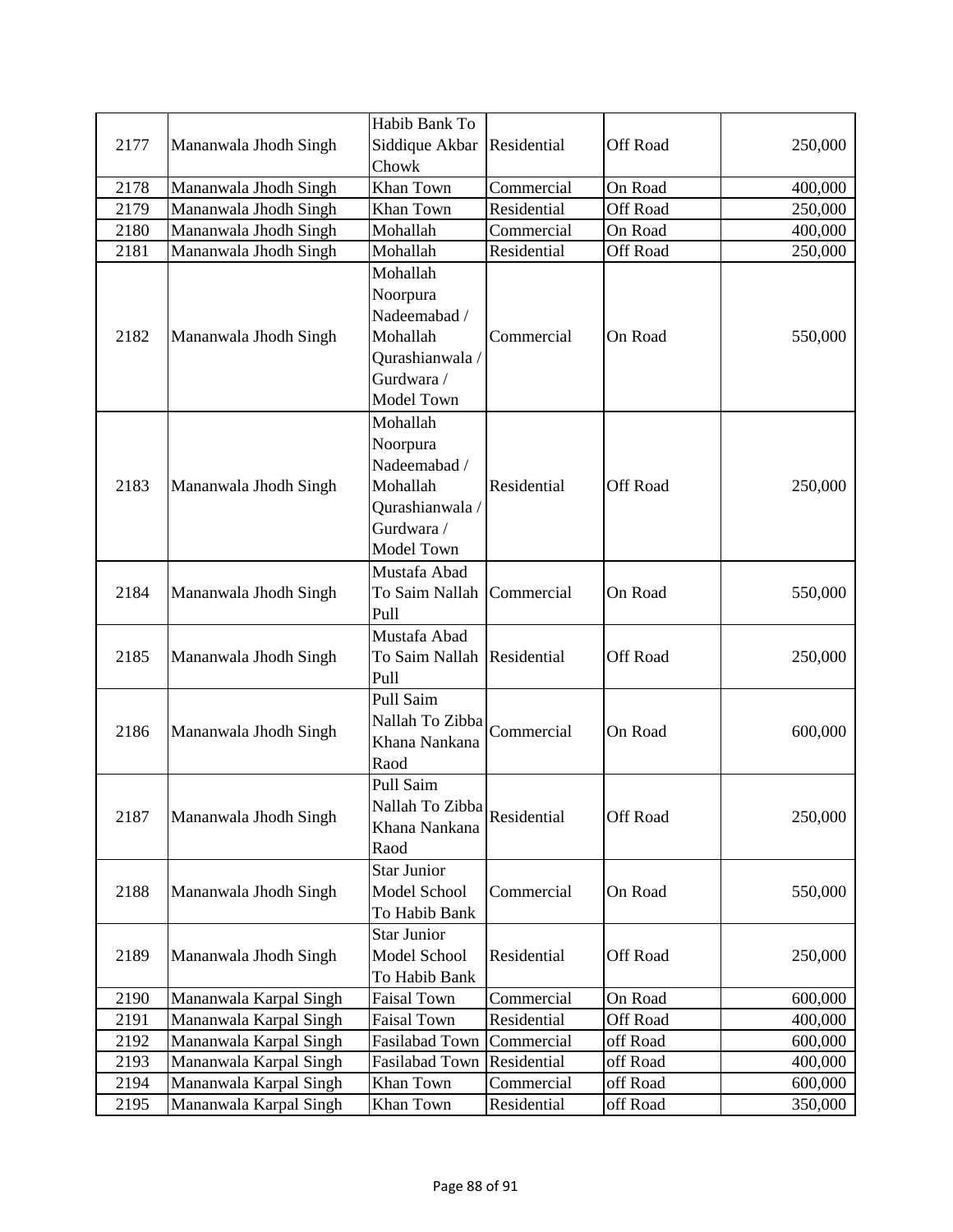| 2196 | Mananwala Karpal Singh | Lagar Road /<br>Lahore<br>Faisalabad Road<br>Mananwala | Commercial  | On Road  | 1,100,000 |
|------|------------------------|--------------------------------------------------------|-------------|----------|-----------|
| 2197 | Mananwala Karpal Singh | Lari Adda<br>Habib Bank                                | Commercial  | off Road | 2,310,000 |
| 2198 | Mananwala Karpal Singh | Lari Adda<br>Habib Bank                                | Residential | off Road | 650,000   |
| 2199 | Mananwala Karpal Singh | Maddina<br>Colony / Islam<br>Pura / Khan<br>Colony     | Commercial  | off Road | 400,000   |
| 2200 | Mananwala Karpal Singh | Maddina<br>Colony / Islam<br>Pura / Khan<br>Colony     | Residential | off Road | 300,000   |
| 2201 | Mananwala Karpal Singh | Mananwala Bus<br>Stand To<br>Cinema                    | Commercial  | off Road | 800,000   |
| 2202 | Mananwala Karpal Singh | Mananwala Bus<br>Stand To<br>Cinema                    | Residential | off Road | 300,000   |
| 2203 | Mananwala Karpal Singh | Off Road                                               | Commercial  | off Road | 320,000   |
| 2204 | Mananwala Sham Singh   | Ghazi Town                                             | Commercial  | On Road  | 500,000   |
| 2205 | Mananwala Sham Singh   | Ghazi Town                                             | Residential | On Road  | 250,000   |
| 2206 | Mananwala Sham Singh   | Iman Town                                              | Commercial  | On Road  | 500,000   |
| 2207 | Mananwala Sham Singh   | Iman Town                                              | Residential | On Road  | 250,000   |
| 2208 | Mananwala Sham Singh   | Joyea Town                                             | Commercial  | On Road  | 250,000   |
| 2209 | Mananwala Sham Singh   | Joyea Town                                             | Residential | On Road  | 175,000   |
| 2210 | Mananwala Sham Singh   | Mubarak City                                           | Commercial  | On Road  | 500,000   |
| 2211 | Mananwala Sham Singh   | Mubarak City                                           | Residential | On Road  | 250,000   |
| 2212 | Mananwala Sham Singh   | Old Ghalla<br>Mandi Road                               | Commercial  | On Road  | 600,000   |
| 2213 | Mananwala Sham Singh   | Old Ghalla<br>Mandi Road                               | Residential | On Road  | 300,000   |
| 2214 | Muridkey Urban         | Ahmed Pura                                             | Commercial  | On Road  | 1,650,000 |
| 2215 | Sharaqpur Road         | Al Raziq<br>Garden                                     | Commercial  | On Road  | 1,800,000 |
| 2216 | Sharaqpur Road         | Al Raziq<br>Garden                                     | Residential | Off Road | 500,000   |
| 2217 | Faiz Pur Khurd         | Al Rehman<br>Garden Phase-II                           | Commercial  | On Road  | 2,000,000 |
| 2218 | Faiz Pur Khurd         | Al Rehman<br>Garden Phase-II                           | Commercial  | Off Road | 1,600,000 |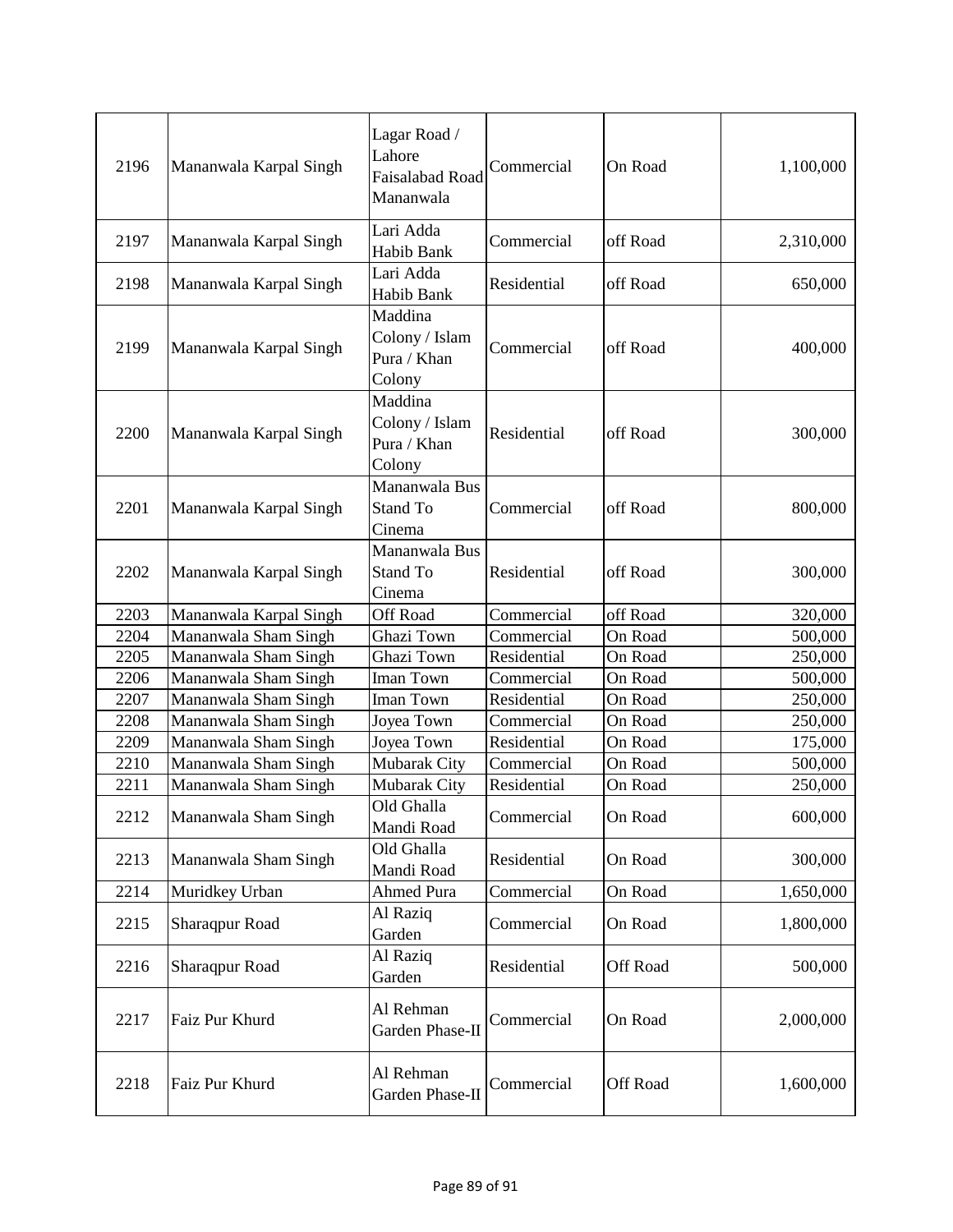| 2219 | Faiz Pur Khurd                                        | Al Rehman<br>Garden Phase-II              | Residential | On Road         | 1,000,000 |
|------|-------------------------------------------------------|-------------------------------------------|-------------|-----------------|-----------|
| 2220 | Faiz Pur Khurd                                        | Al Rehman<br>Garden Phase-II              | Residential | Off Road        | 750,000   |
| 2221 | Sharaqpur Road                                        | Al-Jalil Garden                           | Commercial  | On Road         | 2,500,000 |
| 2222 | Sharaqpur Road                                        | Al-Jalil Garden                           | Residential | <b>Off Road</b> | 475,000   |
| 2223 | Sharaqpur Road                                        | Al-Noor<br>Orchard                        | Commercial  | On Road         | 2,000,000 |
| 2224 | <b>Sharaqpur Road</b>                                 | Al-Noor<br>Orchard                        | Residential | Off Road        | 350,000   |
| 2225 | Muridke                                               | Capital city                              | Commercial  | On Road         | 2,000,000 |
| 2226 | Muridke                                               | Capital city                              | Residential | <b>Off Road</b> | 600,000   |
| 2227 | On Road On Main Road<br>Sharaqpur Sheikhupura<br>Road | Chak No.<br>10/UCC                        | Commercial  | On Road         | 1,000,000 |
| 2228 | Off Road Remaining Area                               | Chak No.<br>11/UCC                        | Commercial  | On Road         | 2,500,000 |
| 2229 | Link Road Tradewali -<br>Rajian Road                  | Chak No.<br>20/UCC                        | Commercial  | On Road         | 1,000,000 |
| 2230 | Daoke Zari                                            | Garden City                               | commercial  | On Road         | 1,000,000 |
| 2231 | Daoke Zari                                            | Garden City                               | Residential | On Road         | 500,000   |
| 2232 | Muridke Zari                                          | Hassan Park                               | commercial  | On Road         | 3,000,000 |
| 2233 | Rakh Hiran Minara Ghair<br>Urban                      | Hiran Minar<br>Road                       | Commercial  | On Road         | 1,600,000 |
| 2234 | Rakh Hiran Minara Ghair<br>Urban                      | Hiran Minar<br>Road                       | Residential | Off Road        | 800,000   |
| 2235 | Faiz Pur Khurd                                        | Housing<br>Scehme Pak<br>Vally            | Commercial  | On Road         | 1,500,000 |
| 2236 | Ferozwala                                             | Imamiya Colony<br><b>Bazar</b>            | Residential | Off Road        | 750,000   |
| 2237 | Sheikhupura Qasbati                                   | Lahore Road<br>Saim Nala to<br>Kot Saleem | Commercial  | On Road         | 9,000,000 |
| 2238 | Muridke                                               | <b>Lahore Smart</b><br>City               | Commercial  | On Road         | 2,000,000 |
| 2239 | Muridke                                               | <b>Lahore Smart</b><br>City               | Residential | Off Road        | 450,000   |
| 2240 | Daoke Zari                                            | <b>Model City</b>                         | commercial  | On Road         | 750,000   |
| 2241 | on road                                               | Qila Ghous                                | Commercial  | On Road         | 1,000,000 |
| 2242 | Noon Urban                                            | Ravi Rayan<br>Abadi                       | commercial  | Off Road        | 1,000,000 |
| 2243 | Muridke                                               | S A Garden                                | Commercial  | On Road         | 2,000,000 |
| 2244 | Muridke                                               | S A Garden                                | Residential | On Road         | 800,000   |
| 2245 | Muridke                                               | S A Garden                                | Residential | Off Road        | 500,000   |